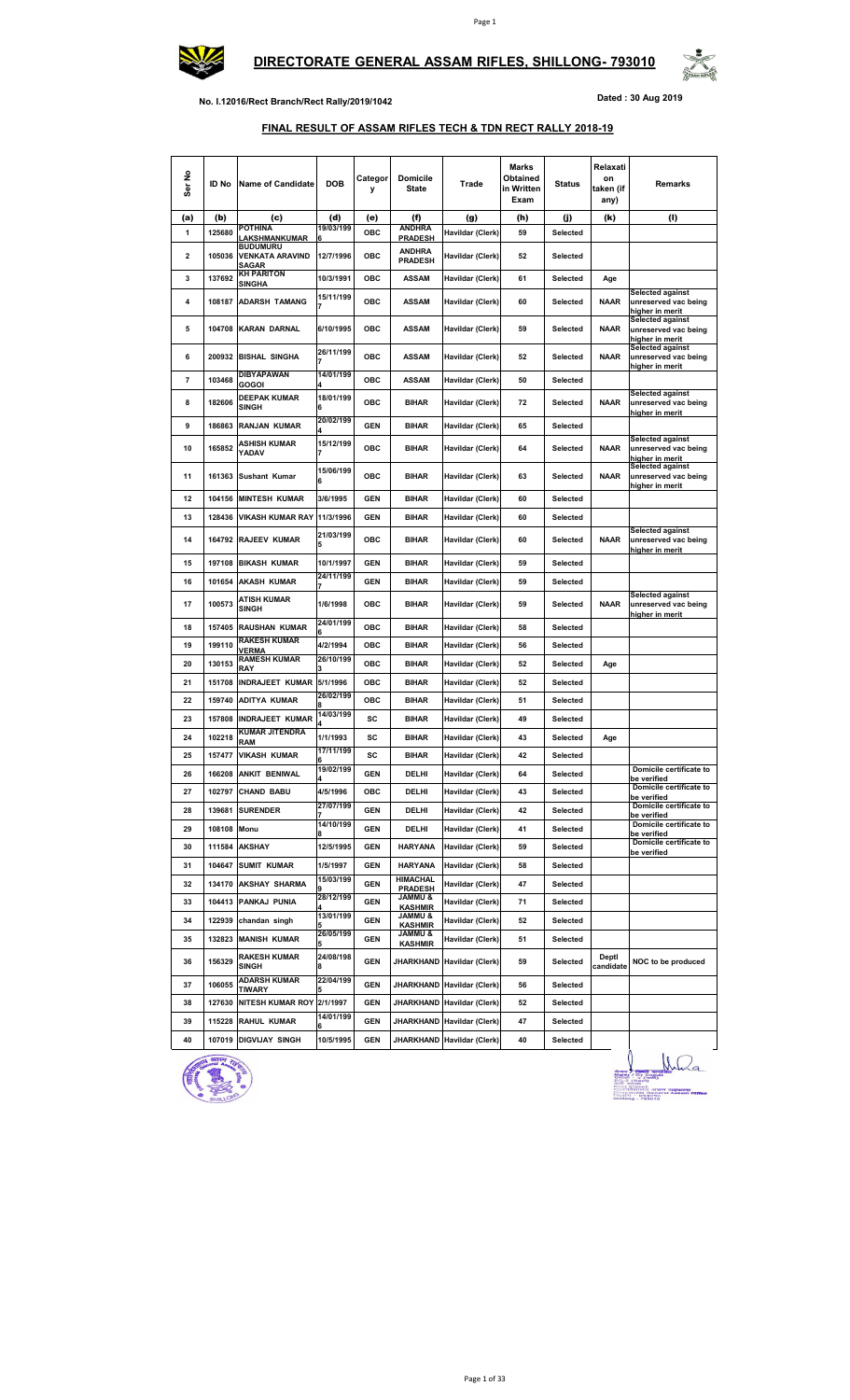|--|--|

| (a) | (b)    | (c)                                              | (d)                                 | (e)        | (f)                             | (g)                         | (h)      | (j)      | (k)                               | (I)                                                                |
|-----|--------|--------------------------------------------------|-------------------------------------|------------|---------------------------------|-----------------------------|----------|----------|-----------------------------------|--------------------------------------------------------------------|
| 41  | 151142 | PRABHAT KUMAR<br><b>GARG</b>                     | <b>MADHYA</b><br><b>PRADES</b><br>н | <b>GEN</b> | Havildar<br>(Clerk)             | 52                          | Selected |          | NOC<br>from<br>competen<br>t auth |                                                                    |
| 42  | 124227 | <b>AJMER SINGH</b>                               | 17/11/198<br>9                      | <b>GEN</b> | MADHYA<br><b>PRADESH</b>        | Havildar (Clerk)            | 48       | Selected | Deptl<br>candidate                | NOC to be produced                                                 |
| 43  | 101594 | RANJIT KOL                                       | 20/07/199                           | ST         | <b>MADHYA</b><br><b>PRADESH</b> | Havildar (Clerk)            | 45       | Selected | ST-Ht                             |                                                                    |
| 44  | 172739 | SHYAM SINGH<br><b>TOMAR</b>                      | 1/3/1994                            | GEN        | MADHYA<br><b>PRADESH</b>        | Havildar (Clerk)            | 43       | Selected |                                   |                                                                    |
| 45  | 100043 | <b>SHUBHAM SINGH</b>                             | 25/12/199                           | <b>GEN</b> | <b>MAHARASHT</b><br>RA          | Havildar (Clerk)            | 72       | Selected |                                   | <b>Character certificate to</b><br>be produced                     |
| 46  | 168726 | SAGAR GOPALRAO<br><b>KAWARE</b>                  | 28/11/199                           | ОВС        | <b>MAHARASHT</b><br>RA          | Havildar (Clerk)            | 60       | Selected | <b>NAAR</b>                       | <b>Selected against</b><br>unreserved vac being<br>higher in merit |
| 47  | 121799 | <b>GANESH BHASKAR</b><br><b>GAVANDE</b>          | 5/12/1996                           | <b>GEN</b> | <b>MAHARASHT</b><br><b>RA</b>   | Havildar (Clerk)            | 58       | Selected |                                   | Character certificate to<br>be produced                            |
| 48  | 104596 | <b>BABASAHEB</b><br>TULSHIRAM<br><b>DAHIFALE</b> | 26/10/199                           | <b>OBC</b> | MAHARASHT<br><b>RA</b>          | Havildar (Clerk)            | 52       | Selected | <b>NAAR</b>                       | <b>Selected against</b><br>unreserved vac being<br>higher in merit |
| 49  | 180077 | <b>GOPAL SHRAVAN</b><br><b>GANGURDE</b>          | 25/03/199                           | <b>OBC</b> | MAHARASHT<br>RA                 | Havildar (Clerk)            | 49       | Selected | <b>NAAR</b>                       | Selected against<br>unreserved vac being<br>higher in merit        |
| 50  | 115343 | pratik santosh salvi                             | 5/1/1997                            | <b>OBC</b> | <b>MAHARASHT</b><br>RA          | Havildar (Clerk)            | 47       | Selected | <b>NAAR</b>                       | <b>Selected against</b><br>unreserved vac being<br>higher in merit |
| 51  | 180603 | <b>UTRESHWAR</b><br><b>MOHAN MOHITE</b>          | 14/12/199                           | <b>GEN</b> | <b>MAHARASHT</b><br>RA          | Havildar (Clerk)            | 43       | Selected |                                   |                                                                    |
| 52  | 112045 | NILESH VASANT<br><b>KAMBLE</b>                   | 9/3/1995                            | SC         | <b>MAHARASHT</b><br><b>RA</b>   | Havildar (Clerk)            | 43       | Selected |                                   |                                                                    |
| 53  | 115282 | Samadhan Karbhari<br>Jadhav                      | 8/8/1998                            | ОВС        | <b>MAHARASHT</b><br><b>RA</b>   | Havildar (Clerk)            | 39       | Selected |                                   |                                                                    |
| 54  | 179246 | MAKAK MAYUM<br><b>SHIBLEE</b>                    | 29/03/199<br>7                      | <b>GEN</b> | <b>MANIPUR</b>                  | Havildar (Clerk)            | 63       | Selected |                                   | <b>Caste and Character</b><br>certificate to be<br>produced        |
| 55  | 201050 | Thanglenngam<br>Haokip                           | 16/03/199                           | <b>ST</b>  | <b>MANIPUR</b>                  | Havildar (Clerk)            | 54       | Selected | <b>NAAR</b>                       | <b>Selected against</b><br>unreserved vac being<br>higher in merit |
| 56  | 192760 | <b>JANGKHOLUN</b><br><b>HAOKIP</b>               | 20/04/199                           | <b>ST</b>  | <b>MANIPUR</b>                  | Havildar (Clerk)            | 54       | Selected | <b>NAAR</b>                       | <b>Selected against</b><br>unreserved vac being<br>higher in merit |
| 57  |        | 107531 HB WARNISON ANAL 1/11/1994                |                                     | ST         | <b>MANIPUR</b>                  | Havildar (Clerk)            | 51       | Selected | Deptl<br>candidate                | NOC to be produced                                                 |
| 58  | 103474 | LAISHRAM<br><b>PREMKUMAR SINGH</b>               | 2/2/1994                            | <b>GEN</b> | <b>MANIPUR</b>                  | Havildar (Clerk)            | 47       | Selected |                                   |                                                                    |
| 59  | 187042 | LAISHRAM JIGEN<br>MEITEI                         | 28/01/199                           | <b>GEN</b> | <b>MANIPUR</b>                  | Havildar (Clerk)            | 47       | Selected |                                   |                                                                    |
| 60  | 131161 | <b>DEBENDRA SAHU</b>                             | 5/1/1995                            | ОВС        | <b>ODISHA</b>                   | Havildar (Clerk)            | 60       | Selected | <b>NAAR</b>                       | Selected against<br>unreserved vac being<br>higher in merit        |
| 61  | 131601 | RANJAN BEHERA                                    | 29/04/199                           | GEN        | <b>ODISHA</b>                   | Havildar (Clerk)            | 52       | Selected |                                   |                                                                    |
| 62  | 100319 | SANAT KUMAR<br><b>MUNDA</b>                      | 10/6/1990                           | ST         | <b>ODISHA</b>                   | Havildar (Clerk)            | 52       | Selected | ST-Ht                             |                                                                    |
| 63  | 132294 | <b>DEEPAK KUMAR</b><br><b>ROUT</b>               | 14/07/199                           | ОВС        | <b>ODISHA</b>                   | Havildar (Clerk)            | 50       | Selected |                                   |                                                                    |
| 64  | 115736 | <b>RANJAN KUMAR</b><br><b>PANDA</b>              | 31/12/199                           | <b>GEN</b> | <b>ODISHA</b>                   | Havildar (Clerk)            | 45       | Selected |                                   |                                                                    |
| 65  | 108058 | <b>PRADEEP KUMAR</b>                             | 3/1/1994                            | sc         | ODISHA                          | Havildar (Clerk)            | 45       | Selected |                                   |                                                                    |
| 66  | 153593 | SETHI<br><b>PRABIN KUMAR</b><br><b>SAHU</b>      | 2/6/1994                            | OBC        | <b>ODISHA</b>                   | Havildar (Clerk)            | 39       | Selected | <b>NAAR</b>                       | <b>Selected against</b><br>unreserved vac being<br>higher in merit |
| 67  | 179596 | <b>ARJUN SINGH</b>                               | 9/7/1996                            | GEN        | <b>PUNJAB</b>                   | Havildar (Clerk)            | 65       | Selected |                                   |                                                                    |
| 68  |        | 157276 RAJVEER KAUR                              | 16/09/199<br>4                      | ОВС        | <b>PUNJAB</b>                   | Havildar (Clerk)            | 54       | Selected | Deptl<br>candidate                | NOC to be produced                                                 |
| 69  |        | 100917 PRINCE KUMAR                              | 18/03/199                           | SC         | <b>PUNJAB</b>                   | Havildar (Clerk)            | 50       | Selected | Age                               |                                                                    |
| 70  | 141933 | <b>Shubham Sharma</b>                            | 27/05/199                           | GEN        | <b>PUNJAB</b>                   | Havildar (Clerk)            | 45       | Selected | Dogra-Ht                          |                                                                    |
| 71  | 105336 | <b>PIYUSH KUMAR</b><br>BHAMMU                    | 28/06/199                           | <b>GEN</b> | RAJASTHAN                       | Havildar (Clerk)            | 57       | Selected |                                   |                                                                    |
| 72  | 161939 | <b>SUNIL KUMAR</b><br><b>MAHALA</b>              | 10/6/1993                           | OBC        | RAJASTHAN                       | Havildar (Clerk)            | 57       | Selected |                                   |                                                                    |
| 73  | 125807 | <b>NARAYAN RAM</b>                               | 5/7/1994                            | ОВС        |                                 | RAJASTHAN Havildar (Clerk)  | 55       | Selected | <b>NAAR</b>                       | Selected against<br>unreserved vac being<br>higher in merit        |
| 74  | 108289 | <b>OMVEER SINGH</b>                              | 5/7/1998                            | ОВС        |                                 | RAJASTHAN Havildar (Clerk)  | 55       | Selected | <b>NAAR</b>                       | <b>Selected against</b><br>unreserved vac being<br>higher in merit |
| 75  |        | 101524 Narendra Yadav                            | 26/05/199                           | OBC        | RAJASTHAN                       | Havildar (Clerk)            | 52       | Selected |                                   |                                                                    |
| 76  | 186229 | Dinesh Kumar P                                   | 11/7/1997                           | OBC        |                                 | TAMIL NADU Havildar (Clerk) | 55       | Selected |                                   |                                                                    |
| 77  | 100050 | <b>ARUNPANDIK</b>                                | 16/06/199                           | <b>GEN</b> | <b>TAMIL NADU</b>               | Havildar (Clerk)            | 50       | Selected |                                   |                                                                    |
| 78  |        | 107541 PALANI RAJ A                              | 17/06/199                           | <b>GEN</b> |                                 | TAMIL NADU Havildar (Clerk) | 50       | Selected |                                   |                                                                    |
| 79  | 128343 | <b>REGHU R</b>                                   | ########                            | ОВС        | TAMIL NADU                      | Havildar (Clerk)            | 50       | Selected |                                   |                                                                    |
| 80  | 202569 | Abhishek Dhiman                                  | 5/10/1997                           | <b>GEN</b> |                                 | TELENGANA Havildar (Clerk)  | 57       | Selected |                                   |                                                                    |
|     |        |                                                  |                                     |            | <b>UTTAR</b>                    |                             |          |          |                                   |                                                                    |
| 81  |        | 161204 VIVEK KUMAR                               | 6/12/1995                           | <b>GEN</b> | <b>PRADESH</b><br>UTTAR         | Havildar (Clerk)            | 76       | Selected |                                   |                                                                    |
| 82  | 118189 | <b>ANOOP KUMAR</b>                               | 1/11/1994                           | <b>GEN</b> | <b>PRADESH</b><br>UTTAR         | Havildar (Clerk)            | 71       | Selected |                                   |                                                                    |
| 83  | 195950 | <b>MANISH BABU</b>                               | 9/2/1992                            | ОВС        | <b>PRADESH</b><br>UTTAR         | Havildar (Clerk)            | 66       | Selected | Age                               |                                                                    |
| 84  | 126207 | <b>ROBIN RAGHAV</b>                              | 1/5/1994                            | GEN        | <b>PRADESH</b>                  | Havildar (Clerk)            | 64       | Selected |                                   |                                                                    |
| 85  |        | 105668 DIPAK KUMAR                               | 15/12/199                           | GEN        | UTTAR<br><b>PRADESH</b>         | Havildar (Clerk)            | 64       | Selected |                                   |                                                                    |
| 86  | 144342 | KRASHN KANHAIYA 5/10/1997                        |                                     | GEN        | <b>UTTAR</b><br><b>PRADESH</b>  | Havildar (Clerk)            | 61       | Selected |                                   |                                                                    |
| 87  |        | 147351 BEER KUNTAL                               | 1/1/1998                            | <b>GEN</b> | UTTAR<br><b>PRADESH</b>         | Havildar (Clerk)            | 61       | Selected |                                   |                                                                    |



 $\bigcup_{\substack{\frac{\alpha}{2}+\frac{\alpha}{2}+\frac{\alpha}{2}+\cdots+\alpha+1 \\ \frac{\alpha}{2}+\cdots+\alpha+1 \\ \frac{\alpha}{2}+\cdots+\alpha+1 \\ \frac{\alpha}{2}+\cdots+\alpha+1 \\ \frac{\alpha}{2}+\cdots+\alpha+1 \\ \frac{\alpha}{2}+\cdots+\alpha+1 \\ \frac{\alpha}{2}+\cdots+\alpha+1 \\ \frac{\alpha}{2}+\cdots+\alpha+1 \\ \frac{\alpha}{2}+\cdots+\alpha+1 \\ \frac{\alpha}{2}+\cdots+\alpha+1 \\ \frac{\alpha}{2}+\cdots+\alpha+1 \\ \frac{\alpha}{2}+\cdots+\alpha+1 \\ \frac{\alpha}{2}+\cdots+\alpha+1 \\ \frac{\alpha$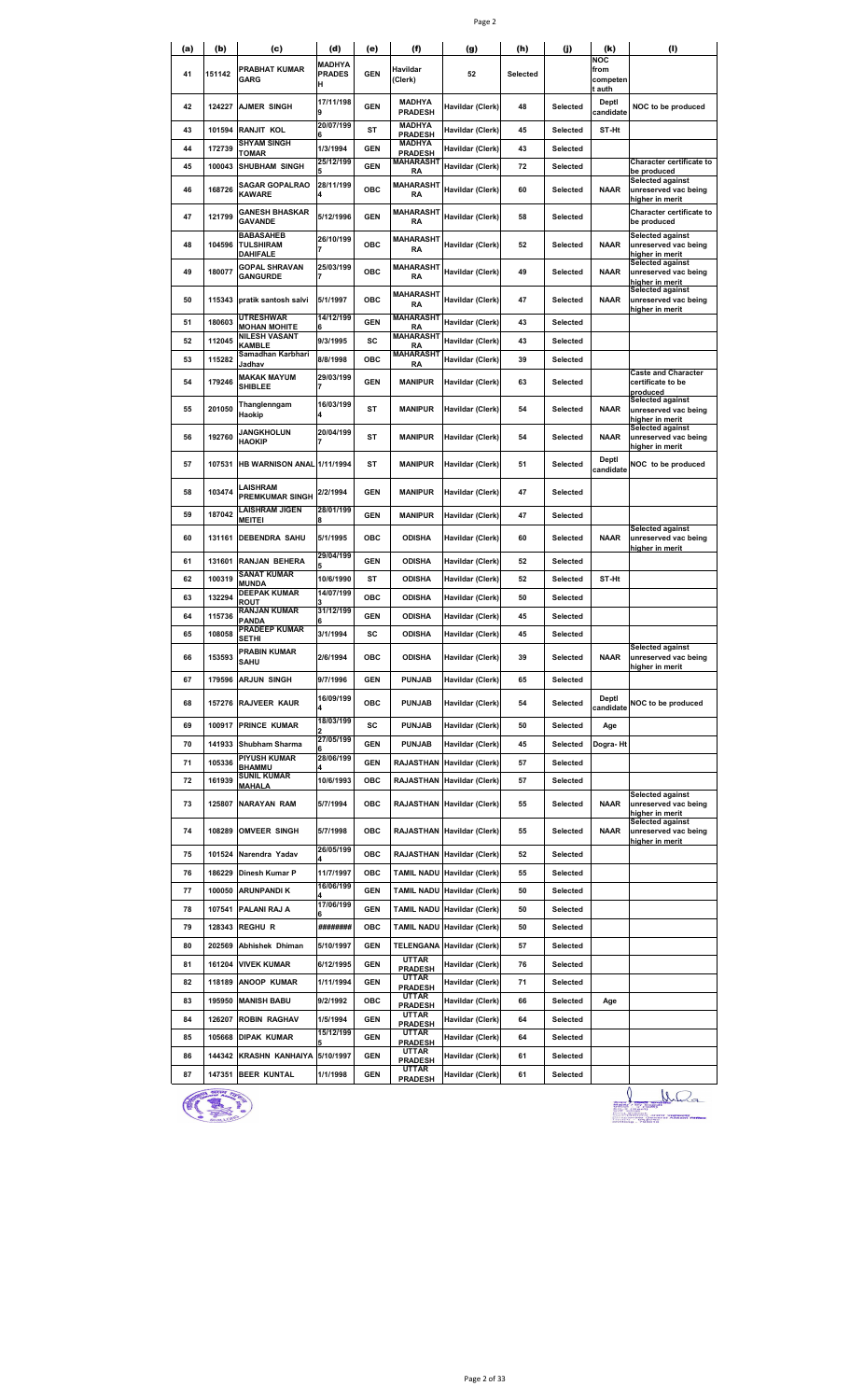| ٦ |  |
|---|--|
|---|--|

| (a)        | (b)              | (c)                                        | (d)                    | (e)               | (f)                                            | (g)                                              | (h)      | (i)                  | (k)                | (I)                                                                                   |
|------------|------------------|--------------------------------------------|------------------------|-------------------|------------------------------------------------|--------------------------------------------------|----------|----------------------|--------------------|---------------------------------------------------------------------------------------|
|            |                  |                                            |                        |                   | <b>UTTAR</b>                                   |                                                  |          |                      |                    | <b>Selected against</b>                                                               |
| 88         | 157248           | <b>ATUL PAL</b>                            | ########               | OBC               | <b>PRADESH</b>                                 | Havildar (Clerk)                                 | 61       | Selected             | <b>NAAR</b>        | unreserved vac being<br>higher in merit<br>Selected against                           |
| 89         |                  | 169176 AKASH GUPTA                         | 6/12/1997<br>20/06/199 | OBC               | <b>UTTAR</b><br><b>PRADESH</b><br><b>UTTAR</b> | Havildar (Clerk)                                 | 59       | Selected             | <b>NAAR</b>        | unreserved vac being<br>higher in merit                                               |
| 90         | 113643           | Vishant Chaudhary                          |                        | <b>GEN</b>        | <b>PRADESH</b>                                 | Havildar (Clerk)                                 | 57       | Selected             |                    |                                                                                       |
| 91         | 130592           | <b>PRAMOD KUMAR</b>                        | 2/7/1994               | ОВС               | <b>UTTAR</b><br><b>PRADESH</b>                 | Havildar (Clerk)                                 | 55       | Selected             |                    |                                                                                       |
| 92         | 141852           | <b>PRAVESH KUMAR</b>                       | 1/4/1998               | ОВС               | <b>UTTAR</b><br><b>PRADESH</b>                 | Havildar (Clerk)                                 | 55       | Selected             |                    | <b>Character certificate</b><br>to be produced                                        |
| 93         | 119060           | <b>RAJ KUMAR</b>                           | 12/8/1996              | <b>OBC</b>        | <b>UTTAR</b><br><b>PRADESH</b>                 | Havildar (Clerk)                                 | 53       | Selected             |                    |                                                                                       |
| 94         | 187450           | <b>BHOOPAL SINGH</b>                       | 16/07/199              | ОВС               | UTTAR<br><b>PRADESH</b>                        | Havildar (Clerk)                                 | 52       | Selected             | Age                |                                                                                       |
| 95         | 104175           | <b>RAJNISH KUMAR</b>                       | 3/12/1989              | sc                | <b>UTTAR</b><br><b>PRADESH</b>                 | Havildar (Clerk)                                 | 51       | Selected             | Deptl<br>candidate | NOC to be produced                                                                    |
| 96         | 116629           | UPENDRA KUMAR                              | 24/06/199              | sc                | <b>UTTAR</b><br><b>PRADESH</b>                 | Havildar (Clerk)                                 | 39       | Selected             |                    |                                                                                       |
| 97         | 115198           | KAMAL SINGH                                | 8/11/1994              | sc                | <b>UTTAR</b><br><b>PRADESH</b>                 | Havildar (Clerk)                                 | 38       | Selected             |                    |                                                                                       |
| 98         | 122060           | PRASHANT<br><b>SEMWAL</b>                  | 1/7/1998               | <b>GEN</b>        | UTTARAKHA<br>CHAL                              | ND/UTTARAN Havildar (Clerk)                      | 65       | Selected             |                    |                                                                                       |
| 99         | 106761           | <b>UDIT KUMAR</b>                          | 30/09/199              | ОВС               | <b>WEST</b><br><b>BENGAL</b>                   | Havildar (Clerk)                                 | 71       | Selected             | Age                |                                                                                       |
| 100        | 179689           | SUBHANKAR<br><b>SARKAR</b>                 | 24/08/199              | <b>GEN</b>        | <b>WEST</b><br><b>BENGAL</b>                   | Havildar (Clerk)                                 | 59       | Selected             |                    | Latest charactert<br>certificate to be<br>produced                                    |
| 101        | 104678           | SHIVA PODDAR                               | 2/1/1999               | <b>GEN</b>        | <b>WEST</b><br><b>BENGAL</b>                   | Havildar (Clerk)                                 | 59       | Selected             |                    |                                                                                       |
| 102        | 107594           | <b>PROTAP BHOWMIK</b>                      | 7/7/1998               | OBC               | <b>WEST</b><br><b>BENGAL</b>                   | Havildar (Clerk)                                 | 59       | Selected             | <b>NAAR</b>        | <b>Selected against</b><br>unreserved vac being                                       |
| 103        | 101962           | DIPU BEHARA                                | 3/8/1996               | ОВС               | <b>WEST</b><br><b>BENGAL</b>                   | Havildar (Clerk)                                 | 56       | Selected             | NAAR               | higher in merit<br><b>Selected against</b><br>unreserved vac being<br>higher in merit |
| 104        | 136590           | <b>VIVEK KUMAR DAS</b>                     | 10/1/1998              | SC                | WEST<br><b>BENGAL</b>                          | Havildar (Clerk)                                 | 56       | Selected             | <b>NAAR</b>        | <b>Selected against</b><br>unreserved vac being<br>higher in merit                    |
| 105        | 179731           | <b>SHIB SHANKAR</b><br>GHOSH               | 4/3/1992               | <b>OBC</b>        | <b>WEST</b><br><b>BENGAL</b>                   | Havildar (Clerk)                                 | 47       | Selected             |                    |                                                                                       |
| 106        | 108748           | <b>BIKRAM BARMAN</b>                       | 26/04/199              | sc                | <b>WEST</b>                                    | Havildar (Clerk)                                 | 47       | Selected             |                    |                                                                                       |
| 107        | 121247           | <b>CHANDAN DAS</b>                         | ########               | sc                | <b>BENGAL</b><br><b>WEST</b>                   | Havildar (Clerk)                                 | 43       | Selected             | Age                |                                                                                       |
| 108        | 133006           | <b>ACHINTA ROY</b>                         | 8/11/1993              | sc                | <b>BENGAL</b><br>WEST                          | Havildar (Clerk)                                 | 43       | Selected             | Age                |                                                                                       |
| 109        | 107288           | <b>HARISH KUMAR</b>                        | 30/09/199              | <b>GEN</b>        | <b>BENGAL</b><br><b>BIHAR</b>                  | Havildar (X-                                     | 36       | Selected             |                    | Diploma needs                                                                         |
| 110        | 179726           | MISHRA<br><b>MD PINTU HAQ</b>              | 11/5/1995              | <b>OBC</b>        | <b>BIHAR</b>                                   | Ray Assistant)<br>Havildar (X-                   | 35       | Selected             |                    | verification<br>Diploma needs                                                         |
| 111        | 165588           | 0 ANANDU S NAIR                            | 20/07/199              | <b>GEN</b>        | <b>KERALA</b>                                  | Ray Assistant)<br>Havildar (X-                   | 46       | Selected             |                    | verification<br>Diploma needs                                                         |
| 112        | 132213           | PANCHARIYA<br><b>ABHAYPRATAP</b>           | 3/12/1997              | <b>GEN</b>        | <b>MAHARASHT</b><br>RA                         | Ray Assistant)<br>Havildar (X-<br>Ray Assistant) | 43       | Selected             |                    | verification<br>Diploma needs<br>verification                                         |
| 113        | 197606           | UMASHANKAR<br><b>NAOREM ROSHI</b><br>CHANU | 3/3/1994               | <b>GEN</b>        | <b>MANIPUR</b>                                 | Naib Subedar<br>(Staff Nurse)                    | 35       | Selected             |                    | Diploma needs<br>verification                                                         |
| 114        | 199252           | <b>VISHAL DUBEY</b>                        | 30/06/200              | <b>GEN</b>        | <b>CHHATTISGA</b>                              | Rifleman                                         | 51       | Selected             |                    |                                                                                       |
| 115        | 104307           | Jeevan Kumar                               | 0<br>10/8/1998         | GEN               | RH<br><b>HIMACHAL</b>                          | (Armourer)<br>Rifleman                           | 53       | Selected             |                    |                                                                                       |
| 116        | 119593           | <b>CHETRAM</b>                             | 8/8/1997               | ОВС               | <b>PRADESH</b><br><b>KARNATAKA</b>             | (Armourer)<br>Rifleman                           | 43       | Selected             |                    | Latest Police cert to be                                                              |
| 117        | 187678           | MITHARWAL<br>NISHAD SINGH                  | 8/8/2000               | <b>GEN</b>        | <b>PUNJAB</b>                                  | (Armourer)<br>Rifleman                           | 52       | Selected             |                    | prod                                                                                  |
| 118        | 168546           | MANHAS<br>THAVAMUNEESWAR 20/09/199         |                        | SC                | <b>TAMIL NADU</b>                              | (Armourer)<br>Rifleman                           | 40       | Selected             |                    |                                                                                       |
| 119        | 105155           | AN M<br><b>RUPAM KUMARI</b>                | 20/01/199              | <b>GEN</b>        | <b>BIHAR</b>                                   | (Armourer)<br>Rifleman (Aya)                     | 40       | Selected             |                    |                                                                                       |
| 120        | 150909           | jadhav ashwini<br>prakash                  | 24/04/200<br>0         | <b>GEN</b>        | MAHARASHT<br>RA                                | Rifleman (Aya)                                   | 36       | Selected             | Maratha<br>Ht      | <b>Maratha community</b><br>cert to be prod for Ht                                    |
| 121        |                  |                                            | 27/04/199              | ST                | <b>MANIPUR</b>                                 |                                                  | 42       | Selected             | ST-NE-             | <u>relaxation</u>                                                                     |
|            |                  | 183754 Lathaina Gangmei                    | 24/09/199              |                   |                                                | Rifleman (Aya)                                   |          |                      | Ht<br>$ST - NE -$  |                                                                                       |
| 122        |                  | 199319 KHAWLTHIANHAT<br><b>JONES C</b>     |                        | ST                | <b>MANIPUR</b>                                 | Rifleman (Aya)                                   | 42       | Selected             | Ht<br>$ST - NE -$  |                                                                                       |
| 123        | 192318           | MALSAWMKIMI<br><b>PRANATEE</b>             | 5/12/2000              | ST                | <b>MIZORAM</b>                                 | Rifleman (Aya)                                   | 48       | Selected             | Ht                 |                                                                                       |
| 124        | 118361           | DALABEHERA                                 | 5/6/1998<br>15/10/199  | <b>GEN</b>        | <b>ODISHA</b><br><b>UTTAR</b>                  | Rifleman (Aya)                                   | 39       | Selected             |                    |                                                                                       |
| 125<br>126 | 191720<br>185280 | <b>KM SATAN</b><br><b>UJALA SINGH</b>      | 1/1/1999               | OBC<br><b>GEN</b> | <b>PRADESH</b><br>UTTAR<br><b>PRADESH</b>      | Rifleman (Aya)<br>Rifleman (Aya)                 | 44<br>36 | Selected<br>Selected | Age                |                                                                                       |
| 127        | 135934           | <b>JEERU PREM</b><br><b>KUNAR</b>          | 4/6/1997               | <b>GEN</b>        | <b>ANDHRA</b><br><b>PRADESH</b>                | Rifleman<br>(Barber)                             | 41       | Selected             |                    | Latest character<br>certificate to be<br>produced                                     |
| 128        | 196212           | <b>GABERIAL CHOREI</b>                     | 31/08/199              | ST                | <b>ASSAM</b>                                   | Rifleman<br>(Barber)                             | 59       | Selected             | ST-NE-<br>Ht       | Fresh Domicile/ PRC to<br>be produced                                                 |
| 129        | 134090           | <b>CHANDAN KUMAR</b><br>RAY                | 6/9/1999               | ОВС               | <b>BIHAR</b>                                   | Rifleman<br>(Barber)                             | 56       | Selected             | <b>NAAR</b>        | Selected against<br>unreserved vac being<br>higher in merit                           |
| 130        | 103329           | <b>KUMOD KUMAR</b><br>MANDAL               | 5/3/1994               | OBC               | <b>BIHAR</b>                                   | Rifleman<br>(Barber)                             | 55       | Selected             |                    |                                                                                       |
| 131        | 140860           | <b>ANUP KUMAR</b><br>THAKUR                | 24/06/199              | ОВС               | <b>BIHAR</b>                                   | Rifleman<br>(Barber)                             | 54       | Selected             |                    |                                                                                       |

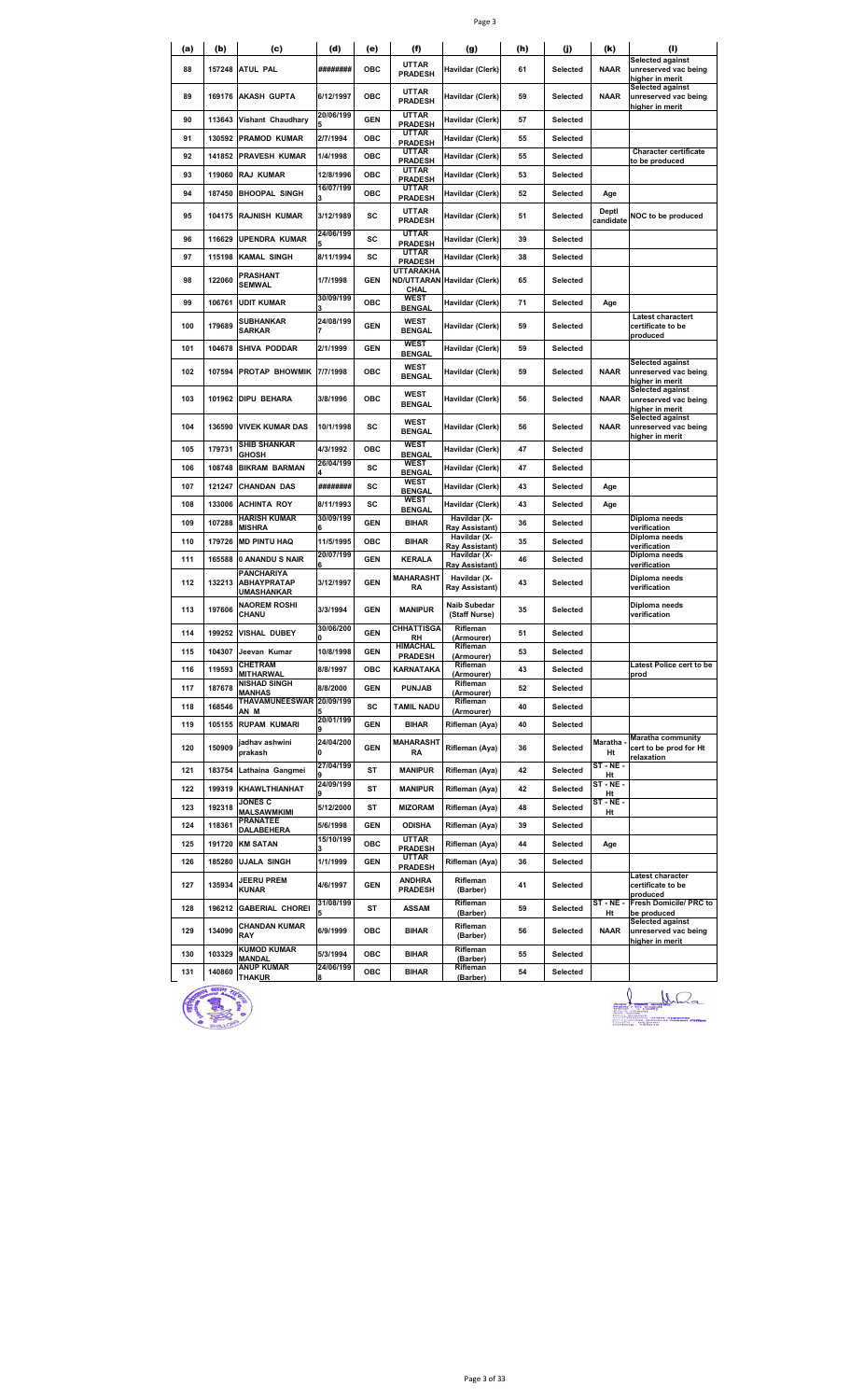|--|--|

| <b>CHHATTISGA</b><br>Rifleman<br>DEVVRAT JANGHEL 12/2/1999<br><b>GEN</b><br>132<br>110553<br>41<br>Selected<br>(Barber)<br>RH<br>Rifleman<br>Aadhar not from<br><b>JHARKHAND</b><br>133<br>168841<br><b>BIJENDRA MUNDA</b><br>3/5/1999<br>GEN<br>42<br><b>Selected</b><br>(Barber)<br>applied State<br>14/10/199<br>Rifleman<br>134<br>145867<br><b>RAVI TOPPO</b><br>ST<br><b>JHARKHAND</b><br>41<br>Selected<br>(Barber)<br>BHARMANI<br>16/04/199<br>Rifleman<br>Maratha<br>113082<br><b>PUNDALIK</b><br><b>GEN</b><br>135<br>KARNATAKA<br>50<br><b>Selected</b><br>Ht<br>9<br>(Barber)<br>NIDAGALKAR<br>22/08/199<br>Rifleman<br>101344<br><b>ABHIRAM K</b><br><b>GEN</b><br><b>KERALA</b><br>136<br>60<br>Selected<br>(Barber)<br>MADHYA<br>Rifleman<br>102061<br>9/5/1998<br><b>ST</b><br>137<br><b>MANOJ KUMAR</b><br>Selected<br>57<br><b>PRADESH</b><br>(Barber)<br>Fresh domicile<br><b>PURUSHOTTAM</b><br><b>MAHARASHT</b><br>Rifleman<br>138<br>106197<br>2/1/1998<br><b>GEN</b><br>49<br>Selected<br>certificate to be<br>RAMDAS PADGHAN<br>RA<br>(Barber)<br>produced<br><b>GANESH ISHWAR</b><br><b>MAHARASHT</b><br>Rifleman<br>170014<br>5/1/1999<br>OBC<br>139<br>45<br>Selected<br>PATIL<br>(Barber)<br>RA<br>NE -<br><b>NONGMAITHEM</b><br>Rifleman<br><b>Sports</b><br>140<br>134985<br><b>BINODKUMAR</b><br>SC<br>1/3/1997<br><b>MANIPUR</b><br>64<br>Selected<br>Person -<br>(Barber)<br><b>SINGH</b><br>Ht<br><b>Selected against</b><br>KIYAM ROBERT<br>Rifleman<br>140643<br><b>NAAR</b><br>141<br>10/9/1999<br>SC<br><b>MANIPUR</b><br>59<br>Selected<br><b>SINGH</b><br>(Barber)<br>higher in merit<br><b>Fresh domicile</b><br>Rifleman<br><b>GEN</b><br>NE - Ht<br>142<br>174228<br>Dalthian Muana<br>8/2/1998<br><b>MIZORAM</b><br>45<br><b>Selected</b><br>certificate to be<br>(Barber)<br>produced<br>Fresh domicile<br>20/01/199<br>Rifleman<br>143<br><b>ARUNJOY CHAKMA</b><br><b>GEN</b><br><b>MIZORAM</b><br>170101<br>45<br>Selected<br>NE - Ht<br>certificate to be<br>9<br>(Barber)<br>produced<br>Caste cert to be verif,<br>LAMMINHAO<br>18/12/199<br>Rifleman<br>136925<br><b>ST</b><br><b>NAGALAND</b><br>144<br>56<br>Selected<br>Age<br>KHOLHOU<br>(Barber)<br>to be prod<br>5<br><b>Selected against</b><br>24/07/199<br>Rifleman<br>145<br><b>WADENSEN</b><br><b>ST</b><br><b>NAAR</b><br>138011<br>NAGALAND<br>46<br>Selected<br>(Barber)<br>higher in merit<br>13/01/199<br>Rifleman<br>SATHISHBHARAT B<br>SC<br>146<br>101645<br><b>TAMIL NADU</b><br>46<br>Selected<br>couldn't be checked<br>(Barber)<br>online, to be prod<br><b>VIVEK KUMAR</b><br><b>UTTAR</b><br>Rifleman<br>121778<br>4/4/1998<br><b>GEN</b><br>147<br>54<br><b>Selected</b><br>SINGH<br><b>PRADESH</b><br>(Barber)<br>Latest character<br>17/09/199<br>UTTAR<br>Rifleman<br><b>GEN</b><br>148<br>102251<br><b>ANURAG</b><br>52<br>Selected<br>certificate to be<br><b>PRADESH</b><br>(Barber)<br>produced<br><b>Selected against</b><br>WEST<br>Rifleman<br><b>SURAJ MAHATO</b><br>SC<br>149<br>113111<br>6/8/1996<br>59<br><b>Selected</b><br><b>NAAR</b><br><b>BENGAL</b><br>(Barber)<br>higher in merit<br>Fresh domicile<br><b>WEST</b><br>Rifleman<br>SC<br>150<br>119485<br><b>SAMPAD MANDAL</b><br>12/3/1997<br>48<br>Selected<br>certificate to be<br><b>BENGAL</b><br>(Barber)<br>produced<br>Rifleman<br>193084<br>SONU PANDAY<br>12/4/1998<br><b>GEN</b><br>151<br><b>BIHAR</b><br>63<br>Selected<br>(Blacksmith)<br>ADARSH KUMAR<br>Rifleman<br>152<br>128872<br>5/1/1997<br>GEN<br><b>BIHAR</b><br>59<br>Selected<br>TIWARI<br>Blacksmith)<br>13/07/199<br>Rifleman<br>131022<br><b>AJAY KUMAR</b><br>SC<br><b>HARYANA</b><br>153<br>64<br>Selected<br>Blacksmith)<br><b>S UMMAL</b><br>Rifleman<br>154<br>107052<br>tinku SHARMA<br>10/1/1997<br>GEN<br>59<br><b>Selected</b><br>Dogra-Ht<br><b>KASHMIR</b><br>(Blacksmith)<br>Selected against<br><b>UTTAR</b><br>Rifleman<br>155<br>103488<br><b>MOHABBAT ALI</b><br>10/3/1996<br>ОВС<br>64<br><b>Selected</b><br><b>NAAR</b><br><b>PRADESH</b><br>(Blacksmith)<br>higher in merit<br>UTTAR<br>Rifleman<br>156<br>129187<br><b>VIJAY KUMAR</b><br>9/7/1998<br>ОВС<br>62<br><b>Selected</b><br><b>PRADESH</b><br>(Blacksmith)<br>15/05/199<br>UTTAR<br>Rifleman<br>157<br>165020<br><b>ABHISHEK KUMAR</b><br>ОВС<br>62<br>Selected<br><b>PRADESH</b><br>Blacksmith)<br>ANUPOJU ASHOK<br><b>ANDHRA</b><br>Rifleman<br>117611<br>4/8/1997<br>158<br><b>GEN</b><br>45<br>Selected<br><b>KUMAR</b><br><b>PRADESH</b><br>(Carpenter)<br>LWE - Ht<br>LAGISETTY ANIL<br>16/03/199<br><b>ANDHRA</b><br>Rifleman<br>143955<br>159<br><b>GEN</b><br>40<br>Selected<br>8<br>KUMAR<br><b>PRADESH</b><br>(Carpenter)<br>Vishakha<br>patnam<br>Fresh domicile<br>ARUNACHAL<br>Rifleman<br>160<br>100153<br><b>ROHTASH</b><br>5/9/1998<br>GEN<br>40<br>Selected<br>certificate to be<br><b>PRADESH</b><br>(Carpenter)<br>produced<br>Rifleman<br>161<br>117680<br><b>KRISHAN KUMAR</b><br>5/5/1998<br>GEN<br><b>BIHAR</b><br>47<br>Selected<br>(Carpenter)<br><b>DEEPAK KUMAR</b><br>Rifleman<br>162<br>168538<br>12/9/1996<br>GEN<br><b>BIHAR</b><br>Selected<br>46<br>THAKUR<br>(Carpenter)<br>PATIL KAMLESH<br><b>MAHARASHT</b><br>Rifleman<br>203654<br>163<br>3/4/1997<br>GEN<br>50<br>Selected<br>NATTHU<br>RA<br>(Carpenter)<br><b>NONGMAITHEM</b><br>Rifleman<br>164<br>108862<br>6/1/1998<br><b>GEN</b><br><b>MANIPUR</b><br>53<br>Selected<br><b>SANATHOI SINGH</b><br>(Carpenter)<br>26/04/199<br>Rifleman<br>165<br>138363<br>Biakthawmliana<br><b>GEN</b><br><b>MIZORAM</b><br>39<br>Selected | (a) | (b) | (c) | (d) | (e) | (f) | (g)         | (h) | (j) | (k) | (1)                     |
|--------------------------------------------------------------------------------------------------------------------------------------------------------------------------------------------------------------------------------------------------------------------------------------------------------------------------------------------------------------------------------------------------------------------------------------------------------------------------------------------------------------------------------------------------------------------------------------------------------------------------------------------------------------------------------------------------------------------------------------------------------------------------------------------------------------------------------------------------------------------------------------------------------------------------------------------------------------------------------------------------------------------------------------------------------------------------------------------------------------------------------------------------------------------------------------------------------------------------------------------------------------------------------------------------------------------------------------------------------------------------------------------------------------------------------------------------------------------------------------------------------------------------------------------------------------------------------------------------------------------------------------------------------------------------------------------------------------------------------------------------------------------------------------------------------------------------------------------------------------------------------------------------------------------------------------------------------------------------------------------------------------------------------------------------------------------------------------------------------------------------------------------------------------------------------------------------------------------------------------------------------------------------------------------------------------------------------------------------------------------------------------------------------------------------------------------------------------------------------------------------------------------------------------------------------------------------------------------------------------------------------------------------------------------------------------------------------------------------------------------------------------------------------------------------------------------------------------------------------------------------------------------------------------------------------------------------------------------------------------------------------------------------------------------------------------------------------------------------------------------------------------------------------------------------------------------------------------------------------------------------------------------------------------------------------------------------------------------------------------------------------------------------------------------------------------------------------------------------------------------------------------------------------------------------------------------------------------------------------------------------------------------------------------------------------------------------------------------------------------------------------------------------------------------------------------------------------------------------------------------------------------------------------------------------------------------------------------------------------------------------------------------------------------------------------------------------------------------------------------------------------------------------------------------------------------------------------------------------------------------------------------------------------------------------------------------------------------------------------------------------------------------------------------------------------------------------------------------------------------------------------------------------------------------------------------------------------------------------------------------------------------------------------------------------------------------------------------------------------------------------------------------------------------------------------------------------------------------------------------------------------------------------------------------------------------------------------------------------------------------------------------------------------------------------------------------------------------------------------------------------------------------------------------------------------------------------------------------------------------------------------------------------------------------------------------------------------------------------------------------------------------------------------------------------------------------------------------------------------------------------------------------------------------------------------------------------------------|-----|-----|-----|-----|-----|-----|-------------|-----|-----|-----|-------------------------|
|                                                                                                                                                                                                                                                                                                                                                                                                                                                                                                                                                                                                                                                                                                                                                                                                                                                                                                                                                                                                                                                                                                                                                                                                                                                                                                                                                                                                                                                                                                                                                                                                                                                                                                                                                                                                                                                                                                                                                                                                                                                                                                                                                                                                                                                                                                                                                                                                                                                                                                                                                                                                                                                                                                                                                                                                                                                                                                                                                                                                                                                                                                                                                                                                                                                                                                                                                                                                                                                                                                                                                                                                                                                                                                                                                                                                                                                                                                                                                                                                                                                                                                                                                                                                                                                                                                                                                                                                                                                                                                                                                                                                                                                                                                                                                                                                                                                                                                                                                                                                                                                                                                                                                                                                                                                                                                                                                                                                                                                                                                                                                                                      |     |     |     |     |     |     |             |     |     |     |                         |
|                                                                                                                                                                                                                                                                                                                                                                                                                                                                                                                                                                                                                                                                                                                                                                                                                                                                                                                                                                                                                                                                                                                                                                                                                                                                                                                                                                                                                                                                                                                                                                                                                                                                                                                                                                                                                                                                                                                                                                                                                                                                                                                                                                                                                                                                                                                                                                                                                                                                                                                                                                                                                                                                                                                                                                                                                                                                                                                                                                                                                                                                                                                                                                                                                                                                                                                                                                                                                                                                                                                                                                                                                                                                                                                                                                                                                                                                                                                                                                                                                                                                                                                                                                                                                                                                                                                                                                                                                                                                                                                                                                                                                                                                                                                                                                                                                                                                                                                                                                                                                                                                                                                                                                                                                                                                                                                                                                                                                                                                                                                                                                                      |     |     |     |     |     |     |             |     |     |     |                         |
|                                                                                                                                                                                                                                                                                                                                                                                                                                                                                                                                                                                                                                                                                                                                                                                                                                                                                                                                                                                                                                                                                                                                                                                                                                                                                                                                                                                                                                                                                                                                                                                                                                                                                                                                                                                                                                                                                                                                                                                                                                                                                                                                                                                                                                                                                                                                                                                                                                                                                                                                                                                                                                                                                                                                                                                                                                                                                                                                                                                                                                                                                                                                                                                                                                                                                                                                                                                                                                                                                                                                                                                                                                                                                                                                                                                                                                                                                                                                                                                                                                                                                                                                                                                                                                                                                                                                                                                                                                                                                                                                                                                                                                                                                                                                                                                                                                                                                                                                                                                                                                                                                                                                                                                                                                                                                                                                                                                                                                                                                                                                                                                      |     |     |     |     |     |     |             |     |     |     |                         |
|                                                                                                                                                                                                                                                                                                                                                                                                                                                                                                                                                                                                                                                                                                                                                                                                                                                                                                                                                                                                                                                                                                                                                                                                                                                                                                                                                                                                                                                                                                                                                                                                                                                                                                                                                                                                                                                                                                                                                                                                                                                                                                                                                                                                                                                                                                                                                                                                                                                                                                                                                                                                                                                                                                                                                                                                                                                                                                                                                                                                                                                                                                                                                                                                                                                                                                                                                                                                                                                                                                                                                                                                                                                                                                                                                                                                                                                                                                                                                                                                                                                                                                                                                                                                                                                                                                                                                                                                                                                                                                                                                                                                                                                                                                                                                                                                                                                                                                                                                                                                                                                                                                                                                                                                                                                                                                                                                                                                                                                                                                                                                                                      |     |     |     |     |     |     |             |     |     |     |                         |
|                                                                                                                                                                                                                                                                                                                                                                                                                                                                                                                                                                                                                                                                                                                                                                                                                                                                                                                                                                                                                                                                                                                                                                                                                                                                                                                                                                                                                                                                                                                                                                                                                                                                                                                                                                                                                                                                                                                                                                                                                                                                                                                                                                                                                                                                                                                                                                                                                                                                                                                                                                                                                                                                                                                                                                                                                                                                                                                                                                                                                                                                                                                                                                                                                                                                                                                                                                                                                                                                                                                                                                                                                                                                                                                                                                                                                                                                                                                                                                                                                                                                                                                                                                                                                                                                                                                                                                                                                                                                                                                                                                                                                                                                                                                                                                                                                                                                                                                                                                                                                                                                                                                                                                                                                                                                                                                                                                                                                                                                                                                                                                                      |     |     |     |     |     |     |             |     |     |     |                         |
|                                                                                                                                                                                                                                                                                                                                                                                                                                                                                                                                                                                                                                                                                                                                                                                                                                                                                                                                                                                                                                                                                                                                                                                                                                                                                                                                                                                                                                                                                                                                                                                                                                                                                                                                                                                                                                                                                                                                                                                                                                                                                                                                                                                                                                                                                                                                                                                                                                                                                                                                                                                                                                                                                                                                                                                                                                                                                                                                                                                                                                                                                                                                                                                                                                                                                                                                                                                                                                                                                                                                                                                                                                                                                                                                                                                                                                                                                                                                                                                                                                                                                                                                                                                                                                                                                                                                                                                                                                                                                                                                                                                                                                                                                                                                                                                                                                                                                                                                                                                                                                                                                                                                                                                                                                                                                                                                                                                                                                                                                                                                                                                      |     |     |     |     |     |     |             |     |     |     |                         |
|                                                                                                                                                                                                                                                                                                                                                                                                                                                                                                                                                                                                                                                                                                                                                                                                                                                                                                                                                                                                                                                                                                                                                                                                                                                                                                                                                                                                                                                                                                                                                                                                                                                                                                                                                                                                                                                                                                                                                                                                                                                                                                                                                                                                                                                                                                                                                                                                                                                                                                                                                                                                                                                                                                                                                                                                                                                                                                                                                                                                                                                                                                                                                                                                                                                                                                                                                                                                                                                                                                                                                                                                                                                                                                                                                                                                                                                                                                                                                                                                                                                                                                                                                                                                                                                                                                                                                                                                                                                                                                                                                                                                                                                                                                                                                                                                                                                                                                                                                                                                                                                                                                                                                                                                                                                                                                                                                                                                                                                                                                                                                                                      |     |     |     |     |     |     |             |     |     |     |                         |
|                                                                                                                                                                                                                                                                                                                                                                                                                                                                                                                                                                                                                                                                                                                                                                                                                                                                                                                                                                                                                                                                                                                                                                                                                                                                                                                                                                                                                                                                                                                                                                                                                                                                                                                                                                                                                                                                                                                                                                                                                                                                                                                                                                                                                                                                                                                                                                                                                                                                                                                                                                                                                                                                                                                                                                                                                                                                                                                                                                                                                                                                                                                                                                                                                                                                                                                                                                                                                                                                                                                                                                                                                                                                                                                                                                                                                                                                                                                                                                                                                                                                                                                                                                                                                                                                                                                                                                                                                                                                                                                                                                                                                                                                                                                                                                                                                                                                                                                                                                                                                                                                                                                                                                                                                                                                                                                                                                                                                                                                                                                                                                                      |     |     |     |     |     |     |             |     |     |     |                         |
|                                                                                                                                                                                                                                                                                                                                                                                                                                                                                                                                                                                                                                                                                                                                                                                                                                                                                                                                                                                                                                                                                                                                                                                                                                                                                                                                                                                                                                                                                                                                                                                                                                                                                                                                                                                                                                                                                                                                                                                                                                                                                                                                                                                                                                                                                                                                                                                                                                                                                                                                                                                                                                                                                                                                                                                                                                                                                                                                                                                                                                                                                                                                                                                                                                                                                                                                                                                                                                                                                                                                                                                                                                                                                                                                                                                                                                                                                                                                                                                                                                                                                                                                                                                                                                                                                                                                                                                                                                                                                                                                                                                                                                                                                                                                                                                                                                                                                                                                                                                                                                                                                                                                                                                                                                                                                                                                                                                                                                                                                                                                                                                      |     |     |     |     |     |     |             |     |     |     |                         |
|                                                                                                                                                                                                                                                                                                                                                                                                                                                                                                                                                                                                                                                                                                                                                                                                                                                                                                                                                                                                                                                                                                                                                                                                                                                                                                                                                                                                                                                                                                                                                                                                                                                                                                                                                                                                                                                                                                                                                                                                                                                                                                                                                                                                                                                                                                                                                                                                                                                                                                                                                                                                                                                                                                                                                                                                                                                                                                                                                                                                                                                                                                                                                                                                                                                                                                                                                                                                                                                                                                                                                                                                                                                                                                                                                                                                                                                                                                                                                                                                                                                                                                                                                                                                                                                                                                                                                                                                                                                                                                                                                                                                                                                                                                                                                                                                                                                                                                                                                                                                                                                                                                                                                                                                                                                                                                                                                                                                                                                                                                                                                                                      |     |     |     |     |     |     |             |     |     |     |                         |
|                                                                                                                                                                                                                                                                                                                                                                                                                                                                                                                                                                                                                                                                                                                                                                                                                                                                                                                                                                                                                                                                                                                                                                                                                                                                                                                                                                                                                                                                                                                                                                                                                                                                                                                                                                                                                                                                                                                                                                                                                                                                                                                                                                                                                                                                                                                                                                                                                                                                                                                                                                                                                                                                                                                                                                                                                                                                                                                                                                                                                                                                                                                                                                                                                                                                                                                                                                                                                                                                                                                                                                                                                                                                                                                                                                                                                                                                                                                                                                                                                                                                                                                                                                                                                                                                                                                                                                                                                                                                                                                                                                                                                                                                                                                                                                                                                                                                                                                                                                                                                                                                                                                                                                                                                                                                                                                                                                                                                                                                                                                                                                                      |     |     |     |     |     |     |             |     |     |     |                         |
|                                                                                                                                                                                                                                                                                                                                                                                                                                                                                                                                                                                                                                                                                                                                                                                                                                                                                                                                                                                                                                                                                                                                                                                                                                                                                                                                                                                                                                                                                                                                                                                                                                                                                                                                                                                                                                                                                                                                                                                                                                                                                                                                                                                                                                                                                                                                                                                                                                                                                                                                                                                                                                                                                                                                                                                                                                                                                                                                                                                                                                                                                                                                                                                                                                                                                                                                                                                                                                                                                                                                                                                                                                                                                                                                                                                                                                                                                                                                                                                                                                                                                                                                                                                                                                                                                                                                                                                                                                                                                                                                                                                                                                                                                                                                                                                                                                                                                                                                                                                                                                                                                                                                                                                                                                                                                                                                                                                                                                                                                                                                                                                      |     |     |     |     |     |     |             |     |     |     | unreserved vac being    |
|                                                                                                                                                                                                                                                                                                                                                                                                                                                                                                                                                                                                                                                                                                                                                                                                                                                                                                                                                                                                                                                                                                                                                                                                                                                                                                                                                                                                                                                                                                                                                                                                                                                                                                                                                                                                                                                                                                                                                                                                                                                                                                                                                                                                                                                                                                                                                                                                                                                                                                                                                                                                                                                                                                                                                                                                                                                                                                                                                                                                                                                                                                                                                                                                                                                                                                                                                                                                                                                                                                                                                                                                                                                                                                                                                                                                                                                                                                                                                                                                                                                                                                                                                                                                                                                                                                                                                                                                                                                                                                                                                                                                                                                                                                                                                                                                                                                                                                                                                                                                                                                                                                                                                                                                                                                                                                                                                                                                                                                                                                                                                                                      |     |     |     |     |     |     |             |     |     |     |                         |
|                                                                                                                                                                                                                                                                                                                                                                                                                                                                                                                                                                                                                                                                                                                                                                                                                                                                                                                                                                                                                                                                                                                                                                                                                                                                                                                                                                                                                                                                                                                                                                                                                                                                                                                                                                                                                                                                                                                                                                                                                                                                                                                                                                                                                                                                                                                                                                                                                                                                                                                                                                                                                                                                                                                                                                                                                                                                                                                                                                                                                                                                                                                                                                                                                                                                                                                                                                                                                                                                                                                                                                                                                                                                                                                                                                                                                                                                                                                                                                                                                                                                                                                                                                                                                                                                                                                                                                                                                                                                                                                                                                                                                                                                                                                                                                                                                                                                                                                                                                                                                                                                                                                                                                                                                                                                                                                                                                                                                                                                                                                                                                                      |     |     |     |     |     |     |             |     |     |     |                         |
|                                                                                                                                                                                                                                                                                                                                                                                                                                                                                                                                                                                                                                                                                                                                                                                                                                                                                                                                                                                                                                                                                                                                                                                                                                                                                                                                                                                                                                                                                                                                                                                                                                                                                                                                                                                                                                                                                                                                                                                                                                                                                                                                                                                                                                                                                                                                                                                                                                                                                                                                                                                                                                                                                                                                                                                                                                                                                                                                                                                                                                                                                                                                                                                                                                                                                                                                                                                                                                                                                                                                                                                                                                                                                                                                                                                                                                                                                                                                                                                                                                                                                                                                                                                                                                                                                                                                                                                                                                                                                                                                                                                                                                                                                                                                                                                                                                                                                                                                                                                                                                                                                                                                                                                                                                                                                                                                                                                                                                                                                                                                                                                      |     |     |     |     |     |     |             |     |     |     |                         |
|                                                                                                                                                                                                                                                                                                                                                                                                                                                                                                                                                                                                                                                                                                                                                                                                                                                                                                                                                                                                                                                                                                                                                                                                                                                                                                                                                                                                                                                                                                                                                                                                                                                                                                                                                                                                                                                                                                                                                                                                                                                                                                                                                                                                                                                                                                                                                                                                                                                                                                                                                                                                                                                                                                                                                                                                                                                                                                                                                                                                                                                                                                                                                                                                                                                                                                                                                                                                                                                                                                                                                                                                                                                                                                                                                                                                                                                                                                                                                                                                                                                                                                                                                                                                                                                                                                                                                                                                                                                                                                                                                                                                                                                                                                                                                                                                                                                                                                                                                                                                                                                                                                                                                                                                                                                                                                                                                                                                                                                                                                                                                                                      |     |     |     |     |     |     |             |     |     |     | unreserved vac being    |
|                                                                                                                                                                                                                                                                                                                                                                                                                                                                                                                                                                                                                                                                                                                                                                                                                                                                                                                                                                                                                                                                                                                                                                                                                                                                                                                                                                                                                                                                                                                                                                                                                                                                                                                                                                                                                                                                                                                                                                                                                                                                                                                                                                                                                                                                                                                                                                                                                                                                                                                                                                                                                                                                                                                                                                                                                                                                                                                                                                                                                                                                                                                                                                                                                                                                                                                                                                                                                                                                                                                                                                                                                                                                                                                                                                                                                                                                                                                                                                                                                                                                                                                                                                                                                                                                                                                                                                                                                                                                                                                                                                                                                                                                                                                                                                                                                                                                                                                                                                                                                                                                                                                                                                                                                                                                                                                                                                                                                                                                                                                                                                                      |     |     |     |     |     |     |             |     |     |     | Domicile & Police verif |
|                                                                                                                                                                                                                                                                                                                                                                                                                                                                                                                                                                                                                                                                                                                                                                                                                                                                                                                                                                                                                                                                                                                                                                                                                                                                                                                                                                                                                                                                                                                                                                                                                                                                                                                                                                                                                                                                                                                                                                                                                                                                                                                                                                                                                                                                                                                                                                                                                                                                                                                                                                                                                                                                                                                                                                                                                                                                                                                                                                                                                                                                                                                                                                                                                                                                                                                                                                                                                                                                                                                                                                                                                                                                                                                                                                                                                                                                                                                                                                                                                                                                                                                                                                                                                                                                                                                                                                                                                                                                                                                                                                                                                                                                                                                                                                                                                                                                                                                                                                                                                                                                                                                                                                                                                                                                                                                                                                                                                                                                                                                                                                                      |     |     |     |     |     |     |             |     |     |     |                         |
|                                                                                                                                                                                                                                                                                                                                                                                                                                                                                                                                                                                                                                                                                                                                                                                                                                                                                                                                                                                                                                                                                                                                                                                                                                                                                                                                                                                                                                                                                                                                                                                                                                                                                                                                                                                                                                                                                                                                                                                                                                                                                                                                                                                                                                                                                                                                                                                                                                                                                                                                                                                                                                                                                                                                                                                                                                                                                                                                                                                                                                                                                                                                                                                                                                                                                                                                                                                                                                                                                                                                                                                                                                                                                                                                                                                                                                                                                                                                                                                                                                                                                                                                                                                                                                                                                                                                                                                                                                                                                                                                                                                                                                                                                                                                                                                                                                                                                                                                                                                                                                                                                                                                                                                                                                                                                                                                                                                                                                                                                                                                                                                      |     |     |     |     |     |     |             |     |     |     |                         |
|                                                                                                                                                                                                                                                                                                                                                                                                                                                                                                                                                                                                                                                                                                                                                                                                                                                                                                                                                                                                                                                                                                                                                                                                                                                                                                                                                                                                                                                                                                                                                                                                                                                                                                                                                                                                                                                                                                                                                                                                                                                                                                                                                                                                                                                                                                                                                                                                                                                                                                                                                                                                                                                                                                                                                                                                                                                                                                                                                                                                                                                                                                                                                                                                                                                                                                                                                                                                                                                                                                                                                                                                                                                                                                                                                                                                                                                                                                                                                                                                                                                                                                                                                                                                                                                                                                                                                                                                                                                                                                                                                                                                                                                                                                                                                                                                                                                                                                                                                                                                                                                                                                                                                                                                                                                                                                                                                                                                                                                                                                                                                                                      |     |     |     |     |     |     |             |     |     |     | unreserved vac being    |
|                                                                                                                                                                                                                                                                                                                                                                                                                                                                                                                                                                                                                                                                                                                                                                                                                                                                                                                                                                                                                                                                                                                                                                                                                                                                                                                                                                                                                                                                                                                                                                                                                                                                                                                                                                                                                                                                                                                                                                                                                                                                                                                                                                                                                                                                                                                                                                                                                                                                                                                                                                                                                                                                                                                                                                                                                                                                                                                                                                                                                                                                                                                                                                                                                                                                                                                                                                                                                                                                                                                                                                                                                                                                                                                                                                                                                                                                                                                                                                                                                                                                                                                                                                                                                                                                                                                                                                                                                                                                                                                                                                                                                                                                                                                                                                                                                                                                                                                                                                                                                                                                                                                                                                                                                                                                                                                                                                                                                                                                                                                                                                                      |     |     |     |     |     |     |             |     |     |     |                         |
|                                                                                                                                                                                                                                                                                                                                                                                                                                                                                                                                                                                                                                                                                                                                                                                                                                                                                                                                                                                                                                                                                                                                                                                                                                                                                                                                                                                                                                                                                                                                                                                                                                                                                                                                                                                                                                                                                                                                                                                                                                                                                                                                                                                                                                                                                                                                                                                                                                                                                                                                                                                                                                                                                                                                                                                                                                                                                                                                                                                                                                                                                                                                                                                                                                                                                                                                                                                                                                                                                                                                                                                                                                                                                                                                                                                                                                                                                                                                                                                                                                                                                                                                                                                                                                                                                                                                                                                                                                                                                                                                                                                                                                                                                                                                                                                                                                                                                                                                                                                                                                                                                                                                                                                                                                                                                                                                                                                                                                                                                                                                                                                      |     |     |     |     |     |     |             |     |     |     |                         |
|                                                                                                                                                                                                                                                                                                                                                                                                                                                                                                                                                                                                                                                                                                                                                                                                                                                                                                                                                                                                                                                                                                                                                                                                                                                                                                                                                                                                                                                                                                                                                                                                                                                                                                                                                                                                                                                                                                                                                                                                                                                                                                                                                                                                                                                                                                                                                                                                                                                                                                                                                                                                                                                                                                                                                                                                                                                                                                                                                                                                                                                                                                                                                                                                                                                                                                                                                                                                                                                                                                                                                                                                                                                                                                                                                                                                                                                                                                                                                                                                                                                                                                                                                                                                                                                                                                                                                                                                                                                                                                                                                                                                                                                                                                                                                                                                                                                                                                                                                                                                                                                                                                                                                                                                                                                                                                                                                                                                                                                                                                                                                                                      |     |     |     |     |     |     |             |     |     |     |                         |
|                                                                                                                                                                                                                                                                                                                                                                                                                                                                                                                                                                                                                                                                                                                                                                                                                                                                                                                                                                                                                                                                                                                                                                                                                                                                                                                                                                                                                                                                                                                                                                                                                                                                                                                                                                                                                                                                                                                                                                                                                                                                                                                                                                                                                                                                                                                                                                                                                                                                                                                                                                                                                                                                                                                                                                                                                                                                                                                                                                                                                                                                                                                                                                                                                                                                                                                                                                                                                                                                                                                                                                                                                                                                                                                                                                                                                                                                                                                                                                                                                                                                                                                                                                                                                                                                                                                                                                                                                                                                                                                                                                                                                                                                                                                                                                                                                                                                                                                                                                                                                                                                                                                                                                                                                                                                                                                                                                                                                                                                                                                                                                                      |     |     |     |     |     |     |             |     |     |     |                         |
|                                                                                                                                                                                                                                                                                                                                                                                                                                                                                                                                                                                                                                                                                                                                                                                                                                                                                                                                                                                                                                                                                                                                                                                                                                                                                                                                                                                                                                                                                                                                                                                                                                                                                                                                                                                                                                                                                                                                                                                                                                                                                                                                                                                                                                                                                                                                                                                                                                                                                                                                                                                                                                                                                                                                                                                                                                                                                                                                                                                                                                                                                                                                                                                                                                                                                                                                                                                                                                                                                                                                                                                                                                                                                                                                                                                                                                                                                                                                                                                                                                                                                                                                                                                                                                                                                                                                                                                                                                                                                                                                                                                                                                                                                                                                                                                                                                                                                                                                                                                                                                                                                                                                                                                                                                                                                                                                                                                                                                                                                                                                                                                      |     |     |     |     |     |     |             |     |     |     |                         |
|                                                                                                                                                                                                                                                                                                                                                                                                                                                                                                                                                                                                                                                                                                                                                                                                                                                                                                                                                                                                                                                                                                                                                                                                                                                                                                                                                                                                                                                                                                                                                                                                                                                                                                                                                                                                                                                                                                                                                                                                                                                                                                                                                                                                                                                                                                                                                                                                                                                                                                                                                                                                                                                                                                                                                                                                                                                                                                                                                                                                                                                                                                                                                                                                                                                                                                                                                                                                                                                                                                                                                                                                                                                                                                                                                                                                                                                                                                                                                                                                                                                                                                                                                                                                                                                                                                                                                                                                                                                                                                                                                                                                                                                                                                                                                                                                                                                                                                                                                                                                                                                                                                                                                                                                                                                                                                                                                                                                                                                                                                                                                                                      |     |     |     |     |     |     |             |     |     |     | unreserved vac being    |
|                                                                                                                                                                                                                                                                                                                                                                                                                                                                                                                                                                                                                                                                                                                                                                                                                                                                                                                                                                                                                                                                                                                                                                                                                                                                                                                                                                                                                                                                                                                                                                                                                                                                                                                                                                                                                                                                                                                                                                                                                                                                                                                                                                                                                                                                                                                                                                                                                                                                                                                                                                                                                                                                                                                                                                                                                                                                                                                                                                                                                                                                                                                                                                                                                                                                                                                                                                                                                                                                                                                                                                                                                                                                                                                                                                                                                                                                                                                                                                                                                                                                                                                                                                                                                                                                                                                                                                                                                                                                                                                                                                                                                                                                                                                                                                                                                                                                                                                                                                                                                                                                                                                                                                                                                                                                                                                                                                                                                                                                                                                                                                                      |     |     |     |     |     |     |             |     |     |     |                         |
|                                                                                                                                                                                                                                                                                                                                                                                                                                                                                                                                                                                                                                                                                                                                                                                                                                                                                                                                                                                                                                                                                                                                                                                                                                                                                                                                                                                                                                                                                                                                                                                                                                                                                                                                                                                                                                                                                                                                                                                                                                                                                                                                                                                                                                                                                                                                                                                                                                                                                                                                                                                                                                                                                                                                                                                                                                                                                                                                                                                                                                                                                                                                                                                                                                                                                                                                                                                                                                                                                                                                                                                                                                                                                                                                                                                                                                                                                                                                                                                                                                                                                                                                                                                                                                                                                                                                                                                                                                                                                                                                                                                                                                                                                                                                                                                                                                                                                                                                                                                                                                                                                                                                                                                                                                                                                                                                                                                                                                                                                                                                                                                      |     |     |     |     |     |     |             |     |     |     |                         |
|                                                                                                                                                                                                                                                                                                                                                                                                                                                                                                                                                                                                                                                                                                                                                                                                                                                                                                                                                                                                                                                                                                                                                                                                                                                                                                                                                                                                                                                                                                                                                                                                                                                                                                                                                                                                                                                                                                                                                                                                                                                                                                                                                                                                                                                                                                                                                                                                                                                                                                                                                                                                                                                                                                                                                                                                                                                                                                                                                                                                                                                                                                                                                                                                                                                                                                                                                                                                                                                                                                                                                                                                                                                                                                                                                                                                                                                                                                                                                                                                                                                                                                                                                                                                                                                                                                                                                                                                                                                                                                                                                                                                                                                                                                                                                                                                                                                                                                                                                                                                                                                                                                                                                                                                                                                                                                                                                                                                                                                                                                                                                                                      |     |     |     |     |     |     |             |     |     |     |                         |
|                                                                                                                                                                                                                                                                                                                                                                                                                                                                                                                                                                                                                                                                                                                                                                                                                                                                                                                                                                                                                                                                                                                                                                                                                                                                                                                                                                                                                                                                                                                                                                                                                                                                                                                                                                                                                                                                                                                                                                                                                                                                                                                                                                                                                                                                                                                                                                                                                                                                                                                                                                                                                                                                                                                                                                                                                                                                                                                                                                                                                                                                                                                                                                                                                                                                                                                                                                                                                                                                                                                                                                                                                                                                                                                                                                                                                                                                                                                                                                                                                                                                                                                                                                                                                                                                                                                                                                                                                                                                                                                                                                                                                                                                                                                                                                                                                                                                                                                                                                                                                                                                                                                                                                                                                                                                                                                                                                                                                                                                                                                                                                                      |     |     |     |     |     |     |             |     |     |     |                         |
|                                                                                                                                                                                                                                                                                                                                                                                                                                                                                                                                                                                                                                                                                                                                                                                                                                                                                                                                                                                                                                                                                                                                                                                                                                                                                                                                                                                                                                                                                                                                                                                                                                                                                                                                                                                                                                                                                                                                                                                                                                                                                                                                                                                                                                                                                                                                                                                                                                                                                                                                                                                                                                                                                                                                                                                                                                                                                                                                                                                                                                                                                                                                                                                                                                                                                                                                                                                                                                                                                                                                                                                                                                                                                                                                                                                                                                                                                                                                                                                                                                                                                                                                                                                                                                                                                                                                                                                                                                                                                                                                                                                                                                                                                                                                                                                                                                                                                                                                                                                                                                                                                                                                                                                                                                                                                                                                                                                                                                                                                                                                                                                      |     |     |     |     |     |     |             |     |     |     |                         |
|                                                                                                                                                                                                                                                                                                                                                                                                                                                                                                                                                                                                                                                                                                                                                                                                                                                                                                                                                                                                                                                                                                                                                                                                                                                                                                                                                                                                                                                                                                                                                                                                                                                                                                                                                                                                                                                                                                                                                                                                                                                                                                                                                                                                                                                                                                                                                                                                                                                                                                                                                                                                                                                                                                                                                                                                                                                                                                                                                                                                                                                                                                                                                                                                                                                                                                                                                                                                                                                                                                                                                                                                                                                                                                                                                                                                                                                                                                                                                                                                                                                                                                                                                                                                                                                                                                                                                                                                                                                                                                                                                                                                                                                                                                                                                                                                                                                                                                                                                                                                                                                                                                                                                                                                                                                                                                                                                                                                                                                                                                                                                                                      |     |     |     |     |     |     |             |     |     |     |                         |
|                                                                                                                                                                                                                                                                                                                                                                                                                                                                                                                                                                                                                                                                                                                                                                                                                                                                                                                                                                                                                                                                                                                                                                                                                                                                                                                                                                                                                                                                                                                                                                                                                                                                                                                                                                                                                                                                                                                                                                                                                                                                                                                                                                                                                                                                                                                                                                                                                                                                                                                                                                                                                                                                                                                                                                                                                                                                                                                                                                                                                                                                                                                                                                                                                                                                                                                                                                                                                                                                                                                                                                                                                                                                                                                                                                                                                                                                                                                                                                                                                                                                                                                                                                                                                                                                                                                                                                                                                                                                                                                                                                                                                                                                                                                                                                                                                                                                                                                                                                                                                                                                                                                                                                                                                                                                                                                                                                                                                                                                                                                                                                                      |     |     |     |     |     |     |             |     |     |     |                         |
|                                                                                                                                                                                                                                                                                                                                                                                                                                                                                                                                                                                                                                                                                                                                                                                                                                                                                                                                                                                                                                                                                                                                                                                                                                                                                                                                                                                                                                                                                                                                                                                                                                                                                                                                                                                                                                                                                                                                                                                                                                                                                                                                                                                                                                                                                                                                                                                                                                                                                                                                                                                                                                                                                                                                                                                                                                                                                                                                                                                                                                                                                                                                                                                                                                                                                                                                                                                                                                                                                                                                                                                                                                                                                                                                                                                                                                                                                                                                                                                                                                                                                                                                                                                                                                                                                                                                                                                                                                                                                                                                                                                                                                                                                                                                                                                                                                                                                                                                                                                                                                                                                                                                                                                                                                                                                                                                                                                                                                                                                                                                                                                      |     |     |     |     |     |     |             |     |     |     |                         |
|                                                                                                                                                                                                                                                                                                                                                                                                                                                                                                                                                                                                                                                                                                                                                                                                                                                                                                                                                                                                                                                                                                                                                                                                                                                                                                                                                                                                                                                                                                                                                                                                                                                                                                                                                                                                                                                                                                                                                                                                                                                                                                                                                                                                                                                                                                                                                                                                                                                                                                                                                                                                                                                                                                                                                                                                                                                                                                                                                                                                                                                                                                                                                                                                                                                                                                                                                                                                                                                                                                                                                                                                                                                                                                                                                                                                                                                                                                                                                                                                                                                                                                                                                                                                                                                                                                                                                                                                                                                                                                                                                                                                                                                                                                                                                                                                                                                                                                                                                                                                                                                                                                                                                                                                                                                                                                                                                                                                                                                                                                                                                                                      |     |     |     |     |     |     |             |     |     |     |                         |
|                                                                                                                                                                                                                                                                                                                                                                                                                                                                                                                                                                                                                                                                                                                                                                                                                                                                                                                                                                                                                                                                                                                                                                                                                                                                                                                                                                                                                                                                                                                                                                                                                                                                                                                                                                                                                                                                                                                                                                                                                                                                                                                                                                                                                                                                                                                                                                                                                                                                                                                                                                                                                                                                                                                                                                                                                                                                                                                                                                                                                                                                                                                                                                                                                                                                                                                                                                                                                                                                                                                                                                                                                                                                                                                                                                                                                                                                                                                                                                                                                                                                                                                                                                                                                                                                                                                                                                                                                                                                                                                                                                                                                                                                                                                                                                                                                                                                                                                                                                                                                                                                                                                                                                                                                                                                                                                                                                                                                                                                                                                                                                                      |     |     |     |     |     |     | (Carpenter) |     |     |     |                         |
| <b>RAKESH KUMAR</b><br>Rifleman<br>10/2/1996<br>166<br>106421<br>GEN<br><b>ODISHA</b><br>47<br>Selected<br>PATRA<br>(Carpenter)                                                                                                                                                                                                                                                                                                                                                                                                                                                                                                                                                                                                                                                                                                                                                                                                                                                                                                                                                                                                                                                                                                                                                                                                                                                                                                                                                                                                                                                                                                                                                                                                                                                                                                                                                                                                                                                                                                                                                                                                                                                                                                                                                                                                                                                                                                                                                                                                                                                                                                                                                                                                                                                                                                                                                                                                                                                                                                                                                                                                                                                                                                                                                                                                                                                                                                                                                                                                                                                                                                                                                                                                                                                                                                                                                                                                                                                                                                                                                                                                                                                                                                                                                                                                                                                                                                                                                                                                                                                                                                                                                                                                                                                                                                                                                                                                                                                                                                                                                                                                                                                                                                                                                                                                                                                                                                                                                                                                                                                      |     |     |     |     |     |     |             |     |     |     |                         |
| Rifleman<br>########<br>167<br>100918<br><b>RAJKAPOOR SINGH</b><br>GEN<br>RAJASTHAN<br>56<br>Selected<br>(Carpenter)                                                                                                                                                                                                                                                                                                                                                                                                                                                                                                                                                                                                                                                                                                                                                                                                                                                                                                                                                                                                                                                                                                                                                                                                                                                                                                                                                                                                                                                                                                                                                                                                                                                                                                                                                                                                                                                                                                                                                                                                                                                                                                                                                                                                                                                                                                                                                                                                                                                                                                                                                                                                                                                                                                                                                                                                                                                                                                                                                                                                                                                                                                                                                                                                                                                                                                                                                                                                                                                                                                                                                                                                                                                                                                                                                                                                                                                                                                                                                                                                                                                                                                                                                                                                                                                                                                                                                                                                                                                                                                                                                                                                                                                                                                                                                                                                                                                                                                                                                                                                                                                                                                                                                                                                                                                                                                                                                                                                                                                                 |     |     |     |     |     |     |             |     |     |     |                         |
| 18/01/199<br>Rifleman<br>UTTAR<br>168<br>106935<br><b>OJESH YADAV</b><br>ОВС<br>53<br>Selected<br><b>PRADESH</b><br>(Carpenter)                                                                                                                                                                                                                                                                                                                                                                                                                                                                                                                                                                                                                                                                                                                                                                                                                                                                                                                                                                                                                                                                                                                                                                                                                                                                                                                                                                                                                                                                                                                                                                                                                                                                                                                                                                                                                                                                                                                                                                                                                                                                                                                                                                                                                                                                                                                                                                                                                                                                                                                                                                                                                                                                                                                                                                                                                                                                                                                                                                                                                                                                                                                                                                                                                                                                                                                                                                                                                                                                                                                                                                                                                                                                                                                                                                                                                                                                                                                                                                                                                                                                                                                                                                                                                                                                                                                                                                                                                                                                                                                                                                                                                                                                                                                                                                                                                                                                                                                                                                                                                                                                                                                                                                                                                                                                                                                                                                                                                                                      |     |     |     |     |     |     |             |     |     |     |                         |
| <b>MOHAMMAD</b><br>UTTAR<br>Rifleman<br>132845<br>169<br>2/8/1994<br>ОВС<br>49<br>Selected<br><b>SAMEEM</b><br><b>PRADESH</b><br>(Carpenter)                                                                                                                                                                                                                                                                                                                                                                                                                                                                                                                                                                                                                                                                                                                                                                                                                                                                                                                                                                                                                                                                                                                                                                                                                                                                                                                                                                                                                                                                                                                                                                                                                                                                                                                                                                                                                                                                                                                                                                                                                                                                                                                                                                                                                                                                                                                                                                                                                                                                                                                                                                                                                                                                                                                                                                                                                                                                                                                                                                                                                                                                                                                                                                                                                                                                                                                                                                                                                                                                                                                                                                                                                                                                                                                                                                                                                                                                                                                                                                                                                                                                                                                                                                                                                                                                                                                                                                                                                                                                                                                                                                                                                                                                                                                                                                                                                                                                                                                                                                                                                                                                                                                                                                                                                                                                                                                                                                                                                                         |     |     |     |     |     |     |             |     |     |     |                         |
| WEST<br>Rifleman<br>170<br>147935 RAKIBUL ISLAM<br>2/1/1996<br>GEN<br>52<br>Selected<br><b>BENGAL</b><br>(Carpenter)                                                                                                                                                                                                                                                                                                                                                                                                                                                                                                                                                                                                                                                                                                                                                                                                                                                                                                                                                                                                                                                                                                                                                                                                                                                                                                                                                                                                                                                                                                                                                                                                                                                                                                                                                                                                                                                                                                                                                                                                                                                                                                                                                                                                                                                                                                                                                                                                                                                                                                                                                                                                                                                                                                                                                                                                                                                                                                                                                                                                                                                                                                                                                                                                                                                                                                                                                                                                                                                                                                                                                                                                                                                                                                                                                                                                                                                                                                                                                                                                                                                                                                                                                                                                                                                                                                                                                                                                                                                                                                                                                                                                                                                                                                                                                                                                                                                                                                                                                                                                                                                                                                                                                                                                                                                                                                                                                                                                                                                                 |     |     |     |     |     |     |             |     |     |     |                         |
| 27/01/199<br>WEST<br>Rifleman<br>171<br>101170<br><b>SAMIN SHAIKH</b><br>GEN<br>47<br>Selected<br><b>BENGAL</b><br>(Carpenter)                                                                                                                                                                                                                                                                                                                                                                                                                                                                                                                                                                                                                                                                                                                                                                                                                                                                                                                                                                                                                                                                                                                                                                                                                                                                                                                                                                                                                                                                                                                                                                                                                                                                                                                                                                                                                                                                                                                                                                                                                                                                                                                                                                                                                                                                                                                                                                                                                                                                                                                                                                                                                                                                                                                                                                                                                                                                                                                                                                                                                                                                                                                                                                                                                                                                                                                                                                                                                                                                                                                                                                                                                                                                                                                                                                                                                                                                                                                                                                                                                                                                                                                                                                                                                                                                                                                                                                                                                                                                                                                                                                                                                                                                                                                                                                                                                                                                                                                                                                                                                                                                                                                                                                                                                                                                                                                                                                                                                                                       |     |     |     |     |     |     |             |     |     |     |                         |
| MURIPINTI<br>20/04/199<br>ANDHRA<br>Rifleman<br>172<br>128527<br>GEN<br>Selected<br>62<br><b>CHANDRA SEKHAR</b><br><b>PRADESH</b><br>(Cook)                                                                                                                                                                                                                                                                                                                                                                                                                                                                                                                                                                                                                                                                                                                                                                                                                                                                                                                                                                                                                                                                                                                                                                                                                                                                                                                                                                                                                                                                                                                                                                                                                                                                                                                                                                                                                                                                                                                                                                                                                                                                                                                                                                                                                                                                                                                                                                                                                                                                                                                                                                                                                                                                                                                                                                                                                                                                                                                                                                                                                                                                                                                                                                                                                                                                                                                                                                                                                                                                                                                                                                                                                                                                                                                                                                                                                                                                                                                                                                                                                                                                                                                                                                                                                                                                                                                                                                                                                                                                                                                                                                                                                                                                                                                                                                                                                                                                                                                                                                                                                                                                                                                                                                                                                                                                                                                                                                                                                                          |     |     |     |     |     |     |             |     |     |     |                         |
| PATHIVADA<br>15/05/199<br>ANDHRA<br>Rifleman<br>151909<br>173<br><b>GEN</b><br>60<br>Selected<br>UPENDRA<br><b>PRADESH</b><br>8<br>(Cook)                                                                                                                                                                                                                                                                                                                                                                                                                                                                                                                                                                                                                                                                                                                                                                                                                                                                                                                                                                                                                                                                                                                                                                                                                                                                                                                                                                                                                                                                                                                                                                                                                                                                                                                                                                                                                                                                                                                                                                                                                                                                                                                                                                                                                                                                                                                                                                                                                                                                                                                                                                                                                                                                                                                                                                                                                                                                                                                                                                                                                                                                                                                                                                                                                                                                                                                                                                                                                                                                                                                                                                                                                                                                                                                                                                                                                                                                                                                                                                                                                                                                                                                                                                                                                                                                                                                                                                                                                                                                                                                                                                                                                                                                                                                                                                                                                                                                                                                                                                                                                                                                                                                                                                                                                                                                                                                                                                                                                                            |     |     |     |     |     |     |             |     |     |     |                         |



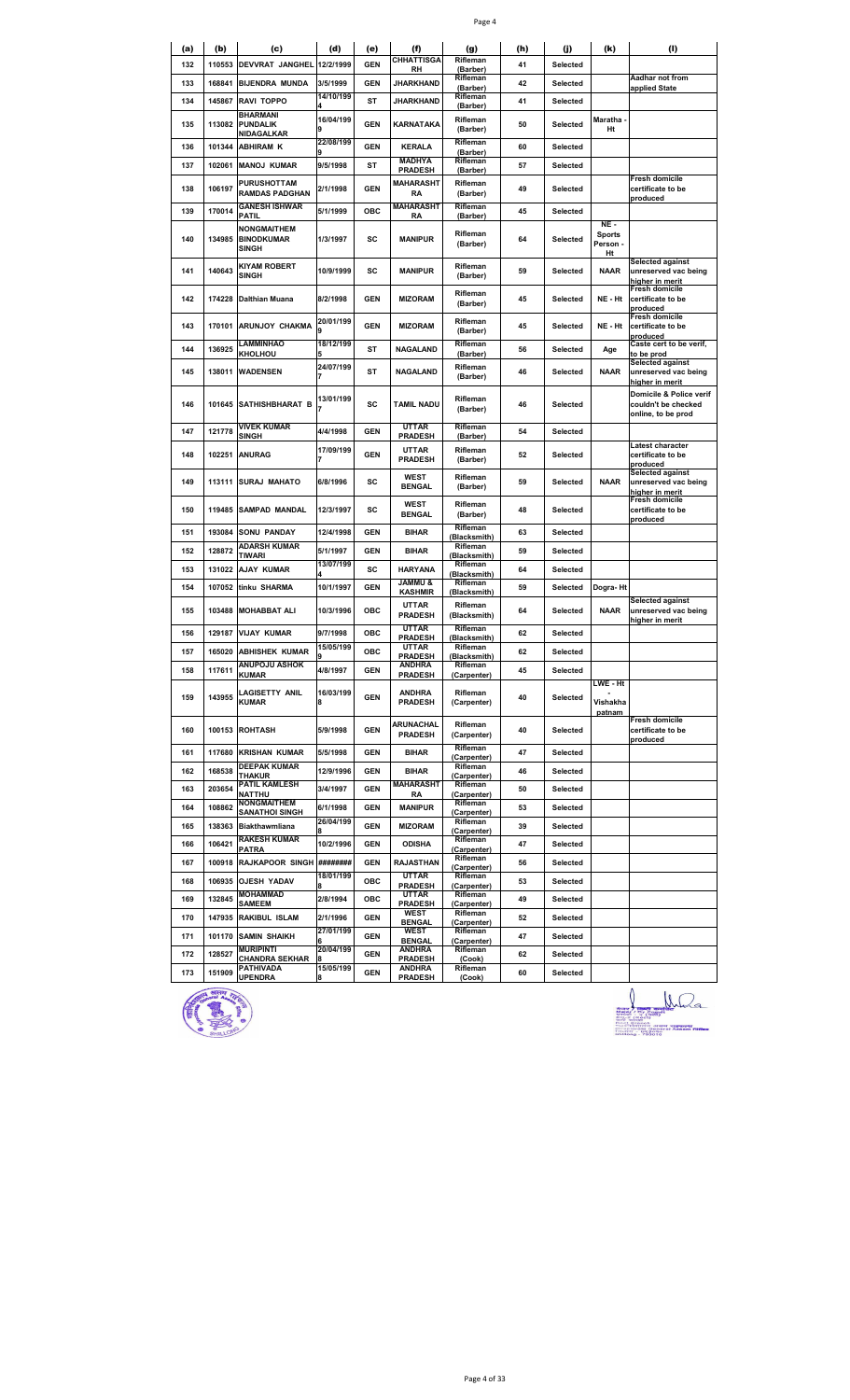| (a) | (b)     | (c)                                     | (d)            | (e)        | (f)                                  | (g)                          | (h) | (i)      | (k)                              | (1)                                                                |
|-----|---------|-----------------------------------------|----------------|------------|--------------------------------------|------------------------------|-----|----------|----------------------------------|--------------------------------------------------------------------|
| 174 | 104677  | <b>NIDDANA SIVA</b>                     | 6/6/1997       | <b>GEN</b> | <b>ANDHRA</b><br><b>PRADESH</b>      | Rifleman<br>(Cook)           | 54  | Selected |                                  |                                                                    |
| 175 | 199456  | <b>MANDE</b><br><b>VENKATESH</b>        | 21/06/200<br>O | <b>OBC</b> | <b>ANDHRA</b><br><b>PRADESH</b>      | Rifleman<br>(Cook)           | 50  | Selected |                                  |                                                                    |
| 176 | 109288  | tajum karcho                            | 27/05/199      | ST         | <b>ARUNACHAL</b><br><b>PRADESH</b>   | Rifleman<br>(Cook)           | 44  | Selected |                                  |                                                                    |
| 177 | 198481  | <b>CHOW MINAM</b><br><b>SINGTI</b>      | 28/08/199      | ST         | ARUNACHAL<br><b>PRADESH</b>          | Rifleman<br>(Cook)           | 36  | Selected |                                  |                                                                    |
| 178 | 125248  | <b>VIKASH KUMAR</b>                     | 28/04/199      | OBC        | <b>BIHAR</b>                         | Rifleman<br>(Cook)           | 80  | Selected | <b>NAAR</b>                      | <b>Selected against</b><br>unreserved vac being<br>higher in merit |
| 179 | 138458  | <b>SUJEET KUMAR</b>                     | 20/01/199<br>6 | <b>GEN</b> | <b>BIHAR</b>                         | Rifleman<br>(Cook)           | 76  | Selected | LWE - Ht<br>- Vaishali           |                                                                    |
| 180 | 131167  | <b>BHIM KUMAR RAY</b>                   | 3/2/1996       | ОВС        | <b>BIHAR</b>                         | Rifleman<br>(Cook)           | 68  | Selected | <b>NAAR</b>                      | Selected against<br>unreserved vac being<br>higher in merit        |
| 181 | 104489  | <b>VIJAY KUMAR</b>                      | 21/04/199<br>8 | OBC        | <b>BIHAR</b>                         | Rifleman<br>(Cook)           | 64  | Selected | <b>NAAR</b>                      | <b>Selected against</b><br>unreserved vac being<br>higher in merit |
| 182 | 105961  | YASHRAJ PRASAD<br><b>VENU</b>           | 28/02/199      | OBC        | <b>BIHAR</b>                         | Rifleman<br>(Cook)           | 61  | Selected | <b>NAAR</b>                      | Selected against<br>unreserved vac being<br>higher in merit        |
| 183 | 162652  | ABHIMANYU<br><b>KUMAR</b>               | 30/07/200<br>0 | OBC        | <b>BIHAR</b>                         | Rifleman<br>(Cook)           | 61  | Selected | <b>NAAR</b>                      | <b>Selected against</b><br>unreserved vac being<br>higher in merit |
| 184 | 138705  | <b>MANISH KUMAR</b>                     | 8/12/2000      | ОВС        | <b>BIHAR</b>                         | Rifleman<br>(Cook)           | 61  | Selected |                                  |                                                                    |
| 185 | 106600  | <b>AVINASH YADAV</b>                    | 7/3/1994       | OBC        | <b>BIHAR</b>                         | Rifleman<br>(Cook)           | 60  | Selected | Age                              |                                                                    |
| 186 | 190407  | ANURAG KUMAR                            | 6/1/1995       | OBC        | <b>BIHAR</b>                         | Rifleman<br>(Cook)           | 59  | Selected |                                  |                                                                    |
| 187 | 117786  | <b>CHITRANJAN RAM</b>                   | 28/10/199      | SC         | <b>BIHAR</b>                         | Rifleman<br>(Cook)           | 57  | Selected | LWE - Ht<br>- E<br>Champar<br>an | Latest character<br>certificate to be<br>produced                  |
| 188 | 142823  | <b>AROON KUMAR</b>                      | 2/3/2000       | SC         | <b>BIHAR</b>                         | Rifleman<br>(Cook)           | 52  | Selected | LWE - Ht<br>- W<br>Champar<br>an |                                                                    |
| 189 | 104286  | <b>NAVIN KUJUR</b>                      | 23/02/199      | ST         | <b>CHHATTISGA</b><br>RH              | Rifleman<br>(Cook)           | 50  | Selected | ST-Ht                            |                                                                    |
| 190 | 116472  | <b>NAGENDRA KUMAR</b>                   | 3/1/1996       | <b>ST</b>  | <b>CHHATTISGA</b><br>RH              | Rifleman<br>(Cook)           | 47  | Selected | <b>NAAR</b>                      | Selected against<br>unreserved vac being<br>higher in merit        |
| 191 | 170119  | <b>MAHESH KUMAR</b>                     | 25/05/200      | ST         | <b>CHHATTISGA</b><br>RH              | Rifleman<br>(Cook)           | 40  | Selected | ST-Ht                            |                                                                    |
| 192 | 100815  | Manoj Kumar pal                         | 20/04/199      | <b>GEN</b> | <b>GUJRAT</b>                        | Rifleman<br>(Cook)           | 42  | Selected |                                  | Fresh domicile<br>certificate to be<br>prduced                     |
| 193 | 166609  | <b>HITESH RAGHUVIR</b><br><b>SHARMA</b> | 1/9/1996       | <b>GEN</b> | <b>GUJRAT</b>                        | Rifleman<br>(Cook)           | 39  | Selected |                                  | Fresh domicile<br>certificate to be<br>prduced                     |
| 194 | 121281  | VIPULBHAI<br><b>VASHABHAI AHIR</b>      | 17/03/199      | ОВС        | <b>GUJRAT</b>                        | Rifleman<br>(Cook)           | 37  | Selected | Age                              | Domicile & Caste cert<br>to be produced                            |
| 195 | 176946  | AJAY KUMAR                              | 10/1/1996      | <b>GEN</b> | <b>HARYANA</b>                       | Rifleman<br>(Cook)           | 84  | Selected |                                  |                                                                    |
| 196 | 159164  | <b>NASEEB</b>                           | 22/07/199      | SC         | <b>HARYANA</b>                       | Rifleman<br>(Cook)           | 42  | Selected |                                  | Domicile & Caste cert<br>to be produced                            |
| 197 | 202205  | <b>Mohd Iqbal</b>                       | 1/2/1992       | ST         | <b>JAMMU &amp;</b><br><b>KASHMIR</b> | Rifleman<br>(Cook)           | 46  | Selected | Age                              | Caste cert to be<br>produced                                       |
| 198 | 120285  | <b>SOM LAL</b>                          | 2/3/1995       | ОВС        | & UMMAL<br><b>KASHMIR</b>            | Rifleman<br>(Cook)           | 45  | Selected | Age                              |                                                                    |
| 199 | 122425  | <b>GOURAV KISHOR</b>                    | 4/6/2000       | <b>GEN</b> | JHARKHAND                            | Rifleman                     | 69  | Selected |                                  |                                                                    |
| 200 |         | 136046 BHUMESHWAR SAH                   | 24/06/199      | <b>GEN</b> | JHARKHAND                            | (Cook)<br>Rifleman           | 60  | Selected |                                  |                                                                    |
| 201 | 193684  | Pawan Kumar                             | 24/11/199      | <b>GEN</b> | <b>JHARKHAND</b>                     | (Cook)<br>Rifleman           | 55  | Selected |                                  |                                                                    |
| 202 |         | 194543 SUBHASH LAKRA                    | 26/08/199      | ST         | JHARKHAND                            | (Cook)<br>Rifleman           | 52  | Selected |                                  |                                                                    |
| 203 |         | 156162 PRASHANT ORAON                   | 1/10/2000      | ST         | JHARKHAND                            | (Cook)<br>Rifleman           | 50  | Selected | ST-Ht                            |                                                                    |
| 204 |         | 103156 PANKAJ PASWAN                    | 15/02/199      | SC         | <b>JHARKHAND</b>                     | (Cook)<br>Rifleman           | 40  | Selected | Age                              |                                                                    |
| 205 | 150045  | ANIL KEMPANNA<br><b>GADIVADDAR</b>      | 5/1/1998       | OBC        | <b>KARNATAKA</b>                     | (Cook)<br>Rifleman<br>(Cook) | 51  | Selected | <b>NAAR</b>                      | Selected against<br>unreserved vac being<br>higher in merit        |
| 206 | 131712  | <b>ANAND IRAPPA</b><br>HULLENNAVAR      | 10/5/1997      | OBC        | KARNATAKA                            | Rifleman<br>(Cook)           | 47  | Selected |                                  |                                                                    |
| 207 | 149033  | NAGENDRA BABAJI<br><b>SAGAREKAR</b>     | 16/03/199      | OBC        | KARNATAKA                            | Rifleman<br>(Cook)           | 42  | Selected |                                  | OBC cert to be<br>produced                                         |
| 208 |         | 110418 SHIKHIL PK                       | 22/12/199      | <b>OBC</b> | <b>KERALA</b>                        | Rifleman<br>(Cook)           | 43  | Selected | Age                              |                                                                    |
| 209 | 172087  | <b>KABIL PRAKASH</b><br>THERANI T       | 28/03/199      | ОВС        | <b>KERALA</b>                        | Rifleman<br>(Cook)           | 35  | Selected |                                  |                                                                    |
| 210 |         | 104319 VISHAMBHAR SINGH 12/5/1996       |                | sc         | MADHYA<br><b>PRADESH</b>             | Rifleman<br>(Cook)           | 56  | Selected | <b>NAAR</b>                      | <b>Selected against</b><br>unreserved vac being<br>higher in merit |
| 211 | 105289  | <b>VEERENDRA SINGH</b>                  | 1/9/1998       | SC         | <b>MADHYA</b><br><b>PRADESH</b>      | Rifleman<br>(Cook)           | 55  | Selected |                                  |                                                                    |
| 212 |         | 181058 MONOO GOSVAMI                    | 10/5/1994      | OBC        | MADHYA<br><b>PRADESH</b>             | Rifleman<br>(Cook)           | 48  | Selected | Age                              | Caste cert to be<br>produced                                       |
| 213 |         | 201537 SUNIL KUMAR                      | 22/07/199      | ST         | MADHYA<br><b>PRADESH</b>             | Rifleman<br>(Cook)           | 44  | Selected | ST-Ht                            |                                                                    |
| 214 | 192204  | <b>IDHOLE DEEPAK</b><br>MADAN           | 14/12/199      | ОВС        | <b>MAHARASHT</b><br>RA               | Rifleman<br>(Cook)           | 55  | Selected | Age                              |                                                                    |
| 215 | 100850  | <b>RAHUL BALASAB</b><br>CHOUGALE        | 1/4/1993       | OBC        | <b>MAHARASHT</b><br>RA               | Rifleman                     | 53  | Selected | Age                              |                                                                    |
| 216 | 178402  | Anvar Fakirmahmad<br>Pathan             | 17/01/199      | <b>GEN</b> | <b>MAHARASHT</b><br>RA               | (Cook)<br>Rifleman<br>(Cook) | 52  | Selected |                                  |                                                                    |
| 217 | 140489  | <b>AJAY HIMMAT</b><br><b>SHINDE</b>     | 12/7/1999      | OBC        | <b>MAHARASHT</b><br><b>RA</b>        | Rifleman<br>(Cook)           | 51  | Selected |                                  |                                                                    |
| 218 | 163964  | <b>SUBHASH</b>                          | 24/09/199      | SC         | <b>MAHARASHT</b>                     | Rifleman                     | 43  | Selected |                                  |                                                                    |
| 219 | 198325  | <b>MAHADEV KAMBLE</b><br>PARDHI VIJAY   | 30/06/199      | ST         | RA<br><b>MAHARASHT</b>               | (Cook)<br>Rifleman           | 42  | Selected | $ST -$                           |                                                                    |
|     | enteray | <b>BALIRAM</b>                          | 7              |            | RA                                   | (Cook)                       |     |          | Chest                            |                                                                    |



 $\bigcup_{\substack{\text{max } A \text{ is prime}} \\ \text{max } A \text{ is even}} \\ \text{max } A \text{ is even} \\ \text{max } B \text{ is even} \\ \text{max } B \text{ is even} \\ \text{max } B \text{ is even}}$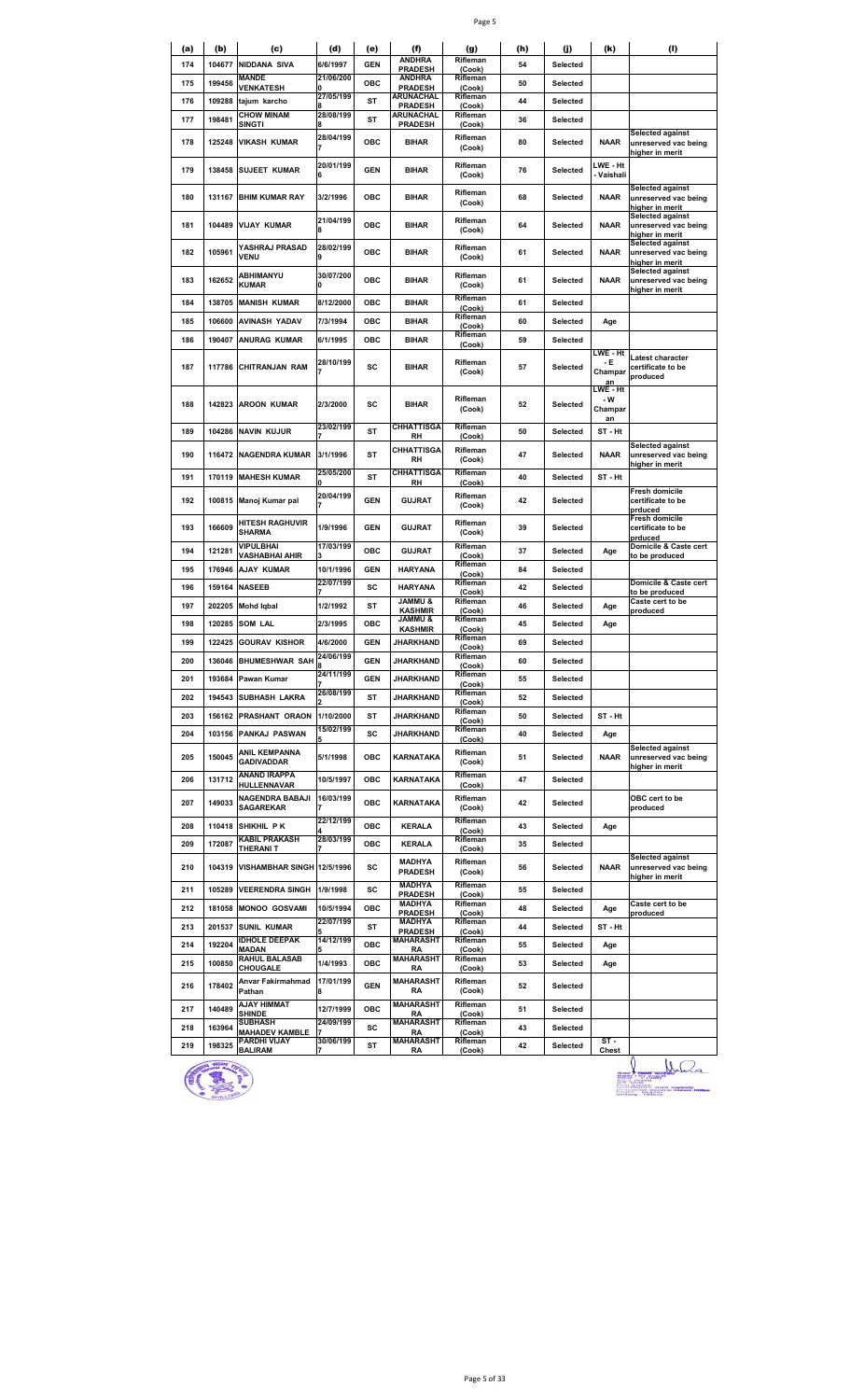|--|--|

| (a) | (b)    | (c)<br><b>FRANCIS</b>                      | (d)<br>29/06/199      | (e)        | (f)                                       | (g)<br>Rifleman              | (h) | (j)      | (k)<br>$ST - NE -$ | (1)                                                                |
|-----|--------|--------------------------------------------|-----------------------|------------|-------------------------------------------|------------------------------|-----|----------|--------------------|--------------------------------------------------------------------|
| 220 | 166947 | THANGLIANPAU                               |                       | <b>ST</b>  | <b>MANIPUR</b>                            | (Cook)                       | 56  | Selected | Ht                 |                                                                    |
| 221 | 202671 | <b>DONGENSON</b><br><b>VAIPHEI</b>         | 2/12/1999             | ST         | <b>MANIPUR</b>                            | Rifleman<br>(Cook)           | 55  | Selected | ST-NE-<br>Ht       |                                                                    |
| 222 | 159022 | <b>JONISHA</b><br><b>DARTHAKHUM</b>        | 5/7/1997              | ST         | MANIPUR                                   | Rifleman<br>(Cook)           | 46  | Selected | <b>NAAR</b>        | <b>Selected against</b><br>unreserved vac being<br>higher in merit |
| 223 | 202534 | Demminthang<br>Haokip                      | 6/6/1999              | ST         | MANIPUR                                   | Rifleman<br>(Cook)           | 46  | Selected |                    |                                                                    |
| 224 | 200708 | MANGMINCHON<br>SINGSON                     | 1/3/2000              | ST         | MANIPUR                                   | Rifleman<br>(Cook)           | 46  | Selected | NE - Ht            |                                                                    |
| 225 | 184130 | <b>AMOM KISHAN</b><br>SINGH                | 1/2/1994              | ОВС        | <b>MANIPUR</b>                            | Rifleman<br>(Cook)           | 41  | Selected | Age                |                                                                    |
| 226 | 168848 | <b>ANDREW</b><br>NANGLAMTUANGA             | 25/12/199             | <b>ST</b>  | <b>MIZORAM</b>                            | Rifleman<br>(Cook)           | 47  | Selected | ST - NE -<br>Ht    |                                                                    |
| 227 | 139394 | Lawmzuala                                  | 15/02/199             | <b>ST</b>  | <b>MIZORAM</b>                            | Rifleman<br>(Cook)           | 40  | Selected | $ST - NE -$<br>Ht  |                                                                    |
| 228 | 187637 | <b>BIJOY RANJAN</b><br>CHAKMA              | 2/11/1998             | ST         | <b>MIZORAM</b>                            | Rifleman<br>(Cook)           | 36  | Selected | <b>NAAR</b>        | <b>Selected against</b><br>unreserved vac being<br>higher in merit |
| 229 | 193556 | <b>YIMKHONG</b>                            | 6/4/1999              | ST         | NAGALAND                                  | Rifleman<br>(Cook)           | 43  | Selected | ST-Ht              |                                                                    |
| 230 | 145151 | DIPTIRANJAN<br><b>BEHERA</b>               | 15/12/199             | sc         | <b>ODISHA</b>                             | Rifleman<br>(Cook)           | 48  | Selected | Age                |                                                                    |
| 231 | 135940 | <b>PRAMOD KANDI</b>                        | 25/05/199<br>9        | SC         | <b>ODISHA</b>                             | Rifleman<br>(Cook)           | 45  | Selected | <b>NAAR</b>        | <b>Selected against</b><br>unreserved vac being<br>higher in merit |
| 232 | 121092 | DILLIP KUMAR<br><b>MAHAPATRA</b>           | 20/01/200             | sc         | <b>ODISHA</b>                             | Rifleman<br>(Cook)           | 41  | Selected |                    |                                                                    |
| 233 | 109478 | <b>SOURAV SHARMA</b>                       | 14/10/199             | <b>GEN</b> | <b>PUNJAB</b>                             | Rifleman<br>(Cook)           | 64  | Selected | Dogra -<br>Ht      |                                                                    |
| 234 | 112010 | <b>ARUN SHARMA</b>                         | 5/12/1998             | <b>GEN</b> | <b>PUNJAB</b>                             | Rifleman                     | 59  | Selected | Dogra -            |                                                                    |
| 235 | 200945 | <b>ANIL KUMAR</b>                          | 7/7/1993              | ОВС        | <b>RAJASTHAN</b>                          | (Cook)<br>Rifleman           | 78  |          | Ht                 | Lartest charater                                                   |
|     |        |                                            |                       |            |                                           | (Cook)                       |     | Selected |                    | certificate to be<br>produced                                      |
| 236 | 144263 | <b>SURESH KUMAR</b>                        | 18/06/199             | <b>GEN</b> | <b>RAJASTHAN</b>                          | Rifleman<br>(Cook)           | 72  | Selected |                    |                                                                    |
| 237 | 192002 | <b>RAHUL SINGH</b><br><b>RATHORE</b>       | 22/01/199             | <b>GEN</b> | <b>RAJASTHAN</b>                          | Rifleman<br>(Cook)           | 61  | Selected |                    | Lartest charater<br>certificate to be<br>produced                  |
| 238 | 165207 | JAYA RAM VERMA                             | 8/7/1996              | SC         | <b>RAJASTHAN</b>                          | Rifleman<br>(Cook)           | 43  | Selected | Age                |                                                                    |
| 239 | 113608 | <b>PRASANTH K</b>                          | 5/6/1998              | <b>GEN</b> | <b>TAMIL NADU</b>                         | Rifleman<br>(Cook)           | 43  | Selected |                    |                                                                    |
| 240 | 112056 | RANJAN MALI                                | 8/7/1998              | <b>GEN</b> | TELENGANA                                 | Rifleman<br>(Cook)           | 49  | Selected |                    |                                                                    |
| 241 | 108235 | saurabh kumar<br>chaubey                   | 25/07/199<br>8        | <b>GEN</b> | <b>TELENGANA</b>                          | Rifleman<br>(Cook)           | 48  | Selected |                    | <b>Lartest charater</b><br>certificate to be<br>produced           |
| 242 | 146213 | <b>DILARI RAJENDHAR</b>                    | 3/5/1999              | <b>OBC</b> | TELENGANA                                 | Rifleman<br>(Cook)           | 47  | Selected | <b>NAAR</b>        | <b>Selected against</b><br>unreserved vac being<br>higher in merit |
| 243 | 152324 | <b>M RAVI</b>                              | 13/12/199             | <b>ST</b>  | TELENGANA                                 | Rifleman<br>(Cook)           | 46  | Selected |                    |                                                                    |
| 244 | 133911 | DHALI PRAVEEN                              | 25/06/199             | <b>GEN</b> | <b>TELENGANA</b>                          | Rifleman<br>(Cook)           | 45  | Selected |                    |                                                                    |
| 245 | 136829 | <b>KOKKULA AJAY</b>                        | ########              | ОВС        | TELENGANA                                 | Rifleman<br>(Cook)           | 40  | Selected | Age                |                                                                    |
| 246 | 195160 | A PRASHANTH                                | 9/4/1996              | OBC        | TELENGANA                                 | Rifleman<br>(Cook)           | 40  | Selected |                    |                                                                    |
| 247 | 107570 | <b>PRITAM DAS</b>                          | 17/12/199             | <b>GEN</b> | <b>TRIPURA</b>                            | Rifleman<br>(Cook)           | 50  | Selected |                    |                                                                    |
| 248 |        | 156940 AKHILESH YADAV                      | 25/03/199             | OBC        | <b>UTTAR</b><br><b>PRADESH</b>            | Rifleman<br>(Cook)           | 67  | Selected | <b>NAAR</b>        | <b>Selected against</b><br>unreserved vac being                    |
| 249 | 102501 | <b>Gurupreet Singh</b>                     | 15/02/200<br>U        | <b>GEN</b> | <b>UTTAR</b><br><b>PRADESH</b>            | Rifleman<br>(Cook)           | 66  | Selected |                    | nigner in merit                                                    |
| 250 | 101824 | <b>SHIVAM SINGH</b>                        | 9/9/2000              | <b>GEN</b> | UTTAR<br><b>PRADESH</b>                   | Rifleman<br>(Cook)           | 65  | Selected |                    |                                                                    |
| 251 | 110557 | <b>HARSHIT KUMAR</b>                       | 2/1/1999              | <b>GEN</b> | <b>UTTAR</b>                              | Rifleman                     | 64  | Selected |                    |                                                                    |
| 252 |        | SINGH<br>136214 TALIB HUSAIN               | 16/07/199             | OBC        | <b>PRADESH</b><br>UTTAR<br><b>PRADESH</b> | (Cook)<br>Rifleman<br>(Cook) | 63  | Selected | <b>NAAR</b>        | <b>Selected against</b><br>unreserved vac being<br>higher in merit |
| 253 | 160947 | RAVINDRA KUMAR<br>YADAV                    | 10/7/1999             | OBC        | UTTAR<br><b>PRADESH</b>                   | Rifleman<br>(Cook)           | 63  | Selected | <b>NAAR</b>        | Selected against<br>unreserved vac being                           |
| 254 | 114391 | <b>SHIV SHANKAR</b><br>YADAV               | 31/12/200             | OBC        | <b>UTTAR</b><br><b>PRADESH</b>            | Rifleman<br>(Cook)           | 62  | Selected |                    | higher in merit                                                    |
| 255 | 119577 | <b>SATYAM</b>                              | 5/7/1997              | OBC        | <b>UTTAR</b>                              | Rifleman                     | 59  | Selected |                    |                                                                    |
| 256 |        | 112190 SHIVA KUMAR                         | 5/1/1995              | SC         | <b>PRADESH</b><br>UTTAR                   | (Cook)<br>Rifleman           | 59  | Selected | Age                |                                                                    |
| 257 |        | 160122 MANOJ TIWARI                        | 6/6/1994              | ОВС        | <b>PRADESH</b><br><b>UTTAR</b>            | (Cook)<br>Rifleman           | 56  | Selected | Age                |                                                                    |
| 258 | 139112 | <b>BALWANT KUMAR</b>                       | 7/7/1995              | SC         | <b>PRADESH</b><br>UTTAR                   | (Cook)<br>Rifleman           | 56  | Selected | Age                |                                                                    |
| 259 |        | <b>BHARTI</b><br>115266 SATENDRA KUMAR     | 20/09/199             | SC         | <b>PRADESH</b><br>UTTAR<br><b>PRADESH</b> | (Cook)<br>Rifleman<br>(Cook) | 48  | Selected |                    | Lartest charater<br>certificate to be                              |
|     |        |                                            |                       |            | <b>UTTARAKHA</b>                          | Rifleman                     |     |          |                    | produced                                                           |
| 260 |        | 192510 DEEPAK KUMAR                        | 7/4/1994<br>13/05/200 | SC         | <b>ND/UTTARAN</b><br>CHAL<br><b>WEST</b>  | (Cook)<br>Rifleman           | 58  | Selected |                    |                                                                    |
| 261 | 152501 | YOUSUF SAIKH                               |                       | GEN        | <b>BENGAL</b><br><b>WEST</b>              | (Cook)<br>Rifleman           | 61  | Selected | Gorkha -           |                                                                    |
| 262 | 101702 | <b>SUJAY CHHETRI</b><br><b>ROHIT KUMAR</b> | 5/3/1997<br>20/05/199 | GEN        | <b>BENGAL</b><br>WEST                     | (Cook)<br>Rifleman           | 60  | Selected | Ht                 | Domicile and Caste                                                 |
| 263 | 180003 | CHHETRI                                    |                       | <b>GEN</b> | <b>BENGAL</b>                             | (Cook)                       | 60  | Selected |                    | cert to be produced                                                |

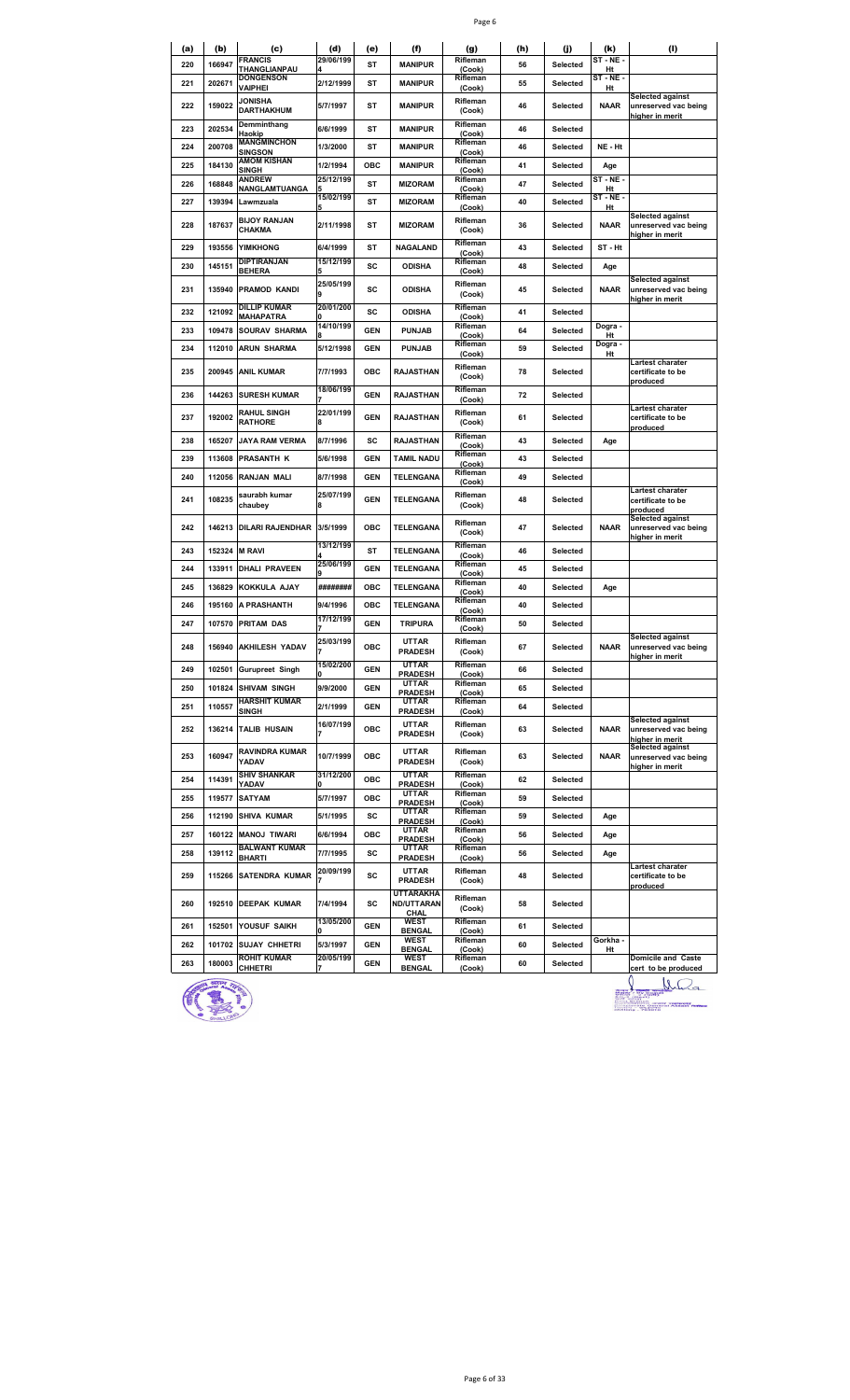| (a) | (b)    | (c)                                | (d)            | (e)        | (f)                                  | (g)                                              | (h) | (j)      | (k)                  | (I)                                    |
|-----|--------|------------------------------------|----------------|------------|--------------------------------------|--------------------------------------------------|-----|----------|----------------------|----------------------------------------|
| 264 | 166597 | <b>AMIT PASWAN</b>                 | 17/10/199      | SC         | <b>WEST</b><br><b>BENGAL</b>         | Rifleman<br>(Cook)                               | 60  | Selected |                      |                                        |
| 265 | 171418 | <b>BISWAJIT GORAI</b>              | 8/4/2000       | OBC        | <b>WEST</b><br><b>BENGAL</b>         | Rifleman<br>(Cook)                               | 55  | Selected |                      |                                        |
| 266 | 175301 | <b>PYLA ATCHIMNAIDU</b>            | 17/08/199      | <b>GEN</b> | ANDHRA<br><b>PRADESH</b>             | Rifleman<br>(Electrical<br><b>Fitter Signal)</b> | 46  | Selected |                      |                                        |
| 267 | 124743 | KUNDRAPU<br>LAKSHMAN               | 13/03/200<br>0 | <b>GEN</b> | <b>ANDHRA</b><br><b>PRADESH</b>      | Rifleman<br>(Electrical<br><b>Fitter Signal)</b> | 42  | Selected |                      |                                        |
| 268 | 104716 | SOURAV JYOTI<br>SAIKIA             | 9/2/2000       | <b>GEN</b> | ASSAM                                | Rifleman<br>(Electrical<br><b>Fitter Signal)</b> | 51  | Selected |                      |                                        |
| 269 | 139816 | <b>RAVI KUMAR</b>                  | 18/01/199      | <b>GEN</b> | <b>BIHAR</b>                         | Rifleman<br>(Electrical<br>Fitter Signal)        | 52  | Selected |                      |                                        |
| 270 | 116409 | AALEKH RAJ                         | 15/10/199<br>6 | <b>GEN</b> | JHARKHAND                            | Rifleman<br>(Electrical<br><b>Fitter Signal)</b> | 48  | Selected |                      |                                        |
| 271 | 183418 | <b>ANIL SINGH</b>                  | 2/7/1998       | <b>GEN</b> | <b>MADHYA</b><br><b>PRADESH</b>      | Rifleman<br>(Electrical<br><b>Fitter Signal)</b> | 49  | Selected |                      |                                        |
| 272 | 152868 | <b>Sandeep S Bhoye</b>             | 16/08/199      | ST         | MAHARASHT<br>RA                      | Rifleman<br>(Electrical<br>Fitter Signal)        | 45  | Selected | ST - Ht              |                                        |
| 273 | 159551 | GANESH KARKI<br>KARKI              | 3/5/1999       | <b>GEN</b> | <b>MANIPUR</b>                       | Rifleman<br>(Electrical<br><b>Fitter Signal)</b> | 52  | Selected |                      | Domicile certificate to<br>be produced |
| 274 | 193129 | <b>Renjamo K PATTON</b>            | 19/08/200<br>0 | ST         | <b>NAGALAND</b>                      | Rifleman<br>(Electrical<br><b>Fitter Signal)</b> | 36  | Selected |                      |                                        |
| 275 | 124461 | PRATAP KUMAR<br>SAHOO              | 8/7/1996       | ST         | <b>ODISHA</b>                        | Rifleman<br>(Electrical<br><b>Fitter Signal)</b> | 39  | Selected | ST-Ht                |                                        |
| 276 | 113550 | GOVIND SINGH<br><b>RAJPOOT</b>     | 7/6/1998       | <b>GEN</b> | RAJASTHAN                            | Rifleman<br>(Electrical<br><b>Fitter Signal)</b> | 59  | Selected |                      |                                        |
| 277 | 106917 | <b>GULAM RASUL</b><br>KHAN         | 8/8/1996       | GEN        | <b>UTTAR</b><br><b>PRADESH</b>       | Rifleman<br>(Electrical<br><b>Fitter Signal)</b> | 45  | Selected |                      |                                        |
| 278 | 106609 | AMAN KUMAR<br><b>GUPTA</b>         | 5/3/1997       | <b>GEN</b> | <b>UTTAR</b><br><b>PRADESH</b>       | Rifleman<br>(Electrical<br><b>Fitter Signal)</b> | 44  | Selected |                      |                                        |
| 279 | 167767 | <b>PEM SANGAY</b><br><b>SHERPA</b> | 18/10/200<br>0 | ST         | WEST<br><b>BENGAL</b>                | Rifleman<br>(Electrical<br>Fitter Signal)        | 45  | Selected | ST - Ht              |                                        |
| 280 | 104181 | SALINA EESWARA<br>RAO              | 10/7/1997      | <b>GEN</b> | ANDHRA<br><b>PRADESH</b>             | Rifleman<br>(Electrician)                        | 42  | Selected |                      | ITI cert to be produced                |
| 281 | 198201 | JITU MANI<br>TALUKDAR              | 1/1/1996       | <b>GEN</b> | ASSAM                                | Rifleman<br>(Electrician)                        | 38  | Selected |                      | ITI cert to be produced                |
| 282 | 200674 | VIKRANT KUMAR                      | 14/11/199      | ОВС        | <b>BIHAR</b>                         | Rifleman<br>(Electrician)                        | 53  | Selected |                      | ITI cert to be produced                |
| 283 | 185077 | <b>MOHIT KUMAR</b><br>TIWARI       | 24/09/199      | <b>GEN</b> | JHARKHAND                            | Rifleman<br>Electrician)                         | 49  | Selected |                      | ITI cert to be produced                |
| 284 | 107060 | ALOK KUMAR OJHA                    | 30/09/199      | <b>GEN</b> | <b>JHARKHAND</b>                     | Rifleman<br>(Electrician)                        | 48  | Selected |                      | ITI cert to be produced                |
| 285 | 185152 | <b>MILAN TONGBRAM</b>              | 6/2/2000       | ОВС        | <b>MANIPUR</b>                       | Rifleman<br>(Electrician)                        | 39  | Selected |                      | ITI cert to be produced                |
| 286 | 191211 | <b>GANPAT LAL</b>                  | 1/6/1999       | <b>GEN</b> | <b>RAJASTHAN</b>                     | Rifleman<br>(Electrician)                        | 43  | Selected |                      | ITI cert to be produced                |
| 287 | 202009 | DINESH KUMAR                       | 7/4/1995       | ОВС        | <b>UTTAR</b><br><b>PRADESH</b>       | Rifleman<br>(Electrician)                        | 48  | Selected |                      | ITI cert to be produced                |
| 288 | 199253 | PUNIT PARIHAR                      | 14/01/200      | <b>GEN</b> | <b>UTTAR</b><br><b>PRADESH</b>       | Rifleman<br>Electrician)                         | 39  | Selected |                      | ITI cert to be produced                |
| 289 |        | 179898 SUDHIR KUMR                 | 22/08/199      | ST         | <b>MADHYA</b><br><b>PRADESH</b>      | Rifleman<br>(Engineer<br>Artificer)              | 36  | Selected | ST-Ht                | ITI cert to be produced                |
| 290 | 162288 | <b>DEBAJIT KALITA</b>              | 4/3/1996       | <b>GEN</b> | <b>ASSAM</b>                         | Rifleman<br>(Equipment &<br><b>Boot Repair)</b>  | 61  | Selected |                      | Domicile to be<br>produced             |
| 291 | 104386 | <b>PANKAJ KUMAR</b>                | 10/6/1997      | ОВС        | <b>BIHAR</b>                         | Rifleman<br>(Equipment &<br><b>Boot Repair)</b>  | 66  | Selected |                      |                                        |
| 292 | 199925 | <b>AMIT KUMAR</b>                  | 12/7/1994      | SC         | <b>&amp; UMMAL</b><br><b>KASHMIR</b> | Rifleman<br>(Equipment &<br><b>Boot Repair)</b>  | 75  | Selected |                      |                                        |
| 293 | 104187 | <b>ANISH RAI</b>                   | 2/1/1996       | <b>GEN</b> | JHARKHAND                            | Rifleman<br>(Equipment &<br><b>Boot Repair)</b>  | 55  | Selected | LWE - Ht<br>- Bokaro |                                        |
| 294 |        | 160612 SAWN LAKRA                  | 28/07/199<br>6 | ST         | <b>JHARKHAND</b>                     | Rifleman<br>(Equipment &<br><b>Boot Repair)</b>  | 55  | Selected | LWE - Ht<br>- Ranchi |                                        |
| 295 | 128382 | Budheshwar Murmu 3/4/1997          |                | ST         | JHARKHAND                            | Rifleman<br>(Equipment &<br><b>Boot Repair)</b>  | 52  | Selected |                      |                                        |
| 296 | 154048 | <b>SUNIL SIKARWAR</b>              | 10/4/1998      | <b>GEN</b> | MADHYA<br><b>PRADESH</b>             | Rifleman<br>(Equipment &<br><b>Boot Repair)</b>  | 67  | Selected |                      |                                        |



 $\frac{1}{\frac{1}{2} \cdot \frac{1}{2} \cdot \frac{1}{2} \cdot \frac{1}{2} \cdot \frac{1}{2} \cdot \frac{1}{2} \cdot \frac{1}{2} \cdot \frac{1}{2} \cdot \frac{1}{2} \cdot \frac{1}{2} \cdot \frac{1}{2} \cdot \frac{1}{2} \cdot \frac{1}{2} \cdot \frac{1}{2} \cdot \frac{1}{2} \cdot \frac{1}{2} \cdot \frac{1}{2} \cdot \frac{1}{2} \cdot \frac{1}{2} \cdot \frac{1}{2} \cdot \frac{1}{2} \cdot \frac{1}{2} \cdot \frac{1}{2} \cdot \frac{1}{2} \$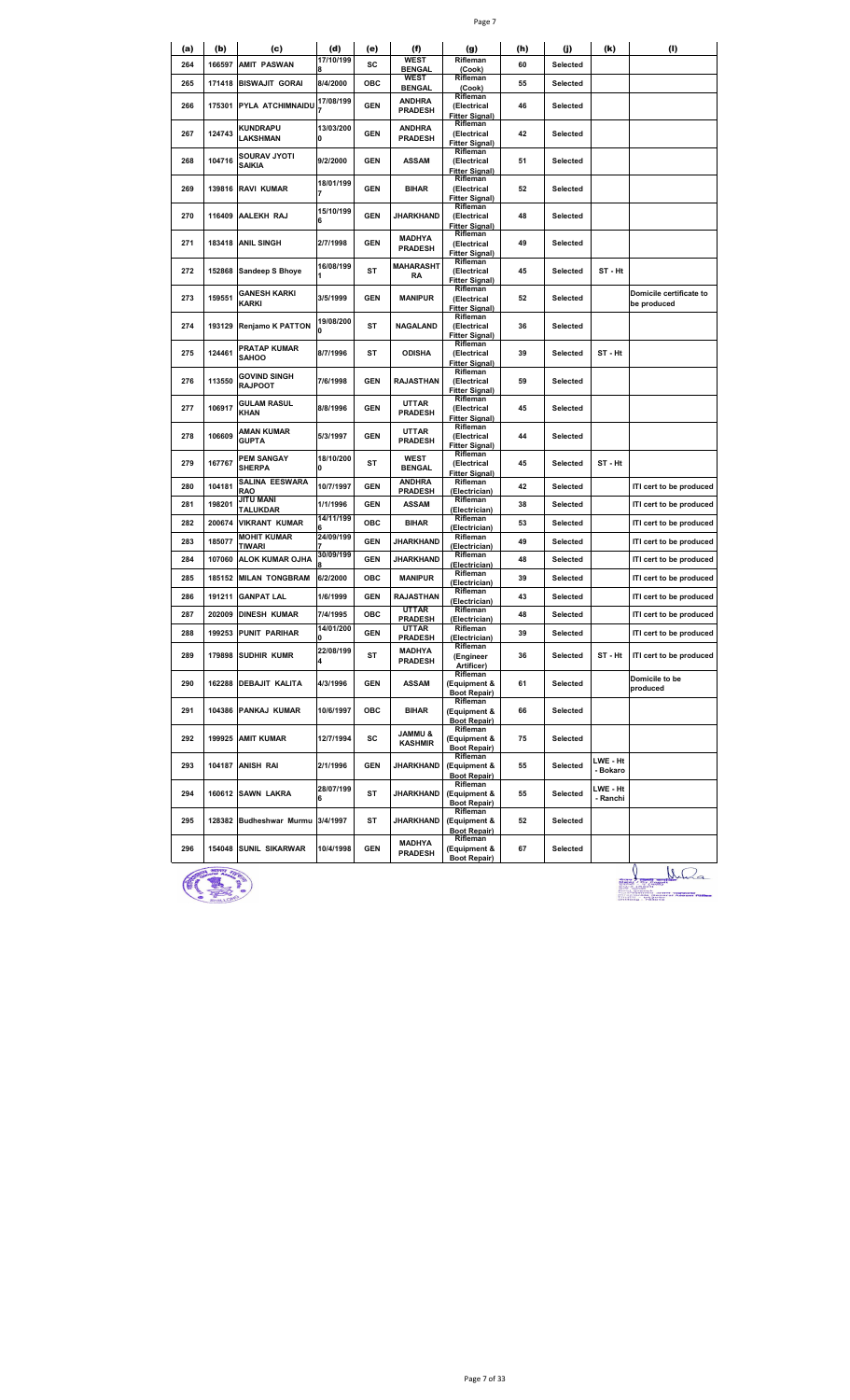| (a) | (b)    | (c)<br><b>NAMDEO HARIBHAU</b>                 | (d)            | (e)        | (f)<br><b>MAHARASHT</b>         | (g)<br>Rifleman                                 | (h) | (j)      | (k)              | (1)                                                                |
|-----|--------|-----------------------------------------------|----------------|------------|---------------------------------|-------------------------------------------------|-----|----------|------------------|--------------------------------------------------------------------|
| 297 | 105505 | <b>LAMBHADE</b><br><b>USHAM</b>               | 5/6/1997       | ОВС        | RA                              | (Equipment &<br><b>Boot Repair)</b><br>Rifleman | 61  | Selected |                  |                                                                    |
| 298 | 109489 | <b>BISHWAMITRA</b><br>SINGH                   | 11/2/1999      | <b>GEN</b> | <b>MANIPUR</b>                  | (Equipment &<br><b>Boot Repair)</b><br>Rifleman | 67  | Selected | NE - Ht          | Domicile to be<br>produced                                         |
| 299 | 146105 | Ketelong                                      | 1/5/1996       | ST         | NAGALAND                        | (Equipment &<br><b>Boot Repair)</b><br>Rifleman | 44  | Selected |                  |                                                                    |
| 300 | 104913 | <b>RAKESH CHANDRA</b><br><b>BHATT</b>         | 2/5/1998       | <b>GEN</b> | <b>ODISHA</b>                   | (Equipment &<br><b>Boot Repair)</b>             | 67  | Selected |                  |                                                                    |
| 301 | 151525 | <b>MANPREET SINGH</b>                         | 30/08/199<br>6 | <b>GEN</b> | <b>PUNJAB</b>                   | Rifleman<br>(Equipment &<br><b>Boot Repair)</b> | 72  | Selected |                  |                                                                    |
| 302 | 188305 | JAYAKUMAR J                                   | 25/05/199      | <b>GEN</b> | TAMIL NADU                      | Rifleman<br>(Equipment &<br><b>Boot Repair)</b> | 48  | Selected |                  | Domicile & Police verif<br>couldn't be found<br>online, to be prod |
| 303 | 105924 | <b>VIKASH KUMAR</b>                           | 9/2/1999       | ОВС        | <b>UTTAR</b><br><b>PRADESH</b>  | Rifleman<br>(Equipment &<br><b>Boot Repair)</b> | 68  | Selected |                  |                                                                    |
| 304 | 156751 | ARDHACHANDRA<br><b>GHOSH</b>                  | 4/3/1997       | <b>GEN</b> | WEST<br><b>BENGAL</b>           | Rifleman<br>(Equipment &<br><b>Boot Repair)</b> | 54  | Selected |                  |                                                                    |
| 305 | 195005 | <b>JYOTI NAGRA</b>                            | ########       | <b>OBC</b> | <b>MADHYA</b><br><b>PRADESH</b> | Rifleman<br>(Female Safai)                      | 34  | Selected |                  |                                                                    |
| 306 | 109605 | komal dilip mane                              | 1/2/1999       | <b>GEN</b> | MAHARASHT<br>RA                 | Rifleman<br>(Female Safai)                      | 41  | Selected | Maratha<br>Ht    |                                                                    |
| 307 | 109394 | <b>INDRESH PARKAR</b>                         | 8/11/1996      | <b>GEN</b> | <b>CHHATTISGA</b><br>RH         | Rifleman<br>(Lineman Field)                     | 46  | Selected |                  | ITI cert to be produced                                            |
| 308 | 154051 | PRANAV RAJ C A                                | ########       | ОВС        | <b>KERALA</b>                   | Rifleman<br>Lineman Field)                      | 55  | Selected |                  | ITI cert to be produced                                            |
| 309 | 106938 | <b>SUBRATA BAIDYA</b>                         | 20/11/199      | sc         | <b>WEST</b><br><b>BENGAL</b>    | Rifleman<br>(Lineman Field)                     | 43  | Selected |                  | ITI cert to be produced                                            |
| 310 | 105258 | <b>BAMMIDI RAJESH</b>                         | 1/5/1993       | ОВС        | <b>ANDHRA</b><br><b>PRADESH</b> | Rifleman<br>(Nursing<br><b>Assistant)</b>       | 54  | Selected |                  |                                                                    |
| 311 | 112943 | <b>DASARI PRASADH</b>                         | 15/06/199      | ОВС        | <b>ANDHRA</b><br><b>PRADESH</b> | Rifleman<br>(Nursing<br>Assistant)              | 44  | Selected |                  |                                                                    |
| 312 | 132759 | <b>ANIMESH BHARTI</b>                         | 5/11/1998      | <b>GEN</b> | <b>BIHAR</b>                    | Rifleman<br>(Nursing<br>Assistant)              | 65  | Selected |                  |                                                                    |
| 313 | 110750 | RAHUL KUMAR                                   | 21/02/199      | ОВС        | <b>BIHAR</b>                    | Rifleman<br>(Nursing<br>Assistant)              | 58  | Selected |                  |                                                                    |
| 314 | 104130 | <b>ANIL KUMAR</b>                             | 20/02/199      | sc         | <b>BIHAR</b>                    | Rifleman<br>(Nursing<br>Assistant)              | 43  | Selected |                  |                                                                    |
| 315 |        | 115760 TUKESHWAR                              | 9/11/1999      | <b>GEN</b> | <b>CHHATTISGA</b><br>RH         | Rifleman<br>(Nursing<br>Assistant)              | 50  | Selected |                  |                                                                    |
| 316 |        | 103187 DEVRAJ KASHYAP                         | 7/1/1997       | <b>GEN</b> | CHHATTISGA<br>RH                | Rifleman<br>(Nursing                            | 49  | Selected |                  |                                                                    |
| 317 | 106822 | Sunny Mathur                                  | 4/1/1999       | <b>GEN</b> | & UMMAL<br><b>KASHMIR</b>       | Assistant)<br>Rifleman<br>(Nursing              | 42  | Selected | Dogra -<br>Chest |                                                                    |
| 318 |        | 103031 Anup Kumar Pandey 1/3/1998             |                | <b>GEN</b> | JHARKHAND                       | Assistant)<br>Rifleman<br>(Nursing              | 54  | Selected |                  |                                                                    |
| 319 | 154602 | OMKAR M                                       | 8/5/2000       | <b>GEN</b> | KARNATAKA                       | Assistant)<br>Rifleman<br>(Nursing              | 46  | Selected |                  |                                                                    |
| 320 | 151589 | <b>HOSURKAR</b><br>JINU                       | 5/9/1997       | <b>GEN</b> | <b>KERALA</b>                   | Assistant)<br>Rifleman<br>(Nursing              | 46  | Selected |                  | Domicile to be prod                                                |
| 321 | 201285 | <b>MADHUSOODANAN</b><br>RAMKUMAR              | ########       | <b>GEN</b> | <b>MADHYA</b>                   | Assistant)<br>Rifleman<br>(Nursing              | 55  | Selected |                  |                                                                    |
| 322 |        | <b>JAYENDRA SINGH</b><br>109934 ANURAG TIWARI | 4/10/1999      | <b>GEN</b> | <b>PRADESH</b><br>MADHYA        | Assistant)<br>Rifleman<br>(Nursing              | 52  | Selected |                  | Latest character<br>certificate to be                              |
|     |        | <b>ASHOK GOPALRAO</b>                         | 28/11/199      |            | <b>PRADESH</b><br>MAHARASHT     | Assistant)<br>Rifleman                          |     |          |                  | produced                                                           |
| 323 | 191568 | <b>PAWAR</b><br>NIKHIL ANIL                   | 24/06/199      | <b>GEN</b> | RA<br>MAHARASHT                 | (Nursing<br>Assistant)<br>Rifleman              | 50  | Selected | Maratha -        |                                                                    |
| 324 | 101739 | SHEDAGE<br>KHUNDONGBAM                        | 8              | <b>GEN</b> | RA                              | (Nursing<br>Assistant)<br>Rifleman              | 50  | Selected | Ht               |                                                                    |
| 325 | 180162 | PREMANANDA<br><u>SINGH</u>                    | 5/3/1998       | OBC        | <b>MANIPUR</b>                  | (Nursing<br><b>Assistant)</b><br>Rifleman       | 62  | Selected | NE - Ht          |                                                                    |
| 326 | 195890 | LAISHRAM<br><b>SHAKTINATH SINGH</b>           | 6/7/1998       | OBC        | <b>MANIPUR</b>                  | (Nursing<br>Assistant)<br>Rifleman              | 58  | Selected |                  |                                                                    |
| 327 | 117461 | <b>LEJHON CHAKMA</b>                          | 4/5/1994       | ST         | <b>MIZORAM</b>                  | (Nursing<br>Assistant)                          | 52  | Selected | NE - Ht          |                                                                    |
| 328 | 105303 | <b>MODHU KUMAR</b><br>CHAKMA                  | 19/12/199      | ST         | <b>MIZORAM</b>                  | Rifleman<br>(Nursing<br>Assistant)              | 49  | Selected | NE - Ht          |                                                                    |



**49 Selected NE - Ht**<br> **ALCORE AND PROPERTY AND PROPERTY AND PROPERTY AND PROPERTY AND PROPERTY AND PROPERTY AND PROPERTY AND PROPERTY AND PROPERTY AND PROPERTY AND PROPERTY AND PROPERTY AND PROPERTY AND PROPERTY AND P** run<br>erri erett s**upuneti**<br>le General Assam i<br>793010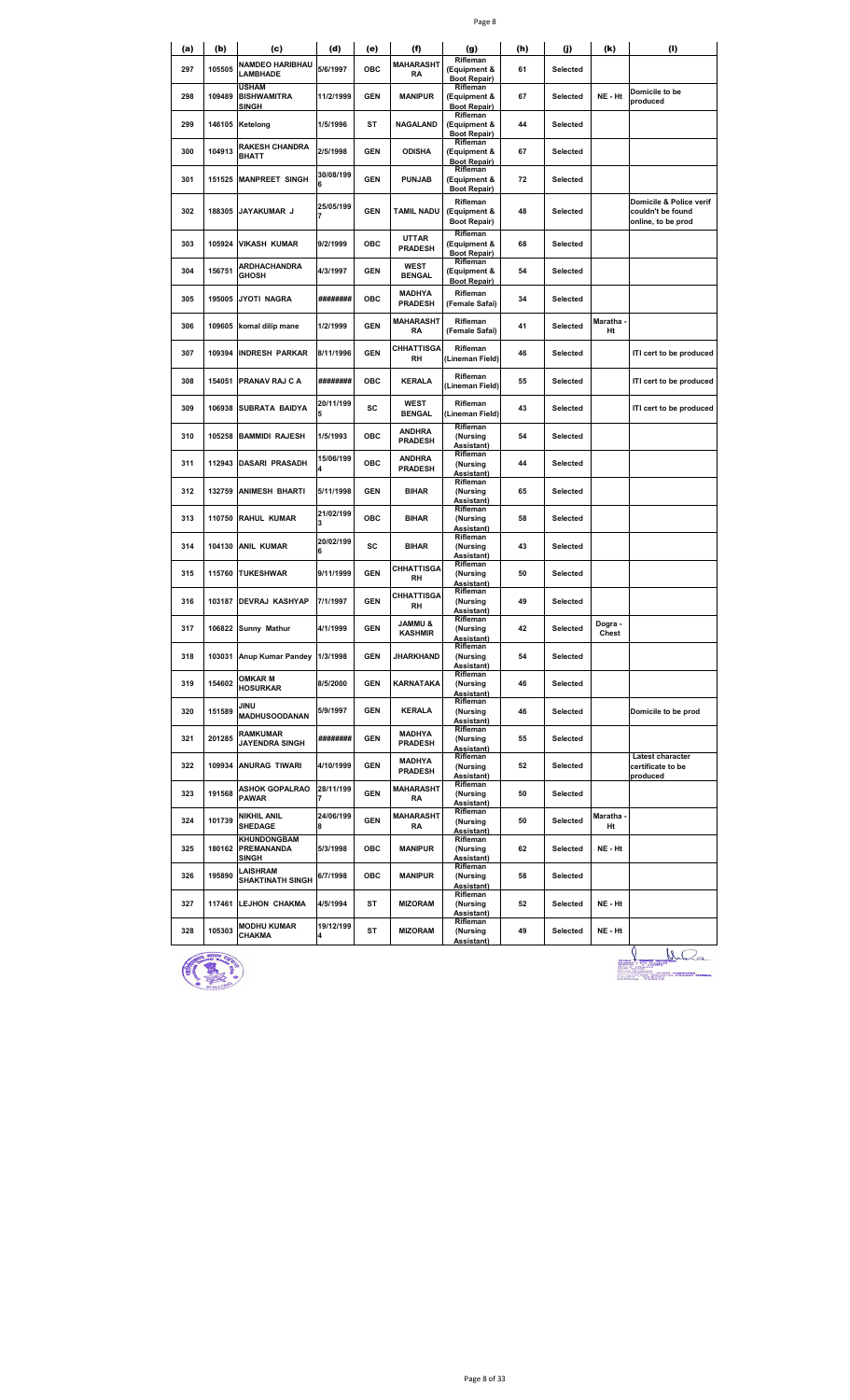| ×<br>٦ | ۰. |
|--------|----|
|--------|----|

| (a) | (b)    | (c)                                                   | (d)            | (e)        | (f)                             | (g)<br>Rifleman                           | (h) | (j)      | (k)                                | <b>Selected against</b>                          |
|-----|--------|-------------------------------------------------------|----------------|------------|---------------------------------|-------------------------------------------|-----|----------|------------------------------------|--------------------------------------------------|
| 329 | 136248 | <b>SUMIT MINZ</b>                                     | 12/5/1997      | ST         | <b>ODISHA</b>                   | (Nursing<br>Assistant)                    | 52  | Selected | <b>NAAR</b>                        | unreserved vac being<br>higher in merit          |
| 330 | 114320 | <b>ABHISHEKH</b><br>KHAKHA                            | 10/9/1995      | ST         | <b>ODISHA</b>                   | Rifleman<br>(Nursing<br>Assistant)        | 41  | Selected | ST - Ht                            |                                                  |
| 331 | 101066 | <b>AJAY SINGH</b>                                     | 23/04/199      | <b>GEN</b> | <b>RAJASTHAN</b>                | Rifleman<br>(Nursing<br>Assistant)        | 58  | Selected |                                    |                                                  |
| 332 | 100336 | Rahul Pandey                                          | 22/06/199<br>6 | <b>GEN</b> | <b>UTTAR</b><br><b>PRADESH</b>  | Rifleman<br>(Nursing<br>Assistant)        | 64  | Selected |                                    |                                                  |
| 333 | 105825 | <b>DURGESH PANDEY</b>                                 | 9/2/1999       | <b>GEN</b> | <b>UTTAR</b><br><b>PRADESH</b>  | Rifleman<br>(Nursing<br><u>Assistant)</u> | 61  | Selected |                                    |                                                  |
| 334 | 116701 | <b>FAUJI SINGH</b>                                    | 10/1/1998      | ОВС        | <b>UTTAR</b><br><b>PRADESH</b>  | Rifleman<br>(Nursing<br>Assistant)        | 55  | Selected | <b>Sports</b><br>Person -<br>Chest |                                                  |
| 335 | 132078 | <b>RAJESH KUMAR</b>                                   | 2/10/1995      | sc         | <b>UTTAR</b><br><b>PRADESH</b>  | Rifleman<br>(Nursing<br>Assistant)        | 51  | Selected | Age                                |                                                  |
| 336 |        | 101925 AJOY SEN                                       | 19/10/199<br>6 | <b>OBC</b> | WEST<br><b>BENGAL</b>           | Rifleman<br>(Nursing<br>Assistant)        | 56  | Selected |                                    |                                                  |
| 337 | 131069 | HASANUZZAMAN<br><b>MOLLA</b>                          | 20/01/199<br>6 | OBC        | WEST<br><b>BENGAL</b>           | Rifleman<br>(Nursing<br>Assistant)        | 52  | Selected |                                    |                                                  |
| 338 | 143152 | <b>BRIJNANDAN</b><br>KUMAR                            | 26/12/199      | <b>GEN</b> | <b>BIHAR</b>                    | Rifleman<br>(Plumber)                     | 43  | Selected |                                    | ITI cert to be produced                          |
| 339 | 120124 | <b>NIRAJ KUMAR</b>                                    | 10/1/1995      | ОВС        | <b>BIHAR</b>                    | Rifleman<br>(Plumber)                     | 39  | Selected |                                    | ITI cert to be produced                          |
| 340 | 170168 | <b>THEMBURU SIVA</b>                                  | ########       | ОВС        | <b>ANDHRA</b><br><b>PRADESH</b> | Rifleman<br>(Safai)                       | 44  | Selected |                                    |                                                  |
| 341 | 160791 | <b>KANTA PRASANNA</b>                                 | 5/6/1997       | sc         | ANDHRA<br><b>PRADESH</b>        | Rifleman<br>(Safai)                       | 34  | Selected | LWE - Ht<br>& Chest                |                                                  |
| 342 | 199861 | KANHAIYA HARIJAN                                      | 26/12/199      | sc         | <b>ASSAM</b>                    | Rifleman<br>(Safai)                       | 46  | Selected | Assam -<br>Ht                      | PRC to be produced                               |
| 343 | 104284 | <b>SITTU KUMAR</b>                                    | 15/05/199      | <b>GEN</b> | <b>BIHAR</b>                    | Rifleman<br>(Safai)                       | 76  | Selected |                                    | Latest charater<br>certificate to be<br>produced |
| 344 | 101123 | <b>ROHIT KUMAR SAH</b>                                | 8/5/1997       | <b>GEN</b> | <b>BIHAR</b>                    | Rifleman<br>(Safai)                       | 71  | Selected |                                    |                                                  |
| 345 | 196104 | <b>AYUSH RANJAN</b>                                   | 31/12/199<br>9 | ОВС        | <b>BIHAR</b>                    | Rifleman<br>(Safai)                       | 59  | Selected | LWE - Ht<br>Nawada                 |                                                  |
| 346 | 185722 | <b>SRINIWAS PASWAN</b>                                | 10/1/1995      | sc         | <b>BIHAR</b>                    | Rifleman<br>(Safai)                       | 44  | Selected |                                    |                                                  |
| 347 | 178683 | PRASHANT KUMAR<br>BHARTEY                             | 25/08/199      | <b>GEN</b> | <b>CHHATTISGA</b><br><b>RH</b>  | Rifleman<br>(Safai)                       | 36  | Selected |                                    |                                                  |
| 348 | 109008 | rajeev kumar                                          | 13/04/199      | <b>GEN</b> | <b>CHHATTISGA</b>               | Rifleman                                  | 35  | Selected |                                    |                                                  |
| 349 | 133903 | <b>JIGNESHKUMAR</b>                                   | 23/07/199      | ОВС        | RH<br><b>GUJRAT</b>             | (Safai)<br>Rifleman                       | 40  | Selected |                                    |                                                  |
| 350 | 146335 | SUKHABHAI PAGI<br><b>BASUDEV MAHATO</b>               | 25/09/199      | OBC        | JHARKHAND                       | (Safai)<br>Rifleman<br>(Safai)            | 60  | Selected | <b>NAAR</b>                        | <b>Selected against</b><br>unreserved vac being  |
| 351 | 166174 | <b>GANESH KUMAR</b>                                   | 10/1/1998      | ОВС        | JHARKHAND                       | Rifleman                                  | 57  | Selected |                                    | higher in merit                                  |
| 352 | 193841 | MAHATO<br><b>SANDEEP</b><br><b>MADHUKAR</b><br>KHADED | 25/08/199<br>7 | SC         | KARNATAKA                       | (Safai)<br>Rifleman<br>(Safai)            | 42  | Selected | <b>NAAR</b>                        | Selected against<br>unreserved vac being         |
| 353 | 159130 | Sabu Bajantri                                         | 8/1/1992       | SC         | KARNATAKA                       | Rifleman                                  | 35  | Selected |                                    | higher in merit                                  |
| 354 |        | 149926 SREERAJ S                                      | 15/02/199      | <b>GEN</b> | <b>KERALA</b>                   | (Safai)<br>Rifleman                       | 42  | Selected |                                    |                                                  |
| 355 | 200354 | SHIJU S                                               | 25/07/199      | SC         | <b>KERALA</b>                   | (Safai)<br>Rifleman                       | 34  | Selected |                                    |                                                  |
| 356 | 118624 | <b>SINGH SAHAB</b>                                    | 5/5/1997       | <b>GEN</b> | <b>MADHYA</b>                   | (Safai)<br>Rifleman                       | 67  | Selected |                                    |                                                  |
| 357 |        | 101876 banti singh                                    | ########       | <b>GEN</b> | <b>PRADESH</b><br><b>MADHYA</b> | (Safai)<br>Rifleman                       | 61  | Selected |                                    |                                                  |
| 358 | 160111 | <b>SINGH PRAVEEN</b>                                  | 3/10/1997      | <b>GEN</b> | <b>PRADESH</b><br>MAHARASHT     | (Safai)<br>Rifleman                       | 61  | Selected |                                    |                                                  |
| 359 |        | HRIDAYNARAYAN<br>105746 nitin shivaji gaikwad         | 3/2/1997       | <b>GEN</b> | RA<br><b>MAHARASHT</b>          | (Safai)<br>Rifleman                       | 54  | Selected | Maratha -                          |                                                  |
| 360 | 192193 | <b>PRATUL RAJESH</b>                                  | 23/12/199      | ОВС        | RA<br><b>MAHARASHT</b>          | (Safai)<br>Rifleman                       | 36  | Selected | Ht                                 |                                                  |
| 361 | 164514 | <b>KEWATE</b><br><b>AMAR KUMAR</b>                    | 14/07/199      | <b>GEN</b> | RA<br><b>MANIPUR</b>            | (Safai)<br>Rifleman                       | 59  | Selected |                                    |                                                  |
| 362 | 130767 | <b>VERMA</b><br>Moirangthem<br>Soyachandra            | 6<br>1/12/1996 | <b>GEN</b> | <b>MANIPUR</b>                  | (Safai)<br>Rifleman<br>(Safai)            | 52  | Selected | NE - Ht                            |                                                  |
| 363 | 198879 | Moirangcha<br>LANGPOKLAKPAM                           | 1/4/2000       | <b>GEN</b> | <b>MANIPUR</b>                  | Rifleman                                  | 52  | Selected |                                    |                                                  |
| 364 | 201485 | <b>JASPAL SINGH</b><br>KINGSANTHVII                   | 4/3/1995       | ST         | NAGALAND                        | (Safai)<br>Rifleman                       | 53  | Selected | Age                                |                                                  |
| 365 | 125639 | <b>THIIVIIRI</b><br>Kekhriezolie Medom                | 2/4/1994       | ST         | NAGALAND                        | (Safai)<br>Rifleman                       | 50  | Selected | NE - Ht,                           |                                                  |
| 366 | 150661 | Longkaialem<br>Longkongly                             | 10/8/1999      | ST         | <b>NAGALAND</b>                 | (Safai)<br>Rifleman<br>(Safai)            | 48  | Selected | Age<br><b>NAAR</b>                 | Selected against<br>unreserved vac being         |
| 367 | 136698 | <b>WOBENTHUNG</b>                                     | 3/5/1995       | ST         | <b>NAGALAND</b>                 | Rifleman                                  | 44  | Selected | NE - Ht                            | higher in merit                                  |
| 368 | 114010 | JAMI<br><b>SUSANTA KUMAR</b>                          | 15/06/199      | <b>GEN</b> | <b>ODISHA</b>                   | (Safai)<br>Rifleman                       | 59  | Selected |                                    |                                                  |
| 369 | 160445 | <b>JENA</b><br><b>DHARAMVIR SINGH</b>                 | 9/1/1997       | <b>GEN</b> | <b>ODISHA</b>                   | (Safai)<br>Rifleman                       | 51  | Selected |                                    |                                                  |
| 370 | 126090 | <b>VED PRAKASH</b><br><b>MEENA</b>                    | 5/10/1997      | ST         | <b>RAJASTHAN</b>                | (Safai)<br>Rifleman<br>(Safai)            | 57  | Selected | <b>NAAR</b>                        | Selected against<br>unreserved vac being         |
| 371 | 132730 | VIJENDRA KUMAR                                        | 25/05/199      | ST         | <b>RAJASTHAN</b>                | Rifleman                                  | 53  | Selected | Age                                | higher in merit                                  |
| 372 | 168127 | DHANKA<br><b>SARAVANAN R</b>                          | 4/2/1998       | <b>GEN</b> | <b>TAMIL NADU</b>               | (Safai)<br>Rifleman                       | 60  | Selected |                                    |                                                  |
| 373 |        | 105642 Prakash S                                      | 19/07/199      | <b>GEN</b> | <b>TAMIL NADU</b>               | (Safai)<br>Rifleman                       | 41  | Selected |                                    |                                                  |
|     |        |                                                       |                |            |                                 | (Safai)                                   |     |          |                                    |                                                  |



LL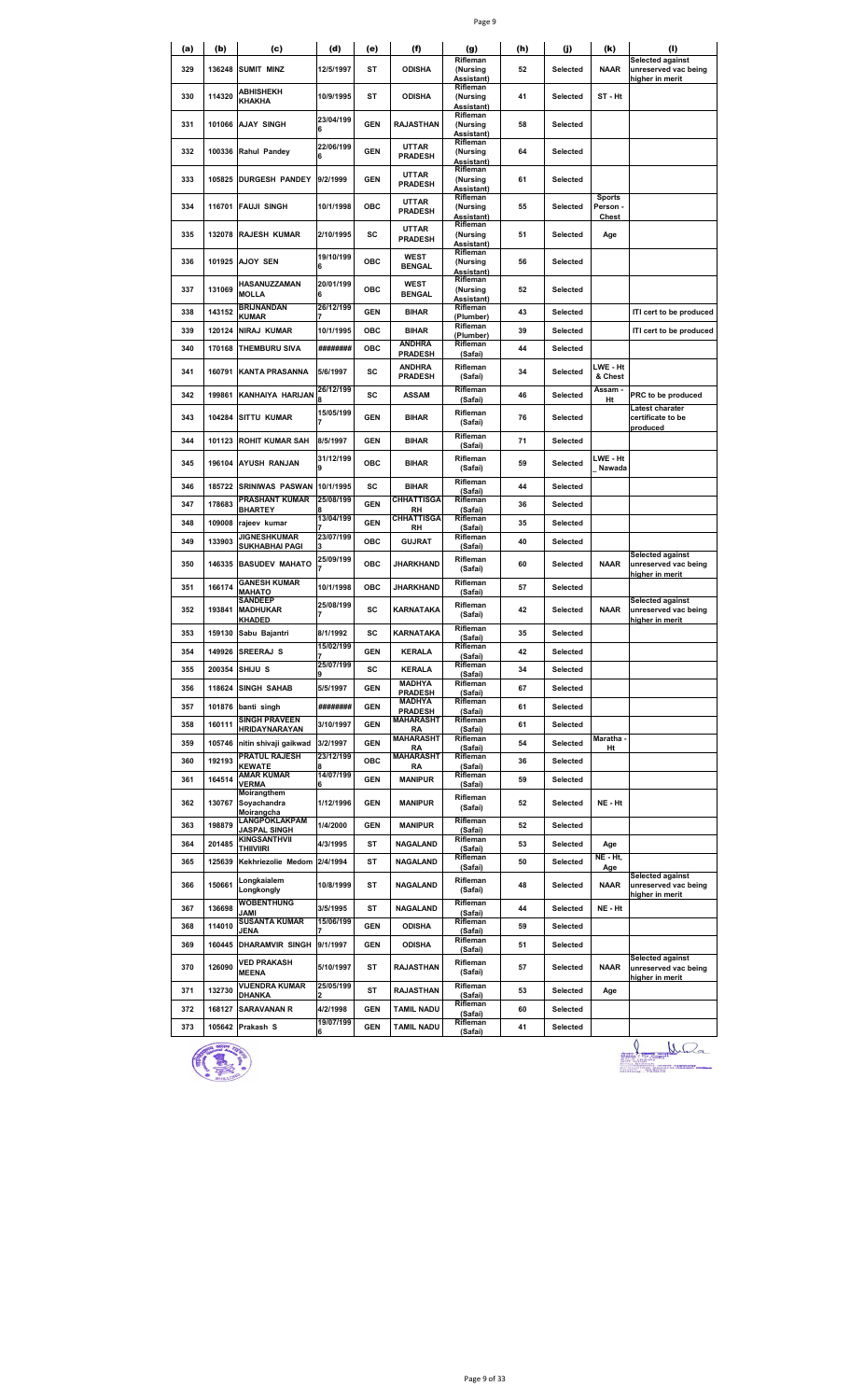|--|--|

| (a) | (b)    | (c)                                                  | (d)            | (e)        | (f)                             | (g)                               | (h) | (j)             | (k)                         | (1)                                                                |
|-----|--------|------------------------------------------------------|----------------|------------|---------------------------------|-----------------------------------|-----|-----------------|-----------------------------|--------------------------------------------------------------------|
| 374 | 103431 | <b>KARUPPASAMY S</b>                                 | 6/5/1998       | <b>GEN</b> | <b>TAMIL NADU</b>               | Rifleman<br>(Safai)               | 40  | Selected        |                             |                                                                    |
| 375 | 103538 | <b>SATHISHKUMAR M</b>                                | 6/6/1998       | sc         | <b>TAMIL NADU</b>               | Rifleman<br>(Safai)               | 36  | Selected        |                             |                                                                    |
| 376 | 170467 | <b>GOLLA SATISH</b>                                  | 20/06/199      | ОВС        | TELENGANA                       | Rifleman<br>(Safai)               | 39  | Selected        |                             |                                                                    |
| 377 | 108823 | <b>AJAY KUMAR</b>                                    | 1/1/1999       | GEN        | <b>UTTAR</b><br><b>PRADESH</b>  | Rifleman<br>(Safai)               | 73  | <b>Selected</b> |                             |                                                                    |
| 378 | 110813 | <b>NAGENDRA SINGH</b>                                | 13/06/199      | <b>OBC</b> | <b>UTTAR</b><br><b>PRADESH</b>  | Rifleman<br>(Safai)               | 72  | Selected        | <b>NAAR</b>                 | <b>Selected against</b><br>unreserved vac being<br>higher in merit |
| 379 | 113858 | DAYASAGAR RAM                                        | 7/3/1991       | sc         | <b>UTTAR</b><br><b>PRADESH</b>  | Rifleman<br>(Safai)               | 67  | Selected        | Age                         |                                                                    |
| 380 | 102777 | RISHIKESH KUMAR<br>YADAV                             | 2/6/1995       | ОВС        | <b>UTTAR</b><br><b>PRADESH</b>  | Rifleman<br>(Safai)               | 55  | Selected        | Age                         |                                                                    |
| 381 | 193956 | <b>SATYPAL SINGH</b><br>YADAV                        | 12/8/1999      | ОВС        | <b>UTTAR</b><br><b>PRADESH</b>  | Rifleman<br>(Safai)               | 55  | Selected        |                             |                                                                    |
| 382 | 114245 | DEBABRATA<br>PATRA                                   | 7/10/1996      | GEN        | WEST<br><b>BENGAL</b>           | Rifleman<br>(Safai)               | 65  | Selected        |                             |                                                                    |
| 383 | 184038 | TABARAK<br><b>AHAMMAD</b>                            | 10/3/2000      | ОВС        | <b>WEST</b><br><b>BENGAL</b>    | Rifleman<br>(Safai)               | 52  | Selected        |                             |                                                                    |
| 384 | 169290 | <b>AVULA VINITH</b><br><b>KUMAR</b>                  | 19/03/199      | <b>GEN</b> | ANDHRA<br><b>PRADESH</b>        | Rifleman<br>(Tailor)              | 37  | Selected        |                             |                                                                    |
| 385 | 173174 | SRI KRISHNA<br><b>SUBBA</b>                          | 26/12/200<br>0 | OBC        | <b>ASSAM</b>                    | Rifleman<br>(Tailor)              | 52  | Selected        | Assam -<br>Ht               |                                                                    |
| 386 | 112995 | <b>CHANDAN KUMAR</b>                                 | 5/1/1995       | SC         | <b>BIHAR</b>                    | Rifleman<br>(Tailor)              | 58  | Selected        | LWE - Ht<br>Nalanda         |                                                                    |
| 387 | 111539 | AKASH PRAMOD<br><b>DESAI</b>                         | 28/08/199<br>8 | <b>GEN</b> | <b>KARNATAKA</b>                | Rifleman<br>(Tailor)              | 47  | Selected        |                             |                                                                    |
| 388 | 115752 | <b>BHASKAR</b><br>RAJARAM PATIL                      | 5/7/1998       | <b>GEN</b> | <b>KARNATAKA</b>                | Rifleman<br>(Tailor)              | 44  | Selected        | Maratha<br>Ht               |                                                                    |
| 389 | 159342 | NIKHIL SURESH<br>BHAVAKAAR                           | 16/04/199      | <b>GEN</b> | KARNATAKA                       | Rifleman<br>(Tailor)              | 44  | Selected        | Maratha<br>Ht               |                                                                    |
| 390 | 138533 | <b>ABHIJITH KUMAR E</b>                              | 9/7/2000       | ОВС        | <b>KERALA</b>                   | Rifleman<br>(Tailor)              | 53  | Selected        |                             |                                                                    |
| 391 | 108252 | <b>DASHRATH SINGH</b>                                | 24/04/199      | ОВС        | <b>MADHYA</b><br><b>PRADESH</b> | Rifleman<br>(Tailor)              | 67  | Selected        | Age                         |                                                                    |
| 392 | 167318 | <b>MAN SINGH</b>                                     | 12/6/1998      | ОВС        | <b>MADHYA</b><br><b>PRADESH</b> | Rifleman<br>(Tailor)              | 58  | Selected        | <b>NAAR</b>                 | <b>Selected against</b><br>unreserved vac being<br>higher in merit |
| 393 | 194116 | <b>ADANI CHISHOW</b>                                 | 3/2/1998       | ST         | <b>MANIPUR</b>                  | Rifleman<br>(Tailor)              | 58  | Selected        | NE - Ht                     |                                                                    |
| 394 | 118258 | <b>BAIKUNTH SAHOO</b>                                | 15/01/199      | <b>GEN</b> | <b>ODISHA</b>                   | Rifleman<br>(Tailor)              | 39  | Selected        |                             |                                                                    |
| 395 | 106050 | <b>RAKESH KUMAR</b>                                  | 11/8/1999      | ОВС        | RAJASTHAN                       | Rifleman<br>(Tailor)              | 68  | Selected        |                             |                                                                    |
| 396 | 184542 | <b>AJITHKUMAR P</b>                                  | 8/1/1997       | GEN        | TAMIL NADU                      | Rifleman<br>(Tailor)              | 43  | Selected        |                             |                                                                    |
| 397 | 148252 | Satheeshkumar                                        | 20/03/199      | ОВС        | <b>TAMIL NADU</b>               | Rifleman<br>(Tailor)              | 41  | Selected        |                             |                                                                    |
| 398 | 154980 | PANKAJ KUMAR                                         | 20/11/199      | <b>GEN</b> | <b>UTTAR</b><br><b>PRADESH</b>  | Rifleman<br>(Tailor)              | 57  | Selected        |                             |                                                                    |
| 399 | 201947 | <b>RAHUL KUMAR</b>                                   | 4/1/1999       | GEN        | <b>UTTAR</b><br><b>PRADESH</b>  | Rifleman<br>(Upholster)           | 42  | Selected        |                             | ITI cert to be produced                                            |
| 400 | 180073 | CHHOTE LAL                                           | 5/7/1995       | sc         | <b>UTTAR</b><br><b>PRADESH</b>  | Rifleman<br>(Upholster)           | 42  | Selected        |                             | ITI cert to be produced                                            |
| 401 | 147036 | <b>PRAVEEN KUMAR</b>                                 | 20/07/199      | sc         | UTTAR<br><b>PRADESH</b>         | Rifleman<br>(Upholster)           | 40  | Selected        |                             | ITI cert to be produced                                            |
| 402 | 116427 | DHANANJAY<br><b>CHOUBEY</b>                          | 17/11/199<br>6 | <b>GEN</b> | <b>BIHAR</b>                    | Rifleman<br>(Vehicle<br>Mechanic) | 41  | Selected        |                             | ITI cert to be produced                                            |
| 403 | 183138 | KONTHOUJAM<br><b>ANAND SINGH</b>                     | 15/03/199      | <b>GEN</b> | <b>MANIPUR</b>                  | Rifleman<br>(Vehicle<br>Mechanic) | 53  | Selected        |                             | ITI cert to be produced                                            |
| 404 | 199328 | <b>SANJAY KUMAR</b><br><b>RAY</b>                    | 7/5/1993       | ОВС        | <b>BIHAR</b>                    | Rifleman<br>(Welder)              | 36  | Selected        |                             | ITI cert to be produced                                            |
| 405 | 104552 | ANTHARAPALLI<br><b>JAGADEESH</b>                     | 25/05/199<br>9 | ST         | <b>ANDHRA</b><br><b>PRADESH</b> | Rifleman<br>(Washerman)           | 45  | Selected        | LWE - Ht<br>Srikakulla<br>m |                                                                    |
| 406 | 162268 | <b>KOVVURU</b><br>CHANDRASEKHAR                      | 10/7/1997      | GEN        | ANDHRA<br><b>PRADESH</b>        | Rifleman<br>(Washerman)           | 40  | Selected        | LWE - Ht<br>Srikakulla<br>m |                                                                    |
| 407 | 172988 | Apui Sangam                                          | 23/11/199      | ST         | ARUNACHAL<br><b>PRADESH</b>     | Rifleman<br>(Washerman)           | 39  | Selected        | NE - Ht                     | Domicile to be<br>produced                                         |
| 408 | 191234 | DHIREN DOLEY                                         | 6/2/1996       | ST         | <b>ASSAM</b>                    | Rifleman<br>(Washerman)           | 46  | Selected        | ST-NE-<br>Ht                | Domicile to be<br>produced                                         |
| 409 | 185226 | VIKASH KUMAR<br>YADAV                                | 18/02/199      | GEN        | <b>BIHAR</b>                    | Rifleman<br>(Washerman)           | 56  | Selected        |                             |                                                                    |
| 410 | 197753 | <b>ARVIND SINGH</b><br>GURJAR                        | 12/7/1998      | OBC        | <b>MADHYA</b><br><b>PRADESH</b> | Rifleman<br>(Washerman)           | 44  | Selected        |                             |                                                                    |
| 411 | 201818 | <b>EKNATH</b><br><b>DATTATRAY</b><br><b>KHAIRNAR</b> | 28/12/199<br>9 | GEN        | MAHARASHT<br>RA                 | Rifleman<br>(Washerman)           | 49  | Selected        | <b>Maratha</b><br>Ht        |                                                                    |
| 412 | 200654 | <b>THIYAM ROBINSON</b><br>SINGH                      | 1/4/1998       | GEN        | <b>MANIPUR</b>                  | Rifleman<br>(Washerman)           | 38  | Selected        | NE - Ht                     |                                                                    |
| 413 | 202600 | <b>SATYA PAL</b>                                     | 1/10/1997      | <b>GEN</b> | RAJASTHAN                       | Rifleman<br>(Washerman)           | 82  | Selected        |                             |                                                                    |
| 414 | 146905 | <b>ELUMALAI G</b>                                    | 24/04/199      | <b>GEN</b> | <b>TAMIL NADU</b>               | Rifleman<br>(Washerman)           | 40  | Selected        |                             |                                                                    |
| 415 | 191581 | <b>SUDHEER KUMAR</b>                                 | 1/6/2000       | OBC        | <b>UTTAR</b><br><b>PRADESH</b>  | Rifleman<br>(Washerman)           | 47  | Selected        |                             | Police verif to be prod                                            |
|     |        |                                                      |                |            |                                 |                                   |     |                 |                             |                                                                    |

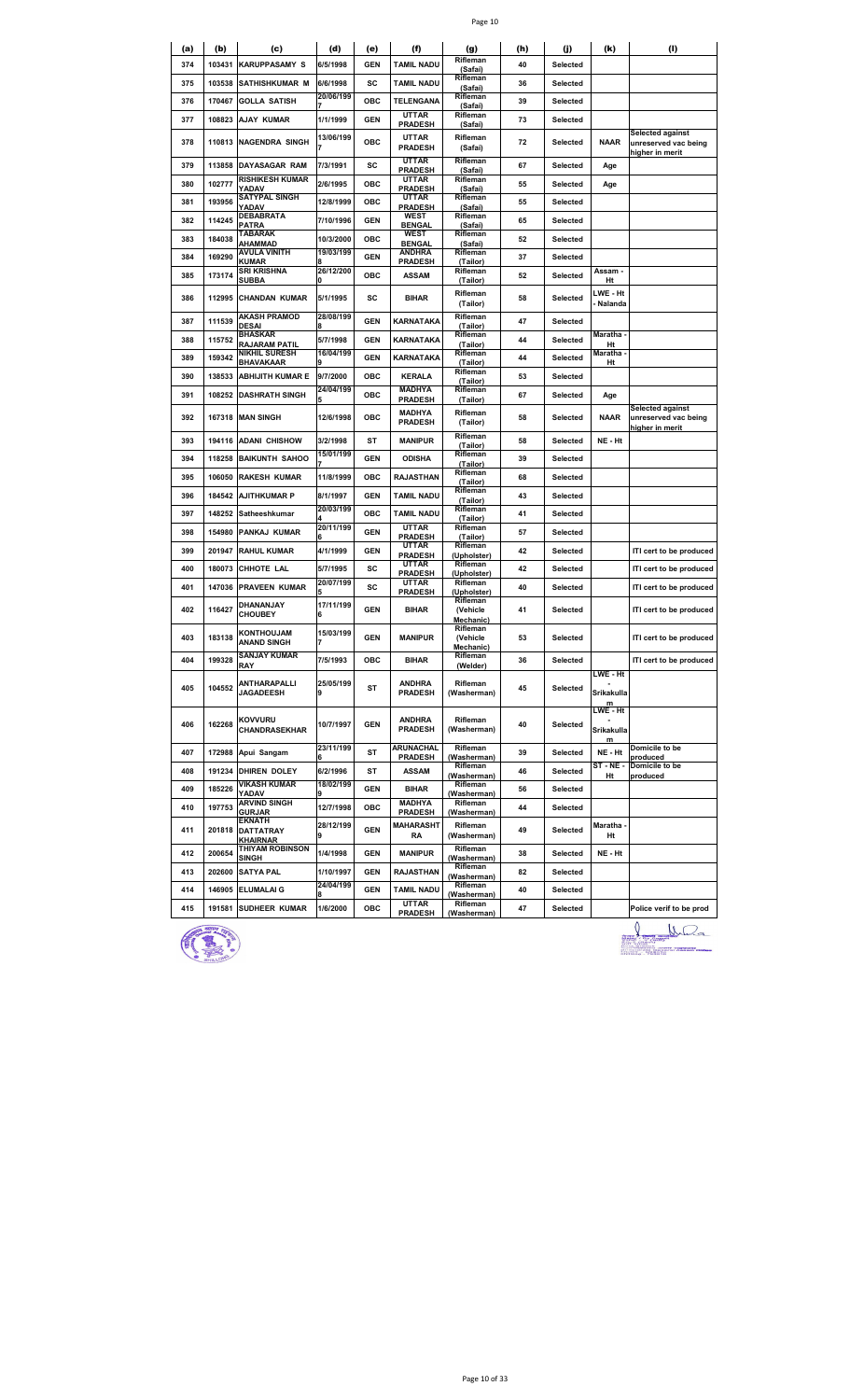|--|--|

| (a) | (b)    | (c)                                       | (d)            | (e)        | (f)                             | (g)                                              | (h) | (j)             | (k)                                                     | (1)                                                         |
|-----|--------|-------------------------------------------|----------------|------------|---------------------------------|--------------------------------------------------|-----|-----------------|---------------------------------------------------------|-------------------------------------------------------------|
| 416 | 192986 | <b>ARIJIT DAS</b>                         | 20/08/200<br>0 | SC         | <b>WEST</b><br><b>BENGAL</b>    | Rifleman<br>(Washerman)                          | 33  | Selected        |                                                         |                                                             |
| 417 | 199974 | <b>MANDEEP KUMAR</b>                      | 16/06/199<br>8 | <b>GEN</b> | <b>UTTAR</b><br><b>PRADESH</b>  | Warrant<br>Officer<br>(Physiotherapi<br>st)      | 52  | Selected        |                                                         | ITI cert to be produced                                     |
| 418 | 131484 | <b>DUMPA RAJU</b>                         | 28/11/199      | <b>OBC</b> | <b>ANDHRA</b><br><b>PRADESH</b> | Warrant<br>Officer (Radio<br>Mechanic)           | 44  | <b>Selected</b> | <b>NAAR</b>                                             | Selected against<br>unreserved vac being<br>higher in merit |
| 419 | 141508 | <b>MUDDURTHI</b><br><b>KRISHNA PRASAD</b> | 25/07/199<br>8 | ОВС        | <b>ANDHRA</b><br><b>PRADESH</b> | Warrant<br>Officer (Radio<br>Mechanic)           | 37  | Selected        | <b>NAAR</b>                                             | Selected against<br>unreserved vac being<br>higher in merit |
| 420 | 138001 | Morla Giri Venkata<br>Siva Prasad         | 5/6/1999       | ОВС        | <b>ANDHRA</b><br><b>PRADESH</b> | Warrant<br>Officer (Radio<br>Mechanic)           | 34  | Selected        | LWE - Ht<br>- Guntur                                    |                                                             |
| 421 | 100438 | <b>ARUP CHHETRY</b>                       | 6/7/1996       | <b>OBC</b> | <b>ASSAM</b>                    | Warrant<br>Officer (Radio<br>Mechanic)           | 55  | Selected        | <b>NAAR</b>                                             | Selected against<br>unreserved vac being<br>higher in merit |
| 422 | 177482 | <b>PAWAN GURAGAIN</b>                     | 18/11/199      | <b>GEN</b> | <b>ASSAM</b>                    | Warrant<br>Officer (Radio<br>Mechanic)           | 47  | Selected        | Assam -<br>Ht                                           | Domicile to be<br>produced                                  |
| 423 | 134550 | <b>ABHISHEK KUMAR</b><br>RAI              | 22/08/199<br>6 | <b>GEN</b> | <b>BIHAR</b>                    | Warrant<br>Officer (Radio<br>Mechanic)           | 55  | <b>Selected</b> | LWE - Ht<br>- W<br>Champar<br>an                        |                                                             |
| 424 | 165407 | <b>NAVNIT KUMAR</b>                       | 16/03/199<br>8 | <b>GEN</b> | <b>BIHAR</b>                    | Warrant<br>Officer (Radio<br>Mechanic)           | 55  | Selected        |                                                         |                                                             |
| 425 | 104817 | <b>RAUSHAN KUMAR</b>                      | 3/1/1997       | <b>GEN</b> | <b>BIHAR</b>                    | Warrant<br>Officer (Radio<br>Mechanic)           | 45  | Selected        |                                                         |                                                             |
| 426 | 175669 | <b>GANGA SAGAR RAM</b>                    | 18/01/199<br>6 | SC         | <b>BIHAR</b>                    | Warrant<br>Officer (Radio<br>Mechanic)           | 36  | Selected        |                                                         | ITI cert to be produced                                     |
| 427 | 107590 | <b>SHUBHAM KUMAR</b><br><b>KASHYAP</b>    | 31/12/199      | <b>GEN</b> | JHARKHAND                       | Warrant<br>Officer (Radio<br>Mechanic)           | 62  | <b>Selected</b> |                                                         |                                                             |
| 428 | 107931 | <b>RAVI KUMAR SINGH</b>                   | 14/08/199<br>6 | <b>GEN</b> | <b>JHARKHAND</b>                | Warrant<br>Officer (Radio<br>Mechanic)           | 47  | <b>Selected</b> |                                                         |                                                             |
| 429 | 163583 | <b>MURALIDHAR</b><br>PARASHARAM<br>PATIL  | 11/8/1996      | <b>GEN</b> | KARNATAKA                       | Warrant<br>Officer (Radio<br>Mechanic)           | 47  | Selected        | Maratha <sub>'</sub><br><b>Sports</b><br>Person -<br>Ht |                                                             |
| 430 | 162968 | <b>MAYURESH GUNDU</b><br>PATIL            | 8/9/1996       | <b>GEN</b> |                                 | Warrant<br>KARNATAKA Officer (Radio<br>Mechanic) | 38  | Selected        |                                                         |                                                             |
| 431 | 145978 | NIDHIN MS                                 | 11/1/1996      | <b>GEN</b> | <b>KERALA</b>                   | Warrant<br>Officer (Radio<br>Mechanic)           | 55  | <b>Selected</b> |                                                         |                                                             |
| 432 |        | 173766 RAHUL SINGH                        | 10/2/1996      | ST         | <b>MADHYA</b><br><b>PRADESH</b> | Warrant<br>Officer (Radio<br>Mechanic)           | 43  | Selected        | ST - Ht                                                 |                                                             |
| 433 | 104947 | Deepak Singh<br>Bargahi                   | 24/04/199      | <b>GEN</b> | <b>MADHYA</b><br><b>PRADESH</b> | Warrant<br>Officer (Radio<br>Mechanic)           | 38  | Selected        |                                                         | Domicile to be prod                                         |
| 434 | 153156 | Arjun singh                               | 30/08/199      | <b>GEN</b> | <b>MADHYA</b><br><b>PRADESH</b> | Warrant<br>Officer (Radio<br>Mechanic)           | 37  | Selected        |                                                         |                                                             |
| 435 | 150393 | Deepakraj Dilip<br>Khaire                 | 20/09/199<br>6 | <b>GEN</b> | <b>MAHARASHT</b><br><b>RA</b>   | Warrant<br>Officer (Radio<br>Mechanic)           | 53  | Selected        |                                                         |                                                             |
| 436 | 105444 | <b>ASHISH GOPAL</b><br><b>SATHWANE</b>    | 6/9/1997       | <b>GEN</b> | <b>MAHARASHT</b><br>RA          | Warrant<br>Officer (Radio<br>Mechanic)           | 47  | Selected        |                                                         |                                                             |
| 437 | 195540 | <b>HIJAM KARNAJIT</b><br>SINGH            | 1/2/1997       | <b>GEN</b> | <b>MANIPUR</b>                  | Warrant<br>Officer (Radio<br>Mechanic)           | 50  | Selected        | NE - Ht                                                 |                                                             |
| 438 | 145762 | тноксном<br><b>ROBINSON SINGH</b>         | 5/2/1998       | <b>GEN</b> | <b>MANIPUR</b>                  | Warrant<br>Officer (Radio<br>Mechanic)           | 44  | Selected        | NE - Ht                                                 |                                                             |
| 439 | 108337 | <b>ISMAEL S</b><br>LALHRUAITLUANGA        | 10/6/1993      | ST         | <b>MIZORAM</b>                  | Warrant<br>Officer (Radio<br>Mechanic)           | 41  | Selected        | NE - Ht                                                 |                                                             |
| 440 | 108367 | <b>MANGLIANSANGA</b>                      | 25/11/199<br>3 | ST         | <b>MIZORAM</b>                  | Warrant<br>Officer (Radio<br>Mechanic)           | 40  | <b>Selected</b> | NE - Ht                                                 |                                                             |
| 441 | 148264 | <b>JAGAN NAYAK</b>                        | 13/02/199<br>9 | <b>OBC</b> | <b>ODISHA</b>                   | Warrant<br>Officer (Radio<br>Mechanic)           | 39  | Selected        | LWE - Ht<br>& Chest -<br>Nayagarh                       |                                                             |
| 442 | 198784 | <b>RAJU RAM</b>                           | 1/6/1998       | SC         | <b>RAJASTHAN</b>                | Warrant<br>Officer (Radio<br>Mechanic)           | 38  | Selected        |                                                         |                                                             |
| 443 | 100711 | <b>PANKAJ</b><br>CHAUDHARY                | 3/4/1998       | <b>GEN</b> | <b>UTTAR</b><br><b>PRADESH</b>  | Warrant<br>Officer (Radio<br>Mechanic)           | 44  | Selected        |                                                         |                                                             |
| 444 | 112279 | <b>ASHUTOSH TIWARI</b>                    | 15/04/199      | <b>GEN</b> | <b>UTTAR</b><br><b>PRADESH</b>  | Warrant<br>Officer (Radio<br>Mechanic)           | 43  | Selected        |                                                         |                                                             |
| 445 | 102627 | Akhilesh<br>Vishwakarma                   | 3/7/1997       | <b>GEN</b> | <b>UTTAR</b><br><b>PRADESH</b>  | Warrant<br>Officer (Radio<br>Mechanic)           | 42  | <b>Selected</b> |                                                         |                                                             |



1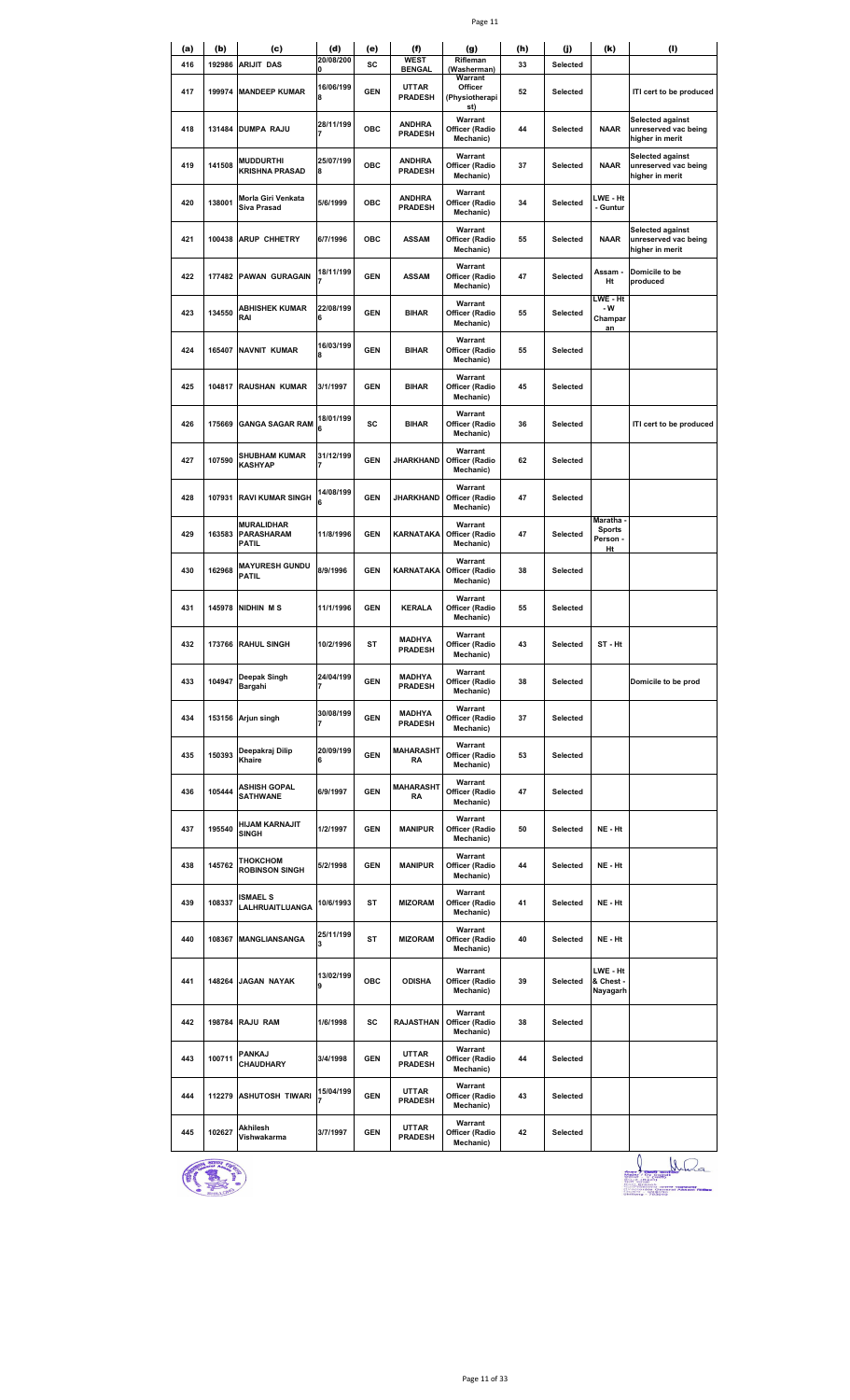|--|--|

| (a) | (b)    | (c)                                        | (d)                         | (e)        | (f)                                                       | (g)                                          | (h) | (j)              | (k)                | (I)                                                                                                  |
|-----|--------|--------------------------------------------|-----------------------------|------------|-----------------------------------------------------------|----------------------------------------------|-----|------------------|--------------------|------------------------------------------------------------------------------------------------------|
| 446 | 114064 | NIRAJ KUMAR<br>YADAV                       | 31/08/199<br>6              | <b>GEN</b> | <b>WEST</b><br><b>BENGAL</b>                              | Warrant<br>Officer (Radio<br>Mechanic)       | 48  | Selected         |                    | Latest character<br>certificate to be<br>produced                                                    |
| 447 | 178964 | MINBAHADUR<br><b>PRADHAN</b>               | 18/01/199<br>8              | <b>GEN</b> | WEST<br><b>BENGAL</b>                                     | Warrant<br>Officer (Radio<br>Mechanic)       | 46  | Selected         |                    |                                                                                                      |
| 448 | 103509 | SURAJ KUMAR<br><b>MISTRI</b>               | 21/04/199<br>8              | sc         | WEST<br><b>BENGAL</b>                                     | Warrant<br>Officer (Radio<br>Mechanic)       | 36  | Selected         |                    |                                                                                                      |
| 449 | 104808 | KHARAN CHAKMA                              | 12/3/1997                   | <b>GEN</b> | ARUNACHAL<br><b>PRADESH</b>                               | Havildar (Clerk)                             | 54  | Suspected        |                    | Domicile Suspected, it<br>is residential proof not<br>PRC, fresh domiciole<br>to be produced         |
| 450 | 103886 | <b>HARIOM</b>                              | 14/06/199<br>6              | <b>GEN</b> | ARUNACHAL<br><b>PRADESH</b>                               | Havildar (Clerk)                             | 52  | Suspected        |                    | Domicile<br>suspected, fresh to be<br>produced                                                       |
| 451 | 144959 | <b>BIKASH RAO</b>                          | 16/12/199<br>6              | OBC        | <b>ASSAM</b>                                              | Havildar (Clerk)                             | 49  | Suspected        |                    | Domicile issued by<br>state govt for edn<br>purpose only, fresh<br>domicile to be<br>produced        |
| 452 | 131951 | NILUTPAL ROY                               | 31/07/199<br>0              | SC         | <b>ASSAM</b>                                              | Havildar (Clerk)                             | 39  | <b>Suspected</b> | PST                | Domicile<br>suspected, fresh to be<br>produced                                                       |
| 453 | 135177 | <b>SAROJ RAM</b>                           | 14/01/198                   | SC         |                                                           | JHARKHAND Havildar (Clerk)                   | 71  | <b>Suspected</b> | Deptl<br>candidate | (a) NOC from<br>competent auth not att,<br>(b) DOB error in 10th<br>marksheet & Cert, to<br>be prod. |
| 454 | 182079 | <b>NARENDRA SINGH</b>                      | 3/7/1994                    | <b>GEN</b> |                                                           | <b>KARNATAKA Havildar (Clerk)</b>            | 39  | <b>Suspected</b> |                    | (a) Domicile valid for<br>one yr, (b) Permt Resi<br>not stated                                       |
| 455 | 148222 | <b>SANTOSH SINGH</b><br><b>KUSHWAHA</b>    | 3/8/1994                    | <b>GEN</b> | <b>MADHYA</b><br><b>PRADESH</b>                           | Havildar (Clerk)                             | 55  | Suspected        |                    | Domicile doesn't state<br>candidate is permt resi<br>of state                                        |
| 456 | 107943 | <b>JAYESH GOKUL</b><br>PAWAR               | 20/09/199                   | ОВС        | <b>MAHARASHT</b><br>RA                                    | Havildar (Clerk)                             | 46  | <b>Suspected</b> | <b>NAAR</b>        | Domicile suspected, to<br>be produced                                                                |
| 457 | 106373 | SACHIN VASANT<br><b>WAGH</b>               | 1/9/1997                    | ОВС        | <b>MAHARASHT</b><br><b>RA</b>                             | Havildar (Clerk)                             | 45  | <b>Suspected</b> |                    | Domicile suspected,<br>to be produced                                                                |
| 458 | 113698 | YUVRAJ LOTAN<br>PATIL                      | 17/04/199                   | ОВС        | <b>MAHARASHT</b><br>RA                                    | Havildar (Clerk)                             | 40  | <b>Suspected</b> |                    | Domicile suspected,<br>to be produced                                                                |
| 459 | 147656 | <b>ELANGBAM</b><br><b>BISHWORJIT SINGH</b> | 1/4/1997                    | <b>GEN</b> | <b>MANIPUR</b>                                            | Havildar (Clerk)                             | 44  | Suspected        |                    | Domicile suspected,<br>to be produced                                                                |
| 460 | 191763 | KAMKHOHAO<br><b>KIPGEN</b>                 | 30/06/199                   | ST         | <b>MANIPUR</b>                                            | Havildar (Clerk)                             | 38  | Suspected        |                    | Domicile suspected,<br>to be produced                                                                |
| 461 | 100721 | <b>MICHAEL</b><br>LALRINMAWIA              | 1/1/1993                    | ST         | <b>MIZORAM</b>                                            | Havildar (Clerk)                             | 56  | Suspected        |                    | Domicile suspected,<br>to be produced                                                                |
| 462 | 193040 | <b>REUBEN</b><br>LALHMINGMAWIA             | 18/10/199                   | <b>ST</b>  | <b>MIZORAM</b>                                            | Havildar (Clerk)                             | 52  | <b>Suspected</b> | <b>NAAR</b>        | Domicile suspected,<br>to be produced                                                                |
| 463 | 119450 | Jain Chakma                                | 18/02/199                   | ST         | <b>MIZORAM</b>                                            | Havildar (Clerk)                             | 41  | <b>Suspected</b> | <b>NAAR</b>        | Domicile suspected, to<br>be produced                                                                |
| 464 | 125773 | <b>AMIT</b>                                | 1/2/1998                    | <b>GEN</b> | <b>NAGALAND</b>                                           | Havildar (Clerk)                             | 41  | Suspected        |                    | Domicile suspected ,<br>to be produced                                                               |
| 465 | 110191 | <b>MUNAF ALI</b>                           | 13/08/199<br>6              | ОВС        | UTTAR<br><b>PRADESH</b>                                   | Havildar (Clerk)                             | 52  | Suspected        |                    | <b>Latest Police</b><br>verification & Caste<br>cert to be produced                                  |
| 466 | 146767 | <b>AWANISH KUMAR</b>                       | 20/02/199                   | sc         | <b>UTTAR</b><br><b>PRADESH</b>                            | Havildar (Clerk)                             | 45  | Suspected        |                    | <b>Domicile and Original</b><br>Marksheet to be<br>produced                                          |
| 467 |        | 155881 ARIF ALI                            | 5/3/1998                    | <b>GEN</b> | <b>UTTAR</b><br><b>PRADESH</b>                            | Havildar (X-<br>Ray Assistant)               | 36  | <b>Suspected</b> |                    | Diploma for 1 yr, regmt<br>is of 2 yrs, to be<br>produced                                            |
| 468 | 163963 | <b>AVINASH SINGH</b>                       | 23/08/199<br>$\overline{2}$ | <b>GEN</b> | <b>UTTAR</b><br><b>PRADESH</b>                            | <b>Naib Subedar</b><br>(Hindi<br>Translator) | 56  | <b>Suspected</b> |                    | Graduation &<br>Mastersdegree to be<br>prod                                                          |
| 469 | 121881 | KUMAR N<br><b>SREEDHAR</b>                 | 8/4/1996                    | <b>GEN</b> | <b>ANDAMAN</b><br>AND<br><b>NICOBAR</b><br><b>ISLANDS</b> | Rifleman<br>(Armourer)                       | 42  | <b>Suspected</b> |                    | All docus to be<br>produced                                                                          |
| 470 | 107869 | <b>ROHIT KUMAR</b><br>BARAI                | 20/05/199<br>9              | <b>GEN</b> | <b>DADRA AND</b><br><b>NAGAR</b><br><b>HAVELI</b>         | Rifleman<br>(Armourer)                       | 40  | <b>Suspected</b> |                    | Domicile suspected,<br>to be produced                                                                |
| 471 | 142559 | Andria K<br>VanlaInghaka                   | 20/07/199                   | <b>GEN</b> | <b>MIZORAM</b>                                            | Rifleman<br>(Armourer)                       | 36  | <b>Suspected</b> |                    | Domicile suspected,<br>to be produced                                                                |
| 472 | 118513 | Soma Sharma                                | 15/07/199                   | <b>GEN</b> | <b>ASSAM</b>                                              | Rifleman (Aya)                               | 50  | <b>Suspected</b> |                    | Domicile suspected,<br>to be produced                                                                |



**to be produced**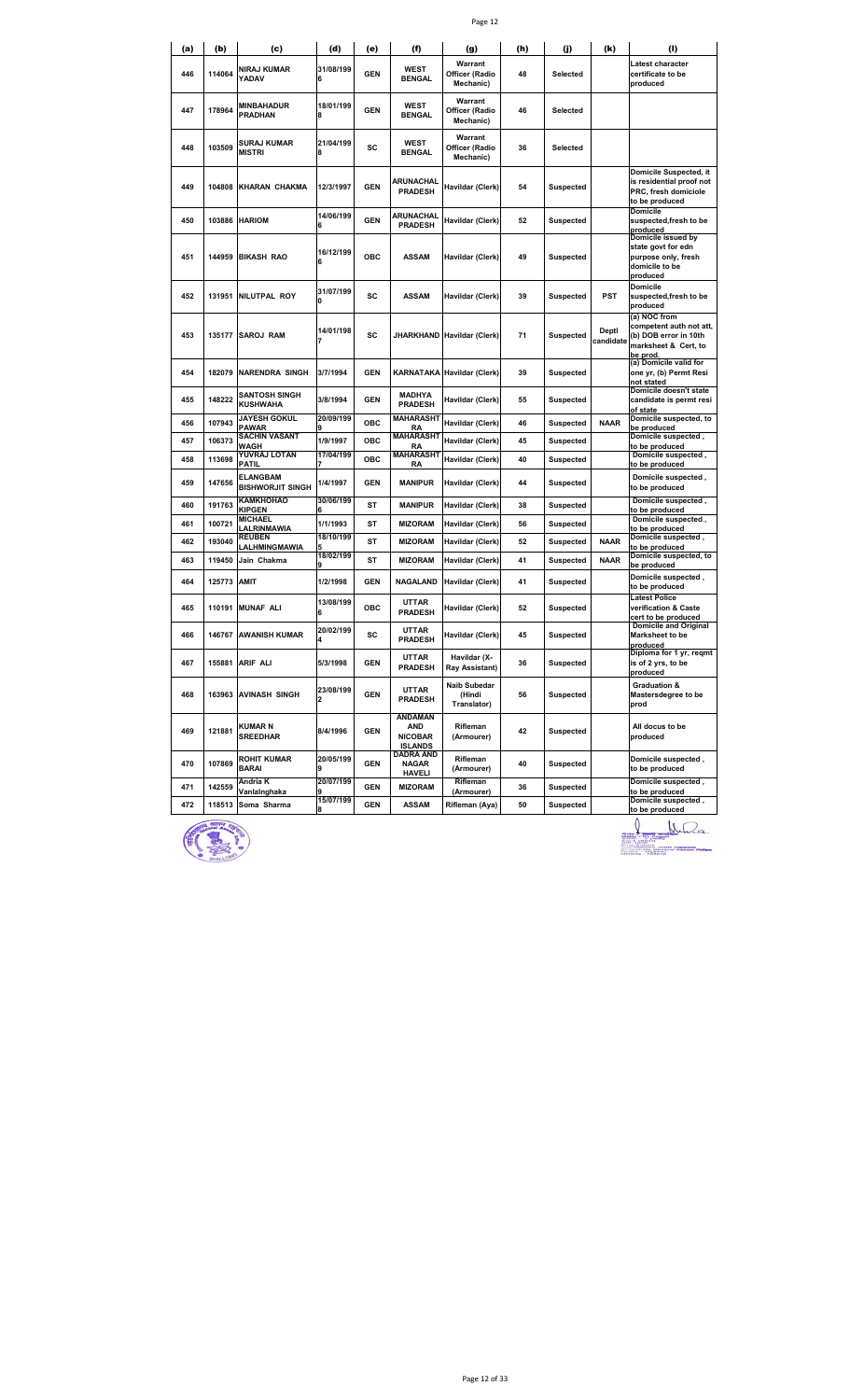|  | ۰, |
|--|----|
|--|----|

| (a) | (b)    | (c)                                                        | (d)            | (e)        | (f)                                | (g)                     | (h) | (i)              | (k)                        | (1)                                                                                                                           |
|-----|--------|------------------------------------------------------------|----------------|------------|------------------------------------|-------------------------|-----|------------------|----------------------------|-------------------------------------------------------------------------------------------------------------------------------|
| 473 | 120353 | <b>H</b> Lalnunsangi                                       | 20/02/198      | <b>ST</b>  | <b>MIZORAM</b>                     | Rifleman (Aya)          | 59  | <b>Suspected</b> | NE - Ht                    | Domicile suspected,<br>to be produced                                                                                         |
| 474 | 140435 | <b>KURMAPU</b><br><b>SATEESH KUMAR</b>                     | 2/8/1999       | <b>GEN</b> | <b>ANDHRA</b><br><b>PRADESH</b>    | Rifleman<br>(Barber)    | 46  | <b>Suspected</b> | LWE - Ht<br>Srikakula<br>m | Domicile suspected,<br>to be produced                                                                                         |
| 475 | 202774 | <b>SADANANDA</b><br><b>DOLEY</b>                           | 12/5/1998      | <b>ST</b>  | <b>ASSAM</b>                       | Rifleman<br>(Barber)    | 57  | <b>Suspected</b> | <b>NAAR</b>                | Domicile suspected, to<br>be produced                                                                                         |
| 476 | 125416 | <b>SHOLE KASHYAP</b>                                       | 4/6/1999       | <b>GEN</b> | <b>NAGALAND</b>                    | Rifleman<br>(Barber)    | 46  | <b>Suspected</b> | NE - Ht                    | Domicile suspected,<br>to be produced                                                                                         |
| 477 | 114161 | <b>RAJESH KUMAR</b><br><b>THAKUR</b>                       | 7/7/1997       | <b>GEN</b> | <b>NAGALAND</b>                    | Rifleman<br>(Barber)    | 45  | <b>Suspected</b> |                            | Domicile suspected,<br>to be produced                                                                                         |
| 478 | 176034 | Tara Bahadur Thapa                                         | 6/6/2000       | <b>GEN</b> | <b>ARUNACHAL</b><br><b>PRADESH</b> | Rifleman<br>(Carpenter) | 41  | <b>Suspected</b> | NE - Ht                    | Domicile suspected,<br>to be produced                                                                                         |
| 479 | 196638 | <b>LALCHHANDAMA</b>                                        | 10/2/1998      | <b>ST</b>  | <b>MIZORAM</b>                     | Rifleman<br>(Carpenter) | 44  | <b>Suspected</b> |                            | Domicile suspected,<br>to be produced                                                                                         |
| 480 | 102223 | <b>ARUN YADAV</b>                                          | 15/05/199      | <b>GEN</b> | <b>NAGALAND</b>                    | Rifleman<br>(Carpenter) | 56  | <b>Suspected</b> | NE - Ht                    | Domicile suspected,<br>to be produced                                                                                         |
| 481 | 143074 | <b>MUKESH KUMAR</b><br><b>GUPTA</b>                        | 5/12/1999      | <b>GEN</b> | NAGALAND                           | Rifleman<br>(Carpenter) | 56  | <b>Suspected</b> |                            | Domicile suspected,<br>to be produced                                                                                         |
| 482 | 123682 | <b>KRISHNA BAHADUR</b><br>LIMBU                            | 26/03/199      | <b>GEN</b> | <b>ARUNACHAL</b><br><b>PRADESH</b> | Rifleman<br>(Cook)      | 51  | <b>Suspected</b> | NE - Ht                    | Domicile suspected,<br>to be produced                                                                                         |
| 483 | 188016 | JITEN CHETRI                                               | 29/10/199      | <b>GEN</b> | <b>ARUNACHAL</b><br><b>PRADESH</b> | Rifleman<br>(Cook)      | 45  | <b>Suspected</b> | NE - Ht                    | Domicile suspected,<br>to be produced                                                                                         |
| 484 | 108869 | <b>LALIT THAPA</b>                                         | 3/11/1993      | <b>OBC</b> | <b>ASSAM</b>                       | Rifleman<br>(Cook)      | 64  | <b>Suspected</b> | Age                        | Domicile suspected,<br>to be produced                                                                                         |
| 485 | 127784 | <b>PULAK DEV</b>                                           | 26/11/199      | <b>OBC</b> | <b>ASSAM</b>                       | Rifleman<br>(Cook)      | 64  | <b>Suspected</b> | <b>NAAR</b>                | Domicile suspected, to<br>be produced                                                                                         |
| 486 | 201046 | <b>RANJAN TAMANG</b>                                       | 8/1/2000       | <b>OBC</b> | <b>ASSAM</b>                       | Rifleman<br>(Cook)      | 58  | <b>Suspected</b> | Assam -<br>Ht              | (a) Domicile for<br>admission purpose<br>only, (b) Char cert<br>suspected, Docus to                                           |
| 487 | 114112 | <b>BIR BDR RAI</b>                                         | 8/9/1998       | ОВС        | <b>ASSAM</b>                       | Rifleman<br>(Cook)      | 57  | <b>Suspected</b> | Assam -<br>Ht              | be produced<br>Domicile suspected,<br>to be produced                                                                          |
| 488 | 199848 | ANKU KACHARI                                               | 15/12/200      | <b>ST</b>  | <b>ASSAM</b>                       | Rifleman<br>(Cook)      | 49  | <b>Suspected</b> | ST-Ht                      | Domicile suspected ,<br>to be produced                                                                                        |
| 489 | 202709 | Vijaykumar Dulabhai<br>Makwana                             | 29/06/199      | <b>OBC</b> | <b>GUJRAT</b>                      | Rifleman<br>(Cook)      | 55  | <b>Suspected</b> | <b>NAAR</b>                | Domicile suspected, to<br>be produced                                                                                         |
| 490 | 111160 | <b>HARI SINGH</b><br><b>RATHORE</b>                        | 10/1/1997      | <b>GEN</b> | <b>GUJRAT</b>                      | Rifleman<br>(Cook)      | 51  | <b>Suspected</b> |                            | Domicile suspected,<br>to be produced                                                                                         |
| 491 | 109053 | <b>CHAUHAN</b><br><b>KALPESHSINH</b><br>BALAVANTSINH       | 1/1/1998       | <b>OBC</b> | <b>GUJRAT</b>                      | Rifleman<br>(Cook)      | 50  | <b>Suspected</b> | <b>NAAR</b>                | Domicile suspected, to<br>be produced                                                                                         |
| 492 | 127802 | <b>PIYUSHKUMAR</b><br><b>MAHITBHAI</b><br><b>MALIVAD</b>   | 13/03/199<br>4 | <b>ST</b>  | <b>GUJRAT</b>                      | Rifleman<br>(Cook)      | 43  | <b>Suspected</b> | ST-Ht                      | Domicile By Birth, to<br>be prod                                                                                              |
| 493 | 133015 | <b>SHIVBAHADUR</b><br><b>SHIVNARAYAN</b><br><b>BEGEL</b>   | 14/04/199<br>6 | <b>OBC</b> | <b>GUJRAT</b>                      | Rifleman<br>(Cook)      | 39  | <b>Suspected</b> |                            | (a) Domicile and caste<br>cert couldn't be<br>checked online, (b)<br>Police verif to be in<br>Eng/ Hindi, Docus to<br>be prod |
| 494 | 109694 | <b>NARENDRASINH</b><br><b>VANRAJSINH</b><br><b>CHAUHAN</b> | 2/10/1999      | <b>OBC</b> | <b>GUJRAT</b>                      | Rifleman<br>(Cook)      | 39  | <b>Suspected</b> |                            | Domicile suspected,<br>to be produced                                                                                         |
| 495 | 173531 | <b>HEIBORME</b><br><b>SIANGSHAI</b>                        | 4/1/1999       | <b>ST</b>  | MEGHALAYA                          | Rifleman<br>(Cook)      | 53  | Suspected        | NE - Ht                    | (a) Domicile for edn<br>purpose only, (b) Caste<br>cert suspected, Docus<br>to be produced                                    |



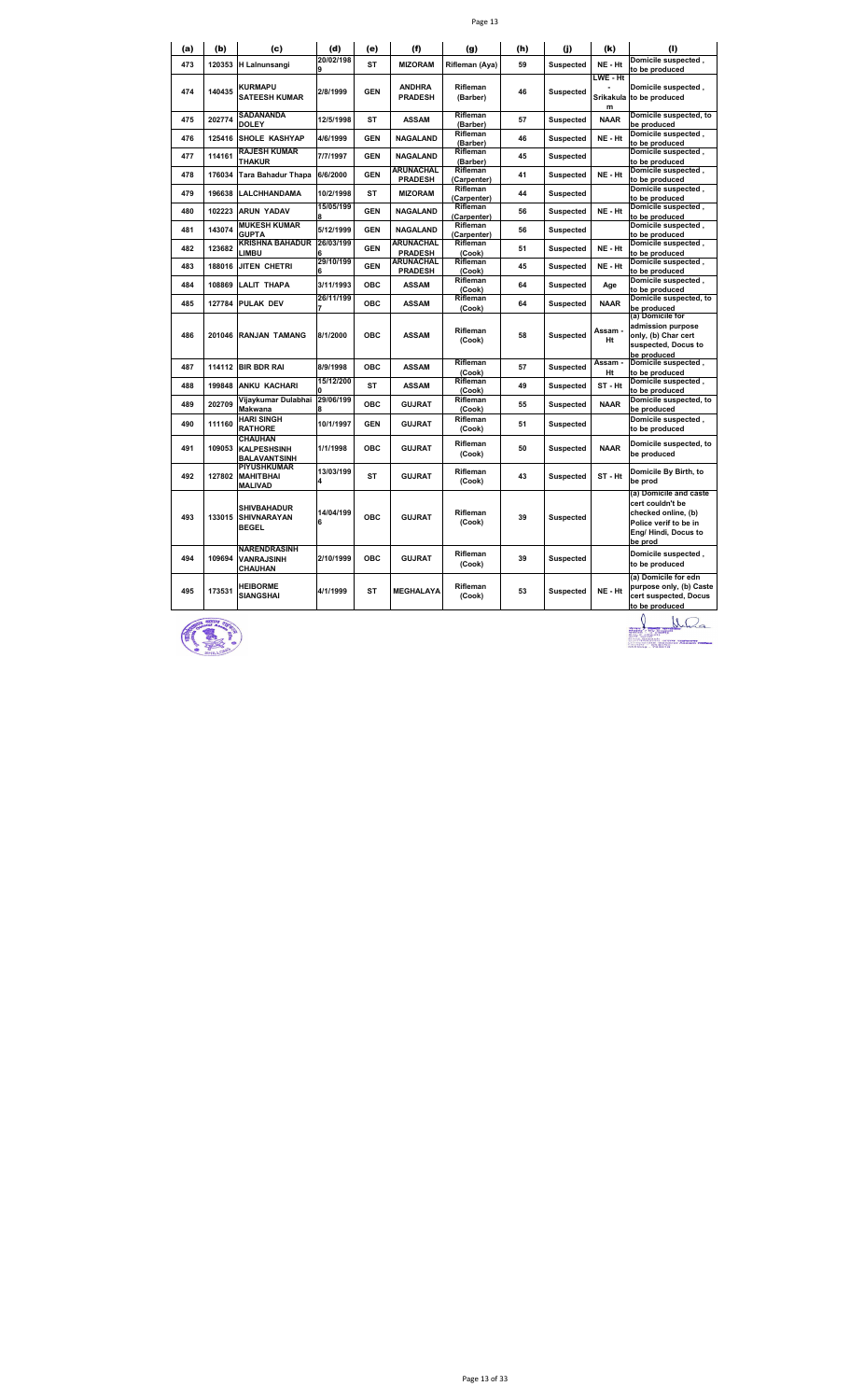|--|--|

| (a) | (b)    | (c)                                      | (d)            | (e)        | (f)                                | (g)                                             | (h) | (i)              | (k)                           | (I)                                                                                                               |
|-----|--------|------------------------------------------|----------------|------------|------------------------------------|-------------------------------------------------|-----|------------------|-------------------------------|-------------------------------------------------------------------------------------------------------------------|
| 496 | 189413 | <b>RUPANJAI</b>                          | 28/11/199      | <b>ST</b>  | <b>MIZORAM</b>                     | Rifleman<br>(Cook)                              | 51  | <b>Suspected</b> | <b>NAAR</b>                   | Domicile suspected, to<br>be produced                                                                             |
| 497 | 148287 | Milan Kumar Chakma                       | 16/03/199      | <b>ST</b>  | <b>MIZORAM</b>                     | Rifleman<br>(Cook)                              | 42  | <b>Suspected</b> | <b>NAAR</b>                   | Domicile suspected, to<br>be produced                                                                             |
| 498 | 199642 | <b>SANTOSH KUMAR</b><br>CHAKMA           | 3/7/2000       | ST         | <b>MIZORAM</b>                     | Rifleman<br>(Cook)                              | 41  | <b>Suspected</b> | <b>NAAR</b>                   | Domicile suspected, to<br>be produced                                                                             |
| 499 | 187884 | <b>KUMTHARA</b>                          | 1/1/1996       | <b>ST</b>  | <b>MIZORAM</b>                     | Rifleman<br>(Cook)                              | 40  | <b>Suspected</b> | <b>NAAR</b>                   | Domicile suspected, to<br>be produced                                                                             |
| 500 | 197133 | <b>KHIR BAHADUR</b>                      | 5/10/1996      | <b>OBC</b> | <b>MIZORAM</b>                     | Rifleman<br>(Cook)                              | 36  | <b>Suspected</b> | <b>NAAR</b>                   | Domicile suspected, to<br>be produced                                                                             |
| 501 | 137012 | <b>PRATAP KUMAR</b><br>YADAV             | 9/10/1997      | <b>GEN</b> | <b>NAGALAND</b>                    | Rifleman<br>(Cook)                              | 62  | <b>Suspected</b> | NE - Ht                       | Domicile suspected, to<br>be produced                                                                             |
| 502 | 146684 | <b>GHAN SHYAM JEE</b><br><b>SINGH</b>    | 15/10/199      | <b>GEN</b> | <b>NAGALAND</b>                    | Rifleman<br>(Cook)                              | 55  | <b>Suspected</b> |                               | (a) Police verif<br>suspected, (b)<br>Domicile not found att,<br>(c) Doesn't spk<br>nagamese, Docus to<br>be prod |
| 503 | 115284 | Subham Shill                             | 8/3/1995       | <b>GEN</b> | <b>NAGALAND</b>                    | Rifleman<br>(Cook)                              | 53  | <b>Suspected</b> | Age                           | Domicile suspected, to<br>be produced                                                                             |
| 504 | 158025 | <b>MUKTI NATH</b>                        | 15/07/199      | <b>GEN</b> | <b>NAGALAND</b>                    | Rifleman<br>(Cook)                              | 53  | <b>Suspected</b> | NE - Ht                       | Domicile suspected, to<br>be produced                                                                             |
| 505 | 137670 | ASHWINI KUMAR<br><b>PANDEY</b>           | 1/7/1997       | <b>GEN</b> | <b>NAGALAND</b>                    | Rifleman<br>(Cook)                              | 49  | Suspected        | NE - Ht                       | Domicile suspected, to<br>be produced                                                                             |
| 506 | 108169 | <b>ASHOK KUMAR</b><br>YADAV              | 1/7/1998       | <b>GEN</b> | <b>NAGALAND</b>                    | Rifleman<br>(Cook)                              | 49  | <b>Suspected</b> | NE - Ht                       | Domicile suspected, to<br>be produced                                                                             |
| 507 | 114789 | <b>RAJESH KUMAR</b><br><b>VERMA</b>      | 4/5/1999       | <b>GEN</b> | <b>NAGALAND</b>                    | Rifleman<br>(Cook)                              | 49  | <b>Suspected</b> | NE - Ht                       | Domicile suspected, to<br>be produced                                                                             |
| 508 | 132230 | <b>RAVINDER</b>                          | 2/10/1997      | <b>GEN</b> | <b>NAGALAND</b>                    | Rifleman<br>(Cook)                              | 48  | <b>Suspected</b> | NE - Ht                       | Domicile suspected, to<br>be produced                                                                             |
| 509 | 142328 | <b>RAJU KUMAR</b><br><b>GUPTA</b>        | 21/07/199      | <b>GEN</b> | <b>NAGALAND</b>                    | Rifleman<br>(Cook)                              | 47  | <b>Suspected</b> | NE - Ht                       | Domicile suspected, to<br>be produced                                                                             |
| 510 | 110680 | <b>NISHAN RANA</b>                       | 24/03/199<br>6 | <b>GEN</b> | <b>NAGALAND</b>                    | Rifleman<br>(Cook)                              | 46  | <b>Suspected</b> | NE - Ht                       | Domicile suspected, to<br>be produced                                                                             |
| 511 | 133341 | DHARMENDRA<br>MAHATO                     | 8/10/1997      | <b>GEN</b> | <b>NAGALAND</b>                    | Rifleman<br>(Cook)                              | 45  | <b>Suspected</b> | <b>NE - Ht -</b><br>Chest     | Domicile suspected, to<br>be produced                                                                             |
| 512 | 202297 | <b>TOCKY ZHIMOMI</b>                     | ########       | <b>ST</b>  | <b>NAGALAND</b>                    | Rifleman<br>(Cook)                              | 33  | <b>Suspected</b> | ST-Ht                         | Caste cert to be<br>produced                                                                                      |
| 513 | 187181 | <b>RUPESH TAMANG</b>                     | 17/04/199      | <b>ST</b>  | <b>WEST</b><br><b>BENGAL</b>       | Rifleman<br>(Cook)                              | 50  | <b>Suspected</b> | ST-Ht                         | Domicile suspected, to<br>be produced                                                                             |
| 514 | 197634 | <b>CHAVAN SHUBHAM</b><br><b>RANGNATH</b> | 19/02/199      | <b>GEN</b> | <b>MAHARASHT</b><br>RA             | Rifleman<br>(Electrician)                       | 45  | <b>Suspected</b> |                               | ITI cert is of 1 yr, regd<br>is of 2 yrs, to be<br>produced                                                       |
| 515 | 181587 | <b>T PAUGOUMUANA</b>                     | 10/2/1996      | <b>ST</b>  | <b>MIZORAM</b>                     | Rifleman<br>(Equipment &<br><b>Boot Repair)</b> | 45  | <b>Suspected</b> | $ST - NE -$<br>Ht &<br>Chest  | Domicile suspected, to<br>be produced                                                                             |
| 516 | 135416 | Rakesh Kumar                             | 15/01/199      | <b>GEN</b> | <b>NAGALAND</b>                    | Rifleman<br>(Equipment &<br><b>Boot Repair)</b> | 73  | <b>Suspected</b> |                               | Domicile suspected, to<br>be produced                                                                             |
| 517 | 133530 | <b>SANJOY CHAKMA</b>                     | 13/06/199<br>9 | <b>GEN</b> | <b>ARUNACHAL</b><br><b>PRADESH</b> | Rifleman<br>(Nursing<br>Assistant)              | 39  | Suspected        | <b>NE - Ht &amp;</b><br>Chest | Domicile suspected, to<br>be produced                                                                             |
| 518 | 102662 | <b>H BABU SHARMA</b>                     | 26/01/199<br>6 | <b>GEN</b> | <b>ASSAM</b>                       | Rifleman<br>(Nursing<br>Assistant)              | 60  | <b>Suspected</b> |                               | Domicile suspected, to<br>be produced                                                                             |



 $\bigcup_{\substack{\frac{33}{24},\frac{33}{24},\frac{33}{24},\frac{33}{24},\frac{33}{24},\frac{33}{24},\frac{33}{24},\frac{33}{24},\frac{33}{24},\frac{33}{24},\frac{33}{24},\frac{33}{24},\frac{33}{24},\frac{33}{24},\frac{33}{24},\frac{33}{24},\frac{33}{24},\frac{33}{24},\frac{33}{24},\frac{33}{24},\frac{33}{24},\frac{33}{24},\frac{33}{24},\frac{33}{$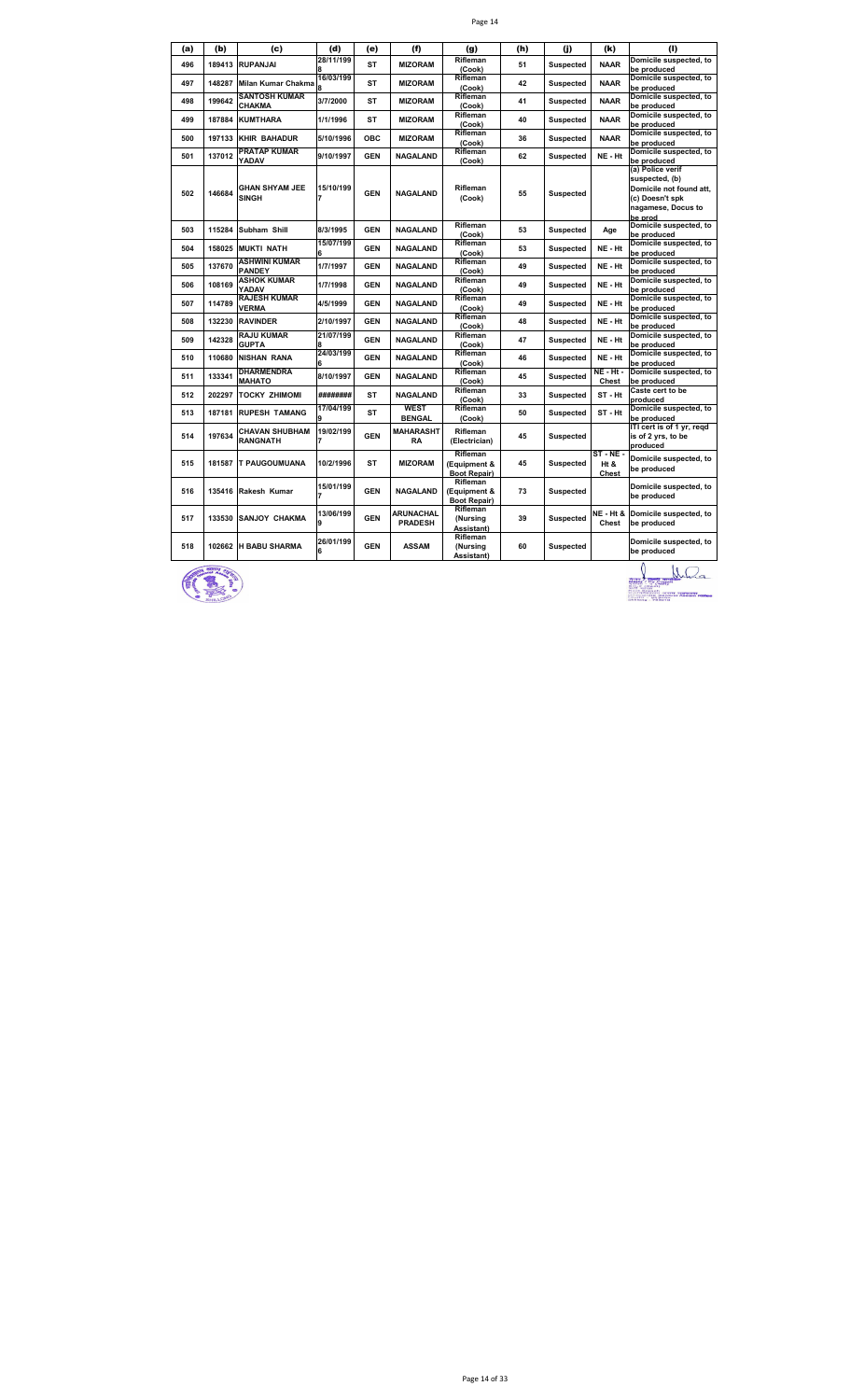|--|--|

| (a) | (b)    | (c)                                       | (d)                    | (e)        | (f)                                   | (g)                                       | (h) | (j)              | (k)                         | (1)                                                                                         |
|-----|--------|-------------------------------------------|------------------------|------------|---------------------------------------|-------------------------------------------|-----|------------------|-----------------------------|---------------------------------------------------------------------------------------------|
| 519 | 104715 | <b>MANJUIR HUSSAIN</b><br>LASKAR          | 28/11/199              | <b>GEN</b> | <b>ASSAM</b>                          | Rifleman<br>(Nursing                      | 57  | <b>Suspected</b> | Assam<br>Ht                 | Domicile suspected, to<br>be produced                                                       |
| 520 | 143178 | Vanlalremsanga                            | 25/12/199              | <b>ST</b>  | <b>MIZORAM</b>                        | Assistant)<br>Rifleman<br>(Nursing        | 54  | <b>Suspected</b> | <b>NAAR</b>                 | Domicile suspected, to                                                                      |
| 521 | 200457 | <b>JOHN</b>                               | 19/08/199              | <b>ST</b>  | <b>MIZORAM</b>                        | Assistant)<br>Rifleman<br>(Nursing        | 53  | <b>Suspected</b> |                             | be produced<br>Domicile suspected, to                                                       |
|     |        | LALRAMNGHAKA                              |                        |            |                                       | Assistant)                                |     |                  |                             | be produced                                                                                 |
| 522 | 139987 | RAVI RANJAN<br>KUMAR                      | 26/07/199<br>6         | <b>GEN</b> | <b>BIHAR</b>                          | Rifleman<br>(Plumber)                     | 37  | <b>Suspected</b> | LWE - Ht<br>- Rohtas        | ITI cert to be prod for<br>2 yrs                                                            |
| 523 | 200888 | YANGAMBAM<br><b>CHAOBA MEETEI</b>         | 5/3/1999               | <b>GEN</b> | <b>MANIPUR</b>                        | Rifleman<br>(Plumber)                     | 51  | <b>Suspected</b> | NE - Ht                     | ITI cert not found, to<br>be produced                                                       |
| 524 | 187418 | Lalchhanhima                              | 19/11/199              | <b>GEN</b> | <b>MIZORAM</b>                        | Rifleman<br>(Plumber)<br>Rifleman         | 44  | <b>Suspected</b> | NE - Ht                     | Domicile suspected, to<br>be produced<br>ITI cert is of 1 yr,                               |
| 525 | 101596 | <b>K V SAJIN RAM</b>                      | 10/6/1993<br>22/08/199 | ОВС        | <b>TAMIL NADU</b><br><b>ARUNACHAL</b> | (Plumber)<br>Rifleman                     | 34  | <b>Suspected</b> |                             | Docus to be prod<br>Domicile suspected, to                                                  |
| 526 | 184052 | <b>SAGAR SONAR</b>                        |                        | <b>GEN</b> | <b>PRADESH</b>                        | (Safai)                                   | 52  | <b>Suspected</b> |                             | be produced                                                                                 |
| 527 | 139502 | <b>BIKASH BABU</b><br>CHAKMA              | 18/05/199              | <b>GEN</b> | ARUNACHAL<br><b>PRADESH</b>           | Rifleman<br>(Safai)                       | 51  | <b>Suspected</b> | NE - Ht &<br>Chest          | Domicile suspected, to<br>be produced                                                       |
| 528 | 173469 | SURAJ<br>BISWAKARMA                       | 15/12/199              | <b>GEN</b> | ARUNACHAL<br><b>PRADESH</b>           | Rifleman<br>(Safai)                       | 49  | <b>Suspected</b> | NE - Ht &<br>Chest          | Domicile suspected, to<br>be produced                                                       |
| 529 | 199258 | <b>BOLIN BORMAN</b>                       | 30/06/199              | ОВС        | <b>ASSAM</b>                          | Rifleman<br>(Safai)                       | 65  | <b>Suspected</b> | Assam -<br>Ht               | Domicile suspected, to<br>be produced                                                       |
| 530 | 120251 | <b>MANU MON M</b>                         | 13/06/200              | <b>GEN</b> | <b>KERALA</b>                         | Rifleman<br>(Safai)                       | 41  | <b>Suspected</b> |                             | Domicile suspected, to<br>be produced                                                       |
| 531 | 189119 | <b>ARAVIND B S</b>                        | 2/12/1998              | SC         | <b>KERALA</b>                         | Rifleman                                  | 39  | <b>Suspected</b> | <b>NAAR</b>                 | Domicile suspected, to                                                                      |
| 532 | 151524 | Namaraj Chhetri                           | 15/08/199              | <b>OBC</b> | <b>MIZORAM</b>                        | (Safai)<br>Rifleman                       | 35  | <b>Suspected</b> |                             | be produced<br>Domicile suspected, to                                                       |
| 533 | 100597 | <b>DEVANDAR DALAL</b>                     | 8/10/1998              | <b>GEN</b> | <b>NAGALAND</b>                       | (Safai)<br>Rifleman                       | 46  | <b>Suspected</b> |                             | be produced<br>Domicile suspected, to                                                       |
| 534 | 111958 | <b>KUMAR PARIYAR</b>                      | 21/11/199              | <b>GEN</b> | <b>NAGALAND</b>                       | (Tailor)<br>Rifleman                      | 35  | <b>Suspected</b> | NE - Ht                     | be produced<br>Domicile suspected, to                                                       |
|     |        | <b>GHUBE KISHOR</b>                       | 26/06/199              |            | <b>MAHARASHT</b>                      | (Tailor)<br>Rifleman                      |     |                  |                             | be produced<br>Diploma for 1 yr, needs                                                      |
| 535 | 179787 | <b>SUGDEV</b>                             |                        | <b>GEN</b> | RA                                    | (Upholster)<br>Rifleman                   | 41  | <b>Suspected</b> |                             | to be verif, to be<br>produced<br>ITIcert, Domicile &                                       |
| 536 | 161986 | <b>PARVESH</b>                            | 15/11/199              | ОВС        | <b>HARYANA</b>                        | (Vehicle<br>Mechanic)                     | 53  | <b>Suspected</b> |                             | Caste cert suspected,<br>Docus to be produced                                               |
| 537 | 156372 | KARPE SHUBHAM<br>VIJAY                    | 18/08/199              | SC         | MAHARASHT<br>RA                       | Rifleman<br>(Vehicle<br>Mechanic)         | 43  | <b>Suspected</b> |                             | ITI cert is of 1 yr, cert<br>for 2 yrs to be<br>produced                                    |
| 538 | 103354 | <b>Gurmeet Singh</b>                      | 1/1/1998               | <b>GEN</b> | <b>UTTAR</b><br><b>PRADESH</b>        | Rifleman<br>(Vehicle<br><b>Mechanic</b> ) | 39  | <b>Suspected</b> |                             | ITI cert is of 1 yr, cert<br>for 2 yrs to be<br>produced                                    |
| 539 | 151239 | <b>ROHAN</b><br>KHATIWODA                 | 11/7/1996              | <b>GEN</b> | <b>MANIPUR</b>                        | Rifleman<br>(Washerman)                   | 53  | <b>Suspected</b> |                             | Domicile suspected, to<br>be produced                                                       |
| 540 | 197907 | <b>KAUSHAL KUMAR</b>                      | 7/7/2000               | <b>GEN</b> | <b>MIZORAM</b>                        | Rifleman<br>(Washerman)                   | 38  | <b>Suspected</b> |                             | Domicile suspected, to<br>be produced                                                       |
| 541 | 170409 | <b>DEEPAK SINGH</b><br>YADAV              | 9/7/1998               | <b>GEN</b> | <b>NAGALAND</b>                       | Rifleman<br>(Washerman)                   | 45  | <b>Suspected</b> | NE - Ht                     | Domicile suspected, to<br>be produced                                                       |
| 542 | 109099 | MUNNA KUMAR RAM 9/12/1995                 |                        | SC         | <b>BIHAR</b>                          | Warrant<br>Officer<br>(Pharmacist)        | 43  | <b>Suspected</b> | Serving<br>Relation<br>- Ht | Internship cert &<br><b>Pharmacy registration</b><br>not submitted, Docus<br>to be produced |
| 543 | 100203 | <b>VIKRAM KUMAR</b>                       | 18/02/199<br>5         | <b>GEN</b> | <b>BIHAR</b>                          | Warrant<br>Officer<br>(Pharmacist)        | 35  | <b>Suspected</b> |                             | Internship cert to be<br>produced                                                           |
| 544 | 185318 | <b>SHIVSHANKAR</b><br>SHIVAJI WADJE       | 10/5/1995              | <b>GEN</b> | <b>MAHARASHT</b><br>RA                | Warrant<br>Officer<br>(Pharmacist)        | 41  | <b>Suspected</b> |                             | Internship cert &<br><b>Pharmacy registration</b><br>not submitted, Docus<br>to be produced |
| 545 | 160294 | YOGESHWAR<br><b>DATTATRAY</b><br>NERPAGAR | 18/10/199<br>6         | <b>GEN</b> | MAHARASHT<br>RA                       | Warrant<br>Officer<br>Pharmacist)         | 40  | <b>Suspected</b> | Maratha<br>Ht               | Internship cert to be<br>produced                                                           |
| 546 |        | 151261 NEERAJ KUMAR                       | 5/7/1995               | sc         | <b>UTTAR</b><br><b>PRADESH</b>        | Warrant<br>Officer<br>(Pharmacist)        | 52  | <b>Suspected</b> |                             | Internship cert to be<br>produced                                                           |
| 547 |        | 195659 MANAS SAIKIA                       | 12/2/1999              | OBC        | ASSAM                                 | Warrant<br>Officer (Radio<br>Mechanic)    | 44  | <b>Suspected</b> | <b>NAAR</b>                 | Domicile suspected, to<br>be produced                                                       |
| 548 | 122195 | ROUSAN KUMAR<br>SAH                       | 15/10/199<br>8         | OBC        | ASSAM                                 | Warrant<br>Officer (Radio<br>Mechanic)    | 41  | <b>Suspected</b> | <b>NAAR</b>                 | Domicile suspected, to<br>be produced                                                       |
| 549 | 118146 | <b>BISHAL KUMAR</b><br><b>SINGHA</b>      | 13/11/199              | OBC        | <b>ASSAM</b>                          | Warrant<br>Officer (Radio<br>Mechanic)    | 38  | <b>Suspected</b> |                             | Domicile suspected, to<br>be produced                                                       |



O WD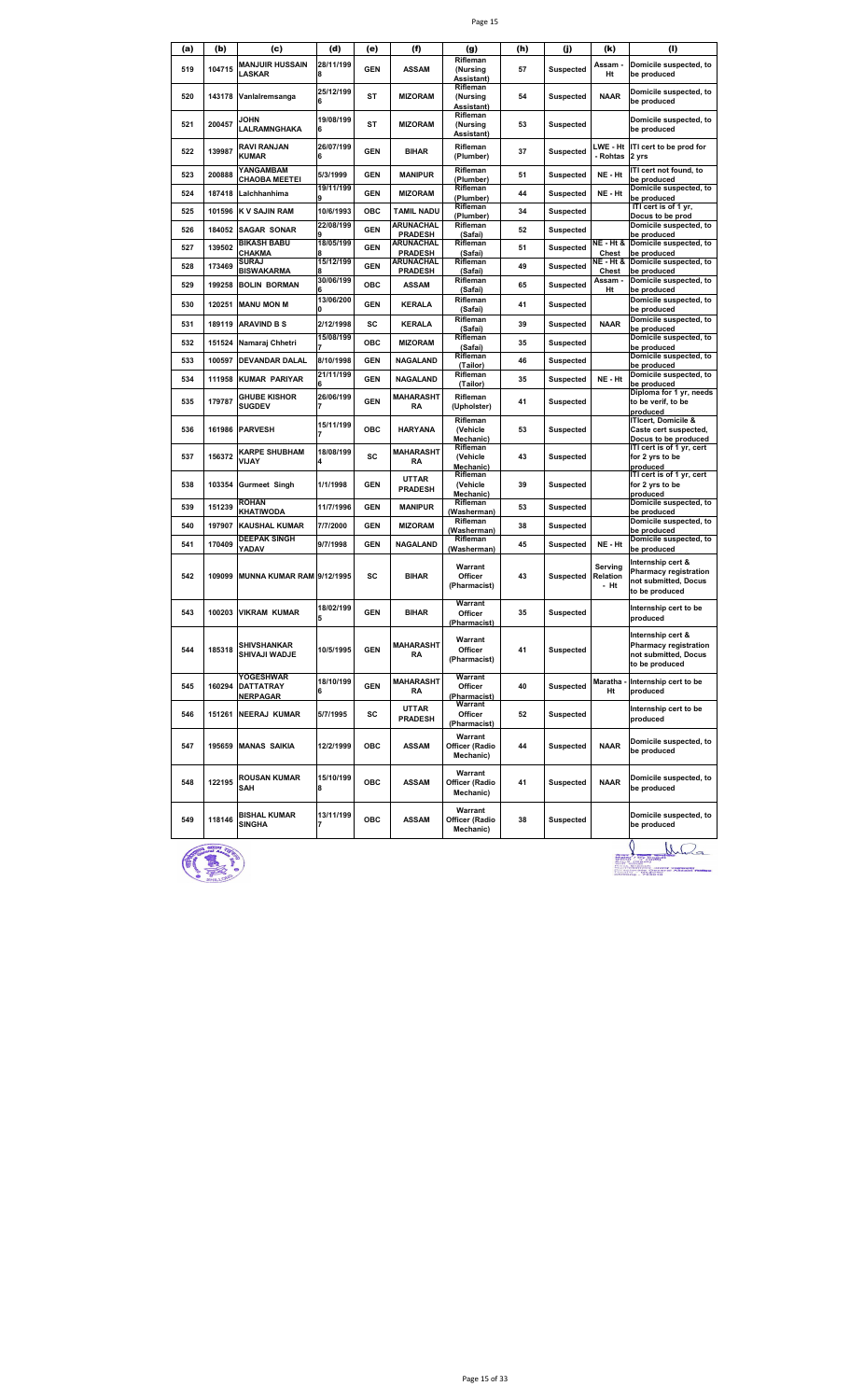|--|--|

| (a) | (b)          | (c)                                            | (d)                    | (e)        | (f)                                  | (g)                                | (h) | (j)                 | (k) | (I) |
|-----|--------------|------------------------------------------------|------------------------|------------|--------------------------------------|------------------------------------|-----|---------------------|-----|-----|
| 550 | 138022       | <b>PAWAN KUMAR</b>                             | 5/1/1996               | <b>GEN</b> | <b>BIHAR</b>                         | Havildar (Clerk)                   | 57  | Low in Merit        |     |     |
| 551 | 162446       | TIWARI<br>ajay singh                           | 28/06/199              | <b>GEN</b> | <b>BIHAR</b>                         | Havildar (Clerk)                   | 57  | Low in Merit        |     |     |
| 552 | 101087       | <b>NAVIN KUMAR</b>                             | 9/10/1998              | <b>GEN</b> | BIHAR                                | Havildar (Clerk)                   | 57  | Low in Merit        |     |     |
| 553 | 173656       | <b>NANDAN KUMAR</b>                            | 2/2/1995               | GEN        | <b>BIHAR</b>                         | Havildar (Clerk)                   | 54  | Low in Merit        |     |     |
| 554 | 181336       | <b>RAJESH KUMAR</b>                            | 5/1/1996               | <b>GEN</b> | <b>BIHAR</b>                         | Havildar (Clerk)                   | 54  | Low in Merit        |     |     |
|     |              |                                                |                        |            |                                      |                                    |     |                     |     |     |
| 555 | 144381       | <b>PRINCE KUMAR</b>                            | 7/9/1996<br>29/04/199  | GEN        | <b>BIHAR</b>                         | <b>Havildar (Clerk)</b>            | 54  | Low in Merit        |     |     |
| 556 | 103141       | <b>RAHUL KUMAR</b>                             |                        | <b>GEN</b> | <b>BIHAR</b>                         | Havildar (Clerk)                   | 53  | Low in Merit        |     |     |
| 557 | 102019       | SANJEET KUMAR<br>TIWARY                        | 23/09/199              | <b>GEN</b> | BIHAR                                | Havildar (Clerk)                   | 53  | Low in Merit        |     |     |
| 558 | 110321       | ROHIT KUMAR<br>SINGH                           | 4/3/1997               | <b>GEN</b> | <b>BIHAR</b>                         | Havildar (Clerk)                   | 52  | Low in Merit        |     |     |
| 559 | 102373       | <b>SAURABH KUMAR</b>                           | 2/10/1997              | <b>GEN</b> | <b>BIHAR</b>                         | Havildar (Clerk)                   | 51  | <b>Low in Merit</b> |     |     |
| 560 | 109111       | <b>RAHUL KUMAR</b>                             | 17/12/199              | GEN        | <b>BIHAR</b>                         | <b>Havildar (Clerk)</b>            | 50  | Low in Merit        |     |     |
| 561 | 161350       | SINGH<br><b>ROHIT THAKUR</b>                   | 2/10/1996              | ОВС        | <b>BIHAR</b>                         | Havildar (Clerk)                   | 50  | Low in Merit        |     |     |
|     |              | <b>RAKESH KUMAR</b>                            |                        | ОВС        |                                      |                                    |     |                     |     |     |
| 562 | 130029       |                                                | 4/3/1998               |            | BIHAR                                | Havildar (Clerk)                   | 50  | Low in Merit        |     |     |
| 563 | 151011       | <b>NITISH KUMAR RAI</b><br><b>BAMBAM KUMAR</b> | 4/10/2000<br>17/01/199 | ОВС        | <b>BIHAR</b>                         | Havildar (Clerk)                   | 50  | Low in Merit        |     |     |
| 564 | 136858       | SINGH                                          |                        | <b>GEN</b> | <b>BIHAR</b>                         | Havildar (Clerk)                   | 49  | Low in Merit        |     |     |
| 565 | 175122       | <b>RAHUL KUMAR JHA</b>                         | 14/11/199              | <b>GEN</b> | <b>BIHAR</b>                         | Havildar (Clerk)                   | 49  | Low in Merit        |     |     |
| 566 | 123784       | <b>RAJA KUMAR</b>                              | 21/01/199              | <b>GEN</b> | BIHAR                                | Havildar (Clerk)                   | 47  | Low in Merit        |     |     |
| 567 | 177115       | <b>VIKASH KUMAR</b>                            | 8/5/1996               | <b>GEN</b> | BIHAR                                | Havildar (Clerk)                   | 46  | Low in Merit        |     |     |
| 568 | 149117       | <b>PRINCE KUMAR</b>                            | ########               | <b>GEN</b> | <b>BIHAR</b>                         | Havildar (Clerk)                   | 42  | Low in Merit        |     |     |
| 569 | 119021       | AMARNATH KUMAR                                 | 8/3/1998               | <b>GEN</b> | <b>BIHAR</b>                         | Havildar (Clerk)                   | 42  | Low in Merit        |     |     |
| 570 | 155619       | <b>MANJEET KUMAR</b>                           | 20/09/199              | <b>GEN</b> | <b>HARYANA</b>                       | Havildar (Clerk)                   | 52  | Low in Merit        |     |     |
|     |              | <b>PUSHVINDER</b>                              | 20/09/199              |            | <b>JAMMU &amp;</b>                   |                                    |     |                     |     |     |
| 571 | 108149       | KUMAR<br>ANKUSH                                | 14/06/199              | <b>GEN</b> | <b>KASHMIR</b><br><b>&amp; UMMAL</b> | Havildar (Clerk)                   | 48  | Low in Merit        |     |     |
| 572 | 155758       | <b>CHOUDHARY</b>                               |                        | GEN        | <b>KASHMIR</b>                       | Havildar (Clerk)                   | 46  | Low in Merit        |     |     |
| 573 | 112845       | ajmal humayun                                  | 25/12/199              | <b>GEN</b> | <b>&amp; UMMAL</b><br><b>KASHMIR</b> | Havildar (Clerk)                   | 45  | Low in Merit        |     |     |
| 574 | 165043       | <b>SANJEEV SINGH</b>                           | 19/06/199              | <b>GEN</b> | & UMMAL<br><b>KASHMIR</b>            | Havildar (Clerk)                   | 40  | Low in Merit        |     |     |
| 575 | 117502       | AMOL SEJUL                                     | 6/6/1998               | GEN        | MADHYA<br><b>PRADESH</b>             | Havildar (Clerk)                   | 40  | Low in Merit        |     |     |
| 576 | 140848       | <b>DINESH</b><br><b>PURUSHOTTAM</b>            | 8/1/1996               | <b>GEN</b> | MAHARASHT                            | Havildar (Clerk)                   | 37  | Low in Merit        |     |     |
|     |              | <b>BAGUL</b>                                   |                        |            | RA                                   |                                    |     |                     |     |     |
| 577 | 155354       | <b>BIKRAM KESHARI</b><br>SAHOO                 | 30/04/199              | ОВС        | <b>ODISHA</b>                        | Havildar (Clerk)                   | 47  | Low in Merit        |     |     |
| 578 | 109268       | <b>PRATEEK SHARMA</b>                          | 11/2/1998              | GEN        | RAJASTHAN                            | Havildar (Clerk)                   | 52  | Low in Merit        |     |     |
| 579 | 106151       | <b>BHARAT SINGH</b>                            | 11/2/1994              | <b>GEN</b> | <b>UTTAR</b><br><b>PRADESH</b>       | Havildar (Clerk)                   | 56  | Low in Merit        |     |     |
| 580 | 155778       | <b>GAURAV KUMAR</b>                            | 3/8/1996               | <b>GEN</b> | UTTAR<br><b>PRADESH</b>              | Havildar (Clerk)                   | 56  | Low in Merit        |     |     |
| 581 | 175153       | <b>SUMIT KUMAR</b>                             | 9/8/1998               | <b>GEN</b> | UTTAR                                | Havildar (Clerk)                   | 56  | Low in Merit        |     |     |
| 582 |              | 103403 DEVENDRA SINGH                          | 16/10/199              | <b>GEN</b> | <b>PRADESH</b><br>UTTAR              | Havildar (Clerk)                   | 55  | Low in Merit        |     |     |
| 583 | 172895       | pratishtha tiwari                              | 15/03/199              | <b>GEN</b> | <b>PRADESH</b><br>UTTAR              | Havildar (Clerk)                   | 53  | Low in Merit        |     |     |
|     |              |                                                | 21/05/199              |            | <b>PRADESH</b><br>UTTAR              |                                    |     |                     |     |     |
| 584 | 141051       | <b>SUNIL SINGH</b>                             |                        | <b>GEN</b> | <b>PRADESH</b><br>UTTAR              | Havildar (Clerk)                   | 52  | Low in Merit        |     |     |
| 585 |              | 108921 OMVEER SINGH                            | 8/1/1997               | <b>GEN</b> | <b>PRADESH</b>                       | Havildar (Clerk)                   | 52  | Low in Merit        |     |     |
| 586 |              | 110738 SHIVAM PANDEY                           | 10/1/1999              | <b>GEN</b> | UTTAR<br><b>PRADESH</b>              | Havildar (Clerk)                   | 52  | Low in Merit        |     |     |
| 587 |              | 122648 AASHU KUMAR                             | 23/10/199              | <b>GEN</b> | UTTAR<br><b>PRADESH</b>              | Havildar (Clerk)                   | 52  | Low in Merit        |     |     |
| 588 | 191378       | <b>AMARDEEP SINGH</b>                          | 27/07/199              | <b>GEN</b> | UTTAR<br><b>PRADESH</b>              | Havildar (Clerk)                   | 50  | Low in Merit        |     |     |
| 589 | 169639       | <b>RAHUL KUMAR</b>                             | 11/8/1994              | ОВС        | UTTAR<br><b>PRADESH</b>              | Havildar (Clerk)                   | 50  | Low in Merit        |     |     |
| 590 | 185665 AJAY  |                                                | 1/9/1995               | ОВС        | UTTAR                                | Havildar (Clerk)                   | 50  | Low in Merit        |     |     |
| 591 |              | 118372 PRAVEEN KUMAR                           | 4/3/1998               | <b>GEN</b> | <b>PRADESH</b><br>UTTAR              | Havildar (Clerk)                   | 49  | Low in Merit        |     |     |
|     |              |                                                | 27/08/199              |            | <b>PRADESH</b><br>UTTAR              |                                    |     |                     |     |     |
| 592 | 131887 RAHUL | ASHISH ADHAR                                   |                        | ОВС        | <b>PRADESH</b><br>UTTAR              | Havildar (Clerk)                   | 48  | Low in Merit        |     |     |
| 593 | 115810       | YADAV                                          | 10/7/1997              | ОВС        | <b>PRADESH</b><br>UTTAR              | Havildar (Clerk)                   | 47  | Low in Merit        |     |     |
| 594 |              | 121208 VIKAS SAINI                             | 1/2/1999               | ОВС        | <b>PRADESH</b>                       | Havildar (Clerk)                   | 47  | Low in Merit        |     |     |
| 595 |              | 137603 VIPIN KUMAR RAI                         | 4/7/1994               | <b>GEN</b> | UTTAR<br><b>PRADESH</b>              | Havildar (Clerk)                   | 45  | Low in Merit        |     |     |
| 596 |              | 111274 Amatesh Kumar                           | 1/7/1989               | sc         | UTTAR<br><b>PRADESH</b>              | Havildar (Clerk)                   | 37  | Low in Merit        |     |     |
| 597 |              | 187449 PANKAJ KUMAR                            | 16/10/199              | <b>GEN</b> | UTTARAKHA                            | <b>ND/UTTARAN Havildar (Clerk)</b> | 64  | Low in Merit        |     |     |
| 598 | 101823       | <b>SANJAY SINGH</b>                            | 31/08/199              | <b>GEN</b> | CHAL<br><b>UTTARAKHA</b>             | ND/UTTARAN Havildar (Clerk)        | 60  | Low in Merit        |     |     |
|     |              | <b>GANGOLA</b>                                 | 5                      |            | CHAL<br>UTTARAKHA                    |                                    |     |                     |     |     |
| 599 |              | 100442 DHANISH NEGI                            | 4/6/1997               | <b>GEN</b> | CHAL                                 | ND/UTTARAN Havildar (Clerk)        | 57  | Low in Merit        |     |     |
| 600 |              | 156838 SUDIP PAL                               | 19/04/199              | <b>GEN</b> | WEST<br><b>BENGAL</b>                | Havildar (Clerk)                   | 52  | Low in Merit        |     |     |
| 601 |              | 127168 SHIVAJI TIWARI                          | 1/10/1990              | GEN        | WEST<br><b>BENGAL</b>                | Havildar (Clerk)                   | 48  | Low in Merit        |     |     |
| 602 | 104032       | <b>KRISHNA BEHERA</b>                          | 18/05/199<br>Բ         | ОВС        | WEST                                 | Havildar (Clerk)                   | 46  | Low in Merit        |     |     |
| 603 |              | 102713 Pulak Ghosh                             | 3/2/1996               | ОВС        | <b>BENGAL</b><br><b>WEST</b>         | Havildar (Clerk)                   | 45  | Low in Merit        |     |     |
|     |              |                                                |                        |            | <b>BENGAL</b>                        |                                    |     |                     |     |     |



Julie 1978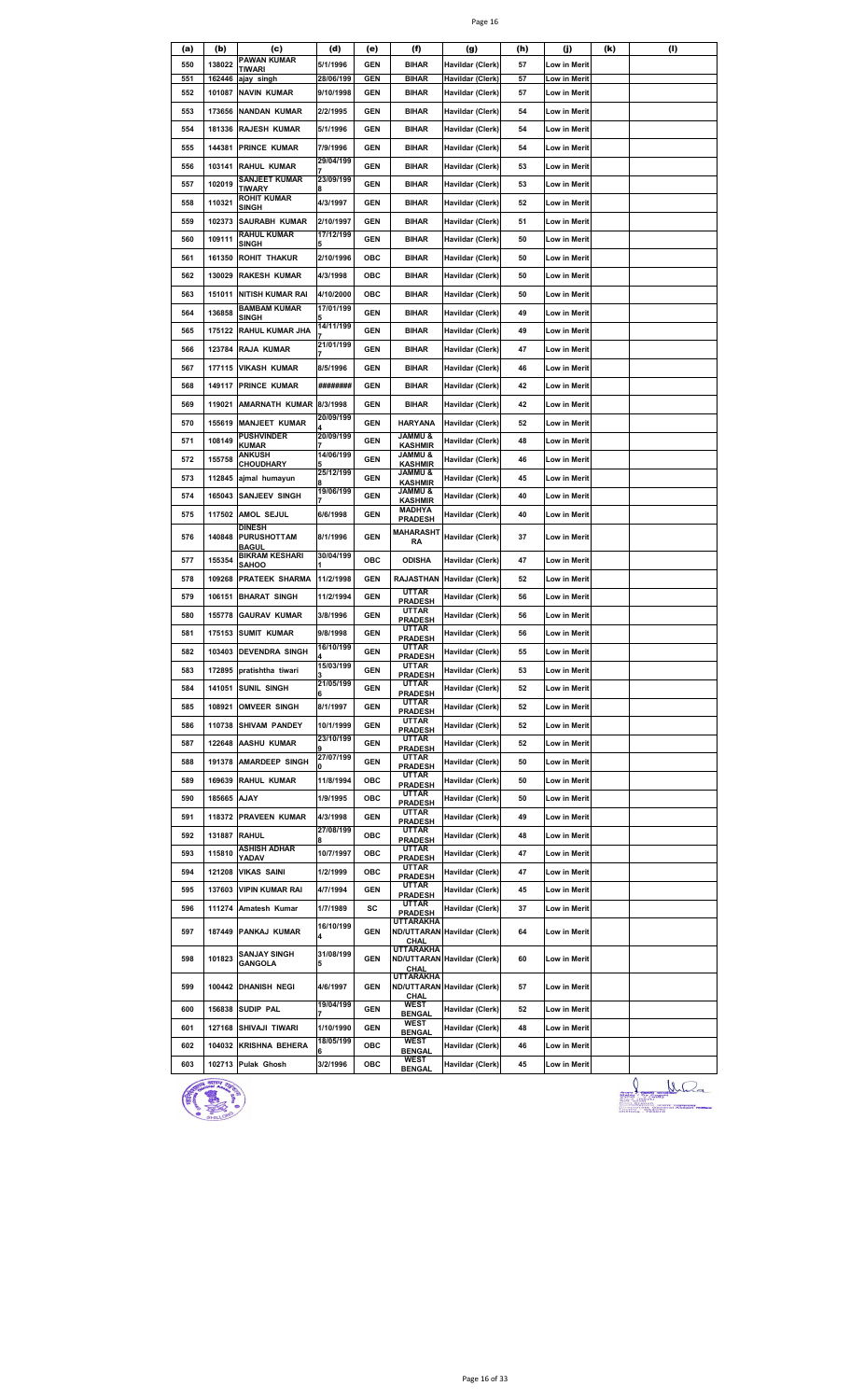|--|--|

| (a) | (b)    | (c)                                       | (d)            | (e)        | (f)                             | (g)                    | (h) | (j)          | (k) | (1) |
|-----|--------|-------------------------------------------|----------------|------------|---------------------------------|------------------------|-----|--------------|-----|-----|
| 604 | 114344 | <b>RINKU SK</b>                           | 27/06/199      | <b>GEN</b> | <b>WEST</b><br><b>BENGAL</b>    | Havildar (Clerk)       | 42  | Low in Merit |     |     |
| 605 | 103820 | <b>GOUR BARMAN</b>                        | 8/4/1992       | sc         | WEST                            | Havildar (Clerk)       | 42  | Low in Merit |     |     |
| 606 | 165956 | PRADIP KALINDI                            | 15/02/199      | sc         | <b>BENGAL</b><br>WEST           | Havildar (Clerk)       | 37  | Low in Merit |     |     |
|     |        | <b>SHUBHAM</b>                            | 13/02/199      |            | <b>BENGAL</b><br>CHHATTISGA     | Rifleman               |     |              |     |     |
| 607 | 187220 | <b>SHIVHARE</b>                           |                | <b>GEN</b> | RH                              | (Armourer)             | 42  | Low in Merit |     |     |
| 608 | 171000 | <b>HIMANSHU</b>                           | 18/03/199      | <b>GEN</b> | CHHATTISGA<br>RH                | Rifleman<br>(Armourer) | 41  | Low in Merit |     |     |
| 609 | 139013 | ashish chauhan                            | 20/07/199      | <b>GEN</b> | HIMACHAL<br><b>PRADESH</b>      | Rifleman<br>(Armourer) | 52  | Low in Merit |     |     |
| 610 | 181346 | <b>GAURAV SINGH</b>                       | 30/06/199      | <b>GEN</b> | HIMACHAL                        | Rifleman               | 51  | Low in Merit |     |     |
|     |        | PATHANIA<br><b>ABHISHEK SINGH</b>         | 30/01/199      |            | <b>PRADESH</b><br>HIMACHAL      | (Armourer)<br>Rifleman |     |              |     |     |
| 611 | 133724 | RANA<br><b>BASAVARAJ</b>                  | 20/06/199      | <b>GEN</b> | <b>PRADESH</b>                  | (Armourer)<br>Rifleman | 48  | Low in Merit |     |     |
| 612 | 132110 | <b>ASHOK HONNIHAL</b>                     |                | ОВС        | KARNATAKA                       | (Armourer)             | 41  | Low in Merit |     |     |
| 613 | 108356 | <b>PRAKASH</b><br><b>CHUDAPPA MIRASHI</b> | 8/2/2000       | ОВС        | KARNATAKA                       | Rifleman<br>(Armourer) | 35  | Low in Merit |     |     |
| 614 | 105804 | <b>AJAY KUMAR</b>                         | 18/11/200      | <b>GEN</b> | <b>PUNJAB</b>                   | Rifleman<br>(Armourer) | 47  | Low in Merit |     |     |
| 615 | 111504 | <b>ROHIT KUMAR</b>                        | 11/8/1997      | <b>GEN</b> | <b>PUNJAB</b>                   | Rifleman               | 46  | Low in Merit |     |     |
| 616 | 111115 | <b>NAVEEN SINGH</b>                       | 21/12/199      | <b>GEN</b> | <b>PUNJAB</b>                   | (Armourer)<br>Rifleman | 44  | Low in Merit |     |     |
|     |        |                                           | 26/08/199      |            |                                 | (Armourer)<br>Rifleman |     |              |     |     |
| 617 | 128988 | <b>RAMBOR</b>                             |                | sc         | TAMIL NADU                      | (Armourer)             | 33  | Low in Merit |     |     |
| 618 | 159713 | <b>SABITA SINGH</b>                       | 10/8/1998      | <b>GEN</b> | <b>ASSAM</b>                    | Rifleman (Aya)         | 43  | Low in Merit |     |     |
| 619 | 191131 | <b>MAINEE GOGOI</b>                       | 1/2/1995       | <b>GEN</b> | <b>ASSAM</b>                    | Rifleman (Aya)         | 37  | Low in Merit |     |     |
| 620 | 141825 | NIMISHA EKKA                              | 26/04/199      | <b>GEN</b> | <b>ASSAM</b>                    | Rifleman (Aya)         | 37  | Low in Merit |     |     |
| 621 | 159442 | <b>L. CHAKHENI</b>                        | 27/02/199      | ST         | <b>MANIPUR</b>                  | Rifleman (Aya)         | 36  | Low in Merit |     |     |
| 622 | 159302 | <b>PF HESHIA</b>                          | 22/06/199      | ST         | <b>MANIPUR</b>                  | Rifleman (Aya)         | 35  | Low in Merit |     |     |
| 623 | 197087 | Lalhriatpuii                              | 28/01/199      | ST         | <b>MIZORAM</b>                  | Rifleman (Aya)         | 42  | Low in Merit |     |     |
| 624 | 182635 | LALTHLAMUANI                              | 4/7/1992       | ST         | <b>MIZORAM</b>                  | Rifleman (Aya)         | 38  | Low in Merit |     |     |
| 625 | 197194 | H Rosangkimi                              | 26/01/199      | ST         | <b>MIZORAM</b>                  | Rifleman (Aya)         | 36  | Low in Merit |     |     |
|     |        | SUVARNAPURI                               | 15/07/199      |            | <b>ANDHRA</b>                   | Rifleman               |     |              |     |     |
| 626 | 101282 | SANTOSHKUMAR<br><b>SONDEEP</b>            | 16/08/199      | <b>GEN</b> | <b>PRADESH</b>                  | (Barber)               | 39  | Low in Merit |     |     |
| 627 | 135145 | <b>HAKMAUSA</b>                           |                | ST         | <b>ASSAM</b>                    | Rifleman<br>(Barber)   | 53  | Low in Merit |     |     |
| 628 | 108494 | <b>SANJIB DOLEY</b>                       | 27/05/199      | SΤ         | <b>ASSAM</b>                    | Rifleman<br>(Barber)   | 50  | Low in Merit |     |     |
| 629 | 111593 | Jagui Rongmei                             | 8/6/1997       | SΤ         | <b>ASSAM</b>                    | Rifleman<br>(Barber)   | 50  | Low in Merit |     |     |
| 630 | 109500 | PRANJAL MILI                              | 1/1/2000       | ST         | <b>ASSAM</b>                    | Rifleman               | 50  | Low in Merit |     |     |
| 631 | 197408 | SRI REKIB ALI                             | 22/07/199      | <b>GEN</b> | <b>ASSAM</b>                    | (Barber)<br>Rifleman   | 44  | Low in Merit |     |     |
|     |        |                                           | 25/09/199      |            |                                 | (Barber)<br>Rifleman   |     |              |     |     |
| 632 | 198621 | JITU GOGOI                                |                | <b>GEN</b> | <b>ASSAM</b>                    | (Barber)               | 43  | Low in Merit |     |     |
| 633 | 201890 | RIAJ UDDIN                                | 1/1/1997       | <b>GEN</b> | <b>ASSAM</b>                    | Rifleman<br>(Barber)   | 37  | Low in Merit |     |     |
| 634 | 203278 | <b>MADAN SHILL</b>                        | 1/3/1997       | <b>GEN</b> | <b>ASSAM</b>                    | Rifleman<br>(Barber)   | 37  | Low in Merit |     |     |
| 635 |        | 198662 BIJIT BORUAH                       | 11/2/2000      | <b>GEN</b> | <b>ASSAM</b>                    | Rifleman<br>(Barber)   | 37  | Low in Merit |     |     |
| 636 | 103688 | <b>RAHUL KUMAR</b>                        | 6/1/1996       | ОВС        | <b>BIHAR</b>                    | Rifleman<br>(Barber)   | 53  | Low in Merit |     |     |
| 637 | 134707 | <b>THAKUR</b><br><b>MANORANJAN</b>        | 15/08/199      | ОВС        | <b>BIHAR</b>                    | Rifleman               | 53  | Low in Merit |     |     |
|     |        | <b>SAHANI</b>                             | 30/01/200      |            |                                 | (Barber)<br>Rifleman   |     |              |     |     |
| 638 | 133129 | pankaj kumar yadav<br>VISHAL KUMAR        | 13/02/200      | ОВС        | <b>BIHAR</b>                    | (Barber)<br>Rifleman   | 53  | Low in Merit |     |     |
| 639 | 104040 | <b>SINGH</b>                              |                | ОВС        | <b>BIHAR</b>                    | (Barber)               | 53  | Low in Merit |     |     |
| 640 |        | 116205 SAURABH KUMAR                      | 5/6/1994       | ОВС        | <b>BIHAR</b>                    | Rifleman<br>(Barber)   | 52  | Low in Merit |     |     |
| 641 |        | 114005 PAVAN KUMAR                        | 5/2/1998       | ОВС        | <b>BIHAR</b>                    | Rifleman<br>(Barber)   | 52  | Low in Merit |     |     |
| 642 | 161559 | <b>VIKASH KUMAR</b>                       | 17/09/199      | ОВС        | <b>BIHAR</b>                    | Rifleman<br>(Barber)   | 51  | Low in Merit |     |     |
| 643 | 164842 | <b>AVANISH KUMAR</b>                      | 26/12/199      | <b>GEN</b> | <b>BIHAR</b>                    | Rifleman               | 35  | Low in Merit |     |     |
|     |        | <b>SINGH</b>                              | 29/03/199      |            |                                 | (Barber)<br>Rifleman   |     |              |     |     |
| 644 | 177572 | <b>AASHISH ORAON</b><br>SOMNATH           |                | ST         | JHARKHAND                       | (Barber)               | 40  | Low in Merit |     |     |
| 645 | 198353 | TUKARAM<br><b>HALGEKAR</b>                | 23/06/199<br>8 | <b>GEN</b> | KARNATAKA                       | Rifleman<br>(Barber)   | 40  | Low in Merit |     |     |
| 646 | 144220 | YALLAPPA<br><b>MARENNAVAR</b>             | 26/05/199      | <b>GEN</b> | KARNATAKA                       | Rifleman<br>(Barber)   | 39  | Low in Merit |     |     |
| 647 | 128074 | <b>RAKESH</b><br>KANABARKAR               | 4/12/1997      | <b>GEN</b> | KARNATAKA                       | Rifleman<br>(Barber)   | 35  | Low in Merit |     |     |
| 648 | 188197 | <b>ANAND KUMAR</b>                        | 12/2/1996      | ST         | <b>MADHYA</b>                   | Rifleman               | 51  | Low in Merit |     |     |
|     |        |                                           | 20/06/199      |            | <b>PRADESH</b><br><b>MADHYA</b> | (Barber)<br>Rifleman   |     |              |     |     |
| 649 | 143590 | <b>ABHISHEK SINGH</b>                     | 19/08/199      | ST         | <b>PRADESH</b><br><b>MADHYA</b> | (Barber)<br>Rifleman   | 50  | Low in Merit |     |     |
| 650 | 139729 | <b>GIRDHARI RAM</b>                       |                | ST         | <b>PRADESH</b>                  | (Barber)               | 48  | Low in Merit |     |     |
| 651 | 114121 | <b>HARSEVAK</b>                           | 10/7/1996      | ST         | <b>MADHYA</b><br><b>PRADESH</b> | Rifleman<br>(Barber)   | 45  | Low in Merit |     |     |
| 652 | 179802 | <b>PAWAR RUSHIKESH</b>                    | 24/06/199      | <b>GEN</b> | MAHARASHT                       | Rifleman               | 48  | Low in Merit |     |     |
|     |        | <b>GAJANAN</b>                            | 9              |            | RA                              | (Barber)               |     |              |     |     |
| 653 | 129794 | <b>NAVNATH</b><br><b>PANDITARO</b>        | 12/6/1997      | <b>GEN</b> | <b>MAHARASHT</b><br>RA          | Rifleman<br>(Barber)   | 46  | Low in Merit |     |     |
|     |        | <b>TONGLE</b>                             |                |            |                                 |                        |     |              |     |     |
| 654 | 161013 | <b>KETAN BALASAHEB</b><br><b>KHAIRNAR</b> | 8/11/1997      | <b>GEN</b> | MAHARASHT<br>RA                 | Rifleman<br>(Barber)   | 45  | Low in Merit |     |     |



 $\frac{1}{\frac{1}{\frac{1}{1-\frac{1}{1-\frac{1}{1-\frac{1}{1-\frac{1}{1-\frac{1}{1-\frac{1}{1-\frac{1}{1-\frac{1}{1-\frac{1}{1-\frac{1}{1-\frac{1}{1-\frac{1}{1-\frac{1}{1-\frac{1}{1-\frac{1}{1-\frac{1}{1-\frac{1}{1-\frac{1}{1-\frac{1}{1-\frac{1}{1-\frac{1}{1-\frac{1}{1-\frac{1}{1-\frac{1}{1-\frac{1}{1-\frac{1}{1-\frac{1}{1-\frac{1}{1-\frac{1}{1-\frac{1}{1-\frac{1}{1-\frac{1}{1-\frac{1}{1-\frac{1}{1$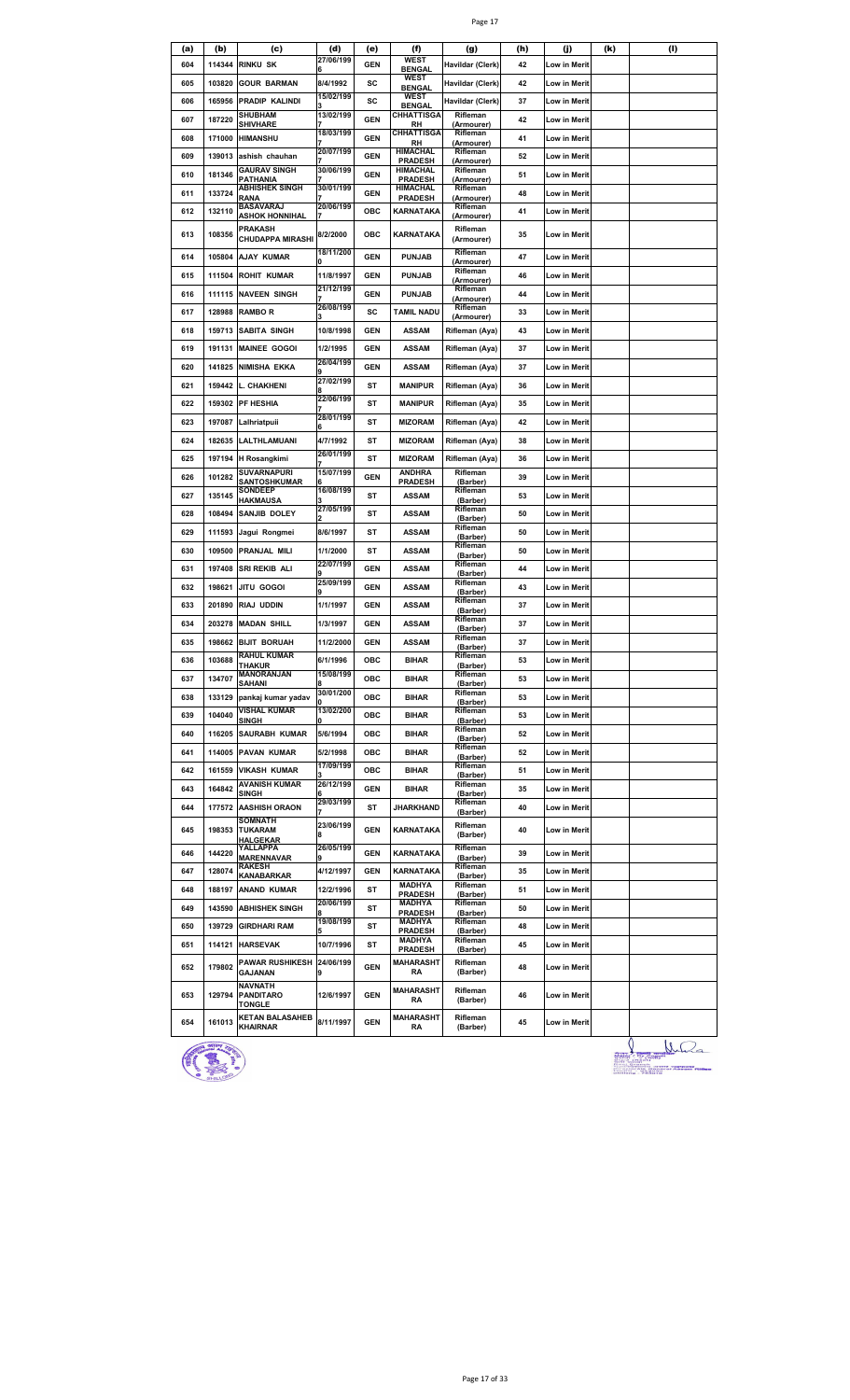|--|--|

| (a) | (b)          | (c)                                  | (d)                   | (e)        | (f)                              | (g)                      | (h) | (j)          | (k) | (I) |
|-----|--------------|--------------------------------------|-----------------------|------------|----------------------------------|--------------------------|-----|--------------|-----|-----|
| 655 | 175354       | <b>GUNESH RAJU</b><br>WARULKAR       | 21/03/199             | <b>GEN</b> | MAHARASHT<br>RA                  | Rifleman<br>(Barber)     | 44  | Low in Merit |     |     |
| 656 | 201332       | AVINASH KAILAS<br>MORE               | 1/2/2000              | <b>GEN</b> | <b>MAHARASHT</b><br>RA           | Rifleman<br>(Barber)     | 44  | Low in Merit |     |     |
| 657 | 187108       | SAGAR RAMDHAN<br><b>PARDESHI</b>     | 15/06/199             | ОВС        | MAHARASHT<br>RA                  | Rifleman<br>(Barber)     | 35  | Low in Merit |     |     |
| 658 | 174606       | <b>ROBIN ADHIKARI</b>                | 7/12/1997             | <b>GEN</b> | <b>MANIPUR</b>                   | Rifleman                 | 45  | Low in Merit |     |     |
| 659 | 111088       | <b>DAVID HEISNAM</b>                 | 4/3/1999              | sc         | <b>MANIPUR</b>                   | (Barber)<br>Rifleman     | 45  | Low in Merit |     |     |
| 660 | 163708       | CHURAMANI                            | 16/07/200             | <b>GEN</b> | <b>MANIPUR</b>                   | (Barber)<br>Rifleman     | 43  | Low in Merit |     |     |
| 661 | 154833       | BHATTARAI<br>MAYANGLAMBAM            | ŋ<br>1/3/1999         | sc         | <b>MANIPUR</b>                   | (Barber)<br>Rifleman     | 42  | Low in Merit |     |     |
|     |              | <b>TYSON SINGH</b><br><b>HEISNAM</b> |                       |            |                                  | (Barber)<br>Rifleman     |     |              |     |     |
| 662 | 167893       | UMAKANTA SINGH<br><b>KH GAYASUR</b>  | 3/3/1998              | sc         | <b>MANIPUR</b>                   | (Barber)<br>Rifleman     | 38  | Low in Merit |     |     |
| 663 | 191405       | RAHAMAN                              | 5/1/1998              | <b>GEN</b> | <b>MANIPUR</b>                   | (Barber)<br>Rifleman     | 37  | Low in Merit |     |     |
| 664 |              | 162776 ABEMO EZUNG                   | 7/7/1995              | ST         | <b>NAGALAND</b>                  | (Barber)                 | 50  | Low in Merit | Age |     |
| 665 | 199496       | <b>BHARAT THAKUR</b>                 | 6/5/1998              | <b>GEN</b> | <b>NAGALAND</b>                  | Rifleman<br>(Barber)     | 44  | Low in Merit |     |     |
| 666 | 120619       | <b>RUGNA</b><br><b>BASUMATARY</b>    | 4/4/1996              | ST         | <b>NAGALAND</b>                  | Rifleman<br>(Barber)     | 41  | Low in Merit |     |     |
| 667 | 167268       | <b>ROBEN AO</b>                      | 10/1/1998             | SΤ         | <b>NAGALAND</b>                  | Rifleman<br>(Barber)     | 41  | Low in Merit |     |     |
| 668 | 110701       | KRISHNANAND<br>MISHRA                | 5/7/2000              | <b>GEN</b> | <b>UTTAR</b><br><b>PRADESH</b>   | Rifleman<br>(Barber)     | 50  | Low in Merit |     |     |
| 669 | 153433       | <b>ROBIN SINGH</b>                   | 10/8/2000             | <b>GEN</b> | UTTAR<br><b>PRADESH</b>          | Rifleman<br>(Barber)     | 50  | Low in Merit |     |     |
| 670 | 119630       | SHEETAL SAGAR                        | 11/7/1996             | <b>GEN</b> | <b>UTTAR</b>                     | Rifleman                 | 47  | Low in Merit |     |     |
| 671 | 102614       | Ajay kumar pandey                    | 1/1/1997              | <b>GEN</b> | <b>PRADESH</b><br>UTTAR          | (Barber)<br>Rifleman     | 47  | Low in Merit |     |     |
| 672 | 147574       | <b>MOHD SALMAN</b>                   | 15/12/199             | GEN        | <b>PRADESH</b><br>UTTAR          | (Barber)<br>Rifleman     | 47  | Low in Merit |     |     |
|     |              |                                      | 22/05/200             |            | <b>PRADESH</b><br>UTTAR          | (Barber)<br>Rifleman     |     |              |     |     |
| 673 | 137219       | <b>PAVAN KUMAR</b><br>UPENDRA KUMAR  |                       | <b>GEN</b> | <b>PRADESH</b><br><b>UTTAR</b>   | (Barber)<br>Rifleman     | 47  | Low in Merit |     |     |
| 674 | 107981       | RANA<br><b>RISHI KUMAR</b>           | 9/5/1996<br>20/08/199 | <b>GEN</b> | <b>PRADESH</b><br><b>UTTAR</b>   | (Barber)<br>Rifleman     | 45  | Low in Merit |     |     |
| 675 | 113123       | SHARMA                               | 20/03/199             | <b>GEN</b> | <b>PRADESH</b>                   | (Barber)<br>Rifleman     | 45  | Low in Merit |     |     |
| 676 | 126867       | PARTHA RAJAK                         |                       | sc         | WEST<br><b>BENGAL</b>            | (Barber)                 | 46  | Low in Merit |     |     |
| 677 | 190330       | KISHAN PRASAD<br><b>GUPTA</b>        | 13/11/200<br>O        | <b>GEN</b> | WEST<br><b>BENGAL</b>            | Rifleman<br>(Barber)     | 42  | Low in Merit |     |     |
| 678 | 185478       | <b>MOHAN BASOR</b>                   | 9/2/1999              | <b>GEN</b> | WEST<br><b>BENGAL</b>            | Rifleman<br>(Barber)     | 41  | Low in Merit |     |     |
| 679 | 199255       | <b>ANAND KUMAR</b>                   | 5/3/2000              | <b>GEN</b> | <b>BIHAR</b>                     | Rifleman<br>(Blacksmith) | 57  | Low in Merit |     |     |
| 680 | 119192       | aryan kumar                          | 21/08/199             | <b>GEN</b> | <b>BIHAR</b>                     | Rifleman<br>(Blacksmith) | 51  | Low in Merit |     |     |
| 681 | 125180       | rakesh kumar yadav                   | 8/7/1999              | <b>GEN</b> | <b>BIHAR</b>                     | Rifleman<br>(Blacksmith) | 48  | Low in Merit |     |     |
| 682 | 154852       | SUSHEEL SINGH                        | 24/12/200             | <b>GEN</b> | <b>BIHAR</b>                     | Rifleman<br>(Blacksmith) | 48  | Low in Merit |     |     |
| 683 | 165323       | <b>SANDEEP KUMAR</b>                 | 10/8/1999             | <b>GEN</b> | <b>BIHAR</b>                     | Rifleman                 | 46  | Low in Merit |     |     |
| 684 | 193694       | SINGH<br>PANKAJ MEHTA                | 30/08/199             | <b>GEN</b> | <b>BIHAR</b>                     | (Blacksmith)<br>Rifleman | 45  | Low in Merit |     |     |
| 685 | 162181       | <b>RAHUL KUMAR</b>                   | 9<br>5/4/1995         | sc         | <b>HARYANA</b>                   | (Blacksmith)<br>Rifleman | 56  | Low in Merit |     |     |
| 686 | 126075       | <b>MOHIT KUMAR</b>                   | 10/5/1998             | sc         | <b>HARYANA</b>                   | (Blacksmith)<br>Rifleman | 56  | Low in Merit |     |     |
|     |              |                                      | 19/05/199             |            |                                  | Blacksmith)<br>Rifleman  |     |              |     |     |
| 687 |              | 101383 Hari Singh                    | 5<br>17/03/199        | sc         | <b>HARYANA</b>                   | (Blacksmith)<br>Rifleman | 50  | Low in Merit |     |     |
| 688 |              | 110247 NAVDEEP                       |                       | SC         | <b>HARYANA</b><br><b>S UMMAL</b> | (Blacksmith)<br>Rifleman | 49  | Low in Merit |     |     |
| 689 |              | 115821 MOHAMMED IRTIFA               | 6/3/1998<br>15/07/199 | <b>GEN</b> | <b>KASHMIR</b><br>UTTAR          | (Blacksmith)<br>Rifleman | 43  | Low in Merit |     |     |
| 690 |              | 112412 SHIVAM YADAV                  |                       | ОВС        | <b>PRADESH</b>                   | (Blacksmith)             | 61  | Low in Merit |     |     |
| 691 |              | 140774 AKSHAY KUMAR                  | 12/2/1998             | ОВС        | UTTAR<br><b>PRADESH</b>          | Rifleman<br>(Blacksmith) | 60  | Low in Merit |     |     |
| 692 |              | 108905 SONU YADAV                    | 16/08/200<br>O        | ОВС        | UTTAR<br><b>PRADESH</b>          | Rifleman<br>(Blacksmith) | 58  | Low in Merit |     |     |
| 693 |              | 179721 Neeraj Kumar Gond             | 10/1/1995             | ОВС        | UTTAR<br><b>PRADESH</b>          | Rifleman<br>(Blacksmith) | 56  | Low in Merit |     |     |
| 694 |              | 164222 DHANANJAY RAI                 | 2/1/2000              | <b>GEN</b> | UTTAR<br>PRADESH                 | Rifleman<br>(Blacksmith) | 55  | Low in Merit |     |     |
| 695 | 186913 AJEET |                                      | 28/09/199             | GEN        | UTTAR<br><b>PRADESH</b>          | Rifleman<br>(Blacksmith) | 53  | Low in Merit |     |     |
| 696 | 174576       | RAVINDRA YADAV                       | 7/7/1999              | <b>GEN</b> | <b>UTTAR</b>                     | Rifleman                 | 42  | Low in Merit |     |     |
| 697 | 186896       | <b>BIJENDRA SINGH</b>                | 1/10/1997             | GEN        | <b>PRADESH</b><br>UTTAR          | (Blacksmith)<br>Rifleman | 36  | Low in Merit |     |     |
| 698 |              | 199145 Iswar Gurung                  | 5/9/1997              | <b>GEN</b> | <b>PRADESH</b><br>ARUNACHAL      | (Blacksmith)<br>Rifleman | 38  | Low in Merit |     |     |
|     |              | 112149 ANGAD RAI                     | 12/4/2000             |            | <b>PRADESH</b><br>ARUNACHAL      | (Carpenter)<br>Rifleman  |     |              |     |     |
| 699 |              |                                      | 25/12/199             | <b>GEN</b> | <b>PRADESH</b>                   | (Carpenter)<br>Rifleman  | 38  | Low in Merit |     |     |
| 700 |              | 171751 AMAR NATH KUMAR               | 13/01/199             | <b>GEN</b> | <b>BIHAR</b>                     | (Carpenter)<br>Rifleman  | 42  | Low in Merit |     |     |
| 701 | 104499       | <b>RAKESH KUMAR</b>                  |                       | <b>GEN</b> | <b>BIHAR</b>                     | (Carpenter)              | 38  | Low in Merit |     |     |
| 702 |              | 120851 SUJEET KUMAR                  | 5/2/1996              | <b>GEN</b> | <b>BIHAR</b>                     | Rifleman<br>(Carpenter)  | 38  | Low in Merit |     | Λ   |



J Wila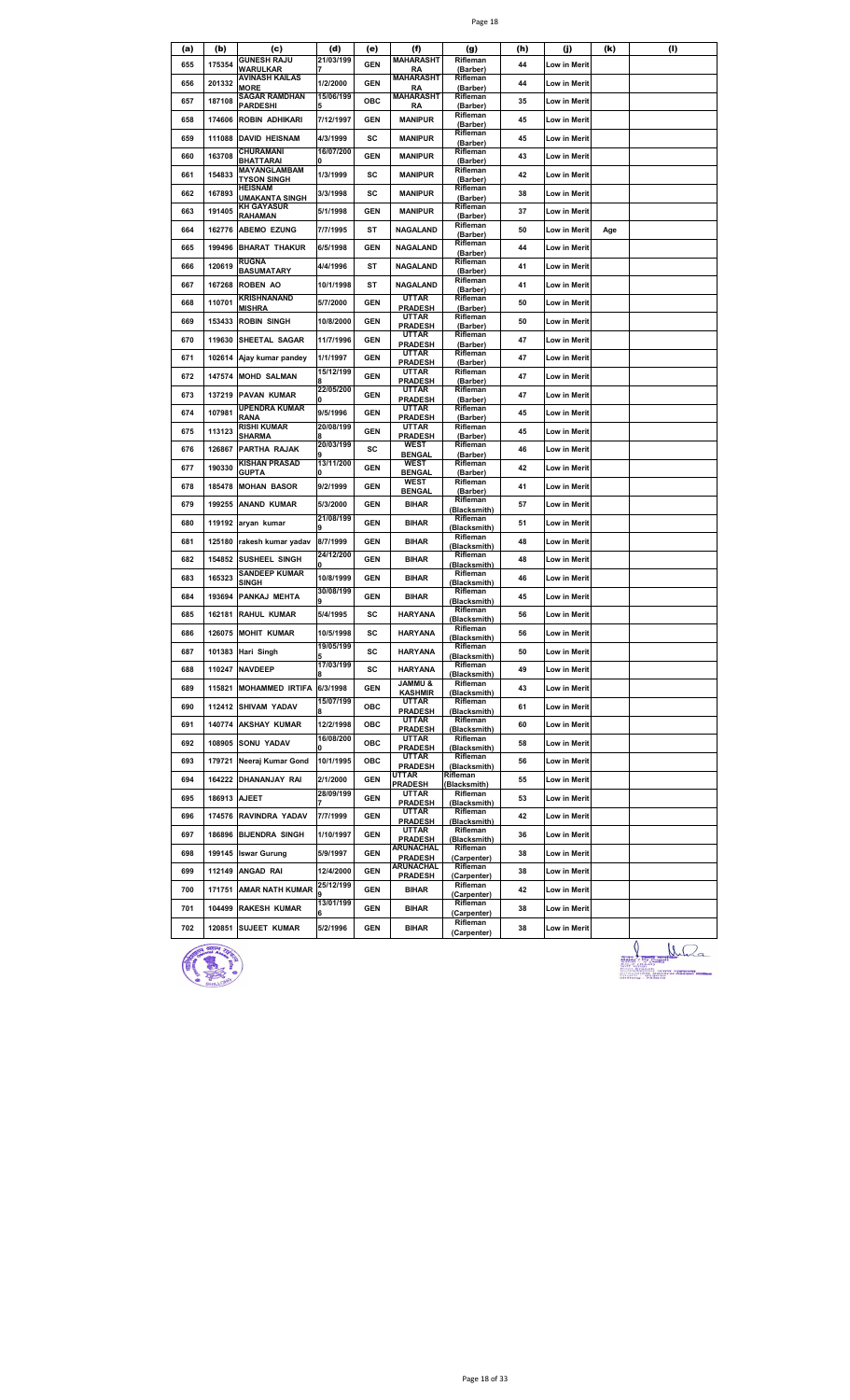| (a) | (b)    | (c)                                 | (d)            | (e)        | (f)                             | (g)                     | (h) | (j)                 | (k) | (I) |
|-----|--------|-------------------------------------|----------------|------------|---------------------------------|-------------------------|-----|---------------------|-----|-----|
| 703 | 161268 | TUSHAR ASHOK<br>AMALE               | 5/1/1997       | <b>GEN</b> | <b>MAHARASHT</b><br>RA          | Rifleman<br>(Carpenter) | 49  | Low in Merit        |     |     |
| 704 | 187294 | <b>LANDGE VAIBHAV</b>               | 1/7/1996       | <b>GEN</b> | <b>MAHARASHT</b>                | Rifleman                | 36  | Low in Merit        |     |     |
|     |        | <b>BABAN</b>                        | 13/01/199      |            | RA                              | (Carpenter)<br>Rifleman |     |                     |     |     |
| 705 | 197783 | <b>B T SALEMBA</b>                  |                | <b>GEN</b> | <b>MANIPUR</b>                  | (Carpenter)             | 45  | Low in Merit        |     |     |
| 706 | 194479 | TONGPANGNOKDAN                      | 28/04/199      | <b>GEN</b> | <b>NAGALAND</b>                 | Rifleman<br>(Carpenter) | 47  | Low in Merit        |     |     |
| 707 | 113126 | <b>DEEPAK BISWAL</b>                | 4/6/1996       | GEN        | <b>ODISHA</b>                   | Rifleman                | 47  | Low in Merit        |     |     |
| 708 | 107456 | PRAKASH                             | 22/12/199      |            |                                 | (Carpenter)<br>Rifleman |     |                     |     |     |
|     |        | PANIGRAHI                           |                | <b>GEN</b> | <b>ODISHA</b>                   | (Carpenter)<br>Rifleman | 47  | Low in Merit        |     |     |
| 709 | 173841 | jaswant singh                       | 10/7/1998      | <b>GEN</b> | <b>RAJASTHAN</b>                | (Carpenter)             | 53  | Low in Merit        |     |     |
| 710 | 109069 | <b>ANIL KUMAR</b>                   | 15/10/199      | <b>GEN</b> | <b>RAJASTHAN</b>                | Rifleman                | 53  | Low in Merit        |     |     |
| 711 | 129449 | <b>LOKENDER</b>                     | 4/2/1999       | ОВС        | <b>UTTAR</b>                    | (Carpenter)<br>Rifleman | 49  | Low in Merit        |     |     |
|     |        |                                     |                |            | <b>PRADESH</b><br>WEST          | (Carpenter)<br>Rifleman |     |                     |     |     |
| 712 | 157160 | <b>GOUTAM SARKAR</b>                | 5/8/1997       | <b>GEN</b> | <b>BENGAL</b>                   | (Carpenter)             | 46  | Low in Merit        |     |     |
| 713 | 158917 | <b>S HALDER</b>                     | 1/4/1998       | <b>GEN</b> | <b>WEST</b><br><b>BENGAL</b>    | Rifleman<br>(Carpenter) | 44  | Low in Merit        |     |     |
| 714 | 104429 | <b>MD MIRAZUL HOQUE</b>             | 1/3/1996       | <b>GEN</b> | WEST                            | Rifleman                | 43  | Low in Merit        |     |     |
|     |        |                                     |                |            | <b>BENGAL</b><br><b>WEST</b>    | (Carpenter)<br>Rifleman |     |                     |     |     |
| 715 | 109029 | Akram Ali Sk                        | 2/5/1996       | <b>GEN</b> | <b>BENGAL</b>                   | (Carpenter)             | 43  | Low in Merit        |     |     |
| 716 | 113991 | <b>KANITHI</b><br><b>BHARGAVA</b>   | 18/07/200      | GEN        | ANDHRA                          | Rifleman                | 54  | Low in Merit        |     |     |
|     |        | KRISHNA                             | 0              |            | <b>PRADESH</b>                  | (Cook)                  |     |                     |     |     |
| 717 | 138225 | KANITHI AVINASH                     | 15/06/200      | <b>GEN</b> | <b>ANDHRA</b><br><b>PRADESH</b> | Rifleman<br>(Cook)      | 51  | <b>Low in Merit</b> |     |     |
| 718 | 200678 | <b>NANDEBOINA</b>                   | 7/9/1996       | ОВС        | ANDHRA                          | Rifleman                | 49  | <b>Low in Merit</b> |     |     |
|     |        | <b>RAVITEJA</b><br>SANAPALA         | 25/08/199      |            | <b>PRADESH</b><br><b>ANDHRA</b> | (Cook)<br>Rifleman      |     |                     |     |     |
| 719 | 118719 | <b>PRASANTH KUMAR</b>               |                | <b>GEN</b> | <b>PRADESH</b>                  | (Cook)                  | 48  | Low in Merit        |     |     |
| 720 | 113942 | KAJIPETA<br>SIMHACHALAM             | 21/06/199      | <b>GEN</b> | <b>ANDHRA</b><br><b>PRADESH</b> | Rifleman<br>(Cook)      | 46  | <b>Low in Merit</b> |     |     |
| 721 | 108481 | MARISA                              | 14/02/199      | <b>GEN</b> | <b>ANDHRA</b>                   | Rifleman                | 45  | Low in Merit        |     |     |
|     |        | <b>VENKATESH</b><br>KODIPETTALA     |                |            | <b>PRADESH</b><br><b>ANDHRA</b> | (Cook)<br>Rifleman      |     |                     |     |     |
| 722 | 108318 | <b>SANTHOSH KUMAR</b>               | 10/4/1999      | <b>GEN</b> | <b>PRADESH</b>                  | (Cook)                  | 45  | Low in Merit        |     |     |
| 723 | 107440 | YARRAVARAPU<br>SURSH                | 8/7/1996       | GEN        | ANDHRA<br><b>PRADESH</b>        | Rifleman<br>(Cook)      | 39  | Low in Merit        |     |     |
| 724 | 155086 | PITTA ESWARA RAO                    | 5/7/1997       | GEN        | <b>ANDHRA</b>                   | Rifleman                | 37  | Low in Merit        |     |     |
| 725 |        | <b>GUVVADA PAVAN</b>                | 21/07/199      | <b>GEN</b> | <b>PRADESH</b><br><b>ANDHRA</b> | (Cook)<br>Rifleman      | 37  |                     |     |     |
|     | 113683 | <b>KUMAR</b>                        |                |            | <b>PRADESH</b><br>ARUNACHAL     | (Cook)<br>Rifleman      |     | Low in Merit        |     |     |
| 726 | 139461 | <b>RABI MANDAL</b>                  | 4/4/1996       | GEN        | <b>PRADESH</b>                  | (Cook)                  | 41  | Low in Merit        |     |     |
| 727 | 192988 | <b>AJOY KUMAR</b><br>MALAH          | 4/4/1996       | <b>GEN</b> | ARUNACHAL<br><b>PRADESH</b>     | Rifleman                | 39  | Low in Merit        |     |     |
| 728 | 165138 | NAR BAHADUR                         | 21/06/199      | <b>GEN</b> | ARUNACHAL                       | (Cook)<br>Rifleman      | 37  | Low in Merit        |     |     |
|     |        | <b>GURUNG</b><br>SADHIN KUMAR       | 15/08/199      |            | <b>PRADESH</b><br>ARUNACHAL     | (Cook)<br>Rifleman      |     |                     |     |     |
| 729 | 162996 | CHAKMA                              |                | <b>GEN</b> | <b>PRADESH</b>                  | (Cook)                  | 36  | Low in Merit        |     |     |
| 730 | 133985 | <b>MON BDR CHETRY</b>               | 21/02/199      | <b>GEN</b> | ARUNACHAL<br><b>PRADESH</b>     | Rifleman<br>(Cook)      | 36  | <b>Low in Merit</b> |     |     |
| 731 | 180295 | <b>ROBI MANDAL</b>                  | 16/03/199      | <b>GEN</b> | ARUNACHAL                       | Rifleman                | 36  | Low in Merit        |     |     |
|     |        |                                     |                |            | <b>PRADESH</b>                  | (Cook)<br>Rifleman      |     |                     |     |     |
| 732 | 182365 | <b>ANIL CHAUHAN</b>                 | 5/10/2000      | <b>GEN</b> | ASSAM                           | (Cook)                  | 62  | Low in Merit        |     |     |
| 733 | 199132 | <b>ARJUN C</b>                      | 1/3/1999       | ОВС        | ASSAM                           | Rifleman<br>(Cook)      | 57  | Low in Merit        |     |     |
| 734 | 126046 | <b>R SAREEN THAPAA</b>              | 24/06/199      | ОВС        | ASSAM                           | Rifleman                | 55  | Low in Merit        |     |     |
|     |        | <b>M NITISH CHANDRA</b>             |                |            |                                 | (Cook)<br>Rifleman      |     |                     |     |     |
| 735 | 129099 | SINGHA                              | 4/4/2000       | OBC        | <b>ASSAM</b>                    | (Cook)                  | 54  | Low in Merit        |     |     |
| 736 | 174395 | <b>NIRANJAN PHUKON</b>              | 31/12/199      | ОВС        | ASSAM                           | Rifleman<br>(Cook)      | 53  | Low in Merit        |     |     |
| 737 | 181401 | <b>PRAMOD YADAV</b>                 | 20/02/199      | ОВС        | <b>ASSAM</b>                    | Rifleman<br>(Cook)      | 53  | Low in Merit        |     |     |
| 738 |        |                                     | 12/7/1994      | ОВС        |                                 | Rifleman                | 52  | Low in Merit        |     |     |
|     |        | 131868 RAJESH THAKUR                | 21/04/199      |            | <b>ASSAM</b>                    | (Cook)<br>Rifleman      |     |                     |     |     |
| 739 |        | 191807 BHARAT CHETRI                |                | ОВС        | ASSAM                           | (Cook)                  | 52  | Low in Merit        |     |     |
| 740 |        | 197842 BITUPAN CHETRI               | 1/9/1997       | ОВС        | ASSAM                           | Rifleman<br>(Cook)      | 52  | Low in Merit        |     |     |
| 741 | 118773 | <b>PADAM BAHADUR</b>                | 24/03/199      | OBC        | ASSAM                           | Rifleman                | 52  | Low in Merit        |     |     |
|     |        | THAPA<br><b>RAHUL AHMED</b>         | 31/12/199      |            |                                 | (Cook)<br>Rifleman      |     |                     |     |     |
| 742 | 183333 | LASKAR                              |                | <b>GEN</b> | <b>ASSAM</b>                    | (Cook)                  | 46  | Low in Merit        |     |     |
| 743 |        | 166296 PIPLAB PAUL                  | 6/8/1996       | <b>GEN</b> | <b>ASSAM</b>                    | Rifleman<br>(Cook)      | 45  | Low in Merit        |     |     |
| 744 | 185453 | <b>CHANDRA</b>                      | 24/06/199      | <b>GEN</b> | <b>BIHAR</b>                    | Rifleman                | 60  | Low in Merit        |     |     |
|     |        | SHEKHAR PANDEY<br><b>RAGHVENDRA</b> | 6              |            |                                 | (Cook)<br>Rifleman      |     |                     |     |     |
| 745 | 193746 | THAKUR                              | ########       | <b>GEN</b> | <b>BIHAR</b>                    | (Cook)                  | 60  | Low in Merit        |     |     |
| 746 | 122623 | RAMJAN AALAM                        | 20/01/199      | <b>GEN</b> | <b>BIHAR</b>                    | Rifleman<br>(Cook)      | 59  | Low in Merit        |     |     |
| 747 |        | 103346 Prakash Ojha                 | 26/09/200      | <b>GEN</b> | <b>BIHAR</b>                    | Rifleman                | 59  | Low in Merit        |     |     |
| 748 | 134091 | <b>GAURAV KUMAR</b>                 | ########       | <b>GEN</b> | <b>BIHAR</b>                    | (Cook)<br>Rifleman      | 59  | Low in Merit        |     |     |
|     |        |                                     |                |            |                                 | (Cook)<br>Rifleman      |     |                     |     |     |
| 749 | 191777 | <b>SRIKANT KUMAR</b>                | 7/11/1997      | OBC        | <b>BIHAR</b>                    | (Cook)                  | 59  | Low in Merit        |     |     |
| 750 | 129289 | ABHIMANYU TIWARI 5/8/1997           |                | GEN        | <b>BIHAR</b>                    | Rifleman<br>(Cook)      | 58  | Low in Merit        |     |     |
| 751 | 104321 | <b>SONU KUMAR</b>                   | 16/05/199      | <b>GEN</b> | <b>BIHAR</b>                    | Rifleman                | 58  | Low in Merit        |     |     |
|     |        |                                     | 16/01/199      |            |                                 | (Cook)<br>Rifleman      |     |                     |     |     |
| 752 |        | 117087 ANAND KUMAR                  |                | ОВС        | <b>BIHAR</b>                    | (Cook)                  | 57  | Low in Merit        |     |     |
| 753 | 147868 | <b>SANJEEV KUMAR</b>                | 25/12/199      | ОВС        | <b>BIHAR</b>                    | Rifleman<br>(Cook)      | 57  | Low in Merit        |     |     |
| 754 | 158438 | <b>PAWAN KUMAR</b>                  | 21/11/199      | ОВС        | <b>BIHAR</b>                    | Rifleman                | 57  | Low in Merit        |     |     |
|     |        | KUSHWAHA                            |                |            |                                 | (Cook)<br>Rifleman      |     |                     |     |     |
| 755 | 162743 | <b>KARAN KUMAR</b>                  | ########       | ОВС        | <b>BIHAR</b>                    | (Cook)                  | 57  | Low in Merit        |     |     |
| 756 | 158008 | <b>VIKAS TIWARI</b>                 | 15/12/200<br>U | <b>GEN</b> | <b>BIHAR</b>                    | Rifleman<br>(Cook)      | 56  | Low in Merit        |     |     |
| 757 | 196781 | RANGILA KUMAR                       | 12/4/1996      | <b>GEN</b> | <b>BIHAR</b>                    | Rifleman                | 55  | Low in Merit        |     |     |
|     |        |                                     |                |            |                                 | (Cook)<br>Rifleman      |     |                     |     |     |
| 758 | 103897 | <b>SAROJ KUMAR</b>                  | 3/2/1998       | GEN        | <b>BIHAR</b>                    | (Cook)                  | 55  | Low in Merit        |     |     |



Jean William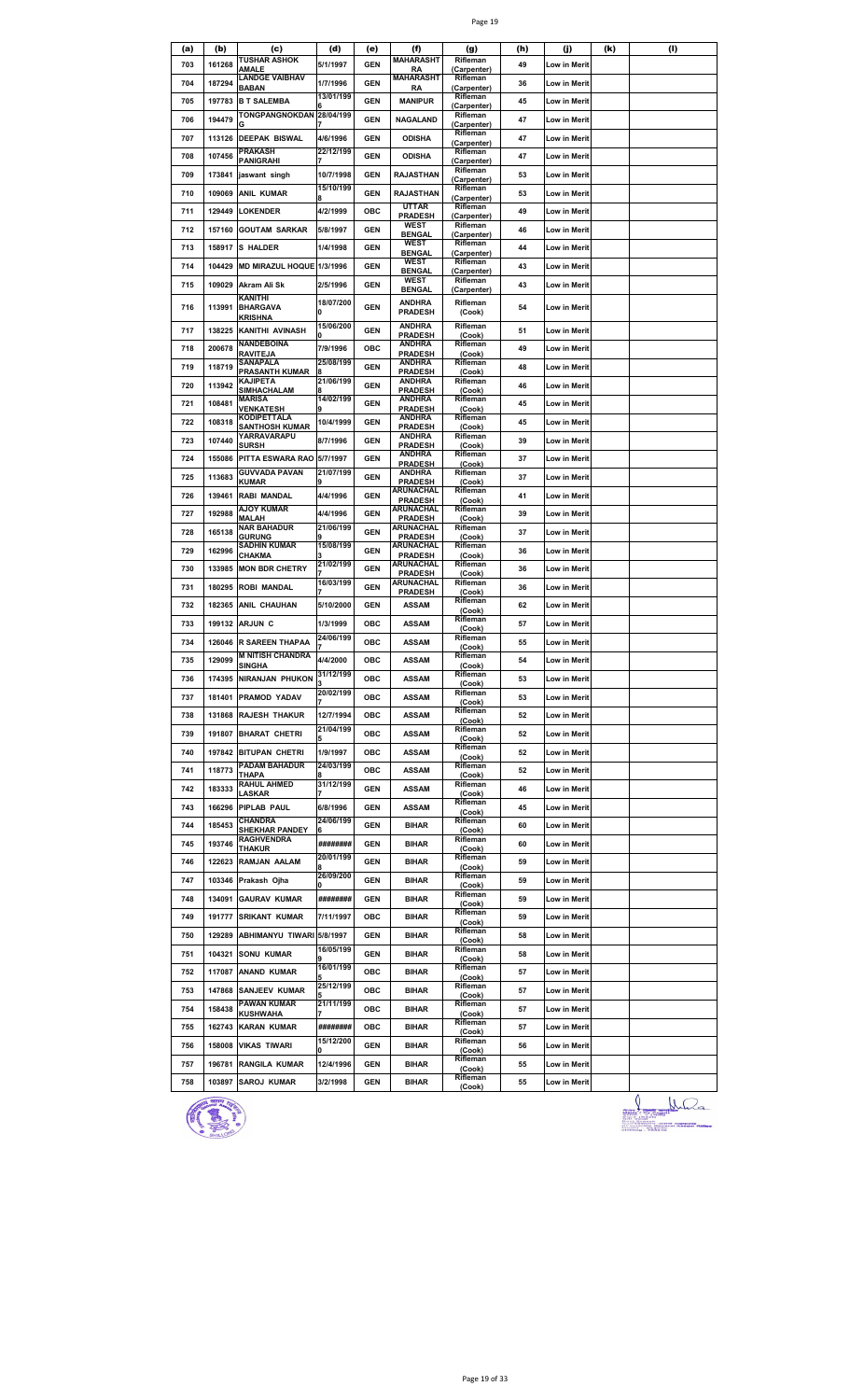| Page 20 |  |
|---------|--|

| (a) | (b)    | (c)                                       | (d)            | (e)        | (f)                     | (g)                | (h) | (j)                 | (k) | (1) |
|-----|--------|-------------------------------------------|----------------|------------|-------------------------|--------------------|-----|---------------------|-----|-----|
| 759 | 164577 | <b>MANIKANT KISHOR</b><br><b>KUMAR</b>    | 15/06/199      | GEN        | <b>BIHAR</b>            | Rifleman<br>(Cook) | 55  | Low in Merit        |     |     |
| 760 | 143918 | <b>RANA PRATAP</b>                        | 1/7/2000       | <b>GEN</b> | <b>BIHAR</b>            | Rifleman           | 55  | Low in Merit        |     |     |
|     |        | SINGH                                     | 26/06/199      |            |                         | (Cook)<br>Rifleman |     |                     |     |     |
| 761 | 148399 | <b>SAHARSH KUMAR</b>                      |                | <b>GEN</b> | <b>BIHAR</b>            | (Cook)             | 53  | Low in Merit        |     |     |
| 762 | 108614 | <b>NISHANT KUMAR</b>                      | 1/7/1997       | <b>GEN</b> | <b>BIHAR</b>            | Rifleman           | 53  | Low in Merit        |     |     |
|     |        | SAH                                       | 14/07/199      |            |                         | (Cook)<br>Rifleman |     |                     |     |     |
| 763 | 106355 | <b>SHASHI KUMAR</b>                       |                | <b>GEN</b> | <b>BIHAR</b>            | (Cook)             | 53  | Low in Merit        |     |     |
| 764 | 121302 | RATNESH KUMAR<br>TIWARI                   | 20/07/199      | GEN        | <b>BIHAR</b>            | Rifleman<br>(Cook) | 53  | Low in Merit        |     |     |
|     |        |                                           | 25/11/199      |            |                         | Rifleman           |     |                     |     |     |
| 765 | 127459 | <b>AMIT KUMAR</b>                         |                | GEN        | <b>BIHAR</b>            | (Cook)             | 53  | Low in Merit        |     |     |
| 766 | 134140 | <b>SONU KUMAR GIRI</b>                    | 10/8/2000      | <b>GEN</b> | <b>BIHAR</b>            | Rifleman<br>(Cook) | 53  | Low in Merit        |     |     |
| 767 | 134191 | <b>SUMIT SINGH</b>                        | 18/01/199      | <b>GEN</b> | <b>BIHAR</b>            | Rifleman           | 52  | Low in Merit        |     |     |
|     |        |                                           | Բ              |            |                         | (Cook)<br>Rifleman |     |                     |     |     |
| 768 | 101565 | <b>NITESH KUMAR</b>                       | 4/3/1998       | <b>GEN</b> | <b>BIHAR</b>            | (Cook)             | 52  | Low in Merit        |     |     |
| 769 | 181188 | <b>KAPIL BHUSHAN</b>                      | 2/8/1998       | GEN        | <b>BIHAR</b>            | Rifleman           | 52  | Low in Merit        |     |     |
|     |        | PINTU KUMAR                               | 15/06/199      |            |                         | (Cook)<br>Rifleman |     |                     |     |     |
| 770 | 184156 | SINGH                                     |                | GEN        | <b>BIHAR</b>            | (Cook)             | 50  | Low in Merit        |     |     |
| 771 | 172838 | SHEKHAR KUMAR                             | 14/04/199      | <b>GEN</b> | <b>BIHAR</b>            | Rifleman<br>(Cook) | 50  | Low in Merit        |     |     |
| 772 | 100859 | ANIL RAJAK                                | 15/08/199      | sc         | <b>BIHAR</b>            | Rifleman           | 50  | Low in Merit        |     |     |
|     |        |                                           | 15/11/200      |            |                         | (Cook)<br>Rifleman |     |                     |     |     |
| 773 | 116413 | <b>RAVI KUMAR DAS</b>                     |                | sc         | <b>BIHAR</b>            | (Cook)             | 50  | Low in Merit        |     |     |
| 774 | 137916 | ABHAY KUMAR                               | 1/3/1996       | GEN        | <b>BIHAR</b>            | Rifleman           | 49  | <b>Low in Merit</b> |     |     |
|     |        | <b>SINGH</b>                              |                |            |                         | (Cook)<br>Rifleman |     |                     |     |     |
| 775 | 192975 | PRABHAT KUMAR                             | 5/2/1997       | GEN        | <b>BIHAR</b>            | (Cook)             | 49  | Low in Merit        |     |     |
| 776 | 113408 | <b>MITHUN TIWARI</b>                      | 5/4/1998       | <b>GEN</b> | <b>BIHAR</b>            | Rifleman<br>(Cook) | 49  | Low in Merit        |     |     |
|     |        |                                           | 26/01/199      |            |                         | Rifleman           |     |                     |     |     |
| 777 | 124092 | <b>NIKHIL KUMAR</b>                       | 15/10/200      | <b>GEN</b> | <b>BIHAR</b>            | (Cook)<br>Rifleman | 49  | Low in Merit        |     |     |
| 778 | 153408 | ROHAN RAJ                                 |                | <b>GEN</b> | <b>BIHAR</b>            | (Cook)             | 49  | Low in Merit        |     |     |
| 779 | 141187 | <b>MUKESH KUMAR</b>                       | 15/02/199      | sc         | <b>BIHAR</b>            | Rifleman           | 48  | <b>Low in Merit</b> |     |     |
|     |        | CHAUDHARY                                 | 13/08/200      |            |                         | (Cook)<br>Rifleman |     |                     |     |     |
| 780 | 171141 | LAV KUMAR                                 |                | sc         | <b>BIHAR</b>            | (Cook)             | 48  | Low in Merit        |     |     |
| 781 | 153881 | K ASHISH RAO                              | 23/02/199      | <b>GEN</b> | <b>CHHATTISGA</b>       | Rifleman           | 40  | Low in Merit        |     |     |
| 782 | 185234 |                                           | 28/07/199      | ST         | RH<br><b>CHHATTISGA</b> | (Cook)<br>Rifleman | 38  |                     |     |     |
|     |        | <b>KRISHNA SINGH</b><br><b>DILIPSINGH</b> | 5              |            | RH                      | (Cook)             |     | Low in Merit        |     |     |
| 783 | 105409 | <b>BACHCHUSINGH</b>                       | 15/08/199      | <b>GEN</b> | <b>GUJRAT</b>           | Rifleman           | 39  | Low in Merit        |     |     |
|     |        | <b>PARIHAR</b>                            |                |            |                         | (Cook)             |     |                     |     |     |
| 784 | 135547 | SANJAYKUMAR                               | 13/02/199      | ST         | <b>GUJRAT</b>           | Rifleman           | 39  | Low in Merit        |     |     |
|     |        | KALABHAI SOLANKI                          | 3              |            |                         | (Cook)             |     |                     |     |     |
| 785 | 201525 | <b>SONUKUMAR</b><br><b>BAGHEL</b>         | 30/05/199      | ОВС        | <b>GUJRAT</b>           | Rifleman<br>(Cook) | 38  | Low in Merit        |     |     |
|     |        | <b>RAJPUT KULDIP</b>                      | 20/09/199      |            |                         | Rifleman           |     |                     |     |     |
| 786 | 100951 | <b>SINGH MAHENDRA</b>                     | 8              | <b>GEN</b> | GUJRAT                  | (Cook)             | 37  | Low in Merit        |     |     |
|     |        | <b>SINGH</b><br>AKASHBHAI                 |                |            |                         |                    |     |                     |     |     |
| 787 | 169273 | <b>GORAJIBHAI</b>                         | 15/07/199<br>6 | ОВС        | GUJRAT                  | Rifleman<br>(Cook) | 36  | Low in Merit        |     |     |
|     |        | VANJARA<br>SANJAYKUMAR                    |                |            |                         | Rifleman           |     |                     |     |     |
| 788 | 121058 | <b>UMEDSINH JADAV</b>                     | 3/1/1998       | <b>GEN</b> | <b>GUJRAT</b>           | (Cook)             | 35  | Low in Merit        |     |     |
|     |        | <b>ALPESHKUMAR</b>                        | 8/11/1998      |            | <b>GUJRAT</b>           | Rifleman           |     |                     |     |     |
| 789 | 111337 | RAMABHAI<br>VANJHARA                      |                | ОВС        |                         | (Cook)             | 33  | Low in Merit        |     |     |
| 790 |        | 183732 SUMIT SINGH                        | 1/1/2000       | GEN        | <b>HARYANA</b>          | Rifleman           | 52  | Low in Merit        |     |     |
|     |        |                                           |                |            |                         | (Cook)<br>Rifleman |     |                     |     |     |
| 791 |        | 175773 ASHISH                             | 7/5/1998       | <b>GEN</b> | <b>HARYANA</b>          | (Cook)             | 51  | Low in Merit        |     |     |
| 792 |        | 202773 MAHESH KUMAR                       | 7/2/1997       | GEN        | <b>HARYANA</b>          | Rifleman<br>(Cook) | 46  | Low in Merit        |     |     |
|     |        |                                           |                |            |                         | Rifleman           |     |                     |     |     |
| 793 | 200098 | <b>SURENDER</b>                           | ########       | GEN        | <b>HARYANA</b>          | (Cook)             | 44  | Low in Merit        |     |     |
| 794 | 197427 | <b>SOMBIR</b>                             | 19/12/199      | sc         | <b>HARYANA</b>          | Rifleman<br>(Cook) | 33  | Low in Merit        |     |     |
| 795 | 121011 | <b>ROSHAN LAL</b>                         | 22/08/199      | ОВС        | <b>JAMMU &amp;</b>      | Rifleman           | 41  | Low in Merit        |     |     |
|     |        | NAGESHWAR                                 |                |            | <b>KASHMIR</b>          | (Cook)<br>Rifleman |     |                     |     |     |
| 796 | 113442 | <b>KUMAR YADAV</b>                        | 3/5/2000       | GEN        | <b>JHARKHAND</b>        | (Cook)             | 55  | Low in Merit        |     |     |
| 797 |        | 144361 SANTOSH SINGH                      | ########       | GEN        | JHARKHAND               | Rifleman<br>(Cook) | 51  | Low in Merit        |     |     |
| 798 | 112404 | <b>VIVEK KUMAR</b>                        | 20/12/199      | GEN        | JHARKHAND               | Rifleman           | 51  | Low in Merit        |     |     |
|     |        | <b>PANDEY</b><br><b>KUNDAN KUMAR</b>      |                |            |                         | (Cook)             |     |                     |     |     |
| 799 | 125754 | <b>SINGH</b>                              | ########       | GEN        | JHARKHAND               | Rifleman<br>(Cook) | 49  | Low in Merit        |     |     |
| 800 | 128578 | <b>VIKASH YADAV</b>                       | 4/9/1997       | GEN        | JHARKHAND               | Rifleman           | 46  | Low in Merit        |     |     |
|     |        |                                           |                |            |                         | (Cook)<br>Rifleman |     |                     |     |     |
| 801 | 152858 | <b>KAMAL KUMAR</b>                        | 7/8/1999       | <b>GEN</b> | JHARKHAND               | (Cook)             | 46  | Low in Merit        |     |     |
| 802 |        | 100903 ROHIT KARMALI                      | 19/05/199      | ST         | JHARKHAND               | Rifleman<br>(Cook) | 45  | Low in Merit        |     |     |
| 803 |        | 115331 AJAY KUJUR                         | 1/4/1998       | ST         | JHARKHAND               | Rifleman           | 45  | Low in Merit        |     |     |
|     |        |                                           | 16/12/199      |            |                         | (Cook)<br>Rifleman |     |                     |     |     |
| 804 |        | 104334 ROHIT SHARMA                       |                | GEN        | JHARKHAND               | (Cook)             | 44  | Low in Merit        |     |     |
| 805 |        | 123424 SURAJ MURMU                        | 5/6/1995       | ST         | JHARKHAND               | Rifleman<br>(Cook) | 44  | Low in Merit        |     |     |
|     |        | <b>PRINCE KUMAR</b>                       | 18/05/199      |            |                         | Rifleman           |     |                     |     |     |
| 806 | 114673 | SAW                                       |                | <b>GEN</b> | JHARKHAND               | (Cook)             | 43  | Low in Merit        |     |     |
| 807 | 135925 | <b>PRINCE KUMAR</b><br><b>SINGH</b>       | 28/01/199      | GEN        | JHARKHAND               | Rifleman<br>(Cook) | 42  | Low in Merit        |     |     |
| 808 | 145894 | <b>DEVIA PANDEY</b>                       | 4/2/2000       | GEN        | JHARKHAND               | Rifleman           | 42  | Low in Merit        |     |     |
|     |        | <b>RAM CHANDRA</b>                        | 20/04/199      |            |                         | (Cook)<br>Rifleman |     |                     |     |     |
| 809 | 150128 | <b>KUNKAL</b>                             |                | ST         | JHARKHAND               | (Cook)             | 42  | Low in Merit        |     |     |
| 810 | 134471 | <b>AKHLESH ORAON</b>                      | 5/6/1996       | ST         | JHARKHAND               | Rifleman<br>(Cook) | 40  | Low in Merit        |     |     |
| 811 |        | 142213 RAMESH BIRUA                       | 8/3/1994       | ST         | JHARKHAND               | Rifleman           | 37  | Low in Merit        |     |     |
|     |        |                                           |                |            |                         | (Cook)             |     |                     |     |     |
| 812 |        | 109671 JITAN KUMAR DAS                    | 24/03/199      | sc         | JHARKHAND               | Rifleman<br>(Cook) | 36  | Low in Merit        |     |     |
| 813 |        | 111103 MANOJ KUMAR DAS                    | 12/2/1998      | sc         | JHARKHAND               | Rifleman           | 33  | Low in Merit        |     |     |
|     |        | PINTU KUMAR                               |                |            |                         | (Cook)<br>Rifleman |     |                     |     |     |
| 814 | 101726 | <b>RAJAK</b>                              | 4/5/1998       | sc         | JHARKHAND               | (Cook)             | 33  | Low in Merit        |     |     |
| 815 | 190264 | <b>ADINATH DOOGE</b>                      | 13/07/199<br>6 | <b>GEN</b> | KARNATAKA               | Rifleman<br>(Cook) | 45  | Low in Merit        |     |     |
| 816 |        | 202319 VITTHAL KATAGI                     | 15/06/199      | <b>GEN</b> | KARNATAKA               | Rifleman           | 44  | Low in Merit        |     |     |
|     |        | <b>ARUN GADIGEPPA</b>                     |                |            |                         | (Cook)<br>Rifleman |     |                     |     |     |
| 817 | 136791 | <b>SATTIGERI</b>                          | 5/10/1998      | ОВС        | KARNATAKA               | (Cook)             | 42  | Low in Merit        |     |     |
| 818 | 122180 | NITIN                                     | 28/10/199      | ОВС        | KARNATAKA               | Rifleman           | 41  | Low in Merit        |     |     |
|     |        | SHIRADAWADE<br>SHANKREPPA                 |                |            |                         | (Cook)<br>Rifleman |     |                     |     |     |
| 819 | 112370 | <b>SUNAGAR</b>                            | 6/10/1999      | ОВС        | KARNATAKA               | (Cook)             | 41  | Low in Merit        |     |     |
| 820 | 156552 | <b>DIGAMBAR</b>                           | 1/1/1995       | ОВС        | KARNATAKA               | Rifleman<br>(Cook) | 40  | Low in Merit        |     |     |
| 821 | 193041 | <b>NIJAS MOHAMMED</b>                     | 28/09/199      | OBC        | <b>KERALA</b>           | Rifleman           | 33  | Low in Merit        |     |     |
|     |        |                                           |                |            |                         | (Cook)             |     |                     |     |     |



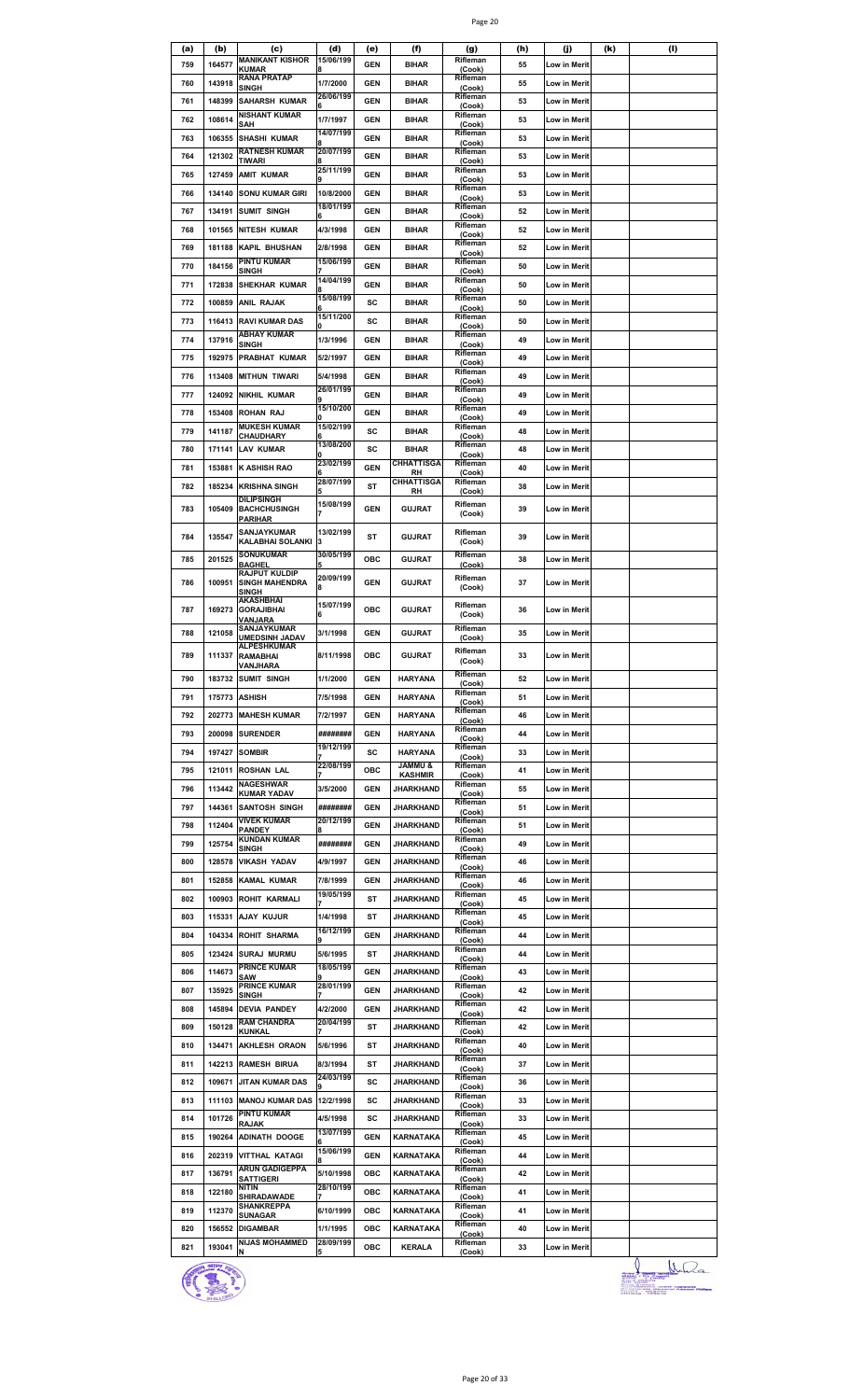| (a) | (b)         | (c)                                    | (d)            | (e)        | (f)                             | (g)                | (h) | (j)                 | (k) | (1) |
|-----|-------------|----------------------------------------|----------------|------------|---------------------------------|--------------------|-----|---------------------|-----|-----|
| 822 | 116611      | <b>BHUPENDRA ROHIT</b>                 | 18/09/199      | SC         | <b>MADHYA</b>                   | Rifleman           | 48  | Low in Merit        |     |     |
|     |             |                                        |                |            | <b>PRADESH</b><br><b>MADHYA</b> | (Cook)<br>Rifleman |     |                     |     |     |
| 823 | 171079      | <b>SANDEEP</b>                         | ########       | <b>GEN</b> | <b>PRADESH</b>                  | (Cook)             | 47  | Low in Merit        |     |     |
| 824 | 168772      | <b>AMIR KHAN</b>                       | 10/1/1997      | ОВС        | <b>MADHYA</b>                   | Rifleman           | 47  | Low in Merit        |     |     |
|     |             |                                        | 17/10/199      |            | <b>PRADESH</b><br><b>MADHYA</b> | (Cook)<br>Rifleman |     |                     |     |     |
| 825 | 182027      | SHIVRAJ SINGH                          |                | ОВС        | <b>PRADESH</b>                  | (Cook)             | 46  | Low in Merit        |     |     |
| 826 | 192833      | RAHUL SAVITA                           | 1/3/1996       | ОВС        | <b>MADHYA</b><br><b>PRADESH</b> | Rifleman<br>(Cook) | 46  | Low in Merit        |     |     |
| 827 | 175231      | <b>SHRIKRASHN SINGH</b>                | 15/08/199      | OBC        | <b>MADHYA</b>                   | Rifleman           | 46  |                     |     |     |
|     |             |                                        |                |            | <b>PRADESH</b><br><b>MADHYA</b> | (Cook)<br>Rifleman |     | Low in Merit        |     |     |
| 828 | 193009      | <b>RANJIT SINGH</b>                    | 20/02/199      | <b>GEN</b> | <b>PRADESH</b>                  | (Cook)             | 45  | Low in Merit        |     |     |
| 829 | 173175      | nandkishor                             | 10/1/1998      | GEN        | <b>MADHYA</b>                   | Rifleman           | 42  | <b>Low in Merit</b> |     |     |
|     |             |                                        |                |            | <b>PRADESH</b><br><b>MADHYA</b> | (Cook)<br>Rifleman |     |                     |     |     |
| 830 | 157870      | <b>RAKESH</b>                          | 6/4/1996       | <b>GEN</b> | <b>PRADESH</b>                  | (Cook)             | 41  | <b>Low in Merit</b> |     |     |
| 831 | 162089      | <b>SATISH SHARMA</b>                   | 8/8/1997       | <b>GEN</b> | <b>MADHYA</b><br><b>PRADESH</b> | Rifleman<br>(Cook) | 41  | Low in Merit        |     |     |
|     |             | <b>PRADEEP SINGH</b>                   | 26/09/199      |            | <b>MADHYA</b>                   | Rifleman           |     |                     |     |     |
| 832 | 156741      | KASANA                                 |                | <b>GEN</b> | <b>PRADESH</b>                  | (Cook)             | 41  | Low in Merit        |     |     |
| 833 | 102197      | <b>PRAVIN VISHNU</b><br><b>CHOUTHE</b> | 19/07/199      | ОВС        | MAHARASHT<br><b>RA</b>          | Rifleman<br>(Cook) | 51  | Low in Merit        |     |     |
| 834 | 113209      | <b>AKASH UTTAMRAO</b>                  | 5/6/1994       | ОВС        | <b>MAHARASHT</b>                | Rifleman           | 49  | Low in Merit        |     |     |
|     |             | PATIL                                  | 15/07/199      |            | RA<br>MAHARASHT                 | (Cook)<br>Rifleman |     |                     |     |     |
| 835 | 182966      | JITENDRA KUMAR                         |                | ОВС        | <b>RA</b>                       | (Cook)             | 49  | Low in Merit        |     |     |
| 836 | 131623      | <b>JAYESH VITTHAL</b>                  | 11/4/1996      | ОВС        | <b>MAHARASHT</b>                | Rifleman           | 49  | Low in Merit        |     |     |
|     |             | GAIKWAD<br>PAVABA EKNATH               | 26/06/199      |            | <b>RA</b><br>MAHARASHT          | (Cook)<br>Rifleman |     |                     |     |     |
| 837 | 172286      | PATIL                                  |                | ОВС        | RA                              | (Cook)             | 48  | Low in Merit        |     |     |
| 838 | 165938      | <b>LAV ASHOK INGLE</b>                 | 30/03/199      | ОВС        | <b>MAHARASHT</b><br>RA          | Rifleman<br>(Cook) | 48  | Low in Merit        |     |     |
| 839 | 141736      | <b>GAJANAN BABAN</b>                   | 3/5/1996       | ОВС        | <b>MAHARASHT</b>                | Rifleman           | 48  | <b>Low in Merit</b> |     |     |
|     |             | CHITTE<br><b>TUSHAR JAYWANT</b>        |                |            | RA                              | (Cook)             |     |                     |     |     |
| 840 | 134215      | <b>GAIKWAD</b>                         | 6/11/1997      | ОВС        | MAHARASHT<br><b>RA</b>          | Rifleman<br>(Cook) | 48  | <b>Low in Merit</b> |     |     |
| 841 | 178112      | Aniket Nanasaheb                       | 15/02/200      | <b>GEN</b> | <b>MAHARASHT</b>                | Rifleman           | 43  | Low in Merit        |     |     |
|     |             | Dhavale<br><b>SANGRAM SURESH</b>       | 24/09/199      |            | <b>RA</b><br><b>MAHARASHT</b>   | (Cook)<br>Rifleman |     |                     |     |     |
| 842 | 174089      | PATIL                                  |                | <b>GEN</b> | RA                              | (Cook)             | 41  | Low in Merit        |     |     |
| 843 | 158624      | VIJAY TUKARAM<br><b>MORE</b>           | 7/9/1994       | sc         | MAHARASHT<br>RA                 | Rifleman<br>(Cook) | 41  | Low in Merit        |     |     |
|     |             | <b>SHUBHAM SANJAY</b>                  |                |            | <b>MAHARASHT</b>                | Rifleman           |     |                     |     |     |
| 844 | 164801      | SOLANKI                                | 12/2/1998      | GEN        | RA                              | (Cook)             | 37  | Low in Merit        |     |     |
| 845 | 193297      | <b>BENJAMIN</b><br><b>MUNGMINTHANG</b> | 27/05/199      | ST         | <b>MANIPUR</b>                  | Rifleman<br>(Cook) | 44  | Low in Merit        |     |     |
| 846 | 181488      | A LOKHO KAYINA                         | 3/6/1998       | ST         | <b>MANIPUR</b>                  | Rifleman           | 44  | Low in Merit        |     |     |
|     |             |                                        |                |            |                                 | (Cook)<br>Rifleman |     |                     |     |     |
| 847 | 111100      | Longmeiga Longmei                      | 4/1/2000       | ST         | <b>MANIPUR</b>                  | (Cook)             | 43  | Low in Merit        |     |     |
| 848 | 196769      | LAMMINTHANG                            | 19/02/199      | ST         | <b>MANIPUR</b>                  | Rifleman           | 42  | Low in Merit        |     |     |
|     |             | <b>TOUTHANG</b><br><b>LALTHUOLIEN</b>  | 27/01/199      |            |                                 | (Cook)<br>Rifleman |     |                     |     |     |
| 849 | 187535      | HMAR                                   |                | ST         | <b>MANIPUR</b>                  | (Cook)             | 42  | <b>Low in Merit</b> |     |     |
| 850 | 163756      | ML<br>AGUNWANGBOU                      | 13/02/199      | ST         | <b>MANIPUR</b>                  | Rifleman<br>(Cook) | 37  | <b>Low in Merit</b> |     |     |
| 851 | 168004      | <b>KAILIANKHAM</b>                     | 18/02/199      | ST         | <b>MANIPUR</b>                  | Rifleman           | 37  | Low in Merit        |     |     |
|     |             |                                        |                |            |                                 | (Cook)             |     |                     |     |     |
| 852 | 190934      | <b>S SAMSON</b>                        | 22/08/199      | ST         | <b>MANIPUR</b>                  | Rifleman<br>(Cook) | 37  | Low in Merit        |     |     |
| 853 | 144583      | <b>Edivarnes Diengdoh</b>              | 26/08/199      | ST         | MEGHALAYA                       | Rifleman           | 48  | Low in Merit        |     |     |
|     |             | <b>DIVYA JYOTI</b>                     |                |            |                                 | (Cook)<br>Rifleman |     |                     |     |     |
| 854 | 174174      | CHAKMA                                 | 1/1/1997       | ST         | <b>MIZORAM</b>                  | (Cook)             | 40  | Low in Merit        |     |     |
| 855 | 108208      | SADANAND<br><b>KUSHWAHA</b>            | 15/07/199<br>9 | <b>GEN</b> | <b>NAGALAND</b>                 | Rifleman           | 42  | Low in Merit        |     |     |
|     |             | <b>NICKET PRASAD</b>                   |                |            |                                 | (Cook)<br>Rifleman |     |                     |     |     |
| 856 | 157695      | BIND                                   | 1/8/1998       | <b>GEN</b> | <b>NAGALAND</b>                 | (Cook)             | 41  | Low in Merit        |     |     |
| 857 | 107369      | PANNA LAL<br>NITHARWAL                 | 10/9/1999      | GEN        | <b>NAGALAND</b>                 | Rifleman<br>(Cook) | 41  | Low in Merit        |     |     |
| 858 |             | 151102 RAJESH                          | 7/1/1998       | GEN        | <b>NAGALAND</b>                 | Rifleman           | 39  | Low in Merit        |     |     |
|     |             |                                        | 20/01/199      |            |                                 | (Cook)<br>Rifleman |     |                     |     |     |
| 859 | 108859      | <b>RAJAT RAJ SINGH</b>                 |                | <b>GEN</b> | NAGALAND                        | (Cook)             | 38  | Low in Merit        |     |     |
| 860 | 178868      | <b>CHANDAN KUMAR</b>                   | 5/4/1997       | <b>GEN</b> | <b>NAGALAND</b>                 | Rifleman           | 35  | Low in Merit        |     |     |
|     |             | <b>MAHATO</b>                          | 15/04/199      |            |                                 | (Cook)<br>Rifleman |     |                     |     |     |
| 861 |             | 127007 NIRANJAN PARIDA                 |                | sc         | <b>ODISHA</b>                   | (Cook)             | 38  | Low in Merit        |     |     |
| 862 |             | 106715 SUNIL BEHERA                    | 9/5/1998       | sc         | <b>ODISHA</b>                   | Rifleman<br>(Cook) | 37  | Low in Merit        |     |     |
| 863 | 200314      | <b>RANJIT KUMAR</b>                    | 2/3/2000       | GEN        | <b>ODISHA</b>                   | Rifleman           | 36  | Low in Merit        |     |     |
|     |             | <b>ROUT</b>                            |                |            |                                 | (Cook)             |     |                     |     |     |
| 864 | 117755      | <b>LAXMAN BEHERA</b>                   | 2/6/1994       | sc         | <b>ODISHA</b>                   | Rifleman<br>(Cook) | 36  | Low in Merit        |     |     |
| 865 | 192160      | RAHUL                                  | 13/12/199      | <b>GEN</b> | <b>PUNJAB</b>                   | Rifleman           | 57  | Low in Merit        |     |     |
|     |             | <b>CHOUDHARY</b>                       | 30/11/199      |            |                                 | (Cook)<br>Rifleman |     |                     |     |     |
| 866 | 117199      | <b>RAJKARAN SINGH</b>                  |                | <b>GEN</b> | <b>PUNJAB</b>                   | (Cook)             | 52  | Low in Merit        |     |     |
| 867 |             | 200521 Amardeep Singh                  | 14/11/199      | GEN        | <b>PUNJAB</b>                   | Rifleman<br>(Cook) | 48  | Low in Merit        |     |     |
|     |             |                                        | 17/09/200      |            |                                 | Rifleman           |     |                     |     |     |
| 868 | 151611 JONI |                                        |                | GEN        | <b>PUNJAB</b>                   | (Cook)             | 47  | Low in Merit        |     |     |
| 869 | 153780      | <b>Prince Kumar</b>                    | 5/6/1997       | <b>GEN</b> | <b>PUNJAB</b>                   | Rifleman<br>(Cook) | 44  | Low in Merit        |     |     |
| 870 | 187367      | <b>RAMDEEP SINGH</b>                   | 20/07/200      | <b>GEN</b> | <b>PUNJAB</b>                   | Rifleman           | 44  | Low in Merit        |     |     |
|     |             |                                        | 26/06/199      |            |                                 | (Cook)<br>Rifleman |     |                     |     |     |
| 871 |             | 120664 karpal singh                    |                | <b>GEN</b> | <b>PUNJAB</b>                   | (Cook)             | 41  | Low in Merit        |     |     |
| 872 | 101130      | <b>LOKESH</b>                          | ########       | GEN        | RAJASTHAN                       | Rifleman           | 59  | <b>Low in Merit</b> |     |     |
|     |             | <b>RAJESH KUMAR</b>                    |                |            |                                 | (Cook)<br>Rifleman |     |                     |     |     |
| 873 | 198375      | SIHAG                                  | 5/7/1997       | ОВС        | RAJASTHAN                       | (Cook)             | 58  | Low in Merit        |     |     |
| 874 | 202970      | <b>SANJAY GODARA</b>                   | 7/5/1995       | ОВС        | RAJASTHAN                       | Rifleman           | 54  | Low in Merit        |     |     |
|     |             | <b>GHAN SHYAM</b>                      | 26/07/199      |            |                                 | (Cook)<br>Rifleman |     |                     |     |     |
| 875 | 197720      | <b>SHARMA</b>                          |                | <b>GEN</b> | <b>RAJASTHAN</b>                | (Cook)             | 53  | Low in Merit        |     |     |
| 876 | 139333      | <b>PRAVEEN SINGH</b><br><b>RATHORE</b> | 13/07/199      | <b>GEN</b> | RAJASTHAN                       | Rifleman<br>(Cook) | 53  | Low in Merit        |     |     |
| 877 | 202344      | <b>RAMESH KUMAR</b>                    | 3/3/2000       | GEN        | <b>RAJASTHAN</b>                | Rifleman           | 53  | Low in Merit        |     |     |
|     |             |                                        |                |            |                                 | (Cook)<br>Rifleman |     |                     |     |     |
| 878 |             | 121164 JITENDER SHARMA                 | 6/7/2000       | GEN        | RAJASTHAN                       | (Cook)             | 53  | Low in Merit        |     |     |
| 879 | 199311      | <b>RAJENDRA SINGH</b>                  | 8/10/1993      | ОВС        | <b>RAJASTHAN</b>                | Rifleman           | 53  | Low in Merit        |     |     |
|     |             | <b>JAGPAL SINGH</b>                    |                |            |                                 | (Cook)<br>Rifleman |     |                     |     |     |
| 880 | 198675      | <b>HADA</b>                            | 3/6/1999       | <b>GEN</b> | RAJASTHAN                       | (Cook)             | 52  | Low in Merit        |     |     |



<u>J</u><br>Escriptor W.C.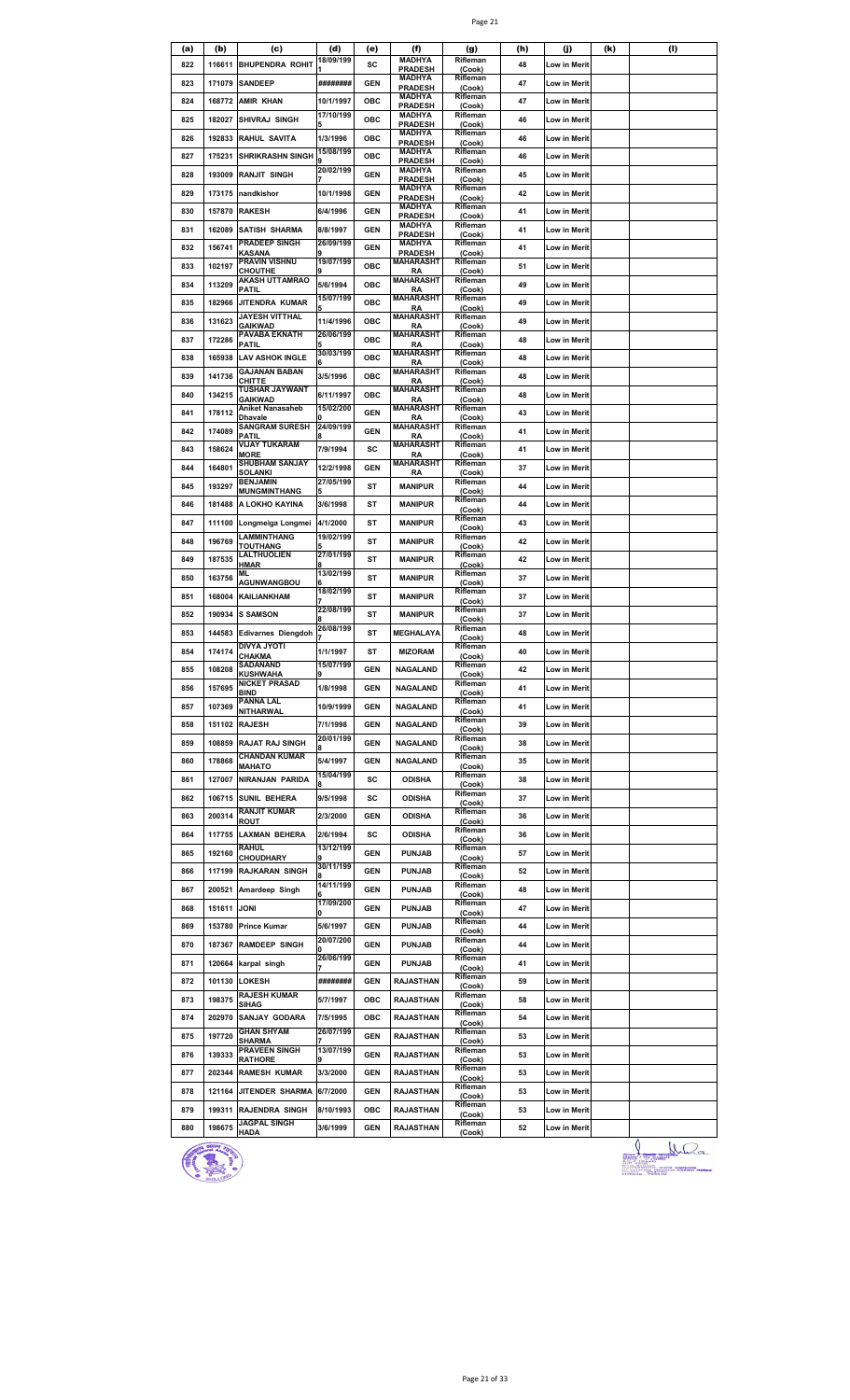|--|--|

| (a) | (b)    | (c)                                          | (d)                    | (e)        | (f)                            | (g)                | (h) | (j)                 | (k) | (I) |
|-----|--------|----------------------------------------------|------------------------|------------|--------------------------------|--------------------|-----|---------------------|-----|-----|
| 881 | 198262 | <b>RAHUL</b><br><b>CHAUDHARY</b>             | 15/02/199              | ОВС        | RAJASTHAN                      | Rifleman<br>(Cook) | 51  | Low in Merit        |     |     |
| 882 | 173351 | <b>SANJU RAM</b><br>MUHANIYA                 | 2/10/1996              | SC         | <b>RAJASTHAN</b>               | Rifleman<br>(Cook) | 41  | <b>Low in Merit</b> |     |     |
| 883 | 201355 | <b>KHEM CHAND</b>                            | 10/7/1995              | sc         | <b>RAJASTHAN</b>               | Rifleman<br>(Cook) | 40  | Low in Merit        |     |     |
| 884 | 173462 | hariram                                      | 24/12/200              | sc         | <b>RAJASTHAN</b>               | Rifleman<br>(Cook) | 38  | Low in Merit        |     |     |
| 885 | 104611 | <b>MAGAVATH</b>                              | 14/09/199              | ST         | <b>TELENGANA</b>               | Rifleman           | 37  | Low in Merit        |     |     |
| 886 | 196158 | <b>RAGHUNATH</b><br>MALLAIAH VAMSHI          | 16/05/199              | ST         | TELENGANA                      | (Cook)<br>Rifleman | 35  | Low in Merit        |     |     |
| 887 | 118214 | KRISHNA<br><b>ANARJIT ROY</b>                | 8/1/1998               | <b>GEN</b> | <b>TRIPURA</b>                 | (Cook)<br>Rifleman | 44  | Low in Merit        |     |     |
| 888 | 190403 | Samsu Miah                                   | 2/3/1996               | <b>GEN</b> | <b>TRIPURA</b>                 | (Cook)<br>Rifleman | 42  | Low in Merit        |     |     |
|     |        |                                              |                        |            |                                | (Cook)<br>Rifleman |     |                     |     |     |
| 889 | 110332 | <b>BIKASH DEBBARMA</b>                       | 9/3/1996<br>28/02/199  | <b>GEN</b> | <b>TRIPURA</b>                 | (Cook)<br>Rifleman | 41  | Low in Merit        |     |     |
| 890 | 188874 | <b>RAJ DEY</b>                               |                        | <b>GEN</b> | <b>TRIPURA</b><br><b>UTTAR</b> | (Cook)<br>Rifleman | 41  | Low in Merit        |     |     |
| 891 | 161048 | ASHISH SINGH<br>JATAN                        | 1/1/1998<br>30/06/199  | <b>GEN</b> | <b>PRADESH</b><br>UTTAR        | (Cook)<br>Rifleman | 62  | Low in Merit        |     |     |
| 892 | 111434 | CHOUDHARY                                    | 6                      | <b>GEN</b> | <b>PRADESH</b>                 | (Cook)             | 61  | Low in Merit        |     |     |
| 893 | 194710 | Vineet Kumar                                 | 5/1/2000               | <b>GEN</b> | UTTAR<br><b>PRADESH</b>        | Rifleman<br>(Cook) | 61  | Low in Merit        |     |     |
| 894 | 177780 | <b>VINAY KUMAR</b>                           | 25/05/199              | <b>GEN</b> | UTTAR<br><b>PRADESH</b>        | Rifleman<br>(Cook) | 60  | Low in Merit        |     |     |
| 895 | 151206 | <b>AMIT KUMAR</b>                            | 19/06/199<br>9         | <b>GEN</b> | UTTAR<br><b>PRADESH</b>        | Rifleman<br>(Cook) | 60  | Low in Merit        |     |     |
| 896 | 187897 | <b>PUSHPENDRA</b><br><b>CHAUDHARY</b>        | 5/7/1997               | <b>GEN</b> | UTTAR<br><b>PRADESH</b>        | Rifleman<br>(Cook) | 59  | Low in Merit        |     |     |
| 897 | 124038 | <b>MONU</b>                                  | 11/8/1997              | <b>GEN</b> | UTTAR<br><b>PRADESH</b>        | Rifleman<br>(Cook) | 59  | Low in Merit        |     |     |
| 898 | 170655 | <b>SHUBHAM</b><br><b>CHAUHAN</b>             | 9/8/2000               | <b>GEN</b> | UTTAR<br><b>PRADESH</b>        | Rifleman<br>(Cook) | 59  | Low in Merit        |     |     |
| 899 | 143411 | <b>LALIT KUMAR</b>                           | 10/8/1996              | <b>GEN</b> | <b>UTTAR</b>                   | Rifleman           | 58  | Low in Merit        |     |     |
| 900 |        | 114918 ABHISHEK TIWARI                       | 5/3/1997               | <b>GEN</b> | <b>PRADESH</b><br>UTTAR        | (Cook)<br>Rifleman | 58  | Low in Merit        |     |     |
| 901 | 153232 | <b>PUSHPENDRA</b>                            | 1/4/1997               | <b>GEN</b> | <b>PRADESH</b><br>UTTAR        | (Cook)<br>Rifleman | 56  | Low in Merit        |     |     |
| 902 |        | GAUTAM<br>190713 ARJUN SINGH                 | 24/08/199              | ОВС        | <b>PRADESH</b><br>UTTAR        | (Cook)<br>Rifleman | 56  | Low in Merit        |     |     |
|     |        |                                              |                        |            | <b>PRADESH</b><br>UTTAR        | (Cook)<br>Rifleman |     |                     |     |     |
| 903 | 146693 | <b>AVINASH TRIPATHI</b><br><b>PREM KUMAR</b> | 2/11/1998              | <b>GEN</b> | <b>PRADESH</b><br>UTTAR        | (Cook)<br>Rifleman | 55  | Low in Merit        |     |     |
| 904 | 135122 | <b>VERMA</b>                                 | 5/7/2000               | <b>GEN</b> | <b>PRADESH</b><br>UTTAR        | (Cook)<br>Rifleman | 55  | Low in Merit        |     |     |
| 905 | 101617 | LOKENDRA SINGH                               | 7/9/1996               | <b>GEN</b> | <b>PRADESH</b><br>UTTAR        | (Cook)<br>Rifleman | 54  | Low in Merit        |     |     |
| 906 | 130403 | <b>GAURAV KUMAR</b>                          | 1/4/1997               | <b>GEN</b> | <b>PRADESH</b>                 | (Cook)             | 54  | Low in Merit        |     |     |
| 907 | 182208 | <b>MUKESH SINGH</b>                          | 21/05/199              | <b>GEN</b> | UTTAR<br><b>PRADESH</b>        | Rifleman<br>(Cook) | 54  | Low in Merit        |     |     |
| 908 | 152126 | <b>DHARMVIR</b>                              | 12/8/1998              | <b>GEN</b> | UTTAR<br><b>PRADESH</b>        | Rifleman<br>(Cook) | 54  | Low in Merit        |     |     |
| 909 | 146186 | <b>DEEPAK KUMAR</b><br>YADAV                 | 4/10/1998              | <b>GEN</b> | UTTAR<br><b>PRADESH</b>        | Rifleman<br>(Cook) | 54  | Low in Merit        |     |     |
| 910 | 126860 | <b>MOD AMJAD</b>                             | 5/7/1999               | <b>GEN</b> | UTTAR<br><b>PRADESH</b>        | Rifleman<br>(Cook) | 54  | Low in Merit        |     |     |
| 911 | 190357 | <b>VIJAY KUMAR</b>                           | 2/2/2000               | ОВС        | <b>UTTAR</b><br><b>PRADESH</b> | Rifleman<br>(Cook) | 54  | Low in Merit        |     |     |
| 912 | 136549 | <b>KESHAV KUMAR</b>                          | 9/2/1997               | <b>GEN</b> | UTTAR<br>PRADESH               | Rifleman<br>(Cook) | 53  | Low in Merit        |     |     |
| 913 | 193330 | <b>VIMAL KUMAR</b>                           | 18/07/199<br>8         | <b>GEN</b> | <b>UTTAR</b><br><b>PRADESH</b> | Rifleman<br>(Cook) | 53  | Low in Merit        |     |     |
| 914 |        | 150505 AJAY SINGH                            | 25/03/199              | <b>GEN</b> | UTTAR<br><b>PRADESH</b>        | Rifleman<br>(Cook) | 53  | Low in Merit        |     |     |
| 915 |        | 179533 NAGENDRA KUMAR                        | 14/05/199              | <b>GEN</b> | UTTAR                          | Rifleman           | 53  | Low in Merit        |     |     |
| 916 | 106626 | <b>SHUBHAM RAI</b>                           | 10/8/2000              | <b>GEN</b> | <b>PRADESH</b><br>UTTAR        | (Cook)<br>Rifleman | 53  | Low in Merit        |     |     |
| 917 | 123588 | <b>VIVEK KUMAR</b>                           | 20/05/199              | ОВС        | <b>PRADESH</b><br>UTTAR        | (Cook)<br>Rifleman | 53  | Low in Merit        |     |     |
| 918 | 140587 | MANVENDRA SINGH 31/12/199                    |                        | <b>GEN</b> | <b>PRADESH</b><br>UTTAR        | (Cook)<br>Rifleman | 52  | Low in Merit        |     |     |
|     |        | <b>RATHOUR</b>                               |                        |            | <b>PRADESH</b><br>UTTAR        | (Cook)<br>Rifleman |     |                     |     |     |
| 919 |        | 197522 MAN SINGH                             | 10/5/2000<br>16/10/200 | <b>GEN</b> | <b>PRADESH</b><br>UTTAR        | (Cook)<br>Rifleman | 52  | Low in Merit        |     |     |
| 920 |        | 119678 BEENESH KUMAR<br>SHAILENDRA           | 0                      | ОВС        | <b>PRADESH</b><br><b>UTTAR</b> | (Cook)<br>Rifleman | 52  | Low in Merit        |     |     |
| 921 | 192536 | KUMAR YADAV<br><b>AKHILESH SINGH</b>         | 7/12/1993<br>21/07/199 | ОВС        | <b>PRADESH</b><br>UTTAR        | (Cook)<br>Rifleman | 51  | Low in Merit        |     |     |
| 922 | 191364 | YADAV                                        | 8                      | ОВС        | <b>PRADESH</b>                 | (Cook)             | 51  | Low in Merit        |     |     |
| 923 | 123467 | <b>PARVEEN KUMAR</b>                         | 20/04/199              | ОВС        | UTTAR<br><b>PRADESH</b>        | Rifleman<br>(Cook) | 50  | Low in Merit        |     |     |
| 924 | 119461 | <b>SANDEEP YADAV</b>                         | 7/6/1995               | ОВС        | UTTAR<br><b>PRADESH</b>        | Rifleman<br>(Cook) | 50  | Low in Merit        |     |     |
| 925 |        | <b>156032 RAINISH KUMAR</b>                  | 12/6/1997              | ОВС        | UTTAR<br><b>PRADESH</b>        | Rifleman<br>(Cook) | 50  | Low in Merit        |     |     |
| 926 | 180075 | <b>BUNTY</b>                                 | 8/9/1998               | ОВС        | UTTAR<br><b>PRADESH</b>        | Rifleman<br>(Cook) | 50  | Low in Merit        |     |     |
| 927 | 160071 | <b>KRISHNA</b>                               | 27/02/200<br>O         | ОВС        | UTTAR<br><b>PRADESH</b>        | Rifleman<br>(Cook) | 50  | Low in Merit        |     |     |
| 928 | 171275 | SAURABH<br>KUSHWAHA                          | 19/09/200<br>O         | ОВС        | UTTAR<br><b>PRADESH</b>        | Rifleman<br>(Cook) | 50  | Low in Merit        |     |     |
| 929 | 140483 | <b>SHYAMJEET</b><br>CHAUDHARI                | 19/08/199              | SC         | UTTAR<br><b>PRADESH</b>        | Rifleman<br>(Cook) | 47  | Low in Merit        |     |     |
| 930 | 157578 | <b>RINKU NAGER</b>                           | 13/05/199              | SC         | UTTAR                          | Rifleman           | 47  | Low in Merit        |     |     |
|     |        |                                              |                        |            | <b>PRADESH</b>                 | (Cook)             |     |                     |     |     |



 $\frac{1}{2\pi\sqrt{2\pi}}\frac{1}{2\pi\sqrt{2\pi}}$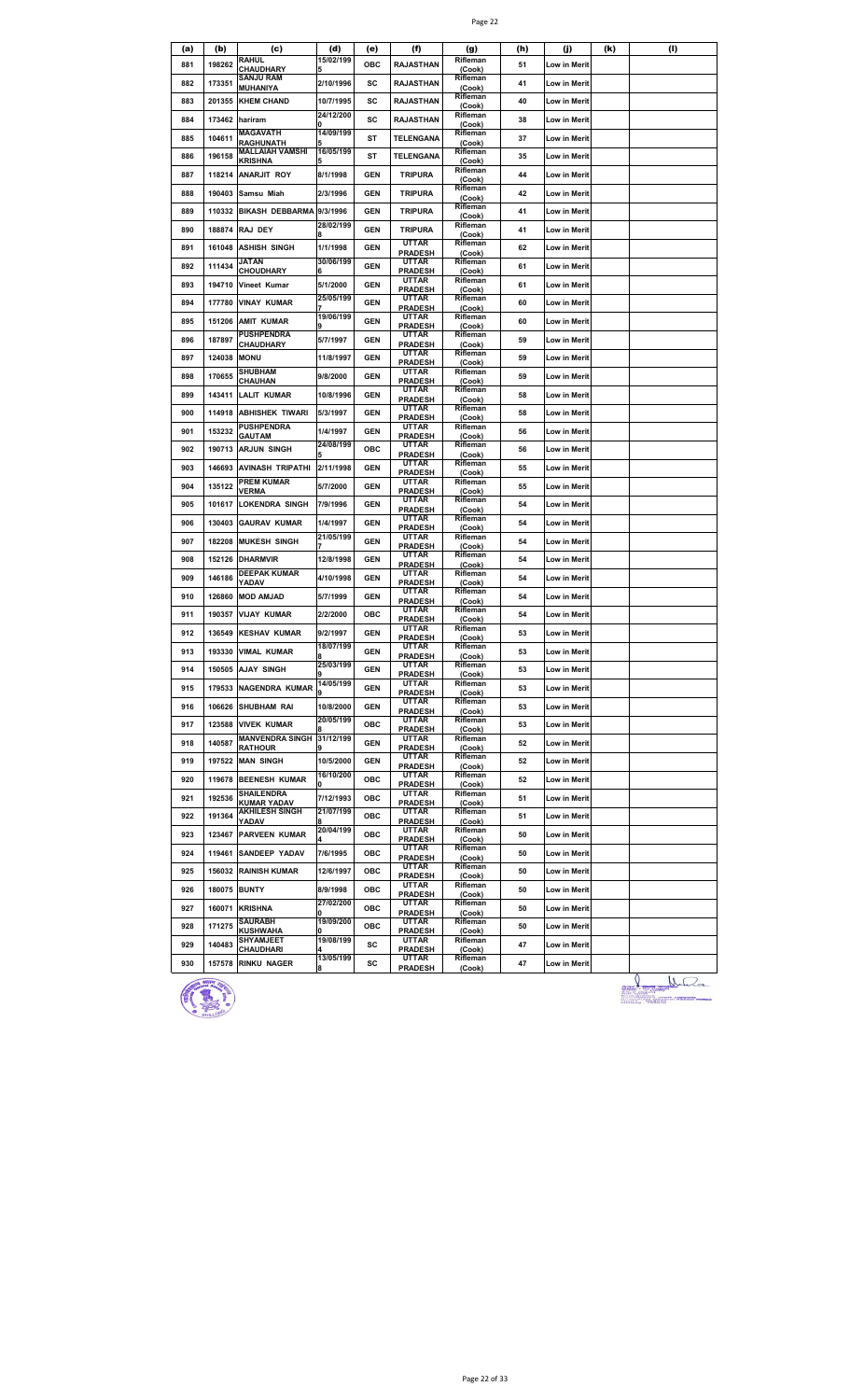| (a) | (b)                    | (c)                                     | (d)                    | (e)        | (f)                             | (g)                                              | (h) | (j)          | (k) | (I)              |
|-----|------------------------|-----------------------------------------|------------------------|------------|---------------------------------|--------------------------------------------------|-----|--------------|-----|------------------|
| 931 | 117542                 | <b>SURAJ KUMAR</b>                      | 9/6/1998               | SC         | <b>UTTAR</b><br><b>PRADESH</b>  | Rifleman<br>(Cook)                               | 47  | Low in Merit |     |                  |
| 932 | 129098                 | <b>SANDEEP KUMAR</b>                    | 14/08/200              | SC         | <b>UTTAR</b><br><b>PRADESH</b>  | Rifleman<br>(Cook)                               | 47  | Low in Merit |     |                  |
| 933 | 200740                 | ANUJ                                    | 13/10/199              | sc         | UTTAR<br><b>PRADESH</b>         | Rifleman<br>(Cook)                               | 46  | Low in Merit |     |                  |
| 934 | 109470                 | <b>VIR BAHADUR</b><br><b>PRASAD</b>     | 25/07/199              | sc         | UTTAR<br><b>PRADESH</b>         | Rifleman<br>(Cook)                               | 45  | Low in Merit |     |                  |
| 935 | 119115                 | <b>SATISH KUMAR</b>                     | 14/08/199              | SC         | UTTAR                           | Rifleman                                         | 45  | Low in Merit |     |                  |
| 936 | 142528                 | JITENDAR KUMAR                          | 10/8/1995              | SC         | <b>PRADESH</b><br><b>UTTAR</b>  | (Cook)<br>Rifleman                               | 44  | Low in Merit |     |                  |
| 937 | 109731                 | RAV<br>ANIRBAN MANDAL                   | 27/01/200              | <b>GEN</b> | <b>PRADESH</b><br><b>WEST</b>   | (Cook)<br>Rifleman                               | 59  | Low in Merit |     |                  |
| 938 | 107145                 | <b>BISWAJIT SAU</b>                     | 6/4/1997               | <b>GEN</b> | <b>BENGAL</b><br><b>WEST</b>    | (Cook)<br>Rifleman                               | 54  | Low in Merit |     |                  |
|     |                        |                                         |                        |            | <b>BENGAL</b><br>WEST           | (Cook)<br>Rifleman                               |     |              |     |                  |
| 939 | 138249                 | <b>SANTOSH NAYAK</b>                    | 4/3/1996<br>29/04/199  | <b>GEN</b> | <b>BENGAL</b><br>WEST           | (Cook)<br>Rifleman                               | 53  | Low in Merit |     |                  |
| 940 | 161217                 | ANUP MANNA<br>NITESH                    | 18/10/199              | <b>GEN</b> | <b>BENGAL</b><br>WEST           | (Cook)<br>Rifleman                               | 51  | Low in Merit |     |                  |
| 941 | 160965                 | BISWAKARMA                              | 8<br>29/09/200         | <b>GEN</b> | <b>BENGAL</b><br><b>WEST</b>    | (Cook)<br>Rifleman                               | 51  | Low in Merit |     |                  |
| 942 | 189726                 | <b>KUBER SUBEDI</b><br><b>SUPROBHAT</b> | n                      | <b>GEN</b> | <b>BENGAL</b><br><b>WEST</b>    | (Cook)<br>Rifleman                               | 51  | Low in Merit |     |                  |
| 943 | 106996                 | <b>MONDAL</b>                           | 10/7/2000<br>23/06/199 | <b>GEN</b> | <b>BENGAL</b>                   | (Cook)                                           | 50  | Low in Merit |     |                  |
| 944 | 189398                 | TALIF HOSSAIN                           |                        | ОВС        | WEST<br><b>BENGAL</b>           | Rifleman<br>(Cook)                               | 47  | Low in Merit |     |                  |
| 945 | 189681                 | <b>SANGAM RAI</b>                       | 27/01/199              | OBC        | WEST<br><b>BENGAL</b>           | Rifleman<br>(Cook)                               | 41  | Low in Merit |     |                  |
| 946 | 189920                 | <b>MANISH ORAON</b>                     | 14/02/200              | ST         | WEST<br><b>BENGAL</b>           | Rifleman<br>(Cook)                               | 41  | Low in Merit |     |                  |
| 947 | 172051                 | <b>KARAN SANTHAL</b>                    | 18/01/199              | ST         | WEST<br><b>BENGAL</b>           | Rifleman<br>(Cook)                               | 35  | Low in Merit |     |                  |
| 948 | 200037                 | <b>NABA KUMAR</b><br>RAJAK              | 3/4/1995               | sc         | <b>WEST</b><br><b>BENGAL</b>    | Rifleman<br>(Cook)                               | 34  | Low in Merit |     |                  |
| 949 | 192813                 | KRISHNA BAISHYA                         | 12/8/1996              | sc         | <b>WEST</b><br><b>BENGAL</b>    | Rifleman<br>(Cook)                               | 34  | Low in Merit |     |                  |
| 950 | 157287                 | <b>BOMMI RAMU</b>                       | 8/8/1997               | <b>GEN</b> | <b>ANDHRA</b>                   | Rifleman<br>(Electrical                          | 40  | Low in Merit |     |                  |
|     |                        |                                         |                        |            | <b>PRADESH</b>                  | <b>Fitter Signal)</b><br>Rifleman                |     |              |     |                  |
| 951 | 201893                 | <b>DILEEP KUMAR B</b>                   | 2/8/1999               | <b>GEN</b> | <b>ANDHRA</b><br><b>PRADESH</b> | (Electrical<br><b>Fitter Signal)</b>             | 40  | Low in Merit |     |                  |
| 952 | 127487                 | KUNDRAPU RAMU                           | 13/03/200<br>0         | <b>GEN</b> | <b>ANDHRA</b><br><b>PRADESH</b> | Rifleman<br>(Electrical<br><b>Fitter Signal)</b> | 40  | Low in Merit |     |                  |
| 953 | 136914                 | NALLAKASULA                             | 10/2/2000              | <b>GEN</b> | <b>ANDHRA</b>                   | Rifleman<br>(Electrical                          | 39  | Low in Merit |     |                  |
|     |                        | <b>VENKATESH</b>                        |                        |            | <b>PRADESH</b>                  | <b>Fitter Signal)</b><br>Rifleman                |     |              |     |                  |
| 954 | 106316                 | <b>EENDRA SANDEEP</b>                   | 19/06/199<br>9         | <b>GEN</b> | <b>ANDHRA</b><br><b>PRADESH</b> | (Electrical<br><b>Fitter Signal)</b>             | 38  | Low in Merit |     |                  |
| 955 | 201357                 | SHAHINUL ISLAM                          | 10/8/1996              | <b>GEN</b> | <b>ASSAM</b>                    | Rifleman<br>(Electrical                          | 47  | Low in Merit |     |                  |
|     |                        |                                         |                        |            |                                 | <b>Fitter Signal)</b><br>Rifleman                |     |              |     |                  |
| 956 | 131405                 | <b>AMIT SINGH</b>                       | 11/8/1997              | <b>GEN</b> | <b>ASSAM</b>                    | (Electrical<br><b>Fitter Signal)</b>             | 42  | Low in Merit |     |                  |
| 957 | 142779                 | VISHAL KUMAR<br><b>SINGH</b>            | 20/05/199<br>8         | <b>GEN</b> | <b>BIHAR</b>                    | Rifleman<br>(Electrical                          | 51  | Low in Merit |     |                  |
|     |                        |                                         |                        |            |                                 | <b>Fitter Signal)</b><br>Rifleman                |     |              |     |                  |
| 958 | 162940                 | NITESH KUMAR                            | 16/04/199<br>8         | <b>GEN</b> | <b>BIHAR</b>                    | (Electrical<br><b>Fitter Signal)</b>             | 49  | Low in Merit |     |                  |
| 959 |                        | 138895 VIJAY KUMAR                      | 15/12/200              | <b>GEN</b> | <b>BIHAR</b>                    | Rifleman<br>(Electrical                          | 43  | Low in Merit |     |                  |
|     |                        |                                         | 0                      |            |                                 | <b>Fitter Signal)</b><br>Rifleman                |     |              |     |                  |
| 960 |                        | 104023 ASHUTOSH KUMAR 10/2/1998         |                        | <b>GEN</b> | <b>JHARKHAND</b>                | (Electrical<br><b>Fitter Signal)</b>             | 47  | Low in Merit |     |                  |
| 961 | 146147                 | <b>DIVAKAR SINGH</b><br><b>TOMAR</b>    | 6/2/1998               | <b>GEN</b> | <b>MADHYA</b><br><b>PRADESH</b> | Rifleman<br>(Electrical                          | 41  | Low in Merit |     |                  |
|     |                        | <b>SAGAR RAMESH</b>                     | 23/08/199              |            | <b>MAHARASHT</b>                | <b>Fitter Signal)</b><br>Rifleman                |     |              |     |                  |
| 962 | 123291                 | WAGH                                    | 3                      | ST         | RA                              | (Electrical<br><b>Fitter Signal)</b>             | 39  | Low in Merit |     |                  |
| 963 | 146618                 | <b>ASHIK POUDEL</b>                     | 30/12/199              | <b>GEN</b> | <b>MANIPUR</b>                  | Rifleman<br>(Electrical<br><b>Fitter Signal)</b> | 52  | Low in Merit |     |                  |
| 964 | 160887                 | RAJKUMAR AJAY<br>SINGH                  | 5/3/1999               | <b>GEN</b> | <b>MANIPUR</b>                  | Rifleman<br>(Electrical<br><b>Fitter Signal)</b> | 50  | Low in Merit |     |                  |
| 965 | 146666                 | <b>ASHISH BHANDARI</b>                  | 3/4/2000               | <b>GEN</b> | <b>MANIPUR</b>                  | Rifleman<br>(Electrical<br><b>Fitter Signal)</b> | 44  | Low in Merit |     |                  |
| 966 | 105445                 | <b>ANAND SINGH</b>                      | 10/7/1999              | <b>GEN</b> | RAJASTHAN                       | Rifleman<br>(Electrical                          | 47  | Low in Merit |     |                  |
|     |                        | <b>JADAUN</b>                           |                        |            |                                 | <b>Fitter Signal)</b>                            |     |              |     |                  |
|     | <b>STEEP Processor</b> |                                         |                        |            |                                 |                                                  |     |              |     | 0<br>$R_{\odot}$ |



 $\bigcup_{\substack{a \in \mathbb{Z}^* \\ a \neq a \text{ such that } a \neq a \text{ such that } a \neq a \text{ such that } a \neq a \text{ such that } a \neq a \text{ such that } a \neq a \text{ such that } a \neq a \text{ such that } a \neq a \text{ such that } a \neq a \text{ such that } a \neq a \text{ such that } a \neq a \text{ such that } a \neq a \text{ such that } a \neq a \text{ such that } a \neq a \text{ such that } a \neq a \text{ such that } a \neq a \text{ such that } a \neq a \text{ such that } a \neq a \text{ such that } a \$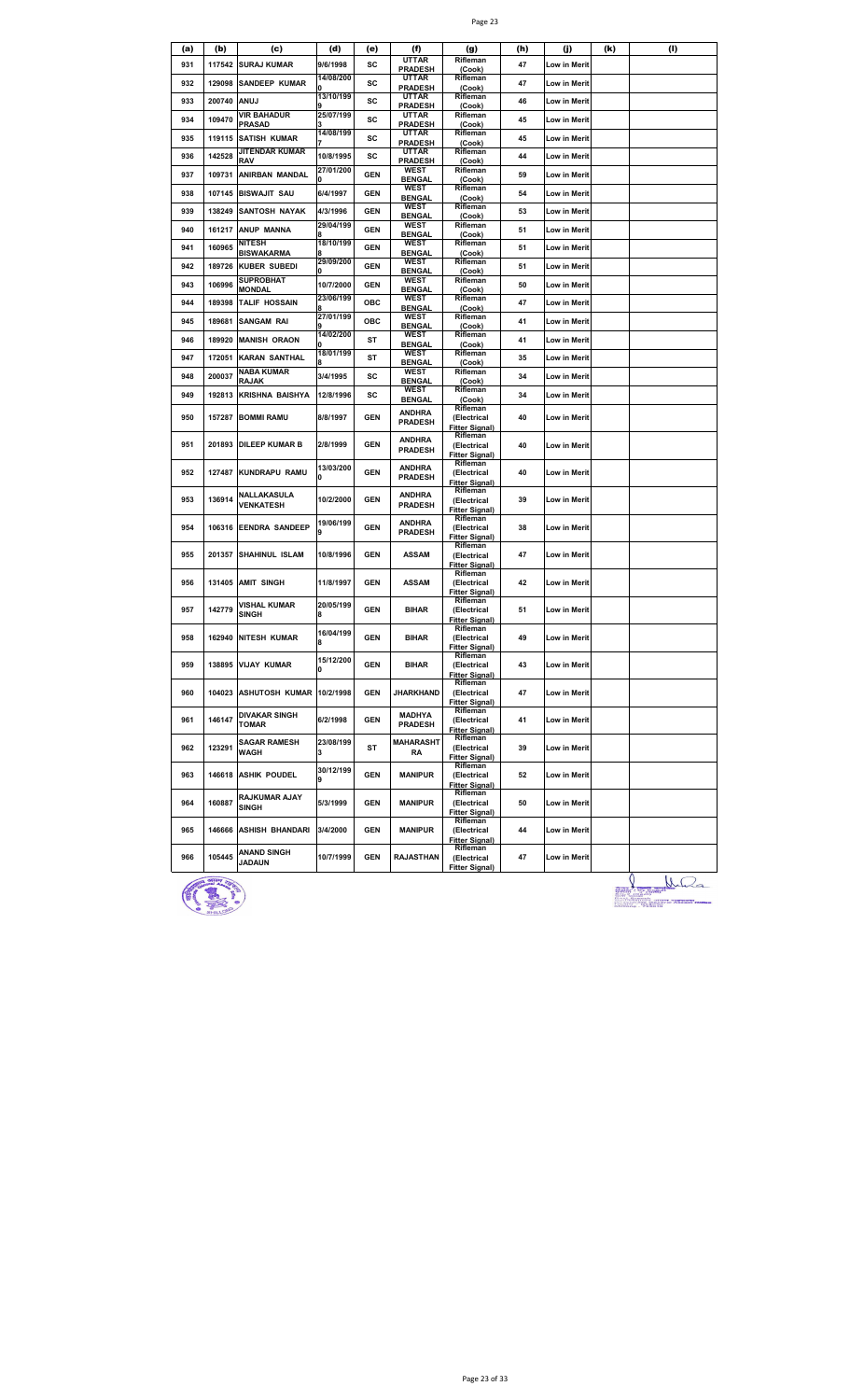| (f)<br>(h)<br>(j)<br>(k)<br>(I)<br>(a)<br>(b)<br>(c)<br>(d)<br>(e)<br>(g)<br>Rifleman<br><b>BHOM SINGH</b><br>967<br>132989<br>3/4/1997<br><b>GEN</b><br><b>RAJASTHAN</b><br>46<br>(Electrical<br>Low in Merit<br><b>RATHORE</b><br><b>Fitter Signal)</b><br>Rifleman<br>OM PRAKASH<br>145504<br>1/10/1997<br><b>GEN</b><br>968<br><b>RAJASTHAN</b><br>46<br>(Electrical<br>Low in Merit<br><b>CHOUDHARY</b><br><b>Fitter Signal)</b><br>Rifleman<br><b>UTTAR</b><br>969<br>186081<br>8/6/1999<br><b>GEN</b><br>(Electrical<br>44<br>subodh rai<br>Low in Merit<br><b>PRADESH</b><br><b>Fitter Signal)</b><br>Rifleman<br>UTTAR<br>970<br>169963<br>VIVEK DWIVEDI<br>6/8/1996<br>GEN<br>(Electrical<br>41<br>Low in Merit<br><b>PRADESH</b><br><b>Fitter Signal)</b><br>Rifleman<br>24/03/199<br><b>UTTAR</b><br><b>GEN</b><br>971<br>103284<br>AJAY KUMAR<br>(Electrical<br>41<br>Low in Merit<br><b>PRADESH</b><br>R<br><b>Fitter Signal)</b><br>Rifleman<br>15/02/199<br><b>UTTAR</b><br>972<br><b>GEN</b><br>123732<br><b>AMIT SINGH</b><br>(Electrical<br>41<br>Low in Merit<br><b>PRADESH</b><br>9<br><b>Fitter Signal)</b><br>Rifleman<br><b>WEST</b><br>973<br>131260<br>PABITRA HEMBRAM 10/3/1995<br>ST<br>39<br>(Electrical<br>Low in Merit<br><b>BENGAL</b><br><b>Fitter Signal)</b><br><b>UPENDRA KUMAR</b><br>Rifleman<br>974<br>199247<br>11/2/1994<br>ОВС<br>BIHAR<br>34<br>Low in Merit<br>YADAV<br>(Electrician)<br>27/02/199<br>Rifleman<br>975<br>139790<br>RAVI RANJAN<br><b>GEN</b><br>JHARKHAND<br>46<br>Low in Merit<br>(Electrician)<br>20/07/199<br>UTTAR<br>Rifleman<br><b>HEMANT PRAJAPATI</b><br>ОВС<br>976<br>203463<br>45<br>Low in Merit<br><b>PRADESH</b><br>(Electrician)<br>15/12/199<br>UTTAR<br>Rifleman<br>977<br>201053<br>AMIT YADAV<br>ОВС<br>39<br>Low in Merit<br><b>PRADESH</b><br>(Electrician)<br>29/06/199<br>UTTAR<br>Rifleman<br>978<br>195358<br>RAHUL YADAV<br><b>GEN</b><br>35<br>Low in Merit<br><b>PRADESH</b><br>(Electrician)<br>Rifleman<br>25/10/199<br><b>GEN</b><br>979<br>128076<br>SANJIT KUMAR<br><b>ASSAM</b><br>(Equipment &<br>61<br>Low in Merit<br><b>Boot Repair)</b><br>Rifleman<br>980<br>115420<br>TAPAN KALITA<br>1/1/1999<br>GEN<br><b>ASSAM</b><br>(Equipment &<br>57<br>Low in Merit<br><b>Boot Repair)</b><br>Rifleman<br>981<br>101854<br><b>KANGKAN DEKA</b><br>12/1/1998<br><b>GEN</b><br><b>ASSAM</b><br>(Equipment &<br>51<br>Low in Merit<br><b>Boot Repair)</b> |  |
|----------------------------------------------------------------------------------------------------------------------------------------------------------------------------------------------------------------------------------------------------------------------------------------------------------------------------------------------------------------------------------------------------------------------------------------------------------------------------------------------------------------------------------------------------------------------------------------------------------------------------------------------------------------------------------------------------------------------------------------------------------------------------------------------------------------------------------------------------------------------------------------------------------------------------------------------------------------------------------------------------------------------------------------------------------------------------------------------------------------------------------------------------------------------------------------------------------------------------------------------------------------------------------------------------------------------------------------------------------------------------------------------------------------------------------------------------------------------------------------------------------------------------------------------------------------------------------------------------------------------------------------------------------------------------------------------------------------------------------------------------------------------------------------------------------------------------------------------------------------------------------------------------------------------------------------------------------------------------------------------------------------------------------------------------------------------------------------------------------------------------------------------------------------------------------------------------------------------------------------------------------------------------------------------------------------------------------------------------------------------------------------------------------------------------------------------------|--|
|                                                                                                                                                                                                                                                                                                                                                                                                                                                                                                                                                                                                                                                                                                                                                                                                                                                                                                                                                                                                                                                                                                                                                                                                                                                                                                                                                                                                                                                                                                                                                                                                                                                                                                                                                                                                                                                                                                                                                                                                                                                                                                                                                                                                                                                                                                                                                                                                                                                    |  |
|                                                                                                                                                                                                                                                                                                                                                                                                                                                                                                                                                                                                                                                                                                                                                                                                                                                                                                                                                                                                                                                                                                                                                                                                                                                                                                                                                                                                                                                                                                                                                                                                                                                                                                                                                                                                                                                                                                                                                                                                                                                                                                                                                                                                                                                                                                                                                                                                                                                    |  |
|                                                                                                                                                                                                                                                                                                                                                                                                                                                                                                                                                                                                                                                                                                                                                                                                                                                                                                                                                                                                                                                                                                                                                                                                                                                                                                                                                                                                                                                                                                                                                                                                                                                                                                                                                                                                                                                                                                                                                                                                                                                                                                                                                                                                                                                                                                                                                                                                                                                    |  |
|                                                                                                                                                                                                                                                                                                                                                                                                                                                                                                                                                                                                                                                                                                                                                                                                                                                                                                                                                                                                                                                                                                                                                                                                                                                                                                                                                                                                                                                                                                                                                                                                                                                                                                                                                                                                                                                                                                                                                                                                                                                                                                                                                                                                                                                                                                                                                                                                                                                    |  |
|                                                                                                                                                                                                                                                                                                                                                                                                                                                                                                                                                                                                                                                                                                                                                                                                                                                                                                                                                                                                                                                                                                                                                                                                                                                                                                                                                                                                                                                                                                                                                                                                                                                                                                                                                                                                                                                                                                                                                                                                                                                                                                                                                                                                                                                                                                                                                                                                                                                    |  |
|                                                                                                                                                                                                                                                                                                                                                                                                                                                                                                                                                                                                                                                                                                                                                                                                                                                                                                                                                                                                                                                                                                                                                                                                                                                                                                                                                                                                                                                                                                                                                                                                                                                                                                                                                                                                                                                                                                                                                                                                                                                                                                                                                                                                                                                                                                                                                                                                                                                    |  |
|                                                                                                                                                                                                                                                                                                                                                                                                                                                                                                                                                                                                                                                                                                                                                                                                                                                                                                                                                                                                                                                                                                                                                                                                                                                                                                                                                                                                                                                                                                                                                                                                                                                                                                                                                                                                                                                                                                                                                                                                                                                                                                                                                                                                                                                                                                                                                                                                                                                    |  |
|                                                                                                                                                                                                                                                                                                                                                                                                                                                                                                                                                                                                                                                                                                                                                                                                                                                                                                                                                                                                                                                                                                                                                                                                                                                                                                                                                                                                                                                                                                                                                                                                                                                                                                                                                                                                                                                                                                                                                                                                                                                                                                                                                                                                                                                                                                                                                                                                                                                    |  |
|                                                                                                                                                                                                                                                                                                                                                                                                                                                                                                                                                                                                                                                                                                                                                                                                                                                                                                                                                                                                                                                                                                                                                                                                                                                                                                                                                                                                                                                                                                                                                                                                                                                                                                                                                                                                                                                                                                                                                                                                                                                                                                                                                                                                                                                                                                                                                                                                                                                    |  |
|                                                                                                                                                                                                                                                                                                                                                                                                                                                                                                                                                                                                                                                                                                                                                                                                                                                                                                                                                                                                                                                                                                                                                                                                                                                                                                                                                                                                                                                                                                                                                                                                                                                                                                                                                                                                                                                                                                                                                                                                                                                                                                                                                                                                                                                                                                                                                                                                                                                    |  |
|                                                                                                                                                                                                                                                                                                                                                                                                                                                                                                                                                                                                                                                                                                                                                                                                                                                                                                                                                                                                                                                                                                                                                                                                                                                                                                                                                                                                                                                                                                                                                                                                                                                                                                                                                                                                                                                                                                                                                                                                                                                                                                                                                                                                                                                                                                                                                                                                                                                    |  |
|                                                                                                                                                                                                                                                                                                                                                                                                                                                                                                                                                                                                                                                                                                                                                                                                                                                                                                                                                                                                                                                                                                                                                                                                                                                                                                                                                                                                                                                                                                                                                                                                                                                                                                                                                                                                                                                                                                                                                                                                                                                                                                                                                                                                                                                                                                                                                                                                                                                    |  |
|                                                                                                                                                                                                                                                                                                                                                                                                                                                                                                                                                                                                                                                                                                                                                                                                                                                                                                                                                                                                                                                                                                                                                                                                                                                                                                                                                                                                                                                                                                                                                                                                                                                                                                                                                                                                                                                                                                                                                                                                                                                                                                                                                                                                                                                                                                                                                                                                                                                    |  |
|                                                                                                                                                                                                                                                                                                                                                                                                                                                                                                                                                                                                                                                                                                                                                                                                                                                                                                                                                                                                                                                                                                                                                                                                                                                                                                                                                                                                                                                                                                                                                                                                                                                                                                                                                                                                                                                                                                                                                                                                                                                                                                                                                                                                                                                                                                                                                                                                                                                    |  |
|                                                                                                                                                                                                                                                                                                                                                                                                                                                                                                                                                                                                                                                                                                                                                                                                                                                                                                                                                                                                                                                                                                                                                                                                                                                                                                                                                                                                                                                                                                                                                                                                                                                                                                                                                                                                                                                                                                                                                                                                                                                                                                                                                                                                                                                                                                                                                                                                                                                    |  |
|                                                                                                                                                                                                                                                                                                                                                                                                                                                                                                                                                                                                                                                                                                                                                                                                                                                                                                                                                                                                                                                                                                                                                                                                                                                                                                                                                                                                                                                                                                                                                                                                                                                                                                                                                                                                                                                                                                                                                                                                                                                                                                                                                                                                                                                                                                                                                                                                                                                    |  |
| Rifleman                                                                                                                                                                                                                                                                                                                                                                                                                                                                                                                                                                                                                                                                                                                                                                                                                                                                                                                                                                                                                                                                                                                                                                                                                                                                                                                                                                                                                                                                                                                                                                                                                                                                                                                                                                                                                                                                                                                                                                                                                                                                                                                                                                                                                                                                                                                                                                                                                                           |  |
| 982<br>152423<br>AYUSH RAI<br>9/11/1998<br><b>GEN</b><br><b>ASSAM</b><br>(Equipment &<br>51<br>Low in Merit<br><b>Boot Repair)</b><br>Rifleman                                                                                                                                                                                                                                                                                                                                                                                                                                                                                                                                                                                                                                                                                                                                                                                                                                                                                                                                                                                                                                                                                                                                                                                                                                                                                                                                                                                                                                                                                                                                                                                                                                                                                                                                                                                                                                                                                                                                                                                                                                                                                                                                                                                                                                                                                                     |  |
| 983<br>141810<br>ОВС<br>TINKU KUMAR<br>8/9/1994<br><b>BIHAR</b><br>60<br>(Equipment &<br>Low in Merit<br><b>Boot Repair)</b><br>Rifleman                                                                                                                                                                                                                                                                                                                                                                                                                                                                                                                                                                                                                                                                                                                                                                                                                                                                                                                                                                                                                                                                                                                                                                                                                                                                                                                                                                                                                                                                                                                                                                                                                                                                                                                                                                                                                                                                                                                                                                                                                                                                                                                                                                                                                                                                                                           |  |
| 20/04/199<br>ОВС<br>984<br>103043<br>DEEPAK KUMAR<br><b>BIHAR</b><br>(Equipment &<br>59<br>Low in Merit<br><b>Boot Repair)</b><br>Rifleman                                                                                                                                                                                                                                                                                                                                                                                                                                                                                                                                                                                                                                                                                                                                                                                                                                                                                                                                                                                                                                                                                                                                                                                                                                                                                                                                                                                                                                                                                                                                                                                                                                                                                                                                                                                                                                                                                                                                                                                                                                                                                                                                                                                                                                                                                                         |  |
| 21/04/199<br>985<br>105861<br>AJAY KUMAR<br>ОВС<br><b>BIHAR</b><br>Low in Merit<br>(Equipment &<br>56<br>6<br><b>Boot Repair)</b><br>Rifleman                                                                                                                                                                                                                                                                                                                                                                                                                                                                                                                                                                                                                                                                                                                                                                                                                                                                                                                                                                                                                                                                                                                                                                                                                                                                                                                                                                                                                                                                                                                                                                                                                                                                                                                                                                                                                                                                                                                                                                                                                                                                                                                                                                                                                                                                                                      |  |
| 20/03/199<br>ОВС<br><b>BIHAR</b><br>986<br>114192<br><b>RAHUL KUMAR</b><br>(Equipment &<br>55<br>Low in Merit<br><b>Boot Repair)</b><br>Rifleman                                                                                                                                                                                                                                                                                                                                                                                                                                                                                                                                                                                                                                                                                                                                                                                                                                                                                                                                                                                                                                                                                                                                                                                                                                                                                                                                                                                                                                                                                                                                                                                                                                                                                                                                                                                                                                                                                                                                                                                                                                                                                                                                                                                                                                                                                                   |  |
| <b>&amp; UMMAL</b><br>987<br>201291<br>SC<br><b>RAJAN KUMAR</b><br>5/5/1993<br>(Equipment &<br><b>AR Serving</b><br>57<br>Low in Merit<br><b>KASHMIR</b><br><b>Boot Repair)</b><br>Rifleman                                                                                                                                                                                                                                                                                                                                                                                                                                                                                                                                                                                                                                                                                                                                                                                                                                                                                                                                                                                                                                                                                                                                                                                                                                                                                                                                                                                                                                                                                                                                                                                                                                                                                                                                                                                                                                                                                                                                                                                                                                                                                                                                                                                                                                                        |  |
| <b>SANJEET KUMAR</b><br>112250<br><b>GEN</b><br><b>JHARKHAND</b><br>988<br>1/1/1998<br>55<br>(Equipment &<br>Low in Merit<br>SINGH<br><b>Boot Repair)</b><br>Rifleman                                                                                                                                                                                                                                                                                                                                                                                                                                                                                                                                                                                                                                                                                                                                                                                                                                                                                                                                                                                                                                                                                                                                                                                                                                                                                                                                                                                                                                                                                                                                                                                                                                                                                                                                                                                                                                                                                                                                                                                                                                                                                                                                                                                                                                                                              |  |
| 20/09/199<br>989<br>136750<br><b>BHUSHAN KUMAR</b><br><b>GEN</b><br><b>JHARKHAND</b><br>48<br>Low in Merit<br>(Equipment &<br>8<br><b>Boot Repair)</b><br>Rifleman                                                                                                                                                                                                                                                                                                                                                                                                                                                                                                                                                                                                                                                                                                                                                                                                                                                                                                                                                                                                                                                                                                                                                                                                                                                                                                                                                                                                                                                                                                                                                                                                                                                                                                                                                                                                                                                                                                                                                                                                                                                                                                                                                                                                                                                                                 |  |
| 15/08/199<br>SINGRAY SUNDI<br>ST<br><b>JHARKHAND</b><br>990<br>105208<br>47<br>(Equipment &<br>Low in Merit<br>3<br><b>Boot Repair)</b><br>Rifleman                                                                                                                                                                                                                                                                                                                                                                                                                                                                                                                                                                                                                                                                                                                                                                                                                                                                                                                                                                                                                                                                                                                                                                                                                                                                                                                                                                                                                                                                                                                                                                                                                                                                                                                                                                                                                                                                                                                                                                                                                                                                                                                                                                                                                                                                                                |  |
| 991<br>6/2/1998<br>ST<br>(Equipment &<br>117471 RABINDAR KUJUR<br>JHARKHAND<br>47<br>Low in Merit<br><b>Boot Repair)</b><br>Rifleman                                                                                                                                                                                                                                                                                                                                                                                                                                                                                                                                                                                                                                                                                                                                                                                                                                                                                                                                                                                                                                                                                                                                                                                                                                                                                                                                                                                                                                                                                                                                                                                                                                                                                                                                                                                                                                                                                                                                                                                                                                                                                                                                                                                                                                                                                                               |  |
| 992<br>113389<br><b>MD QAMAR ANSARI</b><br>10/8/1998<br><b>GEN</b><br><b>JHARKHAND</b><br>(Equipment &<br>43<br>Low in Merit<br><b>Boot Repair)</b><br>Rifleman                                                                                                                                                                                                                                                                                                                                                                                                                                                                                                                                                                                                                                                                                                                                                                                                                                                                                                                                                                                                                                                                                                                                                                                                                                                                                                                                                                                                                                                                                                                                                                                                                                                                                                                                                                                                                                                                                                                                                                                                                                                                                                                                                                                                                                                                                    |  |
| 15/06/199<br>993<br>170121 PANDA RAM TIRIYA<br>ST<br><b>JHARKHAND</b><br>(Equipment &<br>41<br>Low in Merit<br><b>Boot Repair)</b><br>Rifleman                                                                                                                                                                                                                                                                                                                                                                                                                                                                                                                                                                                                                                                                                                                                                                                                                                                                                                                                                                                                                                                                                                                                                                                                                                                                                                                                                                                                                                                                                                                                                                                                                                                                                                                                                                                                                                                                                                                                                                                                                                                                                                                                                                                                                                                                                                     |  |
| <b>SUSHANT SAMIR</b><br>24/02/199<br>136922<br>994<br>ST<br>JHARKHAND<br>(Equipment &<br>39<br>Low in Merit<br>KEERKETTA<br>4<br><b>Boot Repair)</b><br>Rifleman                                                                                                                                                                                                                                                                                                                                                                                                                                                                                                                                                                                                                                                                                                                                                                                                                                                                                                                                                                                                                                                                                                                                                                                                                                                                                                                                                                                                                                                                                                                                                                                                                                                                                                                                                                                                                                                                                                                                                                                                                                                                                                                                                                                                                                                                                   |  |
| <b>PRADEEP KUMAR</b><br>13/10/199<br>157998<br>995<br>ST<br><b>JHARKHAND</b><br>(Equipment &<br>37<br>Low in Merit<br>TUDU<br>6<br><b>Boot Repair)</b><br>Rifleman                                                                                                                                                                                                                                                                                                                                                                                                                                                                                                                                                                                                                                                                                                                                                                                                                                                                                                                                                                                                                                                                                                                                                                                                                                                                                                                                                                                                                                                                                                                                                                                                                                                                                                                                                                                                                                                                                                                                                                                                                                                                                                                                                                                                                                                                                 |  |
| MADHYA<br>996<br>4/6/1996<br><b>GEN</b><br>132909<br><b>SURENDRA SINGH</b><br>(Equipment &<br>64<br>Low in Merit<br><b>PRADESH</b><br><b>Boot Repair)</b><br>Rifleman                                                                                                                                                                                                                                                                                                                                                                                                                                                                                                                                                                                                                                                                                                                                                                                                                                                                                                                                                                                                                                                                                                                                                                                                                                                                                                                                                                                                                                                                                                                                                                                                                                                                                                                                                                                                                                                                                                                                                                                                                                                                                                                                                                                                                                                                              |  |
| 29/09/199<br>MADHYA<br>997<br>159262<br><b>SANJAY SINGH</b><br><b>GEN</b><br>(Equipment &<br>Low in Merit<br>57<br><b>PRADESH</b><br>8<br>Boot Repair)<br>Rifleman                                                                                                                                                                                                                                                                                                                                                                                                                                                                                                                                                                                                                                                                                                                                                                                                                                                                                                                                                                                                                                                                                                                                                                                                                                                                                                                                                                                                                                                                                                                                                                                                                                                                                                                                                                                                                                                                                                                                                                                                                                                                                                                                                                                                                                                                                 |  |
| MADHYA<br><b>GEN</b><br>998<br>153240<br><b>GAGAN</b><br>12/5/1996<br>(Equipment &<br>53<br>Low in Merit<br><b>PRADESH</b><br><b>Boot Repair)</b><br>Λ<br>$\sqrt{2}$<br>असम >                                                                                                                                                                                                                                                                                                                                                                                                                                                                                                                                                                                                                                                                                                                                                                                                                                                                                                                                                                                                                                                                                                                                                                                                                                                                                                                                                                                                                                                                                                                                                                                                                                                                                                                                                                                                                                                                                                                                                                                                                                                                                                                                                                                                                                                                      |  |



De Ma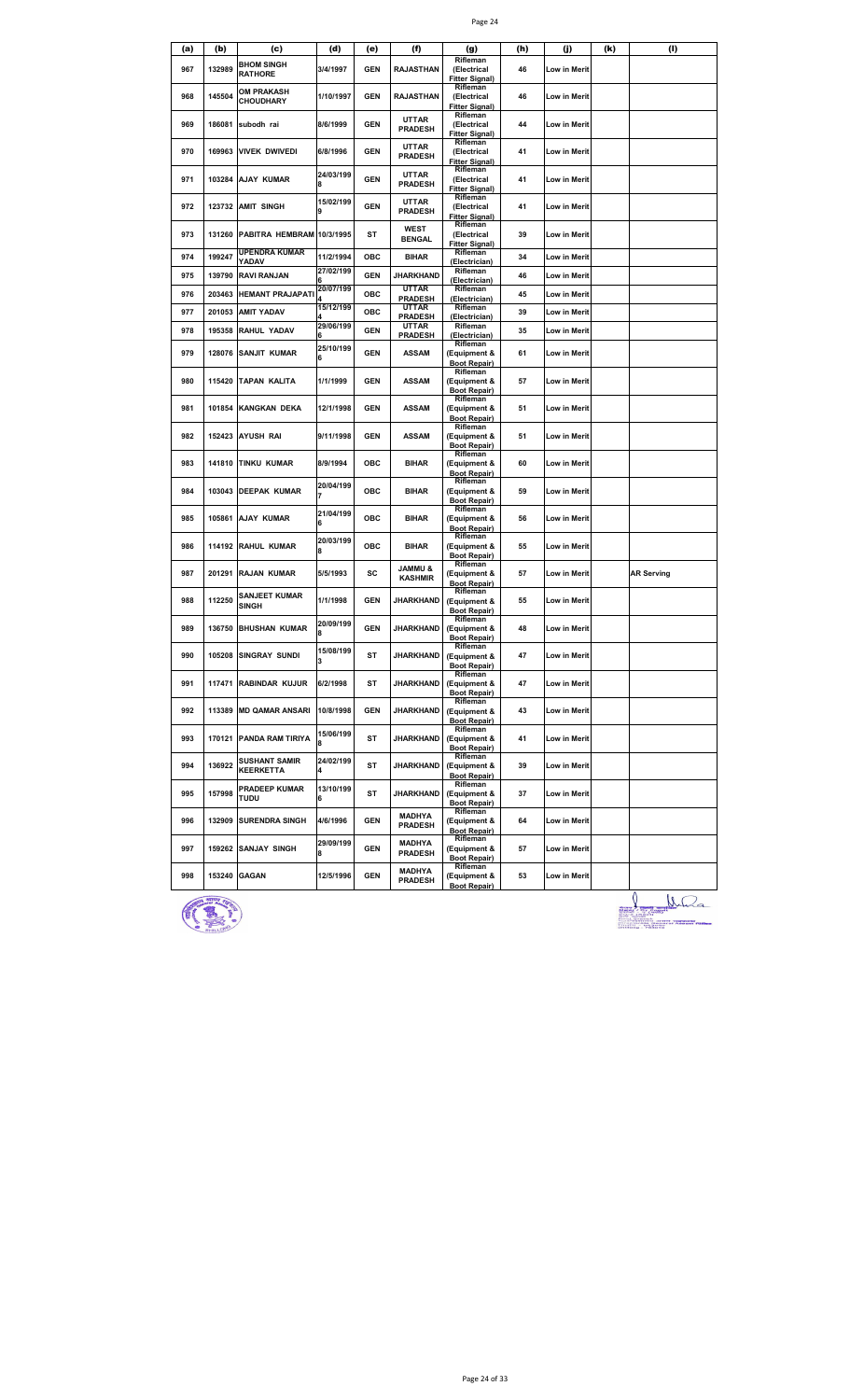| (a)  | (b)    | (c)                                         | (d)                   | (e)        | (f)                             | (g)                                                         | (h) | (j)                 | (k) | (1) |
|------|--------|---------------------------------------------|-----------------------|------------|---------------------------------|-------------------------------------------------------------|-----|---------------------|-----|-----|
| 999  | 147990 | ROHIT SAMADHAN<br><b>AMALE</b>              | 6/8/2000              | ОВС        | <b>MAHARASHT</b><br>RA          | Rifleman<br>(Equipment &<br><b>Boot Repair)</b>             | 58  | Low in Merit        |     |     |
| 1000 | 126734 | Harshal Vinayak<br>Bagul                    | 14/08/199<br>3        | OBC        | <b>MAHARASHT</b><br>RA          | Rifleman<br>(Equipment &<br><b>Boot Repair)</b>             | 57  | Low in Merit        |     |     |
| 1001 | 129364 | ANKUSH DIGAMBAR 24/01/199<br><b>GAIKWAD</b> |                       | OBC        | MAHARASHT<br>RA                 | Rifleman<br>(Equipment &<br><b>Boot Repair)</b>             | 47  | Low in Merit        |     |     |
| 1002 | 145269 | <b>SOSE GAJANAN</b><br><b>EKNATH</b>        | 20/03/199<br>5        | ОВС        | <b>MAHARASHT</b><br><b>RA</b>   | Rifleman<br>(Equipment &<br><b>Boot Repair)</b>             | 45  | Low in Merit        |     |     |
| 1003 | 141614 | TOURANGBAM<br><b>ROMIO SINGH</b>            | 1/2/1996              | <b>GEN</b> | <b>MANIPUR</b>                  | Rifleman<br>(Equipment &<br><b>Boot Repair)</b>             | 42  | Low in Merit        |     |     |
| 1004 | 169971 | raju mishra                                 | 25/12/199<br>9        | <b>GEN</b> | <b>MANIPUR</b>                  | Rifleman<br>(Equipment &<br><b>Boot Repair)</b><br>Rifleman | 41  | Low in Merit        |     |     |
| 1005 | 162815 | <b>KAIZINLANG</b>                           | 25/03/199             | ST         | NAGALAND                        | (Equipment &<br><b>Boot Repair)</b>                         | 40  | Low in Merit        |     |     |
| 1006 | 158979 | J Panglei                                   | 15/10/199             | ST         | <b>NAGALAND</b>                 | Rifleman<br>(Equipment &<br><b>Boot Repair)</b>             | 38  | Low in Merit        |     |     |
| 1007 | 178716 | <b>RAKESH KUMAR</b><br><b>SUNDARAY</b>      | 2/6/1998              | <b>GEN</b> | <b>ODISHA</b>                   | Rifleman<br>(Equipment &<br><b>Boot Repair)</b>             | 50  | Low in Merit        |     |     |
| 1008 | 114032 | <b>MANISH SAMAL</b>                         | 24/04/199             | <b>GEN</b> | <b>ODISHA</b>                   | Rifleman<br>(Equipment &<br><b>Boot Repair)</b>             | 46  | Low in Merit        |     |     |
| 1009 | 105325 | SOMYAKANTA<br>DHAL                          | 27/05/199<br>8        | <b>GEN</b> | ODISHA                          | Rifleman<br>(Equipment &<br><b>Boot Repair)</b>             | 41  | Low in Merit        |     |     |
| 1010 | 118075 | <b>KRUSHNA</b><br><b>CHANDRA SWAIN</b>      | 4/3/1999              | <b>GEN</b> | ODISHA                          | Rifleman<br>(Equipment &<br><b>Boot Repair)</b>             | 39  | Low in Merit        |     |     |
| 1011 | 101457 | <b>PRASHANT SINGH</b>                       | 10/1/1998             | <b>GEN</b> | <b>PUNJAB</b>                   | Rifleman<br>(Equipment &<br><b>Boot Repair)</b>             | 57  | Low in Merit        |     |     |
| 1012 | 101452 | <b>RAMBABU SINGH</b>                        | 10/1/1999             | <b>GEN</b> | <b>PUNJAB</b>                   | Rifleman<br>(Equipment &<br><b>Boot Repair)</b>             | 50  | Low in Merit        |     |     |
| 1013 | 147596 | <b>ASHOK KUMAR</b>                          | 1/5/1998              | <b>GEN</b> | <b>PUNJAB</b>                   | Rifleman<br>(Equipment &<br><b>Boot Repair)</b>             | 38  | Low in Merit        |     |     |
| 1014 | 123132 | <b>SAURABH KUMAR</b>                        | 15/05/200<br>O        | ОВС        | <b>UTTAR</b><br><b>PRADESH</b>  | Rifleman<br>(Equipment &<br><b>Boot Repair)</b>             | 65  | Low in Merit        |     |     |
| 1015 | 178645 | <b>TAIYAB ALI</b>                           | 16/07/199             | ОВС        | UTTAR<br><b>PRADESH</b>         | Rifleman<br>(Equipment &<br><b>Boot Repair)</b>             | 62  | Low in Merit        |     |     |
| 1016 | 149481 | <b>SANDEEP GUPTA</b>                        | 7/5/1997              | ОВС        | <b>UTTAR</b><br><b>PRADESH</b>  | Rifleman<br>(Equipment &<br><b>Boot Repair)</b>             | 53  | Low in Merit        |     |     |
| 1017 | 101459 | <b>SHEROO PATEL</b>                         | 25/09/199<br><b>R</b> | ОВС        | <b>UTTAR</b><br><b>PRADESH</b>  | Rifleman<br>(Equipment &<br><b>Boot Repair)</b>             | 53  | Low in Merit        |     |     |
| 1018 | 121745 | <b>ABHIJIT BISWAS</b>                       | 18/11/199             | <b>GEN</b> | WEST<br><b>BENGAL</b>           | Rifleman<br>(Equipment &<br><b>Boot Repair)</b>             | 54  | Low in Merit        |     |     |
| 1019 | 115285 | KRISHNA KUMAR<br>YADAV                      | 1/3/1998              | <b>GEN</b> | WEST<br><b>BENGAL</b>           | Rifleman<br>(Equipment &<br><b>Boot Repair)</b>             | 50  | Low in Merit        |     |     |
| 1020 |        | 108355 SIRAJULE SK                          | 17/03/199<br>8        | <b>GEN</b> | <b>WEST</b><br><b>BENGAL</b>    | Rifleman<br>(Equipment &<br><b>Boot Repair)</b>             | 47  | <b>Low in Merit</b> |     |     |
| 1021 |        | 157745 BASARUL SK                           | 5/3/1999              | <b>GEN</b> | WEST<br><b>BENGAL</b>           | Rifleman<br>(Equipment &<br><b>Boot Repair)</b>             | 47  | Low in Merit        |     |     |
| 1022 | 154993 | RUPALI GAJANAN<br><b>NAGAPURE</b>           | 16/01/199<br>5        | <b>GEN</b> | MAHARASHT<br>RA                 | Rifleman<br>(Female Safai)                                  | 38  | Low in Merit        |     |     |
| 1023 | 197190 | <b>SIANAND</b>                              | 17/07/199             | sc         | WEST<br><b>BENGAL</b>           | Rifleman<br>(Lineman Field)                                 | 38  | Low in Merit        |     |     |
| 1024 | 101753 | <b>MANIMAY RAY</b>                          | 3/11/1992             | sc         | <b>WEST</b><br><b>BENGAL</b>    | Rifleman<br>(Lineman Field)                                 | 35  | Low in Merit        |     |     |
| 1025 | 157250 | KORNANA<br>MANIKANTARAJU                    | 18/02/199<br>6        | ОВС        | <b>ANDHRA</b><br><b>PRADESH</b> | Rifleman<br>(Nursing<br>Assistant)                          | 40  | Low in Merit        |     |     |
| 1026 | 128695 | <b>BAMMIDI ANIL</b><br><b>KUMAR</b>         | 11/3/1997             | ОВС        | <b>ANDHRA</b><br><b>PRADESH</b> | Rifleman<br>(Nursing<br>Assistant)                          | 39  | Low in Merit        |     |     |
| 1027 | 106264 | <b>LANDA YUGANDAR</b>                       | 18/04/200<br>O        | OBC        | <b>ANDHRA</b><br><b>PRADESH</b> | Rifleman<br>(Nursing<br>Assistant)                          | 39  | Low in Merit        |     |     |
| 1028 | 108844 | <b>DEEP BAHADUR</b><br><b>CHHETRY</b>       | 16/06/199<br>6        | <b>GEN</b> | ASSAM                           | Rifleman<br>(Nursing<br>Assistant)                          | 56  | Low in Merit        |     |     |



Durant de Mala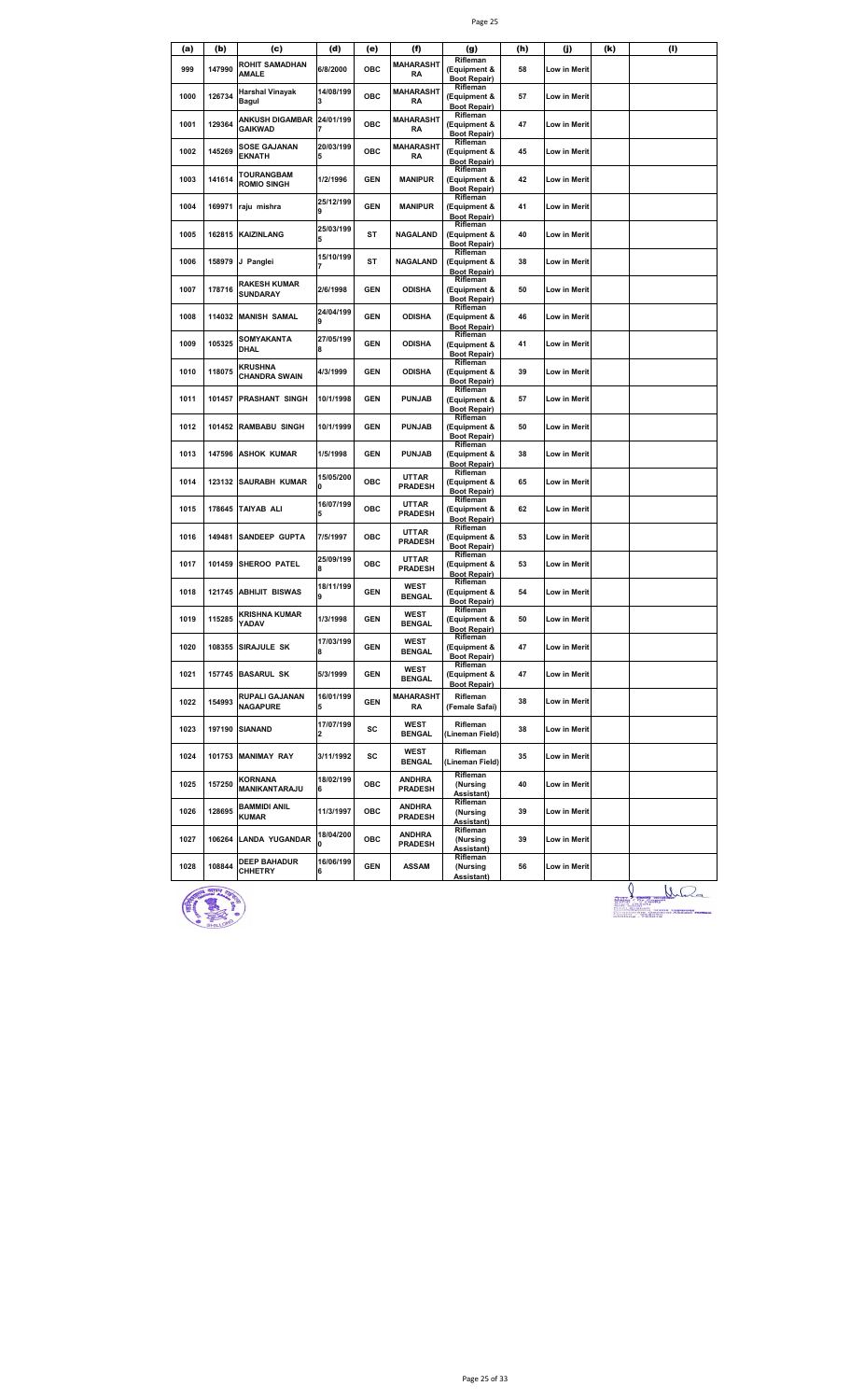| (a)  | (b)    | (c)                                     | (d)            | (e)        | (f)                                  | (g)                                       | (h) | (j)          | (k) | (1) |
|------|--------|-----------------------------------------|----------------|------------|--------------------------------------|-------------------------------------------|-----|--------------|-----|-----|
| 1029 | 118897 | RANJIT CHOWHAN                          | 2/2/1998       | GEN        | <b>ASSAM</b>                         | Rifleman<br>(Nursing<br>Assistant)        | 55  | Low in Merit |     |     |
| 1030 | 117430 | <b>MEHBUB HASSAN</b><br>LASKAR          | 22/11/199<br>9 | GEN        | <b>ASSAM</b>                         | Rifleman<br>(Nursing<br>Assistant)        | 52  | Low in Merit |     |     |
| 1031 | 148710 | <b>Bitupan Kakoti</b>                   | 22/12/199      | <b>GEN</b> | <b>ASSAM</b>                         | Rifleman<br>(Nursing<br>Assistant)        | 51  | Low in Merit |     |     |
| 1032 | 192483 | <b>RAJDEEP DAS</b>                      | 27/12/199<br>8 | <b>GEN</b> | <b>ASSAM</b>                         | Rifleman<br>(Nursing<br>Assistant)        | 51  | Low in Merit |     |     |
| 1033 | 192475 | <b>SRI ROSHAN</b><br><b>CHHETRI</b>     | 20/01/199<br>8 | <b>GEN</b> | <b>ASSAM</b>                         | Rifleman<br>(Nursing<br>Assistant)        | 50  | Low in Merit |     |     |
| 1034 | 100395 | <b>RUPAK KUMAR</b><br>SHAHI             | 10/1/1996      | <b>GEN</b> | <b>BIHAR</b>                         | Rifleman<br>(Nursing<br>Assistant)        | 62  | Low in Merit |     |     |
| 1035 | 121710 | SUSHIL KUMAR                            | 18/03/199<br>9 | <b>GEN</b> | <b>BIHAR</b>                         | Rifleman<br>(Nursing<br>Assistant)        | 58  | Low in Merit |     |     |
| 1036 | 143459 | <b>VIKAS KUMAR</b>                      | 3/9/1999       | ОВС        | <b>BIHAR</b>                         | Rifleman<br>(Nursing<br>Assistant)        | 54  | Low in Merit |     |     |
| 1037 |        | 134132 DEEPAK KUMAR                     | 6/6/1996       | OBC        | <b>BIHAR</b>                         | Rifleman<br>(Nursing<br>Assistant)        | 52  | Low in Merit |     |     |
| 1038 | 110903 | <b>SURAJ KUMAR</b>                      | 6/2/1999       | OBC        | <b>BIHAR</b>                         | Rifleman<br>(Nursing<br>Assistant)        | 51  | Low in Merit |     |     |
| 1039 | 187410 | RAVI SHANKAR<br><b>KUMAR</b>            | 2/10/1999      | ОВС        | <b>BIHAR</b>                         | Rifleman<br>(Nursing<br>Assistant)        | 51  | Low in Merit |     |     |
| 1040 | 121116 | <b>GUDDU KUMAR</b>                      | 8/1/2000       | ОВС        | <b>BIHAR</b>                         | Rifleman<br>(Nursing<br>Assistant)        | 51  | Low in Merit |     |     |
| 1041 | 157652 | SACHIN KUMAR<br>RANJAN                  | 19/08/199<br>9 | GEN        | <b>BIHAR</b>                         | Rifleman<br>(Nursing<br>Assistant)        | 50  | Low in Merit |     |     |
| 1042 | 105689 | <b>Mahesh Kumar</b><br>Lahari           | 14/12/199<br>9 | <b>GEN</b> | <b>CHHATTISGA</b><br>RH              | Rifleman<br>(Nursing<br>Assistant)        | 46  | Low in Merit |     |     |
| 1043 | 105511 | Rohit Prasad                            | 31/05/199<br>8 | GEN        | CHHATTISGA<br>RH                     | Rifleman<br>(Nursing<br>Assistant)        | 42  | Low in Merit |     |     |
| 1044 | 103320 | <b>AYUSH SINGH</b>                      | 18/12/199<br>8 | <b>GEN</b> | <b>CHHATTISGA</b><br>RH              | Rifleman<br>(Nursing<br>Assistant)        | 41  | Low in Merit |     |     |
| 1045 | 161343 | LAKESHWAR<br>KUMAR                      | 16/01/200<br>0 | <b>GEN</b> | <b>CHHATTISGA</b><br>RH              | Rifleman<br>(Nursing<br>Assistant)        | 35  | Low in Merit |     |     |
| 1046 | 104392 | Vishal Sharma                           | 5/6/1999       | GEN        | <b>&amp; UMMAL</b><br><b>KASHMIR</b> | Rifleman<br>(Nursing<br>Assistant)        | 38  | Low in Merit |     |     |
| 1047 | 101829 | DHEERAJ SHARMA                          | 15/08/199      | <b>GEN</b> | <b>JAMMU &amp;</b><br><b>KASHMIR</b> | Rifleman<br>(Nursing<br>Assistant)        | 36  | Low in Merit |     |     |
| 1048 | 103605 | <b>GOUTAM KUMAR</b>                     | 2/2/1999       | GEN        | <b>JHARKHAND</b>                     | Rifleman<br>(Nursing<br>Assistant)        | 47  | Low in Merit |     |     |
| 1049 | 105557 | <b>RITESH KUMAR</b><br><b>MISHRA</b>    | 6/3/1999       | GEN        | JHARKHAND                            | Rifleman<br>(Nursing<br>Assistant)        | 45  | Low in Merit |     |     |
| 1050 | 110684 | <b>DAULAT</b><br><b>KANABARKAR</b>      | 30/11/199<br>8 | GEN        | KARNATAKA                            | Rifleman<br>(Nursing<br><u>Assistant)</u> | 45  | Low in Merit |     |     |
| 1051 | 159719 | DHANANJAY<br><b>NARAYAN</b><br>DONAKARI | 30/11/199<br>7 | <b>GEN</b> | KARNATAKA                            | Rifleman<br>(Nursing<br>Assistant)        | 36  | Low in Merit |     |     |
| 1052 | 128876 | <b>BASIL AK</b>                         | 17/03/199      | <b>GEN</b> | <b>KERALA</b>                        | Rifleman<br>(Nursing<br>Assistant)        | 42  | Low in Merit |     |     |
| 1053 | 110517 | <b>GOWTHAM RAJ</b>                      | 5/10/1999      | <b>GEN</b> | <b>KERALA</b>                        | Rifleman<br>(Nursing<br>Assistant)        | 40  | Low in Merit |     |     |
| 1054 |        | 138637 KAPIL DEV                        | 10/1/1997      | <b>GEN</b> | MADHYA<br><b>PRADESH</b>             | Rifleman<br>(Nursing<br>Assistant)        | 50  | Low in Merit |     |     |
| 1055 |        | 104505 HARIOM TIWARI                    | ########       | GEN        | MADHYA<br><b>PRADESH</b>             | Rifleman<br>(Nursing<br>Assistant)        | 44  | Low in Merit |     |     |
| 1056 | 103351 | <b>GAURAV DWIVEDI</b>                   | 12/3/1999      | <b>GEN</b> | <b>MADHYA</b><br><b>PRADESH</b>      | Rifleman<br>(Nursing<br>Assistant)        | 41  | Low in Merit |     |     |
| 1057 |        | 116602 ANUP TRIPATHI                    | 1/1/2000       | GEN        | MADHYA<br><b>PRADESH</b>             | Rifleman<br>(Nursing<br>Assistant)        | 37  | Low in Merit |     |     |
| 1058 |        | 104998 AJAY KUMAR PATEL                 | 22/06/199      | <b>GEN</b> | <b>MADHYA</b><br><b>PRADESH</b>      | Rifleman<br>(Nursing<br>Assistant)        | 36  | Low in Merit |     |     |



**ANGELIA DE LA CONSTANTINA DE LA CONSTANTION DE LA CONSTANTION DE LA CONSTANTION DE LA CONSTANTION DE LA CONSTANTION DE LA CONSTANTION DE LA CONSTANTION DE LA CONSTANTION DE LA CONSTANTION DE LA CONSTANTION DE LA CONSTANTI**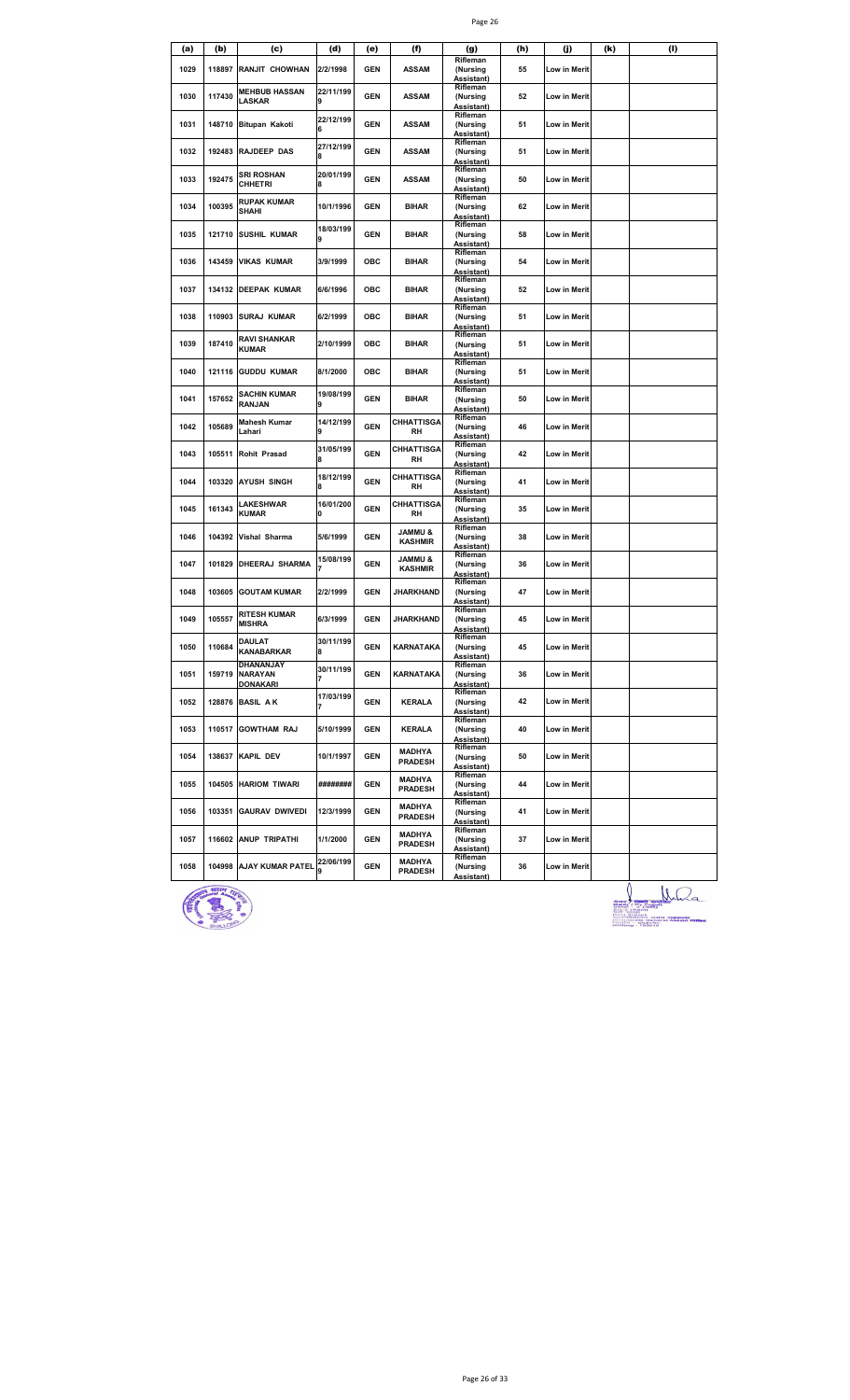|      |        |                                                          |                |            |                               | Page 27                                        |     |                     |     |     |
|------|--------|----------------------------------------------------------|----------------|------------|-------------------------------|------------------------------------------------|-----|---------------------|-----|-----|
| (a)  | (b)    | (c)                                                      | (d)            | (e)        | (f)                           | (g)                                            | (h) | (j)                 | (k) | (I) |
| 1059 | 160081 | <b>PARASHARAM</b><br><b>PANDURANG</b><br><u>TORALKAR</u> | 11/7/1996      | <b>GEN</b> | <b>MAHARASHT</b><br><b>RA</b> | Rifleman<br>(Nursing<br>Assistant)             | 49  | Low in Merit        |     |     |
| 1060 | 166699 | Ashitosh Sanjay<br>Pawar                                 | 18/10/199<br>7 | <b>GEN</b> | <b>MAHARASHT</b><br><b>RA</b> | Rifleman<br>(Nursing<br>Assistant)             | 49  | Low in Merit        |     |     |
| 1061 | 201761 | JIVAN PANJABRAO<br><b>MORE</b>                           | 7/3/1997       | <b>GEN</b> | <b>MAHARASHT</b><br>RA        | Rifleman<br>(Nursing<br>Assistant)             | 47  | Low in Merit        |     |     |
| 1062 | 101500 | <b>Dipak Ashok Patil</b>                                 | 13/08/199<br>7 | <b>GEN</b> | <b>MAHARASHT</b><br><b>RA</b> | Rifleman<br>(Nursing<br>Assistant)             | 47  | Low in Merit        |     |     |
| 1063 | 179804 | <b>PANDHARE</b><br><b>KANIFNATH</b><br><b>RAMESHWAR</b>  | 2/5/1998       | <b>GEN</b> | <b>MAHARASHT</b><br>RA        | Rifleman<br>(Nursing<br>Assistant)             | 47  | Low in Merit        |     |     |
| 1064 | 109253 | <b>SURAJ</b><br>SHASHIKANT<br><b>JADHAV</b>              | 5/9/1998       | <b>GEN</b> | <b>MAHARASHT</b><br>RA        | Rifleman<br>(Nursing<br>Assistant)             | 47  | Low in Merit        |     |     |
| 1065 | 142832 | Akash Kanta Gawali                                       | 18/12/199      | <b>GEN</b> | <b>MAHARASHT</b><br><b>RA</b> | Rifleman<br>(Nursing<br>Assistant)             | 46  | Low in Merit        |     |     |
| 1066 | 141112 | <b>BHUSHAN</b><br><b>MANOHAR</b><br>SONAWANE             | 8/7/1998       | <b>GEN</b> | <b>MAHARASHT</b><br><b>RA</b> | Rifleman<br>(Nursing<br>Assistant)             | 46  | Low in Merit        |     |     |
| 1067 | 191537 | TOIJAM KANTA<br>SINGH                                    | 1/3/1997       | ОВС        | <b>MANIPUR</b>                | Rifleman<br>(Nursing<br>Assistant)             | 55  | <b>Low in Merit</b> |     |     |
| 1068 | 164863 | <b>NINGTHOUJAM</b><br><b>RABICHANDRA</b><br>SINGH        | 23/02/199<br>5 | OBC        | <b>MANIPUR</b>                | Rifleman<br>(Nursing<br>Assistant)             | 54  | <b>Low in Merit</b> |     |     |
| 1069 | 180115 | <b>RAKESH IROM</b>                                       | 13/02/199<br>4 | ОВС        | <b>MANIPUR</b>                | Rifleman<br>(Nursing<br>Assistant)             | 52  | Low in Merit        |     |     |
| 1070 | 101746 | <b>MD ABDUL BARIK</b>                                    | 1/3/1994       | ОВС        | MANIPUR                       | Rifleman<br>(Nursing<br>Assistant)             | 49  | Low in Merit        |     |     |
| 1071 | 131545 | SANABAM<br><b>PREMANANDA</b><br>SINGH                    | 1/3/1994       | ОВС        | MANIPUR                       | Rifleman<br>(Nursing<br>Assistant)             | 49  | <b>Low in Merit</b> |     |     |
| 1072 | 199166 | Gopal Bikash<br>Chakma                                   | ########       | <b>ST</b>  | <b>MIZORAM</b>                | Rifleman<br>(Nursing<br>Assistant)             | 45  | Low in Merit        |     |     |
| 1073 | 167576 | <b>Isak Lalhmuchhuaka</b>                                | 22/01/199      | <b>ST</b>  | <b>MIZORAM</b>                | Rifleman<br>(Nursing<br>Assistant)             | 44  | Low in Merit        |     |     |
| 1074 | 118964 | Nitish Kumar                                             | 28/02/199<br>6 | <b>GEN</b> | <b>MIZORAM</b>                | Rifleman<br>(Nursing<br>Assistant)             | 38  | Low in Merit        |     |     |
| 1075 | 102242 | <b>MANGAL JYOTI</b><br>CHAKMA                            | 5/4/1992       | ST         | <b>MIZORAM</b>                | Rifleman<br>(Nursing<br>Assistant)             | 36  | Low in Merit        |     |     |
| 1076 | 167594 | ARUN JYOTI<br>CHAKMA                                     | 19/05/199<br>7 | ST         | <b>MIZORAM</b>                | Rifleman<br>(Nursing<br>Assistant)             | 36  | Low in Merit        |     |     |
| 1077 | 126019 | <b>DANIEL CHAKMA</b>                                     | 6/11/1997      | ST         | <b>MIZORAM</b>                | Rifleman<br>(Nursing<br>Assistant)             | 34  | <b>Low in Merit</b> |     |     |
| 1078 | 157724 | <b>MUNJIT CHAKMA</b>                                     | 1/1/2001       | ST         | MIZORAM                       | Rifleman<br>(Nursing<br>Assistant)             | 34  | Low in Merit        |     |     |
| 1079 | 162899 | AMIT KUMAR NAYAK 1/11/2000                               |                | <b>GEN</b> | <b>ODISHA</b>                 | Rifleman<br>(Nursing<br>Assistant)             | 45  | Low in Merit        |     |     |
| 1080 |        | 168524 ALOK BALIARSINGH 3/5/1997                         |                | <b>GEN</b> | <b>ODISHA</b>                 | Rifleman<br>(Nursing<br>Assistant)             | 42  | Low in Merit        |     |     |
| 1081 | 145844 | Jagannath Das                                            | 14/06/199<br>9 | <b>GEN</b> | <b>ODISHA</b>                 | Rifleman<br>(Nursing<br>Assistant)             | 39  | <b>Low in Merit</b> |     |     |
| 1082 |        | 130515 TAMADA SHIVA                                      | 8/5/1999       | <b>GEN</b> | <b>ODISHA</b>                 | Rifleman<br>(Nursing<br>Assistant)             | 38  | Low in Merit        |     |     |
| 1083 | 109570 | Sanjit Kumar Parida                                      | 13/05/199<br>3 | ST         | <b>ODISHA</b>                 | Rifleman<br>(Nursing<br>Assistant)             | 33  | Low in Merit        |     |     |
| 1084 | 117308 | <b>KAPIL SINGH</b>                                       | 30/05/199<br>8 | <b>GEN</b> | <b>RAJASTHAN</b>              | Rifleman<br>(Nursing<br>Assistant)             | 56  | Low in Merit        |     |     |
| 1085 | 181439 | <b>VISHNA RAM</b>                                        | 10/7/1998      | <b>GEN</b> | <b>RAJASTHAN</b>              | Rifleman<br>(Nursing<br>Assistant)<br>Rifleman | 56  | Low in Merit        |     |     |
| 1086 | 129551 | DHARMENDRA<br><b>KUMAR NEHRA</b>                         | 24/02/200<br>0 | <b>GEN</b> | <b>RAJASTHAN</b>              | (Nursing<br>Assistant)                         | 56  | Low in Merit        |     |     |
| 1087 | 115096 | <b>RAVI RAY</b>                                          | 20/04/199<br>8 | <b>GEN</b> | UTTAR<br><b>PRADESH</b>       | Rifleman<br>(Nursing<br>Assistant)             | 58  | Low in Merit        |     |     |
| 1088 | 121989 | <b>BASID KHAN</b>                                        | 15/04/200<br>O | <b>GEN</b> | UTTAR<br><b>PRADESH</b>       | Rifleman<br>(Nursing<br>Assistant)             | 56  | Low in Merit        |     | Λ   |



**Allegation Communication**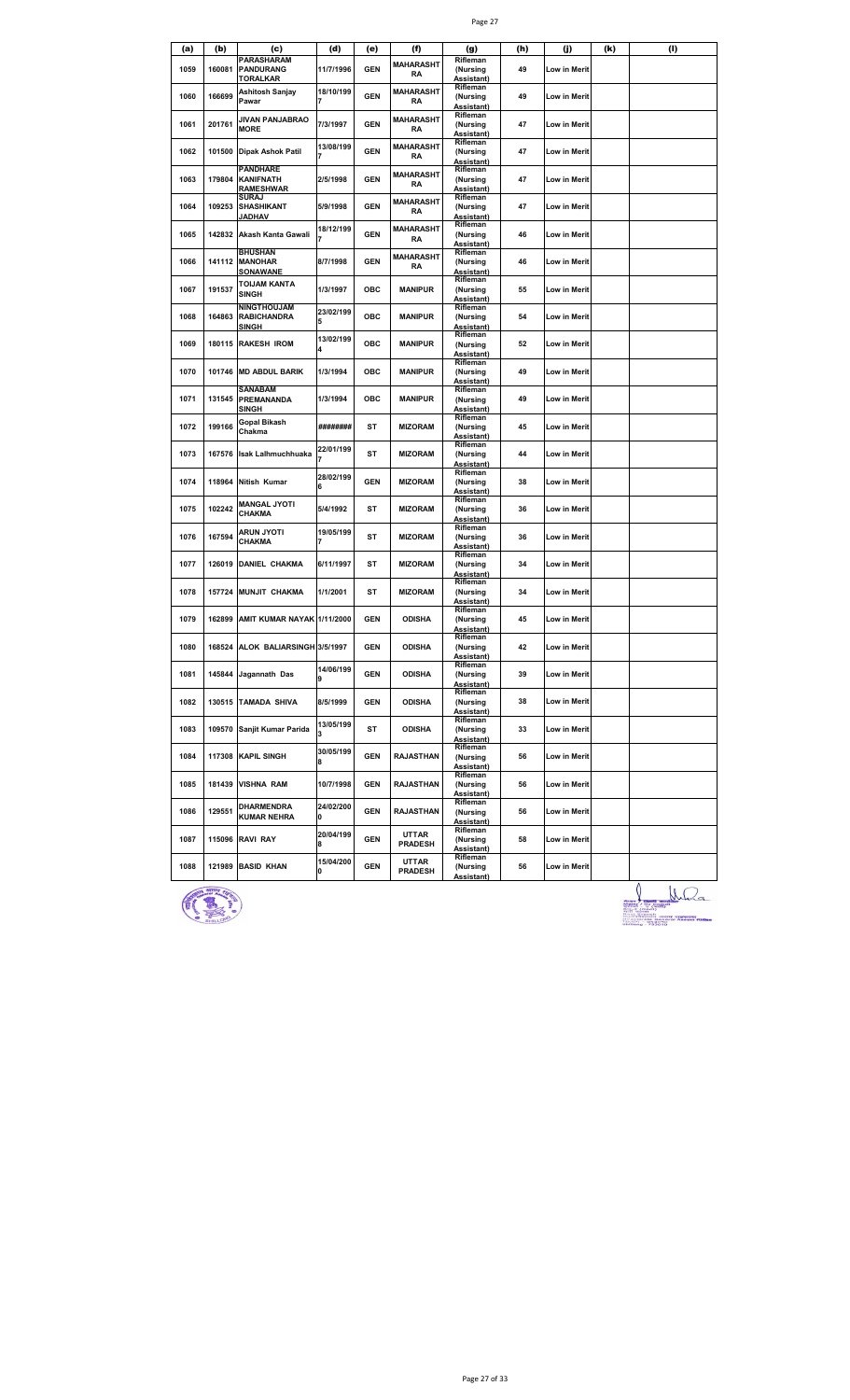|--|--|

| (a)  | (b)    | (c)                                  | (d)                   | (e)        | (f)                                | (g)                                              | (h) | (j)                 | (k) | (I) |
|------|--------|--------------------------------------|-----------------------|------------|------------------------------------|--------------------------------------------------|-----|---------------------|-----|-----|
| 1089 | 161601 | <b>MANISH YADAV</b>                  | 4/2/1998              | <b>OBC</b> | <b>UTTAR</b><br><b>PRADESH</b>     | Rifleman<br>(Nursing<br>Assistant)               | 55  | <b>Low in Merit</b> |     |     |
| 1090 | 156557 | <b>ROHIT KUMAR</b>                   | 1/5/1994              | ОВС        | <b>UTTAR</b><br><b>PRADESH</b>     | Rifleman<br>(Nursing<br>Assistant)               | 52  | Low in Merit        |     |     |
| 1091 | 137104 | <b>NARPENDER</b>                     | 20/01/199<br>6        | <b>GEN</b> | <b>UTTAR</b><br><b>PRADESH</b>     | Rifleman<br>(Nursing                             | 51  | Low in Merit        |     |     |
| 1092 | 106618 | <b>SANT VIJAY SINGH</b>              | 8/7/1998              | GEN        | <b>UTTAR</b><br><b>PRADESH</b>     | Assistant)<br>Rifleman<br>(Nursing               | 50  | Low in Merit        |     |     |
| 1093 | 119081 | <b>UMESH YADAV</b>                   | 10/7/1997             | ОВС        | <b>UTTAR</b><br><b>PRADESH</b>     | <b>Assistant)</b><br>Rifleman<br>(Nursing        | 49  | Low in Merit        |     |     |
| 1094 | 107731 | <b>MANDEEP SINGH</b>                 | 16/01/199<br>6        | GEN        | <b>UTTAR</b><br><b>PRADESH</b>     | Assistant)<br>Rifleman<br>(Nursing               | 48  | Low in Merit        |     |     |
| 1095 | 112926 | <b>JAULI SHARMA</b>                  | 1/7/1996              | <b>GEN</b> | <b>UTTAR</b><br><b>PRADESH</b>     | Assistant)<br>Rifleman<br>(Nursing<br>Assistant) | 48  | Low in Merit        |     |     |
| 1096 | 139386 | Raj Tyagi                            | 1/1/1999              | <b>GEN</b> | <b>UTTAR</b><br><b>PRADESH</b>     | Rifleman<br>(Nursing<br>Assistant)               | 48  | Low in Merit        |     |     |
| 1097 | 147049 | <b>ABHISHEK KUMAR</b>                | 18/07/199<br>8        | sc         | <b>UTTAR</b><br><b>PRADESH</b>     | Rifleman<br>(Nursing<br>Assistant)               | 44  | Low in Merit        |     |     |
| 1098 | 164664 | <b>VINOD SJNGH</b>                   | 2/8/1995              | sc         | <b>UTTAR</b><br><b>PRADESH</b>     | Rifleman<br>(Nursing                             | 43  | <b>Low in Merit</b> |     |     |
| 1099 | 148492 | <b>AMAR NATH</b>                     | 23/01/199<br>5        | SC         | <b>UTTAR</b><br><b>PRADESH</b>     | Assistant)<br>Rifleman<br>(Nursing               | 40  | Low in Merit        |     |     |
| 1100 | 150599 | <b>JOGENDRA KUMAR</b>                | 14/07/199             | SC         | <b>UTTAR</b><br><b>PRADESH</b>     | Assistant)<br>Rifleman<br>(Nursing               | 40  | Low in Merit        |     |     |
| 1101 | 114099 | <b>SUBHASH THAKUR</b>                | 23/06/199<br>8        | <b>OBC</b> | WEST<br><b>BENGAL</b>              | Assistant)<br>Rifleman<br>(Nursing               | 49  | Low in Merit        |     |     |
| 1102 | 105731 | <b>SK MD TEEPU</b><br><b>SULTAN</b>  | 21/02/199<br>5        | ОВС        | <b>WEST</b><br><b>BENGAL</b>       | Assistant)<br>Rifleman<br>(Nursing               | 45  | Low in Merit        |     |     |
| 1103 | 114550 | <b>MD IJABUDDIN SK</b>               | 12/2/1998             | ОВС        | <b>WEST</b><br><b>BENGAL</b>       | <b>Assistant)</b><br>Rifleman<br>(Nursing        | 45  | Low in Merit        |     |     |
| 1104 | 159359 | <b>DILEEP KUMAR</b>                  | 9/7/1997              | ОВС        | <b>BIHAR</b>                       | Assistant)<br>Rifleman<br>(Plumber)              | 35  | Low in Merit        |     |     |
| 1105 | 136409 | <b>GANEESH KUMAR</b><br>THAKUR       | 10/4/1993             | ОВС        | BIHAR                              | Rifleman<br>(Plumber)                            | 34  | Low in Merit        |     |     |
| 1106 | 154861 | LANDA GANGA<br>RAJU                  | 18/08/199             | ОВС        | <b>ANDHRA</b><br><b>PRADESH</b>    | Rifleman<br>(Safai)                              | 43  | Low in Merit        |     |     |
| 1107 | 149973 | JALAGADUGULA<br><b>DURAGA PRASAD</b> | 7/8/1997              | sc         | <b>ANDHRA</b><br><b>PRADESH</b>    | Rifleman<br>(Safai)                              | 34  | Low in Merit        |     |     |
| 1108 | 171573 | <b>AOKESH CHAKMA</b>                 | 26/06/199             | GEN        | ARUNACHAL<br><b>PRADESH</b>        | Rifleman                                         | 48  | Low in Merit        |     |     |
| 1109 | 155604 | <b>SAMEER CHAKMA</b>                 | 5/12/1998             | GEN        | ARUNACHAL                          | (Safai)<br>Rifleman                              | 48  | Low in Merit        |     |     |
| 1110 | 122902 | <b>RAJKUMAR LIMBU</b>                | 13/08/199             | GEN        | <b>PRADESH</b><br>ARUNACHAL        | (Safai)<br>Rifleman                              | 46  | Low in Merit        |     |     |
| 1111 | 201279 | Sanjay Khanti                        | 8/3/1997              | <b>GEN</b> | <b>PRADESH</b><br><b>ARUNACHAL</b> | (Safai)<br>Rifleman                              | 45  | Low in Merit        |     |     |
| 1112 | 129454 | Chakma<br>DAYAL JYOTI                | 3/6/1996              | <b>GEN</b> | <b>PRADESH</b><br>ARUNACHAL        | (Safai)<br>Rifleman                              | 42  | Low in Merit        |     |     |
| 1113 | 108663 | CHAKMA<br><b>ABHAY SINGH</b>         | 12/7/1996             | GEN        | <b>PRADESH</b><br>ARUNACHAL        | (Safai)<br>Rifleman                              | 39  | Low in Merit        |     |     |
| 1114 |        | 116020 RAMESH CHAKMA                 | 5/7/1999              | GEN        | <b>PRADESH</b><br><b>\RUNACHAL</b> | (Safai)<br>Rifleman                              | 39  | <b>Low in Merit</b> |     |     |
| 1115 |        | 157732 SONU YADAV                    | 1/1/2000              | GEN        | <b>PRADESH</b><br>ARUNACHAL        | (Safai)<br>Rifleman                              | 39  | Low in Merit        |     |     |
|      |        |                                      | 18/10/199             |            | <b>PRADESH</b><br>ARUNACHAL        | (Safai)<br>Rifleman                              |     |                     |     |     |
| 1116 | 147289 | <b>MANNU KUMAR</b><br>HATYAJEET      |                       | <b>GEN</b> | <b>PRADESH</b><br>ARUNACHAL        | (Safai)<br>Rifleman                              | 38  | Low in Merit        |     |     |
| 1117 | 190222 | SONOWAL                              | ########              | GEN        | <b>PRADESH</b><br>ARUNACHAL        | (Safai)<br>Rifleman                              | 37  | Low in Merit        |     |     |
| 1118 | 158471 | <b>SANJAY KR YADAV</b>               | 1/3/1998<br>20/11/199 | GEN        | <b>PRADESH</b>                     | (Safai)<br>Rifleman                              | 35  | Low in Merit        |     |     |
| 1119 | 107141 | <b>MUNNA MURA</b>                    | 15/09/199             | ОВС        | <b>ASSAM</b>                       | (Safai)<br>Rifleman                              | 65  | Low in Merit        |     |     |
| 1120 |        | 115644 BINOD BARUAH                  |                       | ОВС        | <b>ASSAM</b>                       | (Safai)<br>Rifleman                              | 64  | Low in Merit        |     |     |
| 1121 |        | 163627 HITESH DAS                    | 8/8/1999<br>22/01/199 | SC         | <b>ASSAM</b>                       | (Safai)<br>Rifleman                              | 42  | Low in Merit        |     |     |
| 1122 |        | 122483 RAHUL RAJ<br>KAMLESH LAL      | 15/09/199             | <b>GEN</b> | BIHAR                              | (Safai)<br>Rifleman                              | 62  | Low in Merit        |     |     |
| 1123 | 146398 | KUMAR                                |                       | GEN        | BIHAR                              | (Safai)                                          | 62  | Low in Merit        |     |     |
| 1124 | 150143 | <b>OM PRAKASH</b>                    | 1/1/1996              | GEN        | BIHAR                              | Rifleman<br>(Safai)                              | 60  | Low in Merit        |     |     |
| 1125 | 139951 | <b>KESHOMURTI</b><br><b>KUMAR</b>    | 28/04/199<br>9        | <b>GEN</b> | BIHAR                              | Rifleman<br>(Safai)                              | 59  | Low in Merit        |     |     |
| 1126 | 198876 | <b>VIVEK KUMAR</b>                   | 20/05/200             | ОВС        | <b>BIHAR</b>                       | Rifleman<br>(Safai)                              | 59  | Low in Merit        |     |     |
| 1127 | 132251 | <b>SUMIT KUMAR</b><br>SINGH          | 22/07/200             | <b>GEN</b> | <b>BIHAR</b>                       | Rifleman<br>(Safai)                              | 57  | Low in Merit        |     |     |
| 1128 |        | 133700 VIKASH KUMAR                  | 24/10/199             | GEN        | BIHAR                              | Rifleman<br>(Safai)                              | 56  | Low in Merit        |     |     |
| 1129 |        | 134709 arbind kumar singh            | 12/3/1999             | GEN        | BIHAR                              | Rifleman<br>(Safai)                              | 56  | Low in Merit        |     |     |
| 1130 | 172258 | <b>SUJIT KUMAR</b><br><b>MANDAL</b>  | 5/5/1999              | ОВС        | BIHAR                              | Rifleman<br>(Safai)                              | 55  | Low in Merit        |     |     |
| 1131 | 183718 | <b>PRAMOD KUMAR</b><br>YADAV         | 15/10/199             | ОВС        | <b>BIHAR</b>                       | Rifleman<br>(Safai)                              | 53  | Low in Merit        |     |     |
| 1132 | 155770 | <b>NIRAJ KUMAR</b>                   | ########              | ОВС        | BIHAR                              | Rifleman<br>(Safai)                              | 51  | Low in Merit        |     |     |
| 1133 |        | 162186 VISHNU KUMAR                  | 6/9/1999              | SC         | BIHAR                              | Rifleman<br>(Safai)                              | 36  | Low in Merit        |     |     |



Julian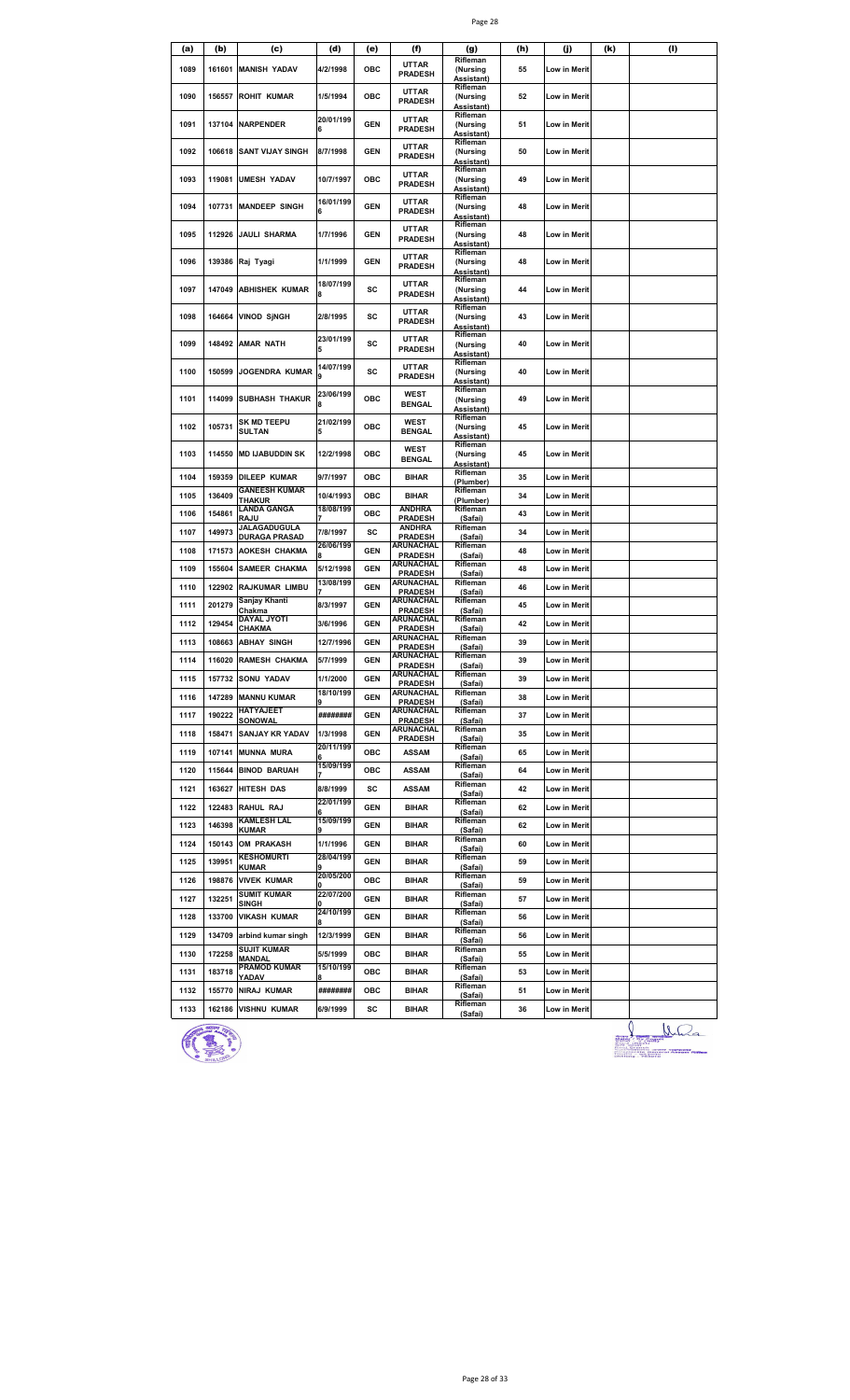|--|--|

| (a)  | (b)    | (c)                                           | (d)            | (e)        | (f)                               | (g)<br>Rifleman     | (h) | (j)                 | (k) | (I) |
|------|--------|-----------------------------------------------|----------------|------------|-----------------------------------|---------------------|-----|---------------------|-----|-----|
| 1134 | 165441 | <b>PINTU KUMAR</b><br><b>NIRAJ KUMAR</b>      | 4/5/1999       | sc         | <b>BIHAR</b><br><b>CHHATTISGA</b> | (Safai)<br>Rifleman | 33  | Low in Merit        |     |     |
| 1135 | 124001 | NISHAD                                        | 3/3/1998       | <b>GEN</b> | RH                                | (Safai)             | 35  | Low in Merit        |     |     |
| 1136 | 178411 | VIKASH KUMAR<br>SINGH                         | 2/4/2000       | <b>GEN</b> | JHARKHAND                         | Rifleman<br>(Safai) | 50  | Low in Merit        |     |     |
| 1137 | 132402 | Subhash Kumar                                 | 13/06/199      | <b>OBC</b> | JHARKHAND                         | Rifleman            | 49  | Low in Merit        |     |     |
| 1138 | 141970 | <b>PAWAN KUMAR</b>                            | 15/07/199      | <b>OBC</b> | <b>JHARKHAND</b>                  | (Safai)<br>Rifleman | 45  | Low in Merit        |     |     |
|      |        |                                               |                |            |                                   | (Safai)<br>Rifleman |     |                     |     |     |
| 1139 | 183233 | <b>PRITAM KUMAR</b>                           | 4/6/1999       | ОВС        | JHARKHAND                         | (Safai)             | 43  | Low in Merit        |     |     |
| 1140 | 121517 | PRADEEP VITTHAL<br>SHERKHANE                  | 27/12/199<br>6 | sc         | KARNATAKA                         | Rifleman<br>(Safai) | 35  | Low in Merit        |     |     |
| 1141 | 107778 | IRANNA<br>KONDAGULI                           | 2/6/1992       | SC         | <b>KARNATAKA</b>                  | Rifleman<br>(Safai) | 33  | <b>Low in Merit</b> |     |     |
| 1142 | 115886 | AKASH SINGH                                   | 26/10/199      | <b>GEN</b> | <b>MADHYA</b>                     | Rifleman            | 59  | Low in Merit        |     |     |
|      |        | TOMAR<br><b>ABHISHEK</b>                      | 13/03/199      |            | <b>PRADESH</b><br>MADHYA          | (Safai)<br>Rifleman |     |                     |     |     |
| 1143 | 131458 | <b>KUSHWAHA</b>                               |                | <b>GEN</b> | <b>PRADESH</b>                    | (Safai)             | 59  | Low in Merit        |     |     |
| 1144 | 190469 | <b>OMKAR</b>                                  | 20/07/199      | <b>GEN</b> | MADHYA<br><b>PRADESH</b>          | Rifleman<br>(Safai) | 50  | Low in Merit        |     |     |
| 1145 | 110794 | SHIVRAJ SINGH                                 | 15/07/199      | <b>GEN</b> | MADHYA<br><b>PRADESH</b>          | Rifleman<br>(Safai) | 48  | Low in Merit        |     |     |
| 1146 | 104986 | <b>BHAGWAT VISHNU</b>                         | 15/08/199      | <b>GEN</b> | MAHARASHT                         | Rifleman            | 54  | Low in Merit        |     |     |
|      |        | KAKAD<br><b>INDRIJIT JALINDAR</b>             | 25/01/199      |            | RA<br><b>MAHARASHT</b>            | (Safai)<br>Rifleman |     |                     |     |     |
| 1147 | 129069 | <b>SURYAWANSHI</b>                            |                | <b>GEN</b> | RA                                | (Safai)             | 52  | Low in Merit        |     |     |
| 1148 | 100040 | PRATHMESH                                     | 4/5/1997       | <b>GEN</b> | MAHARASHT                         | Rifleman            | 51  | Low in Merit        |     |     |
|      | 132018 | <b>SANTOSH KAMBLE</b><br><b>SHUBHAM MOHAN</b> | 31/07/199      |            | <b>RA</b><br><b>MAHARASHT</b>     | (Safai)<br>Rifleman |     |                     |     |     |
| 1149 |        | <b>GURAV</b>                                  |                | <b>GEN</b> | <b>RA</b>                         | (Safai)             | 51  | Low in Merit        |     |     |
| 1150 | 144745 | RAJNIKANT<br><b>GULABRAO SAPKAL</b>           | 24/04/199      | <b>GEN</b> | <b>MAHARASHT</b><br>RA            | Rifleman<br>(Safai) | 51  | Low in Merit        |     |     |
|      |        | <b>SANDESH ARUN</b>                           |                |            | <b>MAHARASHT</b>                  | Rifleman            |     |                     |     |     |
| 1151 | 104540 | <b>INGAWALE</b><br>JAY BAJARANG               | 5/6/1998       | <b>GEN</b> | RA<br><b>MAHARASHT</b>            | (Safai)<br>Rifleman | 51  | Low in Merit        |     |     |
| 1152 | 156966 | <b>MUSALE</b>                                 | 10/5/1997      | <b>GEN</b> | <b>RA</b>                         | (Safai)             | 50  | Low in Merit        |     |     |
| 1153 | 126071 | <b>DIPAK SUNIL</b><br>PANHALE                 | 20/12/199      | <b>GEN</b> | <b>MAHARASHT</b><br>RA            | Rifleman<br>(Safai) | 50  | Low in Merit        |     |     |
| 1154 | 179796 | <b>RAMESH UMAJI</b>                           | 24/04/199      | ОВС        | <b>MAHARASHT</b>                  | Rifleman            | 33  | Low in Merit        |     |     |
|      |        | <b>NAIK</b><br><b>WAHENGBAM</b>               |                |            | RA                                | (Safai)<br>Rifleman |     |                     |     |     |
| 1155 | 168476 | SANAJIT SINGH<br><b>LONGJAM SUNIL</b>         | 1/4/1998       | <b>GEN</b> | <b>MANIPUR</b>                    | (Safai)<br>Rifleman | 51  | Low in Merit        |     |     |
| 1156 | 176508 | SINGH                                         | 1/4/1998       | <b>GEN</b> | <b>MANIPUR</b>                    | (Safai)             | 51  | Low in Merit        |     |     |
| 1157 | 167264 | <b>MAIBAM SANATHOI</b><br><b>SINGH</b>        | 12/6/1998      | <b>GEN</b> | <b>MANIPUR</b>                    | Rifleman<br>(Safai) | 50  | Low in Merit        |     |     |
| 1158 | 130024 | <b>MD ASLAM</b>                               | 2/3/1999       | <b>GEN</b> | <b>MANIPUR</b>                    | Rifleman            | 50  | Low in Merit        |     |     |
|      |        |                                               | 27/12/199      |            |                                   | (Safai)<br>Rifleman |     |                     |     |     |
| 1159 | 172044 | RANJAN PRADHAN<br><b>THOUDAM RAKESH</b>       | 19/02/200      | <b>GEN</b> | MANIPUR                           | (Safai)<br>Rifleman | 49  | Low in Merit        |     |     |
| 1160 | 136030 | SINGH                                         |                | <b>GEN</b> | <b>MANIPUR</b>                    | (Safai)             | 49  | Low in Merit        |     |     |
| 1161 | 190707 | <b>PREM CHHETRI</b>                           | 1/4/2000       | <b>GEN</b> | <b>MANIPUR</b>                    | Rifleman<br>(Safai) | 49  | Low in Merit        |     |     |
| 1162 | 157317 | <b>PARDEEP</b>                                | 15/06/199      | <b>GEN</b> | <b>MANIPUR</b>                    | Rifleman            | 48  | Low in Merit        |     |     |
|      | 176867 | KADARIYA<br>LAISHRAM                          |                |            |                                   | (Safai)<br>Rifleman |     |                     |     |     |
| 1163 |        | <b>GUNASHOR MEITEI</b><br>YUMNAM              | 1/5/2000       | <b>GEN</b> | <b>MANIPUR</b>                    | (Safai)             | 48  | Low in Merit        |     |     |
| 1164 | 171205 | <b>MAIPAKSANA</b>                             | 2/2/1997       | <b>GEN</b> | <b>MANIPUR</b>                    | Rifleman<br>(Safai) | 47  | Low in Merit        |     |     |
|      |        | <b>MEITEI</b>                                 |                |            |                                   | Rifleman            |     |                     |     |     |
| 1165 |        | 164454 MD ANISH AFJAL<br><b>KH BISHORJIT</b>  | 2/3/2000       | <b>GEN</b> | MANIPUR                           | (Safai)<br>Rifleman | 47  | <b>Low in Merit</b> |     |     |
| 1166 | 143906 | <b>SINGH</b>                                  | 6/1/1999       | <b>GEN</b> | <b>MANIPUR</b>                    | (Safai)             | 46  | Low in Merit        |     |     |
| 1167 | 172845 | <b>BRIJESH JAISWAL</b>                        | 4/4/1999       | <b>GEN</b> | <b>MANIPUR</b>                    | Rifleman<br>(Safai) | 46  | Low in Merit        |     |     |
| 1168 | 108587 | <b>HANPHUBA .T</b>                            | 28/05/199      | ST         | <b>NAGALAND</b>                   | Rifleman            | 44  | Low in Merit        |     |     |
| 1169 | 136583 | ZUCHIO JAMI                                   | 28/10/199      | ST         | <b>NAGALAND</b>                   | (Safai)<br>Rifleman | 43  |                     |     |     |
|      |        | PEKIWANGTHIU                                  |                |            |                                   | (Safai)<br>Rifleman |     | Low in Merit        |     |     |
| 1170 | 201582 | <b>NEWMAI</b>                                 | 2/2/2000       | ST         | NAGALAND                          | (Safai)             | 43  | Low in Merit        |     |     |
| 1171 | 150581 | <b>VEKHOPRA</b><br><b>KHUSOH</b>              | 8/10/1996      | ST         | NAGALAND                          | Rifleman<br>(Safai) | 41  | Low in Merit        |     |     |
| 1172 | 157931 | chingling phom                                | 7/5/1999       | ST         | <b>NAGALAND</b>                   | Rifleman            | 38  | Low in Merit        |     |     |
| 1173 |        | 116318 SORITO                                 | 19/08/199      | ST         | <b>NAGALAND</b>                   | (Safai)<br>Rifleman | 37  | Low in Merit        |     |     |
|      |        |                                               | 27/12/199      |            |                                   | (Safai)<br>Rifleman |     |                     |     |     |
| 1174 | 138176 | <b>JAYANTA MECH</b>                           |                | ST         | <b>NAGALAND</b>                   | (Safai)             | 33  | Low in Merit        |     |     |
| 1175 | 174359 | <b>ASWINI KUMAR</b><br>PANDA                  | 25/05/199      | GEN        | <b>ODISHA</b>                     | Rifleman<br>(Safai) | 49  | Low in Merit        |     |     |
| 1176 | 104964 | <b>RANJIT KUMAR</b><br>NAYAK                  | 23/05/199      | <b>GEN</b> | <b>ODISHA</b>                     | Rifleman<br>(Safai) | 43  | Low in Merit        |     |     |
| 1177 | 132450 | <b>BIKASH KUMAR</b>                           | 5/6/1996       | <b>GEN</b> | <b>ODISHA</b>                     | Rifleman            | 41  | Low in Merit        |     |     |
|      |        | <b>SAHOO</b><br><b>Mukesh Kumar</b>           |                |            |                                   | (Safai)<br>Rifleman |     |                     |     |     |
| 1178 | 172019 | Satapathy                                     | 11/4/1996      | <b>GEN</b> | <b>ODISHA</b>                     | (Safai)             | 39  | Low in Merit        |     |     |
| 1179 | 185657 | <b>SUVENDU BARAL</b>                          | 12/6/1999      | <b>GEN</b> | <b>ODISHA</b>                     | Rifleman<br>(Safai) | 39  | Low in Merit        |     |     |
| 1180 | 199315 | <b>SAGAR KUMAR</b><br>SWAIN                   | 7/5/1999       | <b>GEN</b> | <b>ODISHA</b>                     | Rifleman<br>(Safai) | 38  | Low in Merit        |     |     |
| 1181 | 143558 | <b>ABHISHEK KUMAR</b>                         | 15/04/199      | ST         | RAJASTHAN                         | Rifleman            | 48  | Low in Merit        |     |     |
|      |        | <b>MEENA</b>                                  | 20/08/200      | <b>GEN</b> |                                   | (Safai)<br>Rifleman | 47  |                     |     |     |
| 1182 | 170085 | <b>ASHOK SINGH</b>                            |                |            | <b>RAJASTHAN</b>                  | (Safai)<br>Rifleman |     | Low in Merit        |     |     |
| 1183 | 202251 | <b>AJIT KUMAR</b>                             | 11/8/1999      | ST         | <b>RAJASTHAN</b>                  | (Safai)             | 45  | Low in Merit        |     |     |
| 1184 | 175958 | <b>CHEN SINGH</b>                             | 13/06/199<br>6 | <b>GEN</b> | <b>RAJASTHAN</b>                  | Rifleman<br>(Safai) | 43  | Low in Merit        |     |     |
| 1185 | 181933 | <b>SHAKTI SINGH</b>                           | 5/2/1997       | <b>GEN</b> | RAJASTHAN                         | Rifleman            | 43  | Low in Merit        |     |     |
| 1186 | 130314 | <b>RAJENDRA</b>                               | 27/03/199      | ST         | <b>RAJASTHAN</b>                  | (Safai)<br>Rifleman | 42  | Low in Merit        |     |     |
|      |        | BHAWANI                                       |                |            |                                   | (Safai)<br>Rifleman |     |                     |     |     |
| 1187 | 117258 | <b>SHANKAR MEENA</b>                          | 2/6/1998       | ST         | <b>RAJASTHAN</b>                  | (Safai)             | 42  | Low in Merit        |     |     |
| 1188 | 109376 | <b>KAMLESH KUMAR</b><br><b>MEENA</b>          | 15/07/199      | ST         | <b>RAJASTHAN</b>                  | Rifleman<br>(Safai) | 42  | Low in Merit        |     |     |
| 1189 | 161218 | <b>MANOJ KUMAR</b>                            | 17/07/199      | <b>GEN</b> | <b>RAJASTHAN</b>                  | Rifleman            | 41  | Low in Merit        |     |     |
| 1190 | 100303 | SIVAGANANTHAN T 11/6/1997                     |                | <b>GEN</b> | <b>TAMIL NADU</b>                 | (Safai)<br>Rifleman | 39  | Low in Merit        |     |     |
|      |        |                                               | 15/06/199      |            |                                   | (Safai)<br>Rifleman |     |                     |     |     |
| 1191 | 158996 | <b>TAMILARASAN</b>                            |                | <b>GEN</b> | <b>TAMIL NADU</b>                 | (Safai)             | 39  | Low in Merit        |     |     |
| 1192 | 137511 | ALAGUKANNAN R                                 | 29/12/199      | <b>GEN</b> | <b>TAMIL NADU</b>                 | Rifleman<br>(Safai) | 37  | Low in Merit        |     |     |
| 1193 |        | 121767 MARIYAPPAN P                           | 25/05/199      | <b>GEN</b> | <b>TAMIL NADU</b>                 | Rifleman<br>(Safai) | 37  | Low in Merit        |     |     |
|      |        |                                               |                |            |                                   |                     |     |                     |     |     |



 $\frac{1}{\frac{1}{2\pi}}\frac{N}{2\pi}$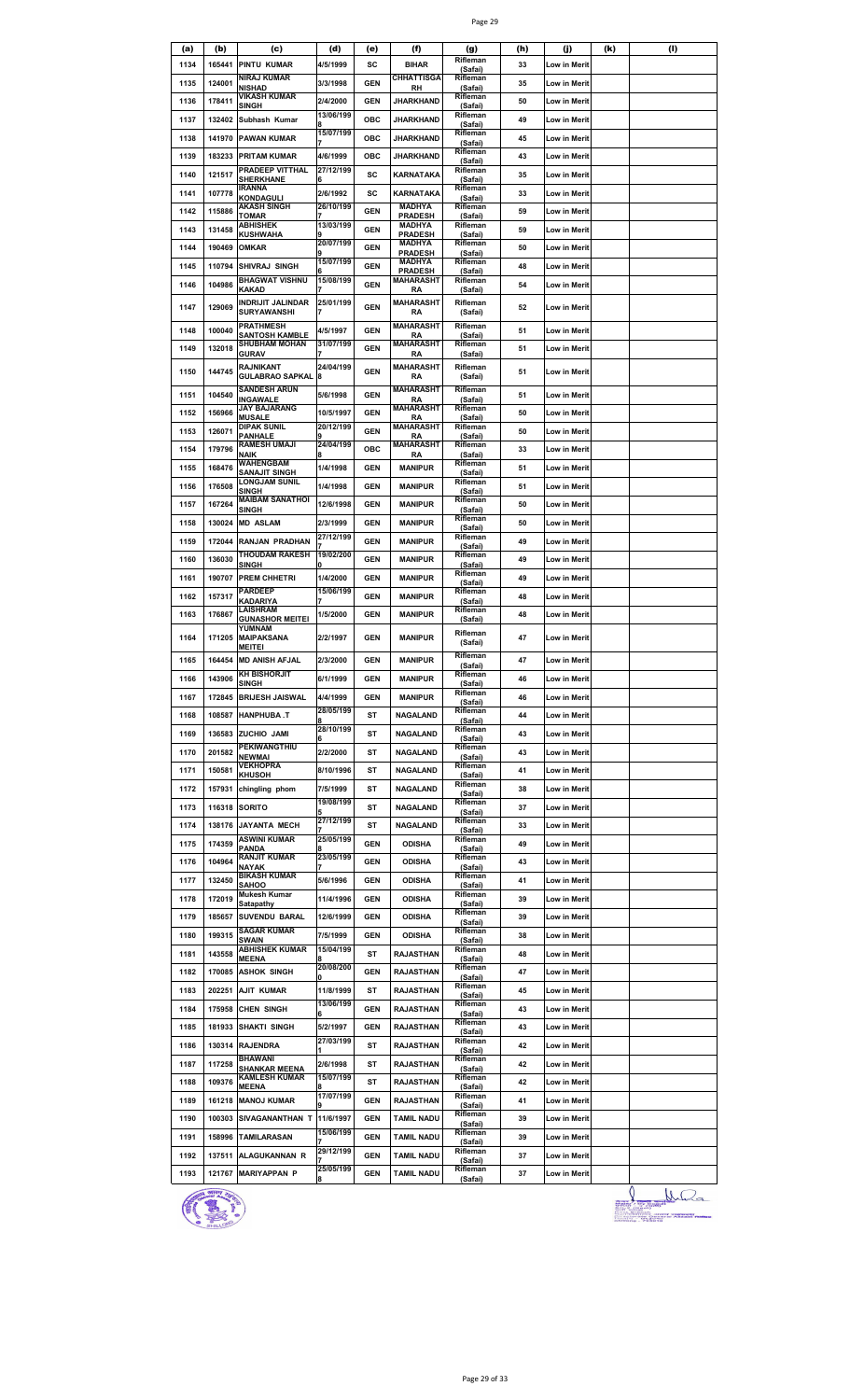|--|--|

| (a)  | (b)    | (c)                                     | (d)                    | (e)        | (f)                             | (g)                  | (h) | (j)                 | (k) | (1) |
|------|--------|-----------------------------------------|------------------------|------------|---------------------------------|----------------------|-----|---------------------|-----|-----|
| 1194 | 157780 | <b>AAKASH P</b>                         | 29/07/199              | <b>GEN</b> | <b>TAMIL NADU</b>               | Rifleman<br>(Safai)  | 35  | Low in Merit        |     |     |
| 1195 | 157661 | <b>MANJUNATH S</b>                      | 26/02/199              | SC         | <b>TAMIL NADU</b>               | Rifleman<br>(Safai)  | 34  | Low in Merit        |     |     |
| 1196 | 100115 | <b>RANJEET</b>                          | 6/3/1998               | sc         | <b>UTTAR</b><br><b>PRADESH</b>  | Rifleman<br>(Safai)  | 64  | Low in Merit        |     |     |
| 1197 | 105598 | DHARMENDRA<br><b>KUMAR VERMA</b>        | 10/4/1995              | sc         | UTTAR<br><b>PRADESH</b>         | Rifleman<br>(Safai)  | 62  | Low in Merit        |     |     |
| 1198 | 112177 | <b>SANDEEP YADAV</b>                    | 5/7/1997               | <b>GEN</b> | UTTAR<br><b>PRADESH</b>         | Rifleman<br>(Safai)  | 61  | Low in Merit        |     |     |
| 1199 | 108555 | <b>RAJKUMAR</b>                         | 21/04/199              | ОВС        | UTTAR<br><b>PRADESH</b>         | Rifleman<br>(Safai)  | 54  | Low in Merit        |     |     |
| 1200 | 161187 | ROHIT CHAUDHARY                         | 1/5/1998               | ОВС        | UTTAR                           | Rifleman             | 54  | Low in Merit        |     |     |
| 1201 | 164919 | <b>HARENDR SINGH</b>                    | 10/5/1997              | SC         | <b>PRADESH</b><br><b>UTTAR</b>  | (Safai)<br>Rifleman  | 54  | Low in Merit        |     |     |
| 1202 | 120506 | <b>SOURABH SINGH</b>                    | 5/7/1996               | <b>GEN</b> | <b>PRADESH</b><br>UTTAR         | (Safai)<br>Rifleman  | 53  | Low in Merit        |     |     |
| 1203 | 117046 | CHOUHAN<br>vikas chand                  | 24/11/200              | <b>GEN</b> | <b>PRADESH</b><br>UTTAR         | (Safai)<br>Rifleman  | 52  | Low in Merit        |     |     |
|      |        |                                         | 20/08/199              |            | <b>PRADESH</b><br>UTTAR         | (Safai)<br>Rifleman  |     |                     |     |     |
| 1204 | 132255 | <b>ROOPESH KUMAR</b>                    |                        | <b>GEN</b> | <b>PRADESH</b><br>UTTAR         | (Safai)<br>Rifleman  | 51  | Low in Merit        |     |     |
| 1205 | 124759 | <b>VISHAL</b><br><b>BRIJESH</b>         | 8/10/2000<br>19/06/199 | <b>GEN</b> | <b>PRADESH</b><br><b>UTTAR</b>  | (Safai)<br>Rifleman  | 51  | Low in Merit        |     |     |
| 1206 | 137115 | KUSHWAHA<br><b>UMESH KUMAR</b>          |                        | ОВС        | <b>PRADESH</b><br>UTTAR         | (Safai)<br>Rifleman  | 50  | Low in Merit        |     |     |
| 1207 | 155718 | YADAV                                   | 1/4/2000               | ОВС        | <b>PRADESH</b><br>UTTAR         | (Safai)<br>Rifleman  | 50  | Low in Merit        |     |     |
| 1208 | 120719 | <b>ROHIT KUMAR</b>                      | 2/7/2000               | sc         | <b>PRADESH</b>                  | (Safai)              | 48  | <b>Low in Merit</b> |     |     |
| 1209 | 144086 | <b>SURYA PRAKASH</b><br>TYAGI           | 1/7/1997               | GEN        | <b>UTTAR</b><br><b>PRADESH</b>  | Rifleman<br>(Safai)  | 47  | Low in Merit        |     |     |
| 1210 | 123044 | <b>ROHIT KUMAR</b><br>SINGH             | 13/11/199              | <b>GEN</b> | <b>UTTAR</b><br><b>PRADESH</b>  | Rifleman<br>(Safai)  | 46  | Low in Merit        |     |     |
| 1211 | 124128 | <b>PAWAN KUMAR</b>                      | 16/07/199              | <b>GEN</b> | <b>UTTAR</b><br><b>PRADESH</b>  | Rifleman<br>(Safai)  | 46  | Low in Merit        |     |     |
| 1212 | 136086 | <b>HIMADRI ORAON</b>                    | 12/5/1997              | <b>GEN</b> | WEST<br><b>BENGAL</b>           | Rifleman<br>(Safai)  | 61  | Low in Merit        |     |     |
| 1213 | 158603 | <b>MANISH YADAV</b>                     | 12/2/1997              | <b>GEN</b> | WEST<br><b>BENGAL</b>           | Rifleman<br>(Safai)  | 54  | Low in Merit        |     |     |
| 1214 | 125628 | <b>SUMON BISWAS</b>                     | 29/04/200              | <b>GEN</b> | <b>WEST</b><br><b>BENGAL</b>    | Rifleman<br>(Safai)  | 50  | Low in Merit        |     |     |
| 1215 | 113576 | <b>VIKASH YADAV</b>                     | 15/12/199              | <b>GEN</b> | <b>WEST</b><br><b>BENGAL</b>    | Rifleman<br>(Safai)  | 49  | Low in Merit        |     |     |
| 1216 | 185707 | <b>HASIBUL SK</b>                       | 15/04/199              | ОВС        | <b>WEST</b><br><b>BENGAL</b>    | Rifleman<br>(Safai)  | 34  | Low in Merit        |     |     |
| 1217 | 176495 | <b>ROHIT KUMAR</b>                      | 14/12/199              | sc         | <b>BIHAR</b>                    | Rifleman             | 55  | Low in Merit        |     |     |
| 1218 | 135791 | PANKAJ KUMAR                            | 15/11/199              | sc         | <b>BIHAR</b>                    | (Tailor)<br>Rifleman | 50  | Low in Merit        |     |     |
| 1219 | 112721 | RADHA PANKAJ                            | 2/5/1994               | sc         | <b>BIHAR</b>                    | (Tailor)<br>Rifleman | 41  | Low in Merit        |     |     |
| 1220 | 182353 | RAM<br><b>ANIKET KUMAR</b>              | 14/10/199              | SC         | <b>BIHAR</b>                    | (Tailor)<br>Rifleman | 41  | Low in Merit        |     |     |
| 1221 | 113618 | KIRAN JOTIBA                            | 17/07/199              | <b>GEN</b> | KARNATAKA                       | (Tailor)<br>Rifleman | 42  | Low in Merit        |     |     |
| 1222 | 115707 | <b>KALUCHE</b><br><b>RAVINDRA ASHOK</b> | 10/3/1999              | <b>GEN</b> | KARNATAKA                       | (Tailor)<br>Rifleman | 41  | Low in Merit        |     |     |
| 1223 | 144840 | <b>SHINDE</b><br><b>MALLESHI PATIL</b>  | 27/06/199              | <b>GEN</b> | KARNATAKA                       | (Tailor)<br>Rifleman | 39  | <b>Low in Merit</b> |     |     |
| 1224 | 110339 | <b>PRATEEK S PATIL</b>                  | 14/12/199              | <b>GEN</b> | KARNATAKA                       | (Tailor)<br>Rifleman | 37  | Low in Merit        |     |     |
|      |        | KUMBHA RAM                              | 14/07/199              |            |                                 | (Tailor)<br>Rifleman |     |                     |     |     |
| 1225 | 137560 | RUNDLA<br>koustuabh kiran               |                        | <b>GEN</b> | KARNATAKA                       | (Tailor)<br>Rifleman | 37  | Low in Merit        |     |     |
| 1226 | 108063 | kadate<br><b>KIRAN</b>                  | 9/5/1996<br>22/07/199  | <b>GEN</b> | KARNATAKA                       | (Tailor)<br>Rifleman | 36  | Low in Merit        |     |     |
| 1227 | 155916 | DHANAWADE                               | 6                      | <b>GEN</b> | KARNATAKA                       | (Tailor)             | 36  | <b>Low in Merit</b> |     |     |
| 1228 | 128190 | PRASHANT<br><b>LAXMAN HALGEKAR 6</b>    | 31/08/199              | <b>GEN</b> | KARNATAKA                       | Rifleman<br>(Tailor) | 36  | Low in Merit        |     |     |
| 1229 | 115193 | <b>NARAYAN</b><br><b>PANDUCHE</b>       | 21/08/199              | <b>GEN</b> | KARNATAKA                       | Rifleman<br>(Tailor) | 36  | Low in Merit        |     |     |
| 1230 | 182359 | SATENBDRA SINGH 5/7/1996                |                        | <b>GEN</b> | <b>MADHYA</b>                   | Rifleman             | 54  | Low in Merit        |     |     |
| 1231 | 133805 | <b>RAJNEESH TIWARI</b>                  | 4/9/1997               | <b>GEN</b> | <b>PRADESH</b><br><b>MADHYA</b> | (Tailor)<br>Rifleman | 50  | Low in Merit        |     |     |
| 1232 |        | 149402 MAYANK YADAV                     | 18/05/199              | ОВС        | <b>PRADESH</b><br><b>MADHYA</b> | (Tailor)<br>Rifleman | 49  | Low in Merit        |     |     |
| 1233 |        | 101397 Mukesh Savita                    | 9/6/1997               | <b>GEN</b> | <b>PRADESH</b><br><b>MADHYA</b> | (Tailor)<br>Rifleman | 49  | Low in Merit        |     |     |
| 1234 |        | 167425 RAVI KUMAR                       | 18/01/199              | ОВС        | <b>PRADESH</b><br>MADHYA        | (Tailor)<br>Rifleman | 48  | Low in Merit        |     |     |
| 1235 |        | 107523 ABHINESH                         | 11/8/1998              | ОВС        | <b>PRADESH</b><br>MADHYA        | (Tailor)<br>Rifleman | 48  | Low in Merit        |     |     |
|      |        |                                         | 28/09/199              |            | <b>PRADESH</b><br><b>MADHYA</b> | (Tailor)<br>Rifleman |     |                     |     |     |
| 1236 |        | 107132 SANJEEV SINGH<br>deependra kumar |                        | OBC        | <b>PRADESH</b><br><b>MADHYA</b> | (Tailor)<br>Rifleman | 48  | Low in Merit        |     |     |
| 1237 | 116826 | garg<br>VISHAL SINGH                    | ########               | <b>GEN</b> | <b>PRADESH</b><br><b>MADHYA</b> | (Tailor)<br>Rifleman | 47  | Low in Merit        |     |     |
| 1238 | 132055 | SIKARWAR<br>KHOLI                       | 1/11/2000              | <b>GEN</b> | <b>PRADESH</b>                  | (Tailor)<br>Rifleman | 43  | Low in Merit        |     |     |
| 1239 | 181700 | YIAHRIIKOZIIO                           | 12/8/1998<br>25/04/199 | ST         | <b>MANIPUR</b>                  | (Tailor)<br>Rifleman | 38  | Low in Merit        |     |     |
| 1240 | 183861 | <b>PFOKRENI REZIIO</b>                  |                        | ST         | <b>MANIPUR</b>                  | (Tailor)<br>Rifleman | 37  | Low in Merit        |     |     |
| 1241 | 191379 | JOHN NGAMMINLAL 10/1/1999               |                        | ST         | <b>MANIPUR</b>                  | (Tailor)             | 34  | Low in Merit        |     | Λ   |



 $\frac{1}{\frac{1}{2} \sum_{i=1}^{n} \frac{1}{(i-1)(i-1)}}$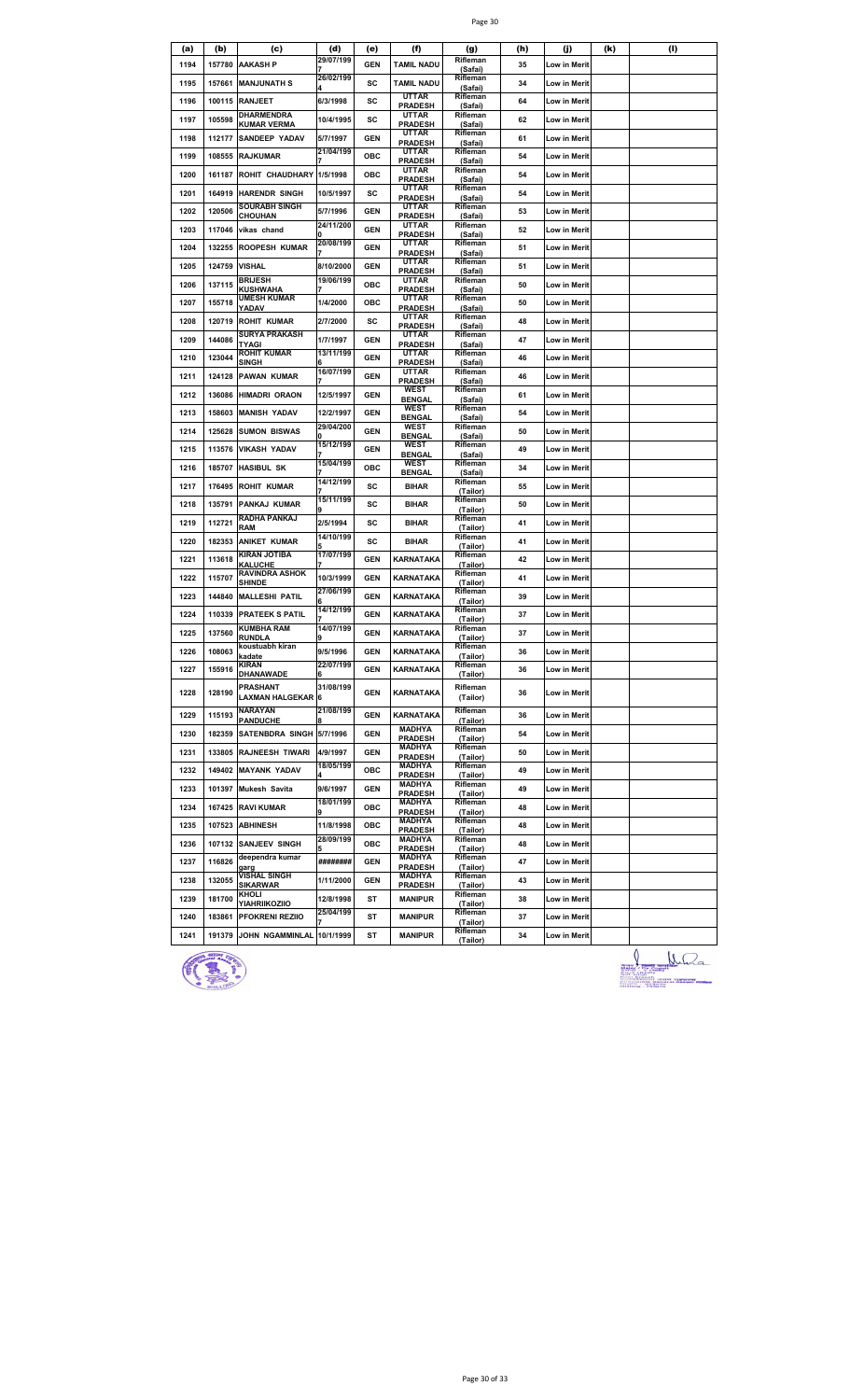|--|--|

| (a)  | (b)    | (c)                                     | (d)            | (e)        | (f)                             | (g)                               | (h) | (j)          | (k) | (1) |
|------|--------|-----------------------------------------|----------------|------------|---------------------------------|-----------------------------------|-----|--------------|-----|-----|
| 1242 | 198877 | <b>LALMINLAM</b>                        | 14/10/200      | ST         | <b>MANIPUR</b>                  | Rifleman<br>(Tailor)              | 34  | Low in Merit |     |     |
| 1243 | 144653 | <b>SURESH RAUTRAY</b>                   | 3/4/1998       | <b>GEN</b> | <b>ODISHA</b>                   | Rifleman<br>(Tailor)              | 39  | Low in Merit |     |     |
| 1244 | 105124 | <b>LAXMIDHAR SAHOO</b>                  | 13/06/199      | <b>GEN</b> | <b>ODISHA</b>                   | Rifleman<br>(Tailor)              | 38  | Low in Merit |     |     |
| 1245 | 184168 | <b>TAPAN KUMAR</b><br>SAHOO             | 17/06/199      | <b>GEN</b> | <b>ODISHA</b>                   | Rifleman<br>(Tailor)              | 38  | Low in Merit |     |     |
| 1246 | 202385 | Satyveer gurjar                         | 1/3/1999       | ОВС        | <b>RAJASTHAN</b>                | Rifleman<br>(Tailor)              | 67  | Low in Merit |     |     |
| 1247 | 101003 | <b>MANKESH GURJAR</b>                   | 7/7/1999       | ОВС        | <b>RAJASTHAN</b>                | Rifleman<br>(Tailor)              | 56  | Low in Merit |     |     |
| 1248 | 200538 | <b>KUMAR SINGH</b>                      | 7/8/1999       | OBC        | <b>RAJASTHAN</b>                | Rifleman<br>(Tailor)              | 56  | Low in Merit |     |     |
| 1249 | 154979 | <b>MUKESH KUMAR</b>                     | 26/01/199      | OBC        | <b>RAJASTHAN</b>                | Rifleman<br>(Tailor)              | 52  | Low in Merit |     |     |
| 1250 | 120080 | SANDEEP KUMAR                           | 7/9/1999       | ОВС        | <b>RAJASTHAN</b>                | Rifleman<br>(Tailor)              | 52  | Low in Merit |     |     |
| 1251 | 116745 | <b>VIJAY A</b>                          | 2/6/1997       | <b>GEN</b> | <b>TAMIL NADU</b>               | Rifleman<br>(Tailor)              | 41  | Low in Merit |     |     |
| 1252 | 151922 | <b>VINOTHKUMAR B</b>                    | 26/04/199      | <b>GEN</b> | <b>TAMIL NADU</b>               | Rifleman<br>(Tailor)              | 40  | Low in Merit |     |     |
| 1253 | 129024 | <b>GOVINDAMOORTHY</b><br>s              | 11/6/1996      | <b>GEN</b> | <b>TAMIL NADU</b>               | Rifleman                          | 38  | Low in Merit |     |     |
| 1254 | 128039 | <b>MANIRASAN N</b>                      | 23/02/199      | OBC        | <b>TAMIL NADU</b>               | (Tailor)<br>Rifleman              | 37  | Low in Merit |     |     |
| 1255 | 100189 | PRAJWAL SINGH                           | 14/10/199      | <b>GEN</b> | <b>UTTAR</b>                    | (Tailor)<br>Rifleman              | 55  | Low in Merit |     |     |
| 1256 | 106561 | ANIL KUMAR                              | 5/7/1996       | GEN        | <b>PRADESH</b><br>UTTAR         | (Tailor)<br>Rifleman              | 54  | Low in Merit |     |     |
| 1257 | 139923 | PANDEY<br><b>KRISHNA MOHAN</b>          | 7/11/1993      | sc         | <b>PRADESH</b><br>UTTAR         | (Tailor)<br>Rifleman              | 39  | Low in Merit |     |     |
| 1258 | 142383 | <b>BAHADUR SINGH</b>                    | 12/6/1993      | sc         | <b>PRADESH</b><br><b>UTTAR</b>  | (Upholster)<br>Rifleman           | 36  | Low in Merit |     |     |
|      |        |                                         | 29/08/199      |            | <b>PRADESH</b>                  | (Upholster)<br>Rifleman           |     |              |     |     |
| 1259 | 128386 | <b>KULDEEP KUMAR</b>                    | 5              | OBC        | <b>HARYANA</b>                  | (Vehicle<br>Mechanic)             | 46  | Low in Merit |     |     |
| 1260 | 128390 | Soyam Bhagat Singh 1/4/1996             |                | <b>GEN</b> | <b>MANIPUR</b>                  | Rifleman<br>(Vehicle<br>Mechanic) | 41  | Low in Merit |     |     |
| 1261 | 191989 | <b>SHAIK NAYUM</b>                      | 11/1/2000      | GEN        | <b>ANDHRA</b><br><b>PRADESH</b> | Rifleman<br>(Washerman)           | 35  | Low in Merit |     |     |
| 1262 | 113100 | GEDELA JAYARAJU                         | 15/06/199      | ST         | <b>ANDHRA</b><br><b>PRADESH</b> | Rifleman<br>(Washerman)           | 33  | Low in Merit |     |     |
| 1263 | 141891 | Tana Mudang                             | 4/11/1997      | ST         | ARUNACHAL<br><b>PRADESH</b>     | Rifleman<br>(Washerman)           | 37  | Low in Merit |     |     |
| 1264 | 108546 | <b>SIKHIMSO MALO</b>                    | 28/08/199<br>6 | ST         | ARUNACHAL<br><b>PRADESH</b>     | Rifleman<br>(Washerman)           | 35  | Low in Merit |     |     |
| 1265 | 190240 | <b>JASA TOHAM</b>                       | 6/6/1999       | ST         | ARUNACHAL<br><b>PRADESH</b>     | Rifleman<br>(Washerman)           | 35  | Low in Merit |     |     |
| 1266 | 198336 | WANGNGUI<br>NANGSA                      | 9/2/1995       | ST         | ARUNACHAL<br><b>PRADESH</b>     | Rifleman<br>(Washerman)           | 33  | Low in Merit |     |     |
| 1267 | 197565 | <b>BIBUNGCHAR</b><br>SWARGIARY          | 18/12/199      | ST         | <b>ASSAM</b>                    | Rifleman<br>(Washerman)           | 43  | Low in Merit |     |     |
| 1268 | 198633 | <b>SANTI RAM DOLEY</b>                  | 3/3/1998       | ST         | ASSAM                           | Rifleman<br>(Washerman)           | 42  | Low in Merit |     |     |
| 1269 | 181759 | HIRAK JYOTI<br><b>BORDOLOI</b>          | 31/12/199      | ST         | ASSAM                           | Rifleman<br>(Washerman)           | 41  | Low in Merit |     |     |
| 1270 | 184770 | MD JAHANGIR<br>HASHMI                   | ########       | <b>GEN</b> | <b>BIHAR</b>                    | Rifleman<br>(Washerman)           | 43  | Low in Merit |     |     |
| 1271 | 185627 | <b>AFTAB HASAMI</b>                     | ########       | GEN        | <b>BIHAR</b>                    | Rifleman<br>(Washerman)           | 37  | Low in Merit |     |     |
| 1272 | 158874 | <b>RUPENDRA SINGH</b>                   | 1/7/1995       | OBC        | <b>MADHYA</b><br><b>PRADESH</b> | Rifleman<br>(Washerman)           | 39  | Low in Merit |     |     |
| 1273 | 158121 | <b>KAPIL DILIP RAUT</b>                 | 1/1/1996       | <b>GEN</b> | <b>MAHARASHT</b><br>RA          | Rifleman<br>(Washerman)           | 44  | Low in Merit |     |     |
| 1274 | 186119 | <b>SATISH DNYANOBA</b><br>KALYANKASTURE | 6/11/1997      | <b>GEN</b> | <b>MAHARASHT</b><br>RA          | Rifleman<br>(Washerman)           | 40  | Low in Merit |     |     |
| 1275 | 196866 | <b>BHADVE BALU</b><br>VITTHAL           | 2/3/1997       | <b>GEN</b> | <b>MAHARASHT</b><br>RA          | Rifleman<br>(Washerman)           | 39  | Low in Merit |     |     |
| 1276 | 197035 | <b>SUNIL</b>                            | 3/7/1996       | <b>GEN</b> | <b>RAJASTHAN</b>                | Rifleman<br>(Washerman)           | 62  | Low in Merit |     |     |
| 1277 | 202162 | <b>MANISH SHARMA</b>                    | 12/8/1996      | <b>GEN</b> | <b>RAJASTHAN</b>                | Rifleman<br>(Washerman)           | 51  | Low in Merit |     |     |
| 1278 | 171942 | GHANSHYAM SINGH 9/10/1997               |                | <b>GEN</b> | <b>RAJASTHAN</b>                | Rifleman<br>(Washerman)           | 49  | Low in Merit |     |     |
| 1279 |        | 157198 AJAY SINGH                       | 1/1/2001       | <b>GEN</b> | <b>RAJASTHAN</b>                | Rifleman<br>(Washerman)           | 43  | Low in Merit |     |     |
| 1280 | 170725 | <b>SACHIN KUMAR</b><br>YADAV            | 20/04/199      | ОВС        | <b>UTTAR</b><br><b>PRADESH</b>  | Rifleman<br>(Washerman)           | 46  | Low in Merit |     |     |
| 1281 |        | 190473 VISHAL KUMAR                     | 1/1/1997       | ОВС        | <b>UTTAR</b><br><b>PRADESH</b>  | Rifleman                          | 46  | Low in Merit |     |     |
| 1282 | 163839 | <b>SHAILESH YADAV</b>                   | 14/07/200      | ОВС        | UTTAR                           | (Washerman)<br>Rifleman           | 45  | Low in Merit |     |     |
| 1283 | 196885 | <b>AMAN KUMAR</b>                       | 16/09/199      | OBC        | <b>PRADESH</b><br>UTTAR         | (Washerman)<br>Rifleman           | 44  | Low in Merit |     |     |
|      |        |                                         |                |            | <b>PRADESH</b>                  | (Washerman)<br>Warrant            |     |              |     |     |
| 1284 | 133577 | TURAPADA<br><b>KRANTHI</b>              | 10/2/1998      | ОВС        | <b>ANDHRA</b><br><b>PRADESH</b> | Officer (Radio<br>Mechanic)       | 33  | Low in Merit |     |     |



Juan 100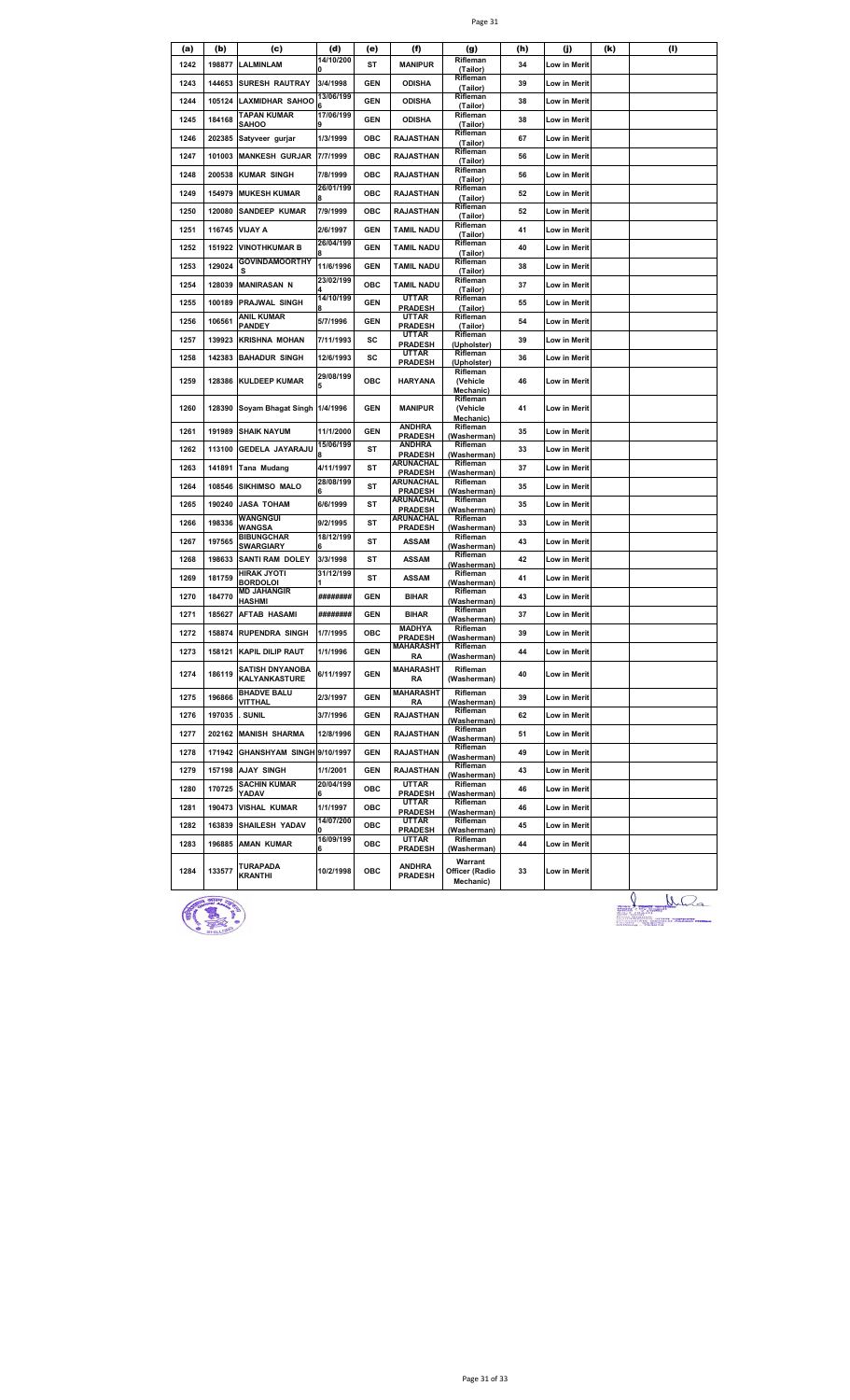| (a)  | (b)    | (c)                                                      | (d)            | (e)        | (f)                             | (g)                                    | (h) | (j)                 | (k) | (1)                                                                                   |
|------|--------|----------------------------------------------------------|----------------|------------|---------------------------------|----------------------------------------|-----|---------------------|-----|---------------------------------------------------------------------------------------|
| 1285 |        | 121711 DOLAI DILIP                                       | 24/05/199<br>8 | OBC        | <b>ANDHRA</b><br><b>PRADESH</b> | Warrant<br>Officer (Radio<br>Mechanic) | 33  | Low in Merit        |     |                                                                                       |
| 1286 | 150181 | RABIRAJ SHARMA                                           | 1/10/1996      | <b>GEN</b> | <b>ASSAM</b>                    | Warrant<br>Officer (Radio<br>Mechanic) | 36  | <b>Low in Merit</b> |     |                                                                                       |
| 1287 |        | 108766 AJIT KUMAR                                        | 21/03/199<br>8 | <b>GEN</b> | <b>BIHAR</b>                    | Warrant<br>Officer (Radio<br>Mechanic) | 44  | Low in Merit        |     |                                                                                       |
| 1288 | 140353 | <b>ANKIT KUMAR</b>                                       | 25/12/199<br>8 | <b>GEN</b> | <b>BIHAR</b>                    | Warrant<br>Officer (Radio<br>Mechanic) | 44  | Low in Merit        |     |                                                                                       |
| 1289 | 194455 | <b>VIVEK KUMAR</b>                                       | 3/5/1998       | <b>GEN</b> | <b>BIHAR</b>                    | Warrant<br>Officer (Radio<br>Mechanic) | 42  | Low in Merit        |     |                                                                                       |
| 1290 | 122502 | NAVNEET KUMAR<br>RAI                                     | 9/12/2000      | <b>GEN</b> | <b>BIHAR</b>                    | Warrant<br>Officer (Radio<br>Mechanic) | 41  | Low in Merit        |     |                                                                                       |
| 1291 | 105095 | <b>KUNDAN KUMAR</b><br>SINGH                             | 2/7/1997       | <b>GEN</b> | <b>BIHAR</b>                    | Warrant<br>Officer (Radio<br>Mechanic) | 40  | Low in Merit        |     |                                                                                       |
| 1292 | 161423 | Mr Abid Raja Khan                                        | 27/12/199<br>9 | <b>GEN</b> | <b>BIHAR</b>                    | Warrant<br>Officer (Radio<br>Mechanic) | 37  | Low in Merit        |     |                                                                                       |
| 1293 | 103572 | <b>ABHISHEK</b><br>CHAUDHARY                             | 7/7/1999       | <b>GEN</b> | <b>JHARKHAND</b>                | Warrant<br>Officer (Radio<br>Mechanic) | 45  | <b>Low in Merit</b> |     |                                                                                       |
| 1294 | 147673 | AKASH KUMAR<br>SINGH                                     | 22/03/199<br>9 | <b>GEN</b> | <b>JHARKHAND</b>                | Warrant<br>Officer (Radio<br>Mechanic) | 44  | Low in Merit        |     |                                                                                       |
| 1295 | 108648 | <b>SHANKAR GOPE</b>                                      | 29/06/199<br>6 | <b>GEN</b> | <b>JHARKHAND</b>                | Warrant<br>Officer (Radio<br>Mechanic) | 38  | Low in Merit        |     |                                                                                       |
| 1296 | 105455 | Amber Kumar Sawan                                        | 26/02/199<br>7 | <b>GEN</b> | <b>JHARKHAND</b>                | Warrant<br>Officer (Radio<br>Mechanic) | 37  | Low in Merit        |     |                                                                                       |
| 1297 | 101392 | ROHIT KUMAR<br><b>SHUKLA</b>                             | 2/5/1998       | <b>GEN</b> | JHARKHAND                       | Warrant<br>Officer (Radio<br>Mechanic) | 37  | Low in Merit        |     |                                                                                       |
| 1298 | 111710 | <b>SAGAR MAHESH</b><br>SANJAY                            | 27/11/199<br>7 | <b>GEN</b> | <b>MAHARASHT</b><br>RA          | Warrant<br>Officer (Radio<br>Mechanic) | 46  | Low in Merit        |     |                                                                                       |
| 1299 | 156981 | <b>GANESH DILIP</b><br><b>SONAVNE</b>                    | 20/09/199<br>6 | <b>GEN</b> | <b>MAHARASHT</b><br>RA          | Warrant<br>Officer (Radio<br>Mechanic) | 44  | Low in Merit        |     |                                                                                       |
| 1300 | 100039 | <b>IROLE RAHUL</b><br><b>DATTATRAY</b>                   | 1/1/1999       | <b>GEN</b> | MAHARASHT<br>RA                 | Warrant<br>Officer (Radio<br>Mechanic) | 43  | Low in Merit        |     |                                                                                       |
| 1301 | 108503 | <b>RAVINDRA</b><br><b>SOMNATH</b><br><b>PAYGAVHAN</b>    | 1/6/1996       | <b>GEN</b> | MAHARASH1<br>RA                 | Warrant<br>Officer (Radio<br>Mechanic) | 40  | <b>Low in Merit</b> |     |                                                                                       |
| 1302 | 198280 | <b>KALE DIPAK RAJU</b>                                   | 11/5/1996      | <b>GEN</b> | <b>MAHARASHT</b><br>RA          | Warrant<br>Officer (Radio<br>Mechanic) | 38  | Low in Merit        |     |                                                                                       |
| 1303 | 180339 | <b>RATNADIP</b><br><b>SHRIDHAR DOKE</b>                  | 12/6/1996      | <b>GEN</b> | <b>MAHARASHT</b><br>RA          | Warrant<br>Officer (Radio<br>Mechanic) | 37  | Low in Merit        |     |                                                                                       |
| 1304 | 141142 | WADHEKAR<br><b>PRABHAKAR</b><br><b>SARJERAO</b>          | 15/07/199<br>7 | <b>GEN</b> | <b>MAHARASHT</b><br>RA          | Warrant<br>Officer (Radio<br>Mechanic) | 37  | Low in Merit        |     |                                                                                       |
| 1305 | 191613 | <b>VAIBHAV VIJAY</b><br>KARALE                           | 29/08/200<br>n | <b>GEN</b> | <b>MAHARASHT</b><br>RA          | Warrant<br>Officer (Radio<br>Mechanic) | 37  | Low in Merit        |     |                                                                                       |
| 1306 | 157483 | VISHAL MISHRA                                            | 16/07/199<br>7 | <b>GEN</b> | <b>UTTAR</b><br><b>PRADESH</b>  | Warrant<br>Officer (Radio<br>Mechanic) | 39  | Low in Merit        |     |                                                                                       |
| 1307 | 164029 | <b>ANUPAM SINGH</b>                                      | 8/8/2000       | <b>GEN</b> | <b>UTTAR</b><br><b>PRADESH</b>  | Warrant<br>Officer (Radio<br>Mechanic) | 39  | Low in Merit        |     |                                                                                       |
| 1308 | 168186 | PANKAJ KUMAR<br>SINGH                                    | 5/1/1997       | <b>GEN</b> | <b>UTTAR</b><br><b>PRADESH</b>  | Warrant<br>Officer (Radio<br>Mechanic) | 37  | Low in Merit        |     |                                                                                       |
| 1309 | 101465 | Suraj Pandey                                             | 25/03/200<br>0 | <b>GEN</b> | UTTAR<br><b>PRADESH</b>         | Warrant<br>Officer (Radio<br>Mechanic) | 37  | Low in Merit        |     |                                                                                       |
| 1310 | 203640 | <b>SHIBAM KUMAR</b><br>YADAV                             | 6/11/1997      | <b>GEN</b> | <b>WEST</b><br><b>BENGAL</b>    | Warrant<br>Officer (Radio<br>Mechanic) | 45  | Low in Merit        |     |                                                                                       |
| 1311 | 105469 | <b>SAMSUDDIN SK</b>                                      | 3/6/1998       | <b>GEN</b> | WEST<br><b>BENGAL</b>           | Warrant<br>Officer (Radio<br>Mechanic) | 35  | Low in Merit        |     |                                                                                       |
| 1312 | 160451 | <b>PUKHARAJ</b>                                          | 5/7/1994       | OBC        | GUJRAT                          | <b>Havildar (Clerk)</b>                |     | Rejected            |     | <b>Domicile certificate</b><br>has not been issued by<br>the appropriate<br>authority |
| 1313 | 111113 | <b>RAJPUT</b><br><b>SHIVKALPSINH</b><br><b>KIRANSINH</b> | 18/11/199<br>9 | <b>GEN</b> | <b>GUJRAT</b>                   | Rifleman<br>(Cook)                     |     | Rejected            |     | Domicile certificate<br>has not been issued by<br>the appropriate<br>authority        |